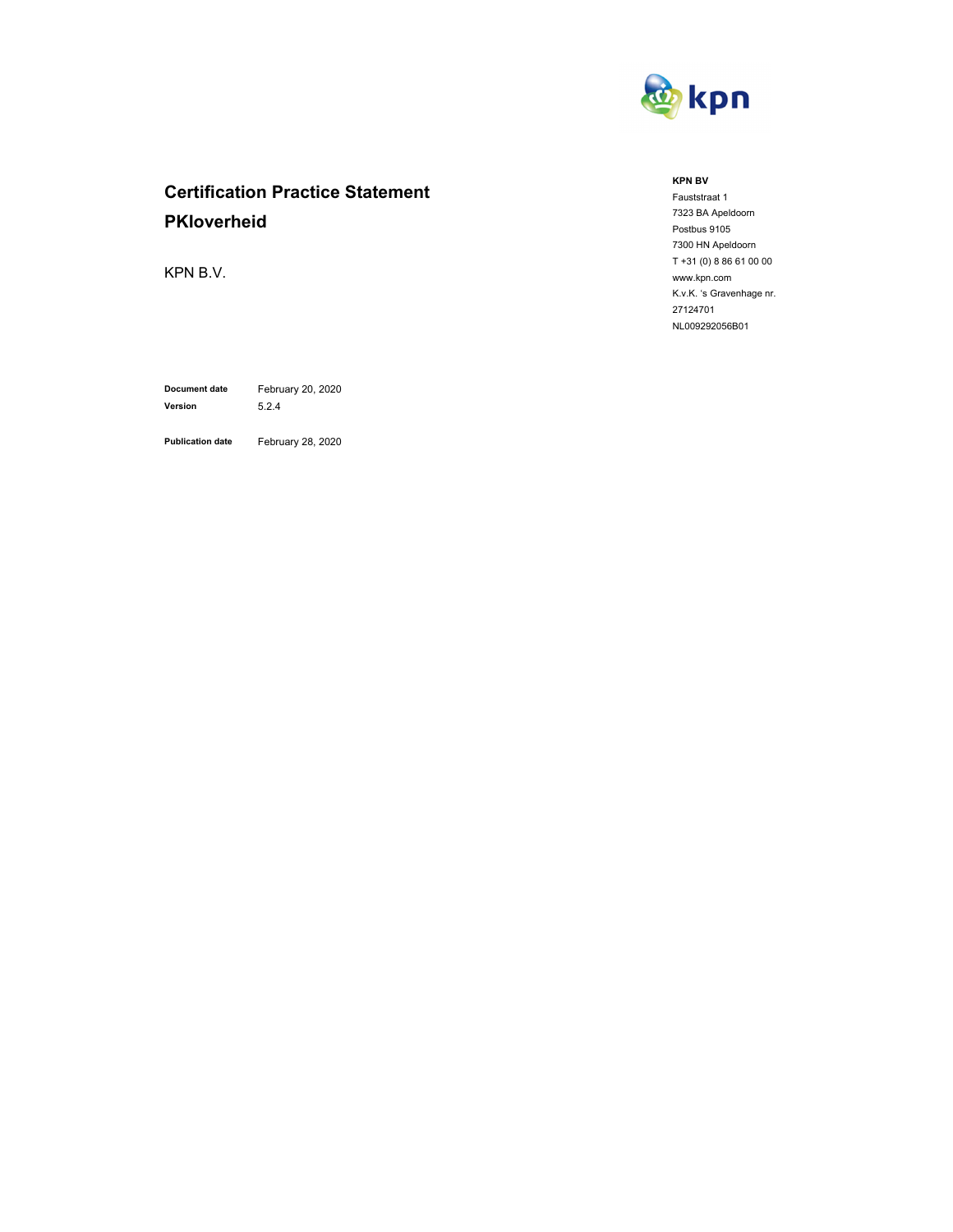

## **Table of contents**

| 1                       |                                                                                    |  |
|-------------------------|------------------------------------------------------------------------------------|--|
|                         | 1.1                                                                                |  |
|                         | 1.1.1                                                                              |  |
|                         | 1.1.2                                                                              |  |
|                         | 1.1.3                                                                              |  |
|                         | 1.1.4                                                                              |  |
|                         | 1.1.5                                                                              |  |
|                         | 1.2 <sub>1</sub>                                                                   |  |
|                         | 1.3                                                                                |  |
|                         | 1, 3, 1                                                                            |  |
|                         | 1.3.2                                                                              |  |
|                         | 1.4                                                                                |  |
|                         | 1.4.1                                                                              |  |
|                         | 1.4.2                                                                              |  |
|                         | 1.5                                                                                |  |
|                         | 1.5.1                                                                              |  |
|                         | 1.5.2                                                                              |  |
|                         | 1.5.3                                                                              |  |
|                         | 1.5.4                                                                              |  |
|                         | 1.6                                                                                |  |
| $\overline{\mathbf{2}}$ |                                                                                    |  |
|                         |                                                                                    |  |
|                         | 2.1                                                                                |  |
|                         | 2.2                                                                                |  |
|                         | 2.2.1                                                                              |  |
|                         | 2.2.2                                                                              |  |
|                         | 2.3                                                                                |  |
|                         | 2.4                                                                                |  |
| 3                       |                                                                                    |  |
|                         | 3.1                                                                                |  |
|                         | 3.1.1                                                                              |  |
|                         | 3.1.2                                                                              |  |
|                         | 3.1.3                                                                              |  |
|                         | 3.1.4                                                                              |  |
|                         | 3.1.5                                                                              |  |
|                         | 3.1.6                                                                              |  |
|                         | 3.2                                                                                |  |
|                         | 3.2.1                                                                              |  |
|                         | Authentication of organization identity (Subscriber authentication)  20<br>3.2.2   |  |
|                         | 3.2.3                                                                              |  |
|                         | 3.2.3.1                                                                            |  |
|                         | 3.2.3.2                                                                            |  |
|                         | 3.2.3.3                                                                            |  |
|                         | 3.2.3.4                                                                            |  |
|                         | Authentication for the purpose of an EXTENDED VALIDATION-certificate 25<br>3.2.3.5 |  |
|                         | 3.2.3.5.1                                                                          |  |
|                         | 3.2.3.5.2                                                                          |  |
|                         | 3.2.3.6                                                                            |  |
|                         | 3.2.3.6.1                                                                          |  |

KPN B.V.

CPS PKloverheid - English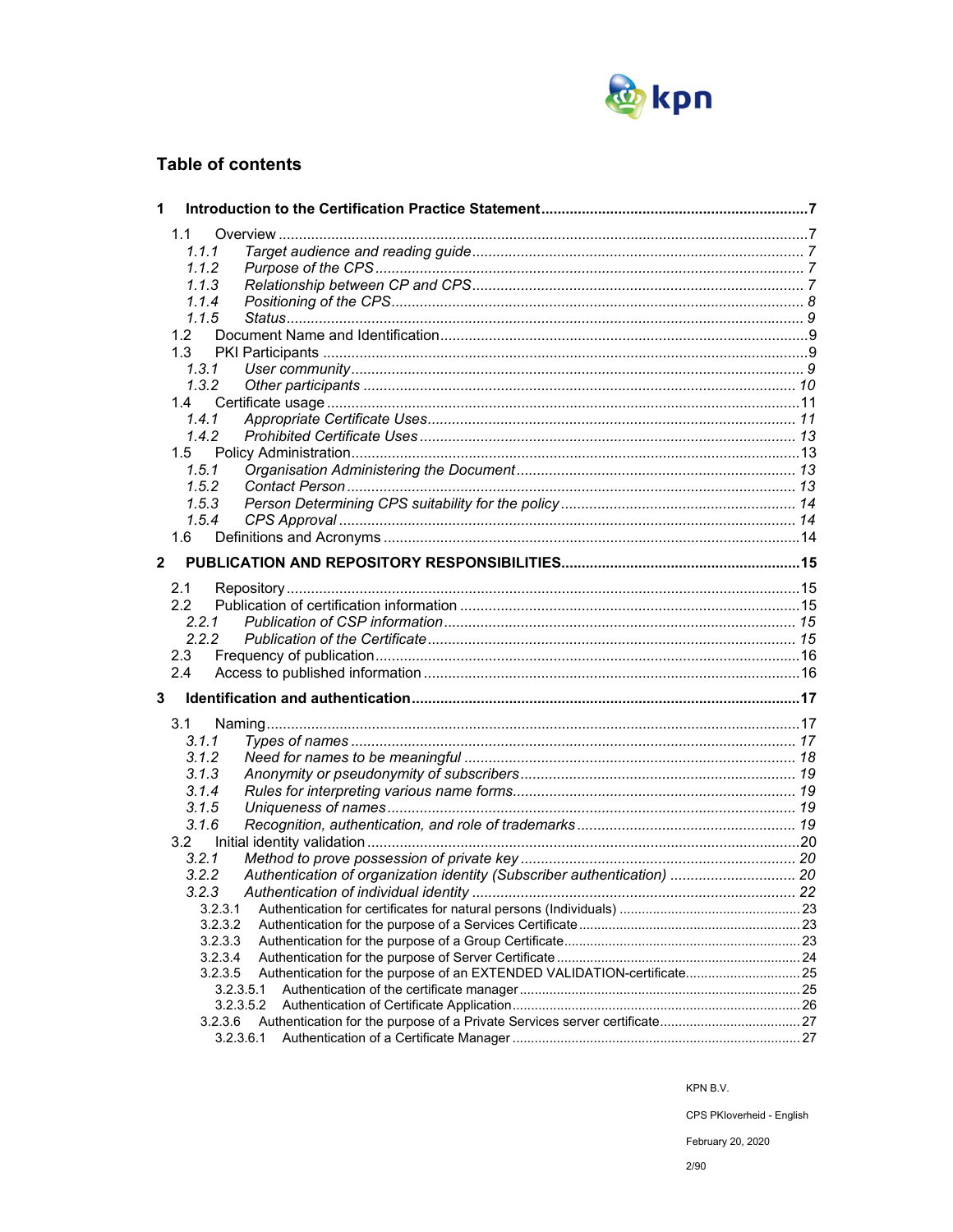

|   | 5.1                                                                                              |  |
|---|--------------------------------------------------------------------------------------------------|--|
| 5 |                                                                                                  |  |
|   |                                                                                                  |  |
|   | 4.12                                                                                             |  |
|   | 4.11                                                                                             |  |
|   | 4.10                                                                                             |  |
|   | 4.9.8                                                                                            |  |
|   | 4.9.6<br>4.9.7                                                                                   |  |
|   | Verification conditions when consulting certificate status information 41<br>4.9.5               |  |
|   | 4.9.4                                                                                            |  |
|   | 4.9.3                                                                                            |  |
|   | 4.9.2                                                                                            |  |
|   | 4.9.1                                                                                            |  |
|   | 4.9                                                                                              |  |
|   | 4.8                                                                                              |  |
|   | 4.7                                                                                              |  |
|   | 4.6                                                                                              |  |
|   | 4.5                                                                                              |  |
|   | 4.4.3                                                                                            |  |
|   | Acceptance of (Extended Validation) Server and Private Services Server Certificates. 37<br>4.4.2 |  |
|   | 4.4.1                                                                                            |  |
|   | 4.4                                                                                              |  |
|   | Notification of certificate issuance to the Certificate Holder or Manager 37<br>4.3.2            |  |
|   | Issuance of (Extended Validation) Server and Private Services Server Certificates  37<br>4.3.1.2 |  |
|   | 4.3.1.1                                                                                          |  |
|   | 4.3.1                                                                                            |  |
|   | 4.3                                                                                              |  |
|   | 4.2.3                                                                                            |  |
|   | 4.2.2.5                                                                                          |  |
|   | 4.2.2.3<br>4.2.2.4                                                                               |  |
|   | 4.2.2.2                                                                                          |  |
|   | 4.2.2.1                                                                                          |  |
|   | 4.2.2                                                                                            |  |
|   | 4.2.1                                                                                            |  |
|   |                                                                                                  |  |
|   | 4.1.2.5                                                                                          |  |
|   | 4.1.2.4                                                                                          |  |
|   | 4.1.2.3                                                                                          |  |
|   | 4.1.2.2                                                                                          |  |
|   | 4.1.2.1                                                                                          |  |
|   |                                                                                                  |  |
|   | 4.1.1                                                                                            |  |
|   | 4.1                                                                                              |  |
| 4 |                                                                                                  |  |
|   |                                                                                                  |  |
|   | 3.4                                                                                              |  |
|   | 3.3.3                                                                                            |  |
|   | Identification en Authentication for routine re-key of the CA certificate 29<br>3.3.2            |  |
|   | 3.3<br>3.3.1                                                                                     |  |
|   | 3.2.4                                                                                            |  |
|   |                                                                                                  |  |
|   |                                                                                                  |  |

KPN B.V.

CPS PKIoverheid - English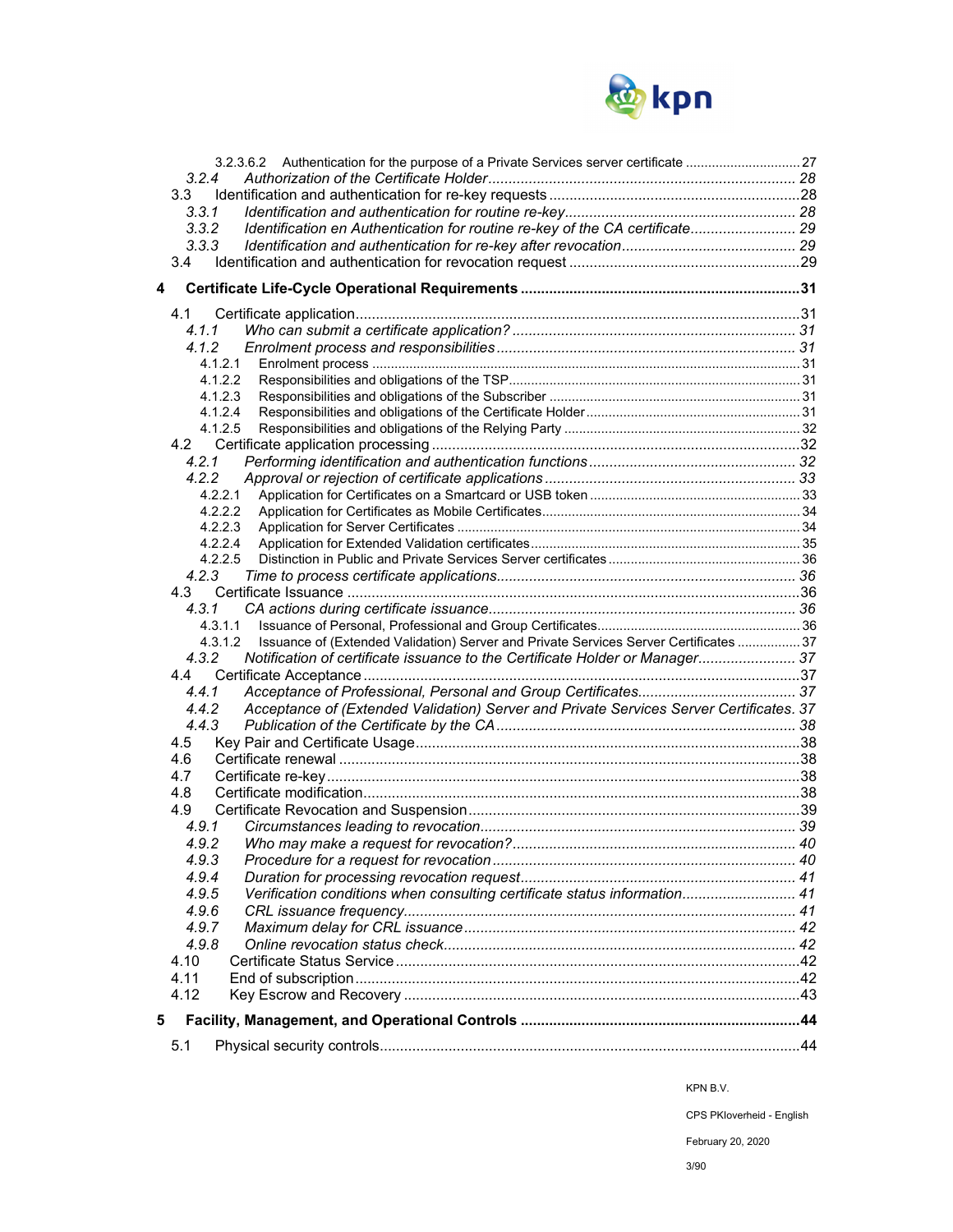

| 5.1.1  |                                                                        |  |
|--------|------------------------------------------------------------------------|--|
| 5.1.2  |                                                                        |  |
| 5.1.3  |                                                                        |  |
| 5.1.4  |                                                                        |  |
| 5.1.5  |                                                                        |  |
| 5.2    |                                                                        |  |
| 5.2.1  |                                                                        |  |
| 5.2.2  |                                                                        |  |
| 5.2.3  |                                                                        |  |
| 5.2.4  |                                                                        |  |
| 5.3    |                                                                        |  |
| 5.3.1  |                                                                        |  |
| 5.3.2  |                                                                        |  |
| 5.4    |                                                                        |  |
| 5.4.1  |                                                                        |  |
| 5.4.2  |                                                                        |  |
| 5.4.3  |                                                                        |  |
| 5.4.4  |                                                                        |  |
| 5.5    |                                                                        |  |
| 5.5.1  |                                                                        |  |
| 5.5.2  |                                                                        |  |
| 5.5.3  |                                                                        |  |
| 5.5.4  |                                                                        |  |
| 5.5.5  |                                                                        |  |
| 5.6    |                                                                        |  |
| 5.7    |                                                                        |  |
| 5.7.1  |                                                                        |  |
| 5.7.2  |                                                                        |  |
| 5.8    |                                                                        |  |
| 5.8.1  |                                                                        |  |
| 5.8.2  |                                                                        |  |
| 6      |                                                                        |  |
|        |                                                                        |  |
| 6.1    |                                                                        |  |
| 6.1.1  |                                                                        |  |
| 6.1.2  |                                                                        |  |
| 6.1.3  |                                                                        |  |
| 6.1.4  |                                                                        |  |
| 6.1.5  |                                                                        |  |
| 6.1.6  |                                                                        |  |
| 6.1.7  |                                                                        |  |
| 6.1.8  |                                                                        |  |
| 6.2    | Private Key Protection and Cryptographic Module Engineering Controls53 |  |
| 6.2.1  |                                                                        |  |
| 6.2.2  |                                                                        |  |
| 6.2.3  |                                                                        |  |
| 6.2.4  |                                                                        |  |
| 6.2.5  |                                                                        |  |
| 6.2.6  |                                                                        |  |
| 6.2.7  |                                                                        |  |
| 6.2.8  |                                                                        |  |
| 6.2.9  |                                                                        |  |
| 6.2.10 |                                                                        |  |

CPS PKloverheid - English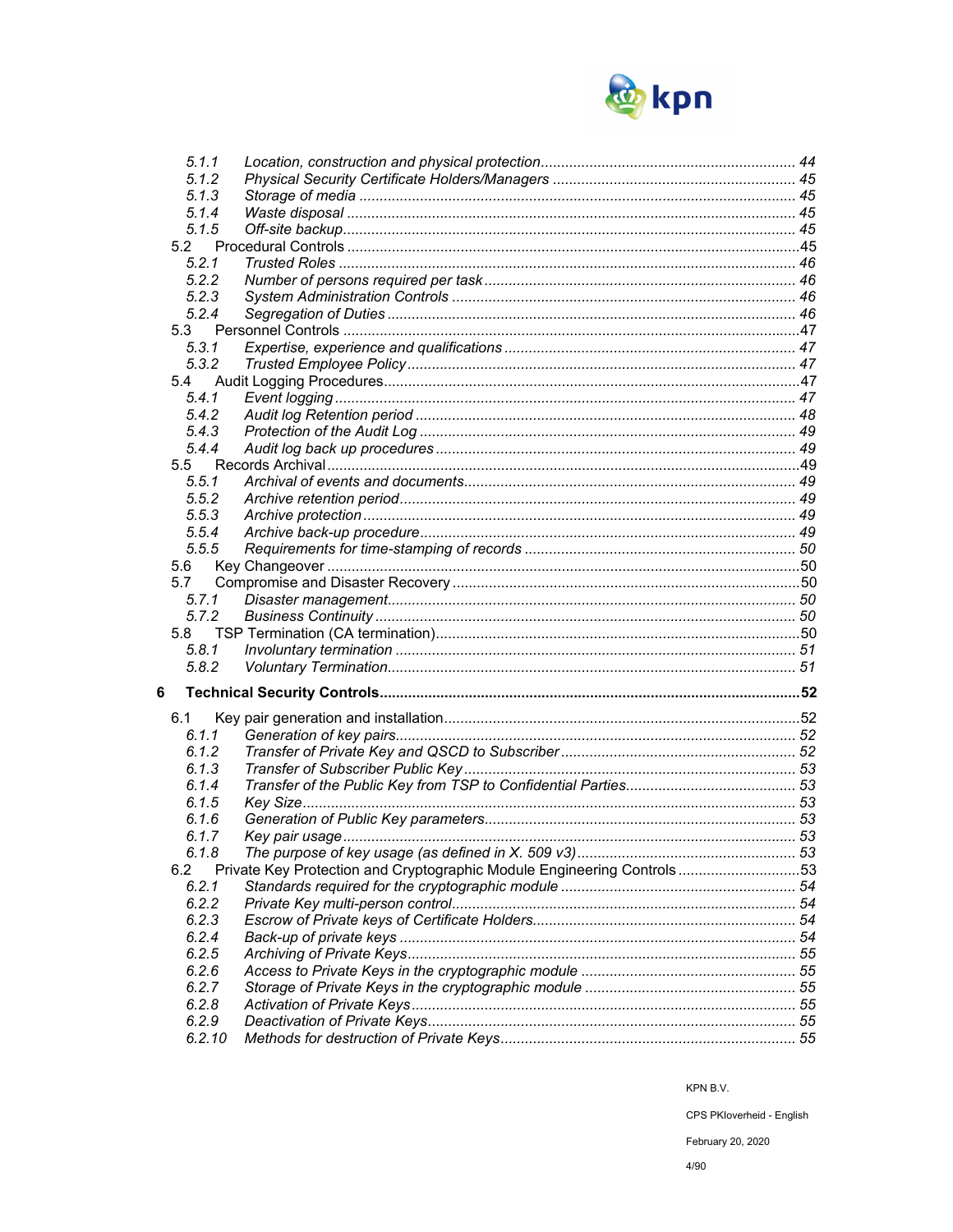

|                | 6.2.11 |                                                                           |  |
|----------------|--------|---------------------------------------------------------------------------|--|
|                | 6.3    |                                                                           |  |
|                | 6.3.1  |                                                                           |  |
|                | 6.3.2  |                                                                           |  |
|                | 6.4    |                                                                           |  |
|                | 641    |                                                                           |  |
|                | 6.4.2  |                                                                           |  |
|                | 6.4.3  |                                                                           |  |
|                | 6.5    |                                                                           |  |
|                | 6.5.1  |                                                                           |  |
|                | 6.5.2  |                                                                           |  |
|                | 6.6    |                                                                           |  |
|                | 6.6.1  |                                                                           |  |
|                | 6.6.2  |                                                                           |  |
|                | 6.7    |                                                                           |  |
|                | 6.8    |                                                                           |  |
|                |        |                                                                           |  |
| $\overline{7}$ |        |                                                                           |  |
|                | 7.1    |                                                                           |  |
|                | 7.1.1  |                                                                           |  |
|                | 7.1.2  |                                                                           |  |
|                | 7.1.3  |                                                                           |  |
|                | 7.1.4  |                                                                           |  |
|                | 7.1.5  |                                                                           |  |
|                | 7.2    |                                                                           |  |
|                | 7.2.1  |                                                                           |  |
|                | 7.2.2  |                                                                           |  |
|                | 7.2.3  |                                                                           |  |
|                | 7.2.5  |                                                                           |  |
|                | 7.3    |                                                                           |  |
|                | 7.3.1  |                                                                           |  |
| 8              |        |                                                                           |  |
|                |        |                                                                           |  |
| 9              |        |                                                                           |  |
|                | 9.1    |                                                                           |  |
|                | 9.2    |                                                                           |  |
|                |        |                                                                           |  |
|                | 9.3    |                                                                           |  |
|                | 9.3.1  |                                                                           |  |
|                | 9.3.2  |                                                                           |  |
|                | 9.3.3  |                                                                           |  |
|                | 9.4    | Privacy of Personal Information                                           |  |
|                | 9.4.1  |                                                                           |  |
|                | 9.4.2  |                                                                           |  |
|                | 9.4.3  |                                                                           |  |
|                | 9.4.4  |                                                                           |  |
|                | 9.4.5  |                                                                           |  |
|                | 9.4.6  |                                                                           |  |
|                | 9.4.7  |                                                                           |  |
|                | 9.4.8  |                                                                           |  |
|                | 9.4.9  | Disclosure of information with respect to revocation of a certificate  79 |  |
|                | 9.4.10 |                                                                           |  |

KPN B.V.

CPS PKloverheid - English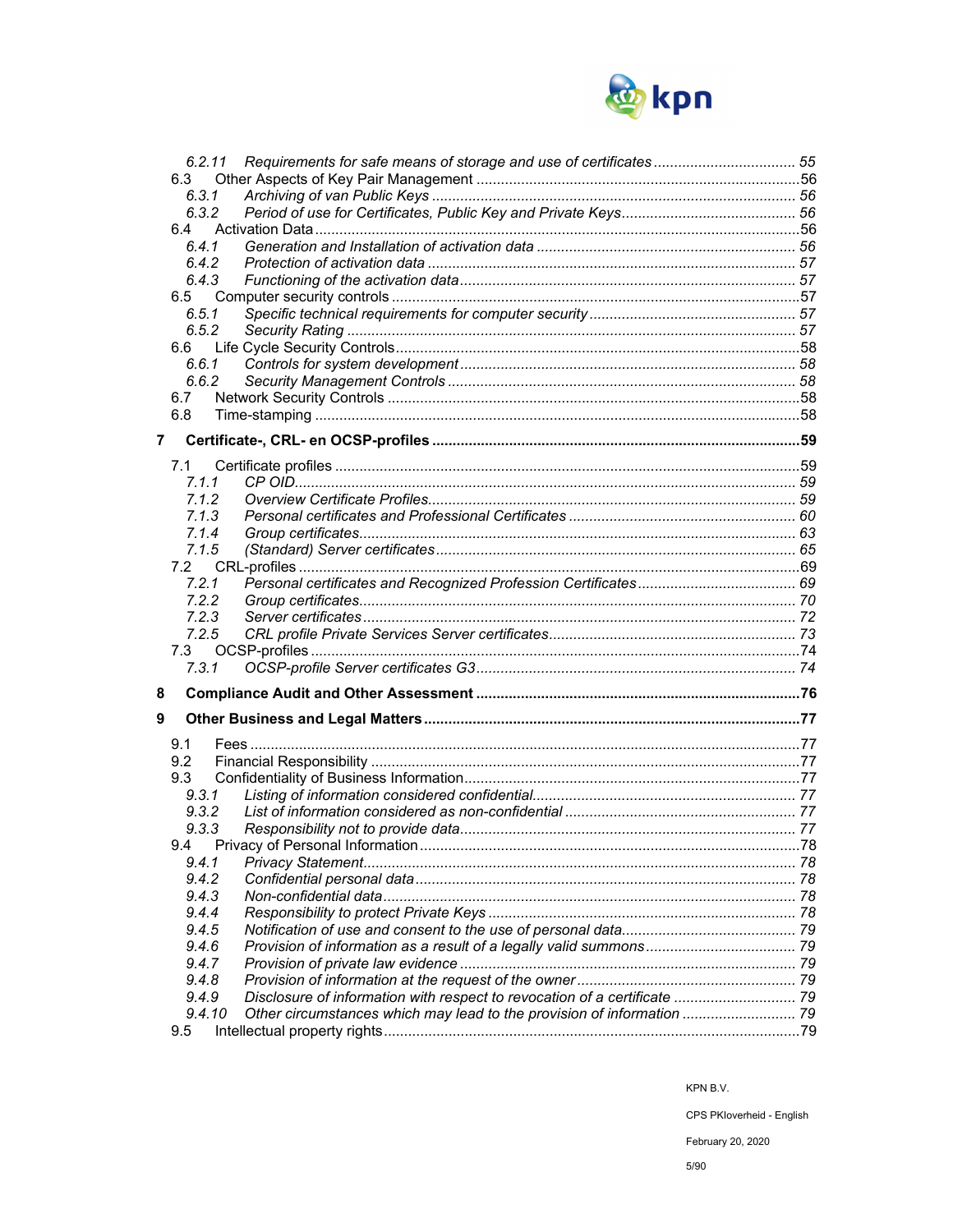

| 9.6    |  |
|--------|--|
| 9.7    |  |
| 9.7.1  |  |
| 9.7.2  |  |
| 9.8    |  |
| 9.9    |  |
| 9.10   |  |
| 9.11   |  |
| 9.11.1 |  |
|        |  |
| 9.12   |  |
| 9.13   |  |
| 9.14   |  |
| 9.15   |  |
| 9.16   |  |
|        |  |
|        |  |

KPN B.V. CPS PKloverheid - English February 20, 2020  $6/90$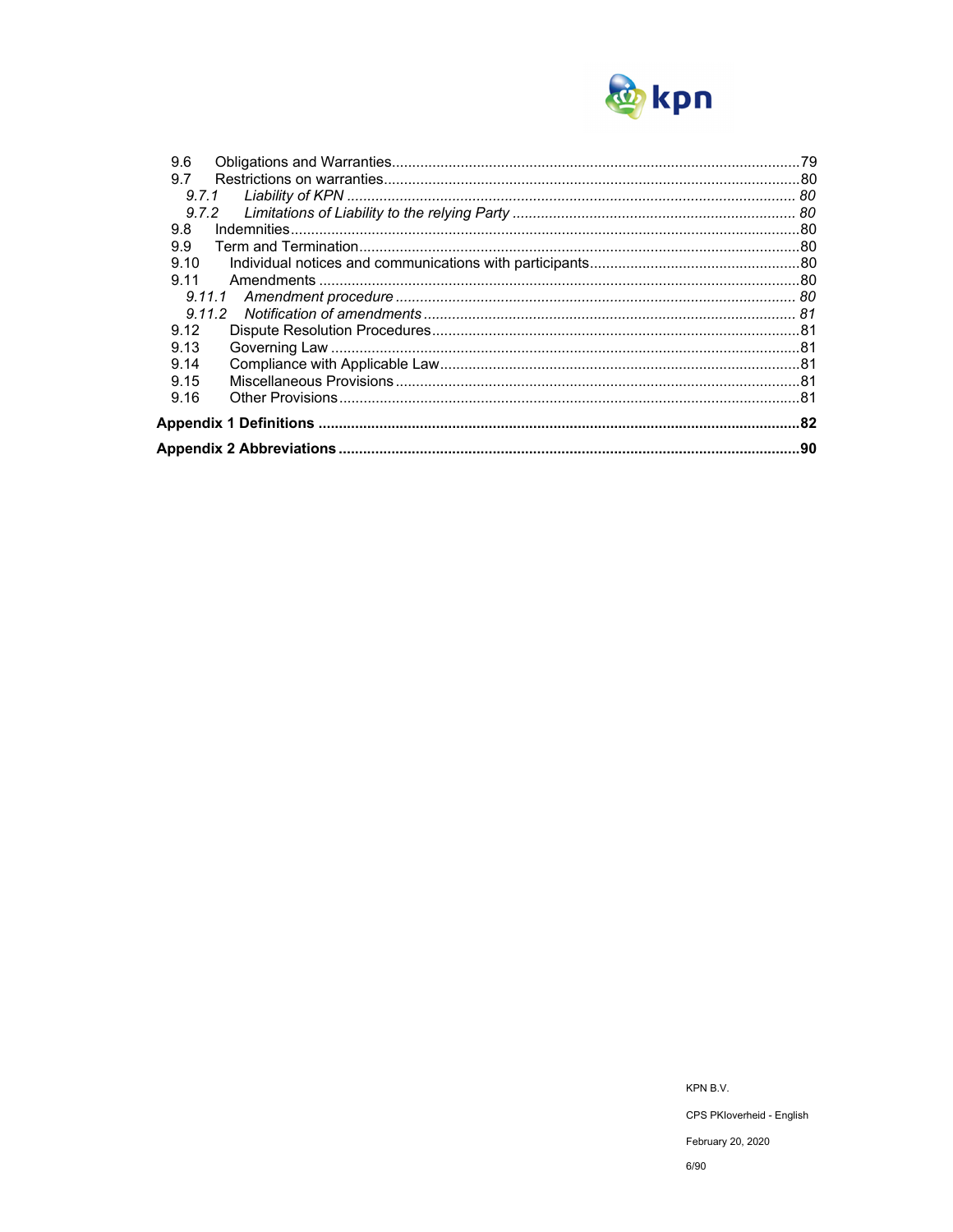

## **1 Introduction to the Certification Practice Statement**

The PKI for the government, shortly PKI government, is an agreements system for enabling the generic and large-scale use of the Electronic Signature, remote identification and confidential electronic communications. All agreements are described in the Program of Requirements (Logius).

Within the PKI government, KPN BV operates as Trust Service Provider (or TSP). Hereinafter referred to as KPN. This means KPN as a Trust Service Provider, as a distinction to the other services provided by KPN.

KPN BV is the legal successor to KPN Corporate Market BV as of April 1, 2016. All agreements entered into with KPN Corporate Market BV by subscribers and relying parties, including all obligations and warranties mentioned in this document, are transferred to KPN BV One of the requirements in the Program of Requirements is that each Trust Service Provider within the PKI government describes its practices in a so-called Certification Practice Statement (further: CPS).

The present document is the CPS of KPN. This document describes the practices of KPN. This chapter contains an introduction to this CPS document. It briefly addresses several important aspects of this document.

## **1.1 Overview**

The format of this CPS is as far as possible in accordance with the RFC3647 Standard (Internet Technology Task Force Internet X.509 Public Key Infrastructure Certificate Policy and Certification Practices Framework). For more information see https://www.ietf.org.

## *1.1.1 Target audience and reading guide*

The primary target group of this CPS is:

- KPN subscribers.
- Subscriber Contacts.
- Certificate Holder and Subscriber Certificate Managers.
- Relying Parties.

## *1.1.2 Purpose of the CPS*

The CPS is a description of the way in which KPN operates its certification service in the Organization domain of the PKI government. The CPS contains, among other things, a description of the procedures that KPN applies to the creation, issuance and revocation of PKI Government Certificates.

## *1.1.3 Relationship between CP and CPS*

The CP describes the requirements for issuing and using a Certificate within the Organization domain of PKI Government. This CP, Certificate Policy - Programme of Requirements (PoR) Organization (G2) and Organization Person(G3) Domains, has been established and is maintained by the Policy Authority of the PKI for the government and is part (part 3a, 3b, and 3e) of the Program of Requirements of the PKI for the government https://www.logius.nl/english/pkioverheid ). The CP PoR

KPN B.V.

CPS PKIoverheid - English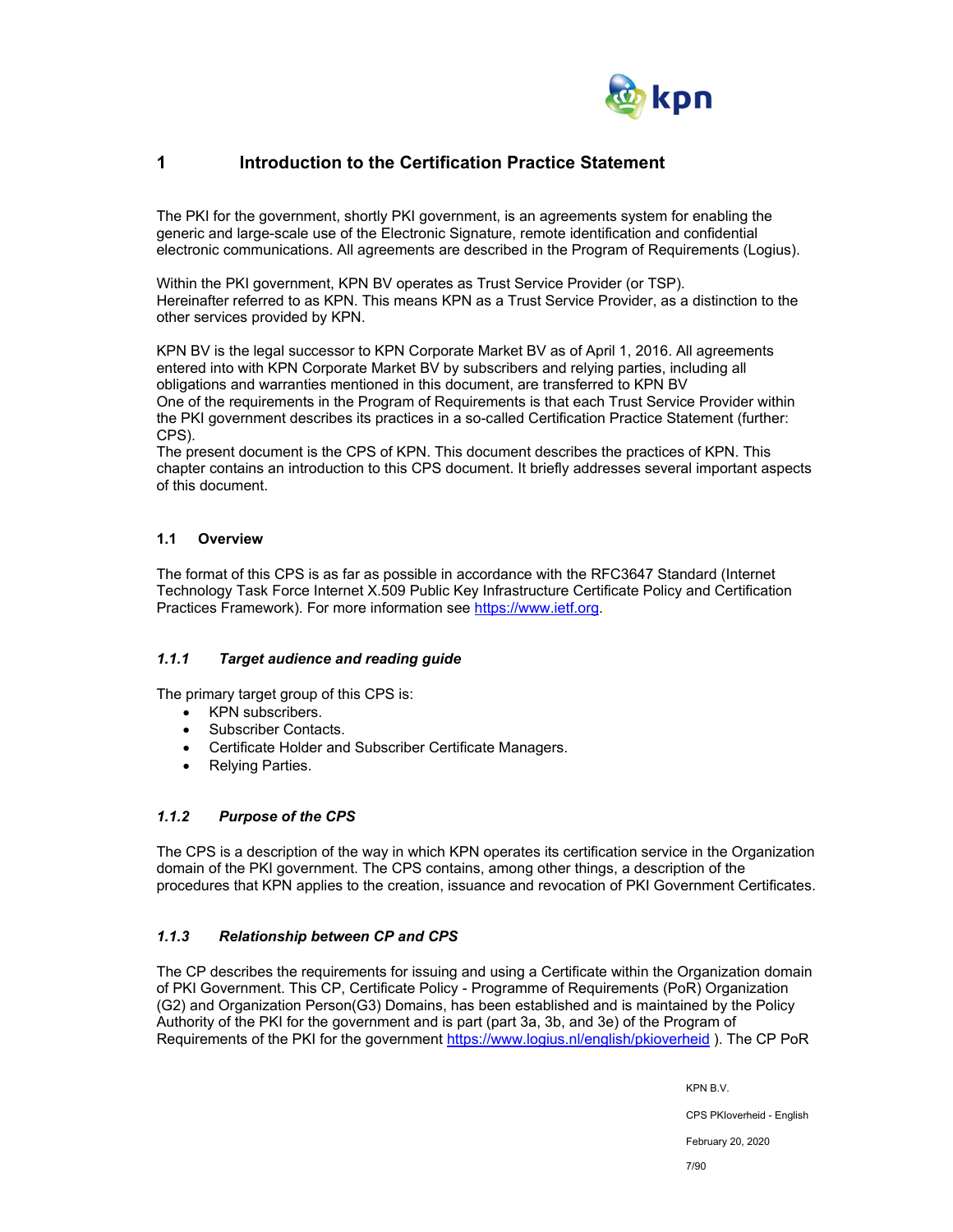

part 3f describes the minimum requirements set for KPN's services within PKIoverheid Extended Validation certificates.

The CPS describes how KPN fulfils these requirements and meets these requirements.

### *1.1.4 Positioning of the CPS*

All types of Certificates issued by the KPN have the same level of trust, in accordance with Program of Requirements within the PKI Government. For this reason, the CPS applies to all Certificates under the following hierarchies:

| <b>Staat der Nederlanden Root CA - G2</b> |                                                    |                           |
|-------------------------------------------|----------------------------------------------------|---------------------------|
|                                           | Staat der Nederlanden Organisatie CA               |                           |
|                                           | KPN Corporate Market CSP Organisatie CA - G2       |                           |
|                                           | Authenticiteit                                     | (2.16.528.1.1003.1.2.5.1) |
| $\blacksquare$                            | Onweerlegbaarheid                                  | (2.16.528.1.1003.1.2.5.2) |
| ٠                                         | Vertrouwelijkheid                                  | (2.16.528.1.1003.1.2.5.3) |
|                                           | Services - Authenticiteit                          | (2.16.528.1.1003.1.2.5.4) |
|                                           | Services - Vertrouwelijkheid                       | (2.16.528.1.1003.1.2.5.5) |
|                                           | Services - Server                                  | (2.16.528.1.1003.1.2.5.6) |
|                                           | <b>KPN PKIOverheid Organisatie CA - G2</b>         |                           |
|                                           | Authenticiteit                                     | (2.16.528.1.1003.1.2.5.1) |
|                                           | Onweerlegbaarheid                                  | (2.16.528.1.1003.1.2.5.2) |
| ٠                                         | Vertrouwelijkheid                                  | (2.16.528.1.1003.1.2.5.3) |
|                                           | Services - Authenticiteit                          | (2.16.528.1.1003.1.2.5.4) |
| ٠                                         | Services - Vertrouwelijkheid                       | (2.16.528.1.1003.1.2.5.5) |
| ٠                                         | Services - Server                                  | (2.16.528.1.1003.1.2.5.6) |
| <b>Staat der Nederlanden Root CA - G3</b> |                                                    |                           |
|                                           | Staat der Nederlanden Organisatie Persoon CA - G3  |                           |
|                                           | KPN PKIOverheid Organisatie Persoon CA - G3        |                           |
|                                           | Persoon - Authenticiteit                           | (2.16.528.1.1003.1.2.5.1) |
| $\blacksquare$                            | Persoon - Onweerlegbaarheid                        | (2.16.528.1.1003.1.2.5.2) |
|                                           | Persoon - Vertrouwelijkheid                        | (2.16.528.1.1003.1.2.5.3) |
|                                           | KPN BV PKIOverheid Organisatie Persoon CA - G3     |                           |
|                                           | Persoon - Authenticiteit                           | (2.16.528.1.1003.1.2.5.1) |
|                                           | Persoon - Onweerlegbaarheid                        | (2.16.528.1.1003.1.2.5.2) |
|                                           | Persoon - Vertrouwelijkheid                        | (2.16.528.1.1003.1.2.5.3) |
|                                           | Staat der Nederlanden Organisatie Services CA - G3 |                           |
|                                           | KPN PKIOverheid Organisatie Services CA - G3       |                           |
|                                           | Services - Authenticiteit                          | (2.16.528.1.1003.1.2.5.4) |
|                                           | Services - Vertrouwelijkheid                       | (2.16.528.1.1003.1.2.5.5) |
|                                           | KPN BV PKIOverheid Organisatie Services CA - G3    |                           |
| ٠                                         | Services - Authenticiteit                          | (2.16.528.1.1003.1.2.5.4) |
|                                           | Services - Vertrouwelijkheid                       | (2.16.528.1.1003.1.2.5.5) |
|                                           | <b>KPN PKIOverheid Organisatie Server CA - G3</b>  |                           |
| ٠                                         | Services - Server                                  | (2.16.528.1.1003.1.2.5.6) |
|                                           | KPN BV PKIOverheid Organisatie Server CA - G3      |                           |
| ٠                                         | Services - Server                                  | (2.16.528.1.1003.1.2.5.6) |

KPN B.V.

CPS PKIoverheid - English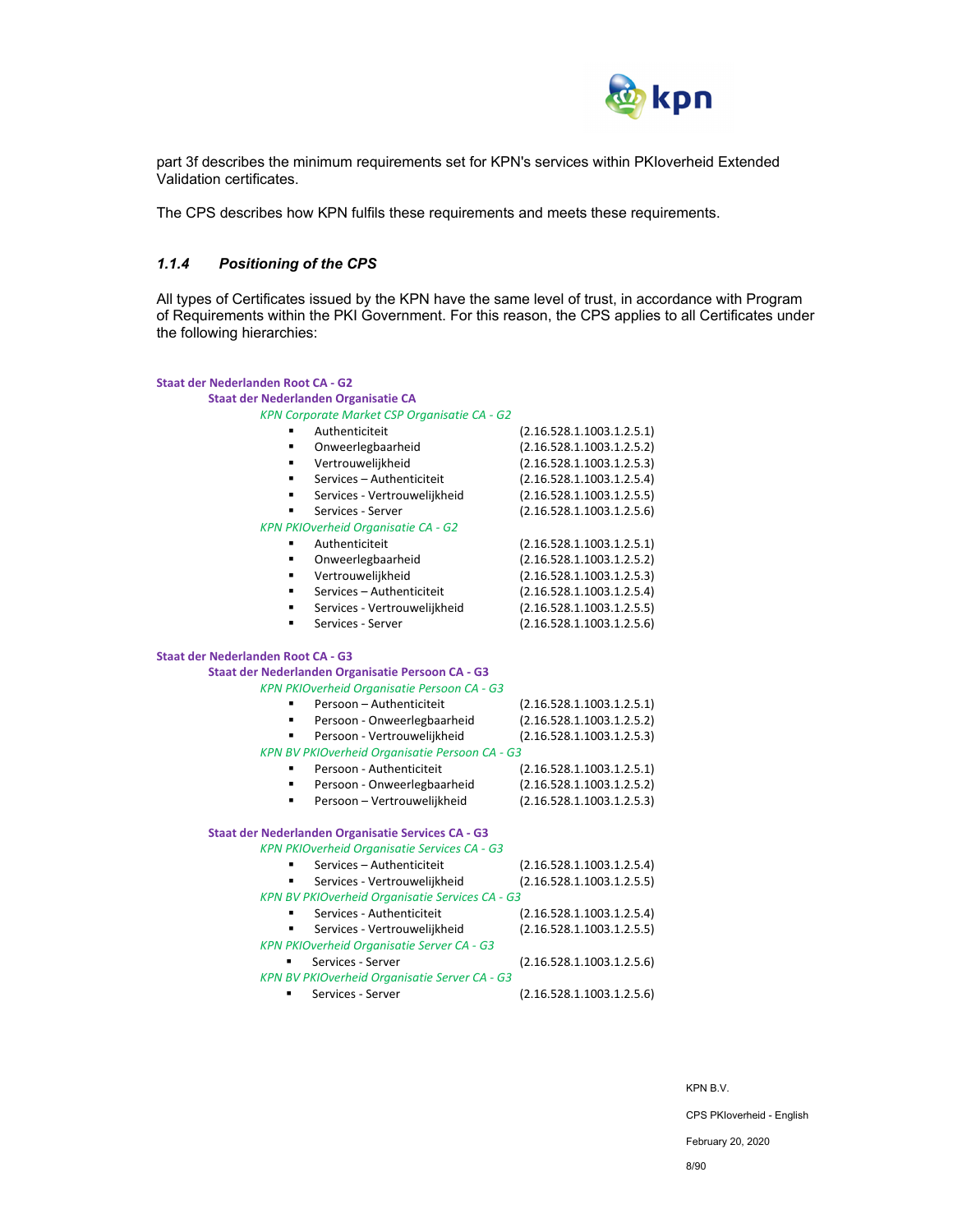

| (2.16.528.1.1003.1.2.7)   |
|---------------------------|
|                           |
| (2.16.528.1.1003.1.2.7)   |
|                           |
|                           |
|                           |
| (2.16.528.1.1003.1.2.8.6) |
|                           |

The foregoing statement is fully described in PKI Government Program of Requirements (Part 1, of Programme of Requirements - Introduction). Both the Root CAs and the CAs are managed by PKI government. A description of the management of these CAs can be found in the CPS Policy Authority for certificates issued by the Policy Authority PKI Government. Both documents can be found on https://logius.nl/diensten/pkioverheid/aansluiten-als-tsp/pogramma-van-eisen

### *1.1.5 Status*

The date on which the validity of this CPS starts is given on the title page of this CPS. The CPS is valid for as long as the KPN service continues, or until the CPS is replaced by a newer version (indicated in the version number with +1 in major changes and +0.1 in editorial edits).

#### **1.2 Document Name and Identification**

Formally this document is referred to as 'Certification Practice Statement PKIoverheid'. In the context of this document, it is also referred to as 'PKIoverheid CPS', but usually shortly as 'CPS'. Where this abbreviation is concerned, this document is intended.

This CPS can be identified through the following Object Identifier (OID): 2.16.528.1.1005.1.1.1.2

## **1.3 PKI Participants**

#### *1.3.1 User community*

The user community within the Organization domain consists, on the one hand, of Trust Service Providers and, on the other hand, of Subscribers, organizational entities in government and business, Certification Holders, Certificate Managers and Relying Parties. There are also individuals working in a recognized profession who are both Subscriber and Certificate Holder. For a description of these concepts, see paragraph 1.7 Definitions and abbreviations.

The Program of Requirements within PKI for the Government (Part 3a, 3b, 3e and 3f) applies to this user community. In addition, the KPN Special Terms and Conditions PKI Overheid Certificates (further: Special Terms) apply. Please refer to the Repository of KPN https://certificaat.kpn.com/elektronische-opslagplaats/

The KPN PKI Government Special Terms and Conditions are binding for all parties involved in the certification service. In case of conflict between the CPS and the Special Conditions, the latter will prevail.

KPN B.V.

CPS PKIoverheid - English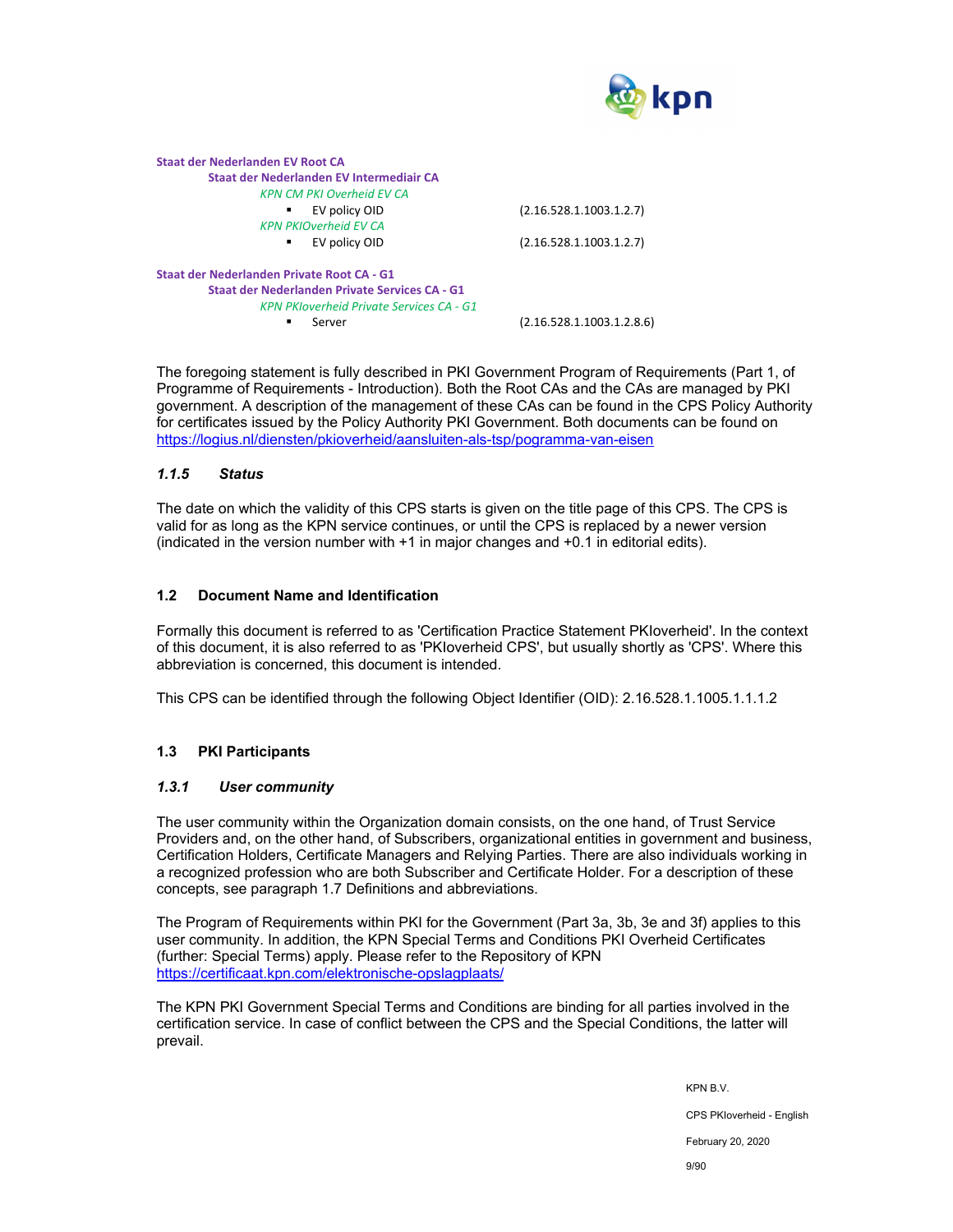

KPN conforms to the current version of the Baseline Requirements for Issuance and Management of Publicly-Trusted Certificates and the CA/Browser Forum Guidelines for Issuance and Management of Extended Validation Certificates as published at https://www.cabforum.org . Should there be an inconsistency between the PKI Government Program of Requirements and the relevant Baseline Requirements, which does not at least meet the minimum requirements described herein, this is to be determined by the PKI Policy Authority, then the stipulated in the Baseline Requirements prevails.

## *1.3.2 Other participants*

Cooperation with the Ministry of Security and Justice (dutch: Ministerie van Veiligheid en Justitie) KPN concluded a cooperation agreement on certification services with the Ministry of Security and Justice (further: the Ministry). Within that agreement, KPN outsourced the RA activities to the Ministry for applications for certificates, submitted by or on behalf of the Ministry. The Ministry has set up a RA office. In short, the Ministry has handled the certificate applications submitted by or on behalf of the Ministry. The Ministry received the applications, registered them, assessed the accuracy and completeness of the application and decided on the application. KPN continued to perform the CA operations, KPN produced the certificates, placed them on SSCD, if applicable, and sent the certificates to the Ministry. The Ministry took care of the issuance of certificates, including the identification of certificate managers and certificate holders. After notification of receipt of the SSCD at the RA office, KPN provided the shipment of inter alia the revocation data.

The Ministry has not extended this original cooperation agreement by the end of the agreement, June 8, 2015. Cooperation will continue in limited form. The services from June 8, 2015 are briefly described as follows.

- No new certificates will be issued anymore.
- All certificates issued under section 3A were revoked.
- This also applies to the Services Certificates (Group Certificates).
- The Server Certificates are / are not revoked.
- The revocation service and revocation status service will remain available.

Meanwhile, the last Server certificate expired in May 2018. So there are no more certificates active from this service. A CRL will still be published.

The last remnant of this service is the supervision of the Ministry from KPN on the retention obligation of the files. These must be kept for another 7 years after the expiry of the last certificate. This means a retention period up to and including May 2025.

The CPS for services provided by the Ministry, which up to and including version 4.29 as appendix 1 formed part of this CPS, has been removed with effect from the present version 5.0. The earlier versions of this CPS are still present in the archive.

#### Cooperation with Multi-Post Services B.V.

KPN has concluded a cooperation agreement on certificate services with Multi-Post Services B.V. (further: Multi-Post). Under that agreement, KPN has subcontracted out the following work to Multi-Post.

- Stock management of QSCDs / SUD's.
- Generating key pairs for the SSCDs / QSCDs and the insertion of keys in the SSCDs / SUD's.
- Generate activation and revocation code and print that data on a PIN mailer
- Archiving and personalizing QSCDs / SUD's;
- Hand over the QSCD's/SUD's and PINs to the distribution channel.

KPN B.V.

CPS PKIoverheid - English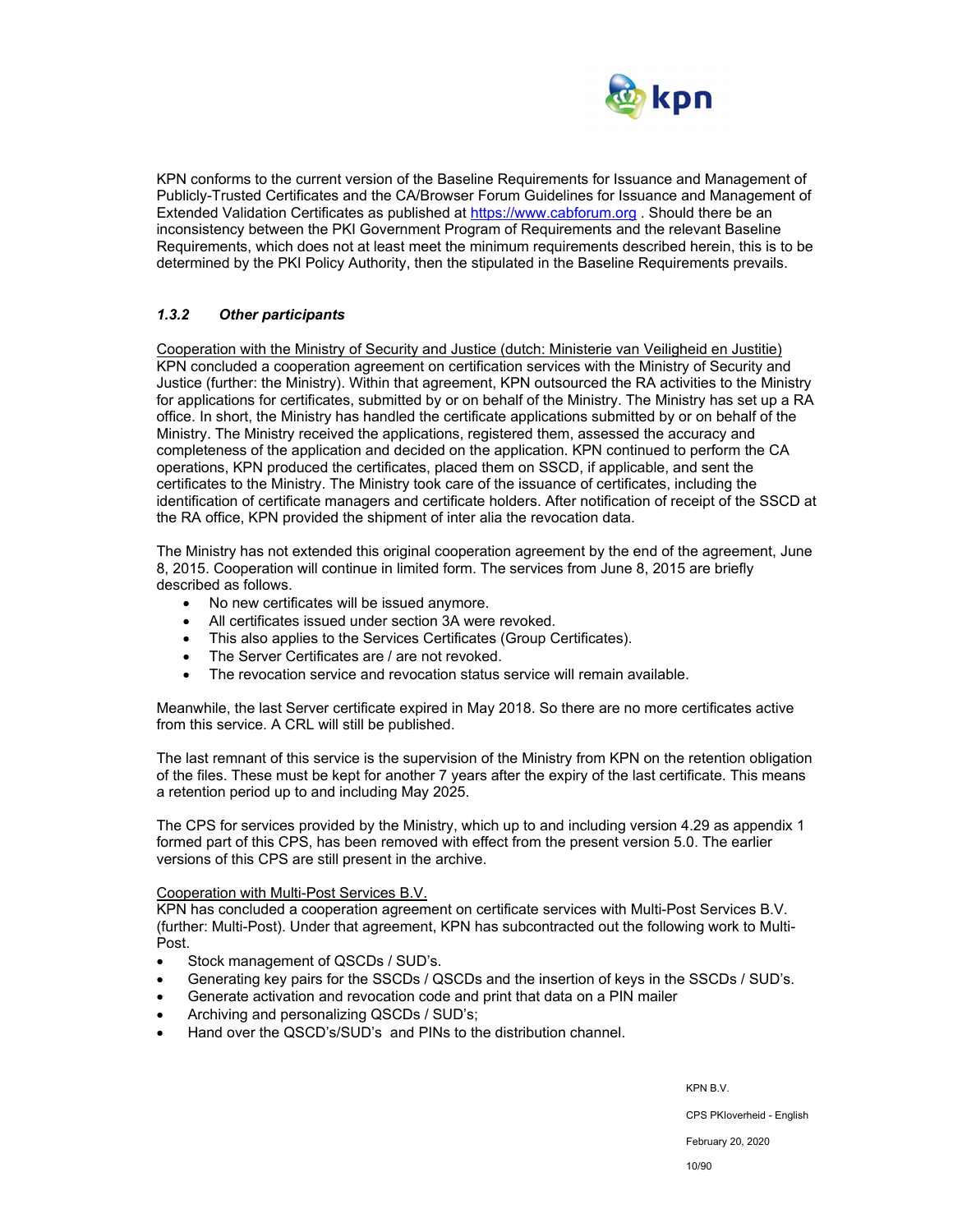

#### Cooperation with AMP Logistics B.V

KPN has signed a cooperation agreement on certificate services with AMP Logistics BV (further: AMP). Within that agreement, KPN subcontracts the identification of the Certificate Manager and Certificate Holder to AMP. Identification is done by an AMP employee at a time and place agreed on with the Certificate Manager.

#### Cooperation with Ubiqu Access B.V.

KPN has entered into a cooperation agreement with Ubiqu Access B.V. (hereafter: Ubiqu) regarding the certification services for the mobile smart card. Within this agreement, Ubiqu will provide amongst others the Authentication App and API with which the certificate holder has Sole control over his private key.

#### **1.4 Certificate usage**

The certificates issued by KPN are issued in accordance with the Program of Requirements (PoR) PKI Government (sections 3a, 3b and 3e).

#### *1.4.1 Appropriate Certificate Uses*

Personal and Professional certificates (PoR PKI Government part 3a)

Within the domain Organization (g2) and Organization Person (g3), Program of Requirements PKI Government part 3a, KPN issues three types of Certificates on behalf of Subscribers to Certificate Holders. These certificates each have their own function, each also has its own policy. These policies are uniquely identified by an OID. It concerns:

- 1. Signature Certificates
- 2. Authenticity Certificates
- 3. Confidentiality Certificates

Signature Certificates, also called Qualified Certificates, as described in the eIDAS regulation), and also called nonrepudiation certificates are intended to provide electronic documents with a qualified electronic signature [domain Government / Business OID 2.16.528.1.1003.1.2.2.2, domain Organization OID 2.16.528.1.1003.1.2.5.2]. This Qualified Electronic Signature, the Electronic Signature Based on a Qualified Certificate, and which has been created by a Qualified Signature Creation Device (QSCD), meets all legal requirements for a signature and has the same legal force as a handwritten signature for paper documents.

Authenticity certificates are intended to reliably identify and authenticate persons, organizations and resources by electronic means. This concerns both the identification of people and between people and resources [domain Government / Business 2.16.528.1.1003.1.2.2.1 OID, OID 2.16.528.1.1003.1.2.5.1 domain Organization]. Authenticity Certificates are not Qualified Certificates.

Confidentiality Certificates are intended to protect the confidentiality of data exchanged and / or stored in electronic form. This concerns both the exchange of information between people and between people and automated means [domain Government / Business 2.16.528.1.1003.1.2.2.3 OID, domain Organization OID 2.16.528.1.1003.1.2.5.3].

Confidentiality Certificates are not Qualified Certificates.

These 3 types of certificates are issued as Certificates for persons with a recognized profession (dutch:"beroepsgebonden certificaten") and as Personal Certificates (Actually Organizational, as a distinction to the recognized profession certificates) on one of the following data media: Smartcard and USB token. In addition, these certificates can be requested as Mobile certificates, however, no confidentiality certificate will be received. For definitions see 1.11 Definitions and abbreviations.

KPN B.V.

CPS PKIoverheid - English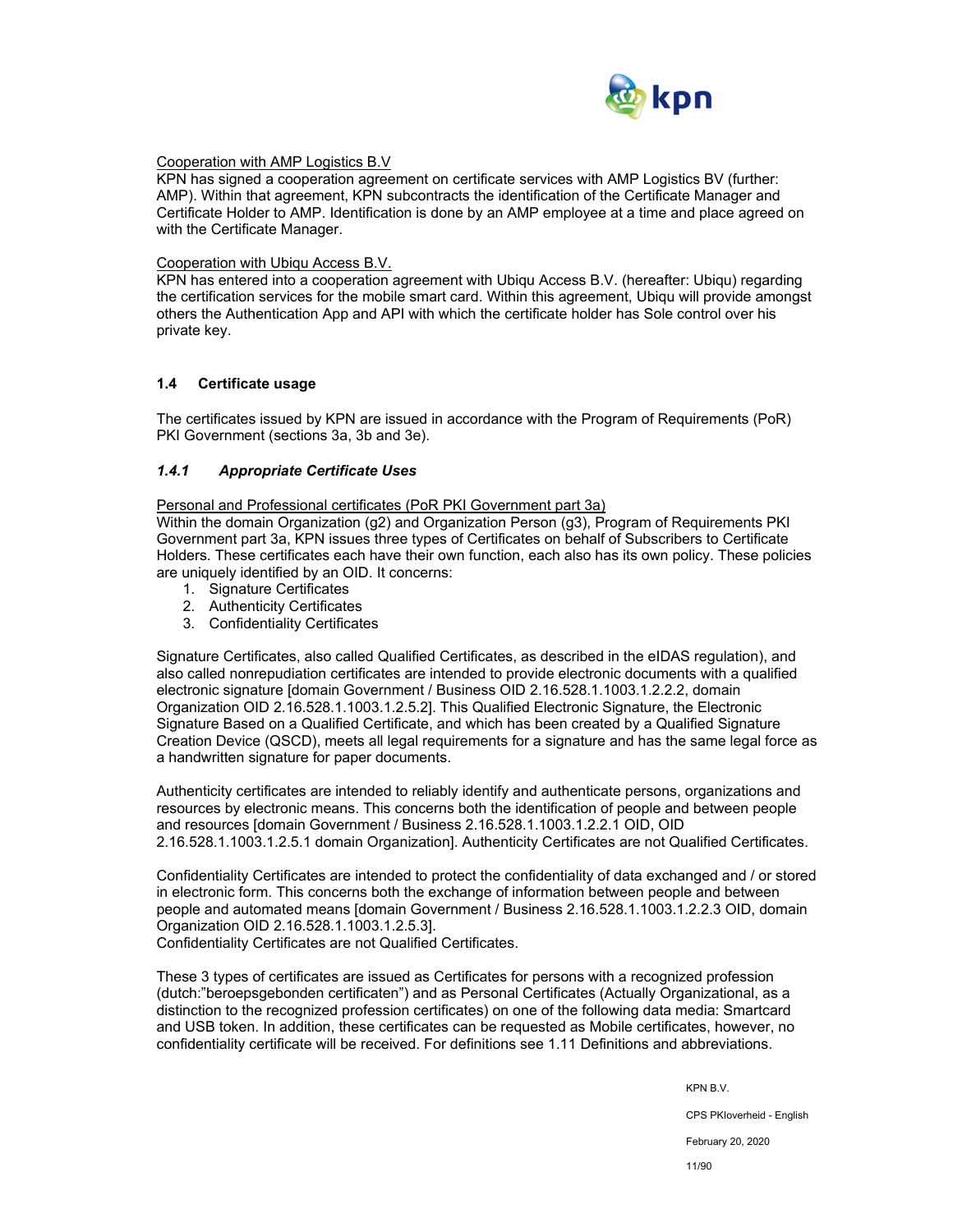

## Group certificates (PoR PKI Government part 3b)

Within the domain of Government / Companies (g1) and Organization (g2), PoR PKIoverheid part 3b, KPN issues two types of certificates to Subscribers. These certificates each have their own function, also have their own policy. This policy is uniquely identified by an OID. It concerns:

- 1. Authenticity Certificates;
- 2. Confidentiality Certificates;

Authenticity Certificates are intended to reliably identify and authenticate a service as belonging to the organizational entity that is responsible for the service by electronic means [Public domain / Business OID 2.16.528.1.1003.1.2.2.4, domain organization OID 2.16. 528.1.1003.1.2.5.4].

Confidentiality Certificates are designed to protect the confidentiality of information exchanged in electronic form [domain Government / Business OID 2.16.528.1.1003.1.2.2.5, domain Organization OID 2.16.528.1.1003.1.2.5.5].

These 2 types of certificates, together with the Server Certificates, are issued as Service Certificates. The Authenticity Certificate and Confidentiality Certificate together are called the Group Certificate. For definitions see 1.11 Definitions and abbreviations.

#### (Standard) server certificates (PoR PKI Government part 3e)

Within the domain of Government / Business (g1) and Organization (g2), PoR PKIoverheid part 3e, KPN also issues server certificates to Subscribers. These certificates have their own function, also have their own policy. This policy is uniquely identified by an OID.

Server certificates are intended for use, where the confidentiality key is not used to encrypt the data but only aims to encrypt the connection between a particular client and a server [domain Government / Business OID 2.16.528.1.1003.1.2.2.6 , Domain Organization OID 2.16.528.1.1003.1.2.5.6]. This server must belong to the organizational entity named as the Subscriber in the certificate.

The Server Certificates, together with Group Certificates, are called the Services Certificates. For definitions see Definitions and abbreviations

#### Extended Validation server certificates (PoR PKIoverheid part 3f)

Within PKIoverheid Extended Validation, EXTENDED VALIDATION certificates are used to secure a connection between a particular client and a server by means of the TLS/SSL protocol. The PKIoverheid EV certificates can be recognised by the specific unique PKIoverheid EV Policy Object Identifier (OID) 2.16.528.1.1003.1.2.7. This OID refers to the CP PoR part 3f and appears in the Certificate Policies field of the Certificate Staat der Nederlanden EV Intermediair CA (State of the Netherlands EV Intermediate CA), the EV CSP CA certificates and the end user EXTENDED VALIDATION certificates.

#### Private Services (PoR PKIoverheid part 3h)

The Private Services Server certificates issued by KPN are issued in accordance with the PKIoverheid Program of Requirements (part 3h).

Within PKIoverheid Private Services, Private Services Server certificates are used to secure a connection between a particular client and a server via the TLS/SSL protocol. The PKIoverheid Private Services certificates are identified by the specific unique PKIoverheid Private Services Policy Object Identifier (OID) 2.16.528.1.1003.1.2.8.6. This OID refers to the CP PoR part 3h and is listed in the Certificate Policy (certificatePolicies) field of the State of the Netherlands Private Services CA certificate, the KPN PKIoverheid Private Services CA certificates and the end user Private Services Private Services Server certificates.

KPN B.V.

CPS PKIoverheid - English

February 20, 2020

12/90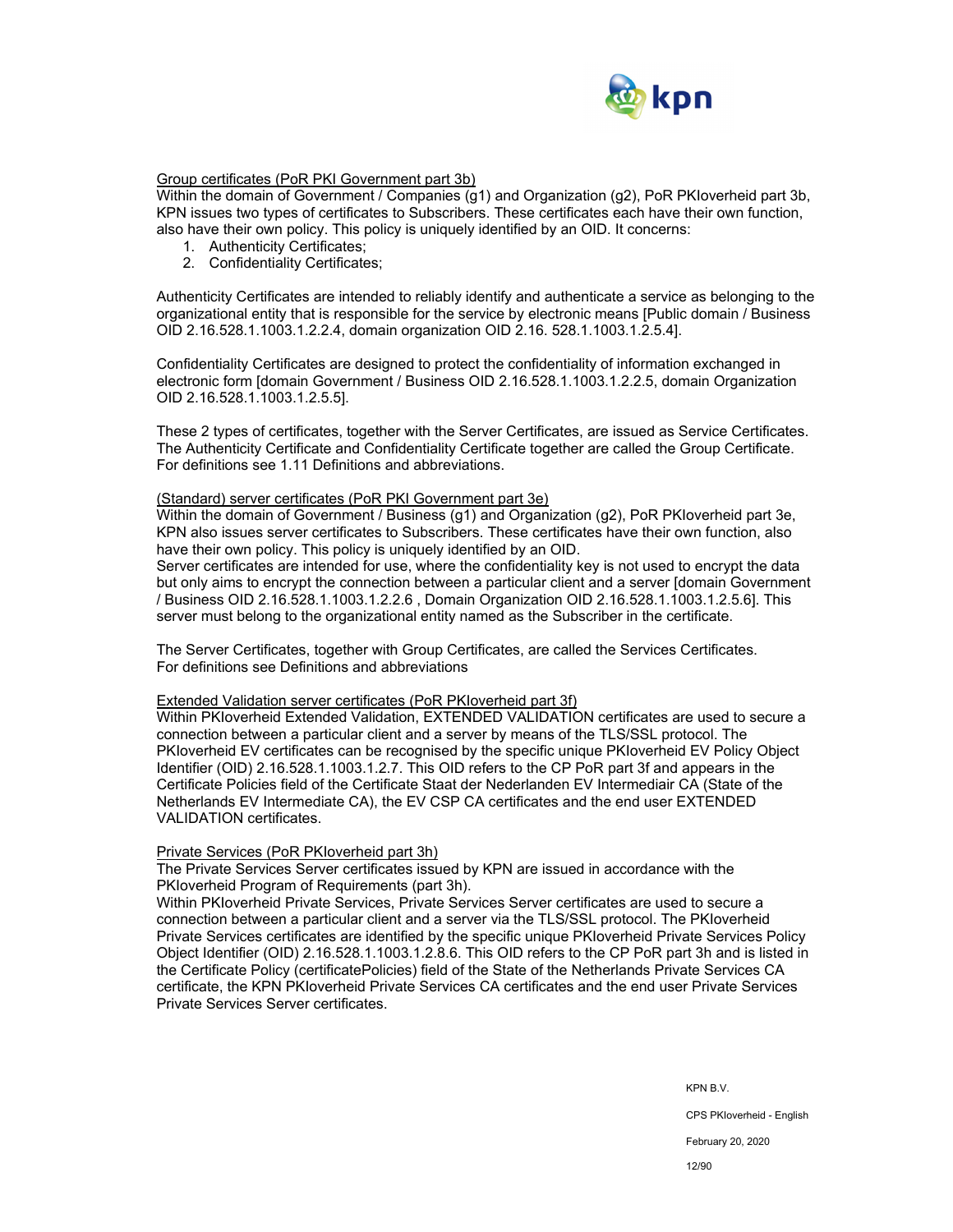

The "Staat der Nederlanden" (State of the Netherlands) Private Root CA - G1 is NOT publicly trusted by browsers and other applications.

KPN issues Private Server Certificates under the 'State of the Netherlands Private Root CA - G1'. This root certificate is part of the central part of the hierarchy of the PKI for the government. The root certificate is the anchor point for trust in electronic transactions within a closed user group. Trust is derived from the fact that this root certificate was issued by the State of the Netherlands and published in the Netherlands Government Gazette (Staatscourant). All participating parties must install and trust this certificate manually. Therefore, Private server certificates are intended for application in private user groups as opposed to publicly trusted server certificates where the master certificate is automatically trusted by the important operating systems (such as Windows, Mac OS, Linux, Android and iOS) and browsers (e.g. Mozilla FireFox).

#### *1.4.2 Prohibited Certificate Uses*

Certificates issued under this CPS may not be used other than as described in this CPS.

#### **1.5 Policy Administration**

#### *1.5.1 Organisation Administering the Document*

The KPN CPS is managed by a dedicated Policy Management Authority (PMA):

#### *1.5.2 Contact Person*

Information regarding this CPS and comments can be directed to:

KPN Security Attn. Policy Management Authority PO Box 9105 7300 HN Apeldoorn pkio.servicedesk@kpn.com

To notify KPN of a service outage or report a suspected private key compromise, certificate misuse, or other types of fraud, compromise, misuse, inappropriate conduct, or any other matter related to certificates, please contact:

pkio.servicedesk@kpn.com

To request an urgent certificate revocation outside office hours (Mon-Fri, 9h-17h), please contact the servicedesk:

+31 88 – 661 06 21 (only for a revocation request)

esd.cic@kpn.com

For the revocation you need the following information:

- Common name
- Subject serial number
- Challenge phrase as received by the cardholder
- E-mail address of the cardholder

KPN B.V.

CPS PKIoverheid - English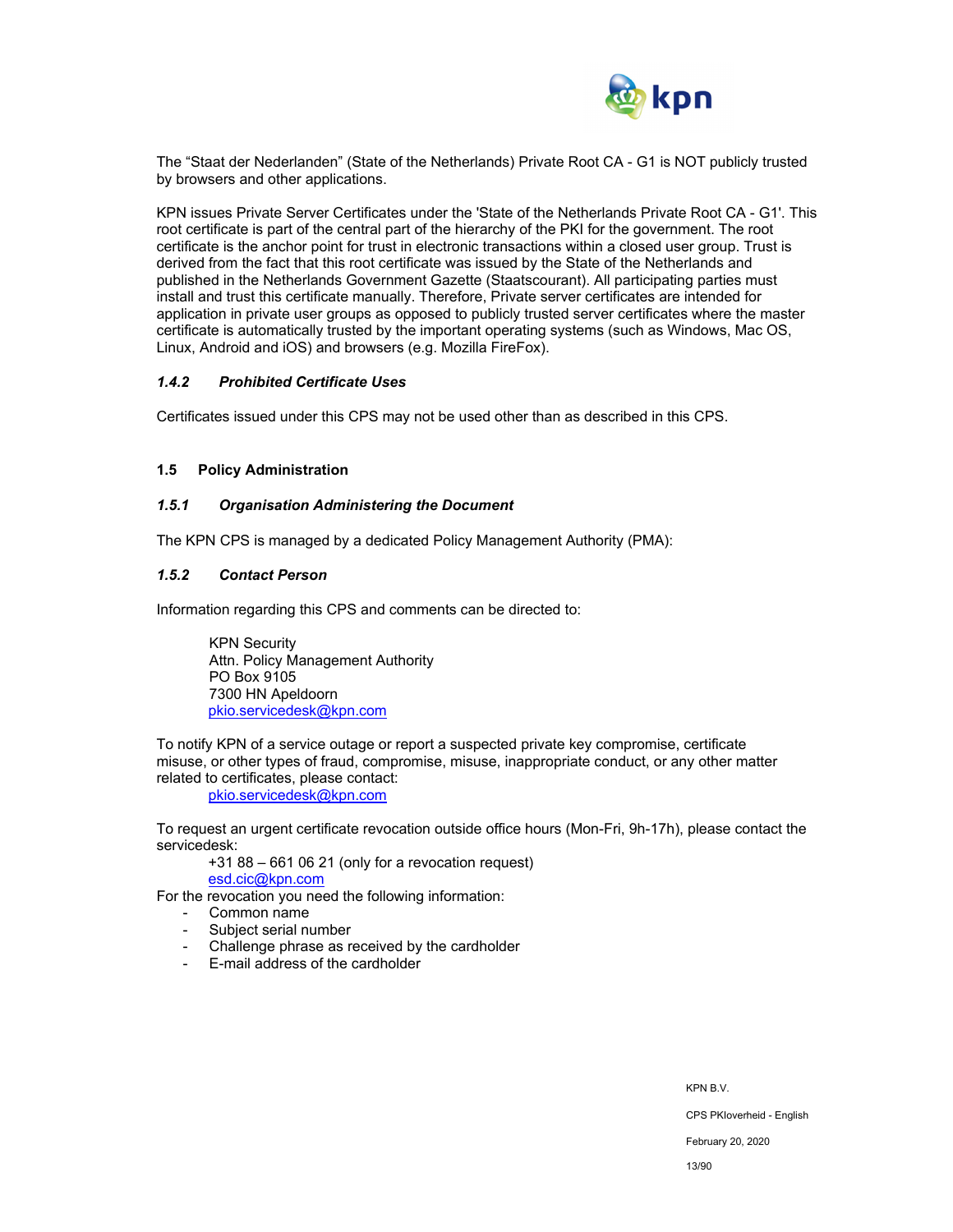

## *1.5.3 Person Determining CPS suitability for the policy*

The determination of the suitability of the CPS is part of the CPS approval process (see 1.5.4) of the PMA and is part of the assessment by the independent auditor (see 8).

## *1.5.4 CPS Approval*

Changes to the KPN CPS are approved by the PMA, after consultation with the relevant stakeholders. Once approved, this document will be published in the Repository. (dutch: Elektronische opslagplaats) on https://certificaat.kpn.com/support/downloads/repository

As required by the Baseline Requirements, the CPS is reviewed at least once a year and given a higher version number.

#### **1.6 Definitions and Acronyms**

For an overview of the definitions and acronyms used, refer to Annexes 1 and 2, respectively.

KPN B.V. CPS PKIoverheid - English February 20, 2020 14/90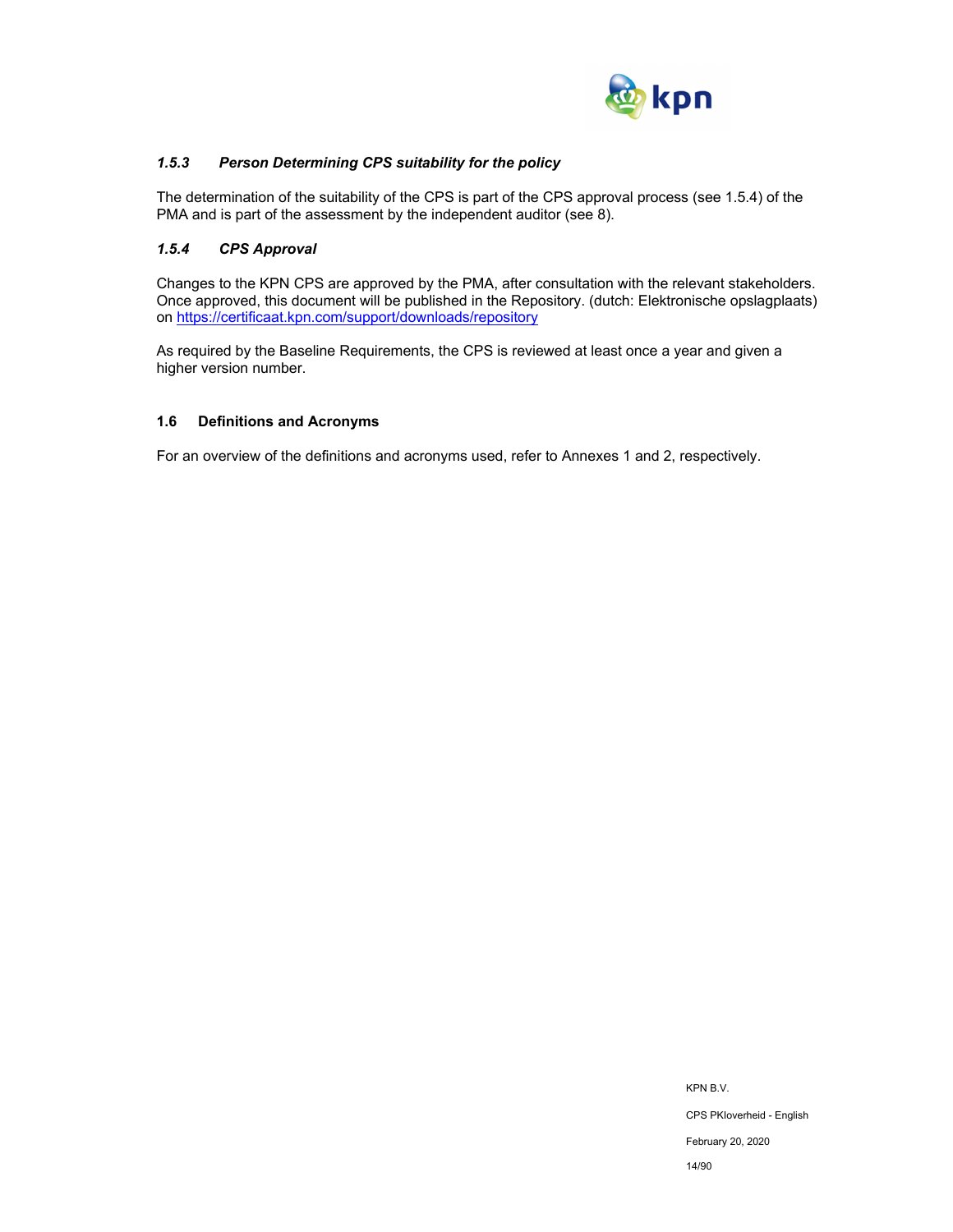

## **2 PUBLICATION AND REPOSITORY RESPONSIBILITIES**

## **2.1 Repository**

KPN ensures the availability of relevant information in the Repository https://certificaat.kpn.com/elektronische-opslagplaats/repository

## **2.2 Publication of certification information**

#### *2.2.1 Publication of CSP information*

At least the following online is available through the Repository:

- 1. Root certificate;
- 2. Certificate status information;
	- a. In the CRL;
	- b. In the Directory Service (see 7);
	- c. Using OCSP;
- 3. Special Conditions;
- 4. CPS;
- 5. Certificate Policy Domains Government / Business (g1), Organization (g2) and Organization Person (g3) Certificate
- 6. Policy authenticiteit- and confidentiality certificates Services Organization (g3) Annex CP Domains Government / Companies (g1) and Organization (g2); Certificate Policy Server Certificate - Domain Services Organization (g3) Annex CP Domains Government / Companies (g1) and Organization (g2)
- 7. Directory Service;
- 8. Copies of the (full) ETSI EN 319 411- 1 and ETSI EN 319 411-2 certificates of KPN and ETSI EN 319 411- 1 and ETSI EN 319 411-2 partial certificates acquired by KPN on behalf of and together with other Trust Service Provider's.

## *2.2.2 Publication of the Certificate*

Certificates are published using a Directory Service. Through the Directory Service, the Certificate may be consulted by Subscribers, Certificate Managers, Certificate Holders and Relying Parties.

The Directory Service is adequately protected from manipulation and is accessible online. Information regarding the revocation status is available twenty-four hours a day and seven days a week.

The ETSI EN 319 411-2 and ETSI EN 319 411-1 certificates of KPN BV, together with ETSI EN 319 411-2 and ETSI EN 319 411-1 partial certificates, are published in the repository. The relevant certificates indicate that KPN BV complies with ETSI EN 319 411-2 Policy and security requirements for Trust Service Providers issuing certificates; Part 2: Policy requirements for certification authorities issuing qualified certificates and ETSI EN 319 411-1 Electronic Signatures and Infrastructures (ESI); Policy and security requirements for Trust Service Providers issuing certificates; Part 1: General requirements and thus meeting the requirements of The European eIDAS. The audit reports relating to KPN BV's normative references are not stored in the Repository as a result of its security policy.

KPN B.V.

CPS PKIoverheid - English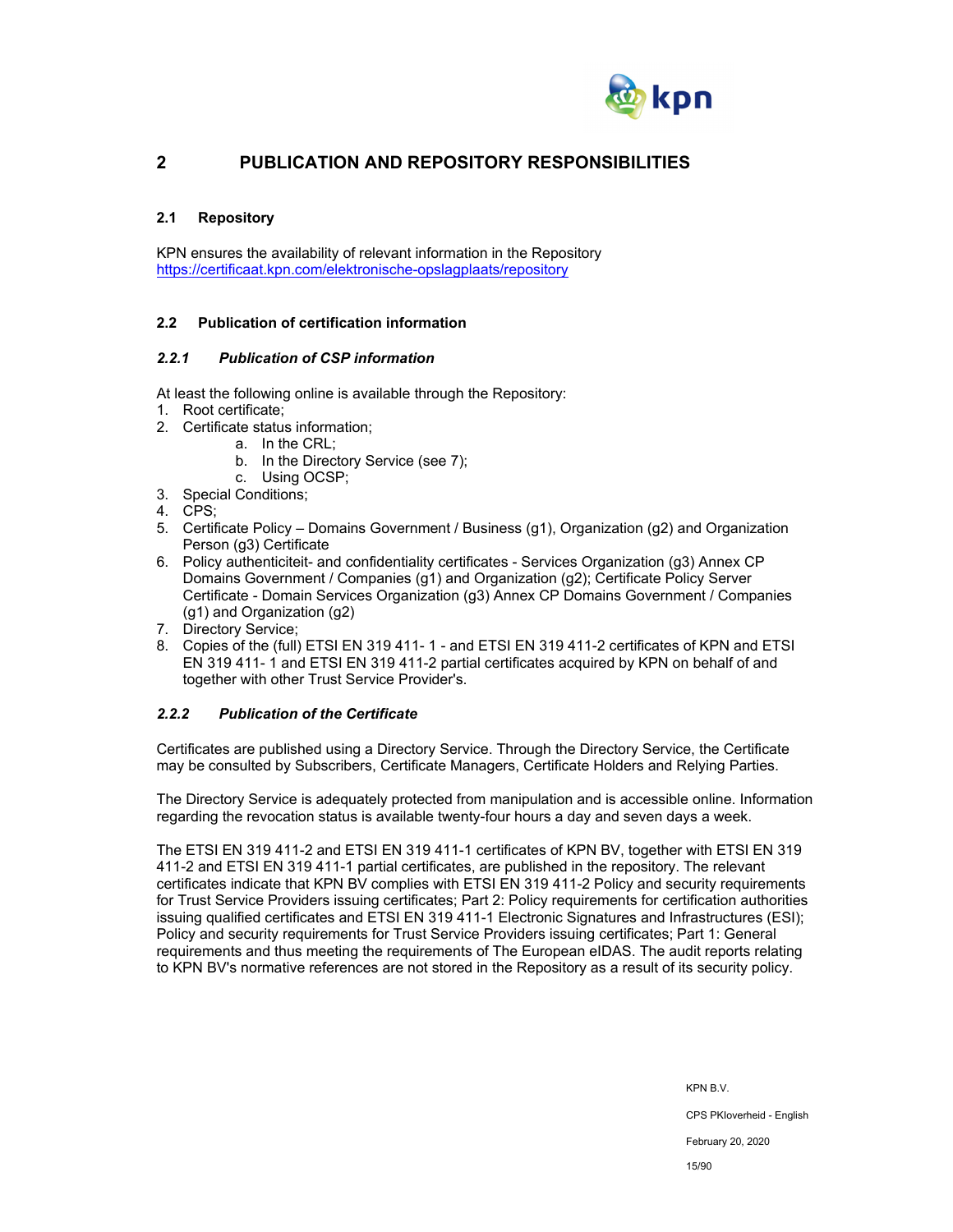

## **2.3 Frequency of publication**

Changes to CSP information shall be published, except as set out in this section, at the time of their occurrence or as soon as possible thereafter and subject to the applicable provisions. See, for example, paragraph 9.12 Changes.

The publication of Certificates takes place immediately after production. The CRL's are renewed every 60 minutes.

#### **2.4 Access to published information**

Information in the Repository is public in nature and freely accessible. The Repository can be consulted twenty-four hours a day and seven days a week. The Repository is protected against unauthorized changes.

For the occurrence of system failure or other factors that negatively affect the availability of the Repository, an appropriate set of continuity measures has been implemented to ensure that the CRL is reachable again within 4 hours and the remaining parts of the repository within 24 hours. An example of such a measure is to have realized a disaster recovery location and -scenario in combination with the regular testing of its functionality.

KPN is not responsible for the unavailability of the Repository due to circumstances where KPN cannot be held responsible.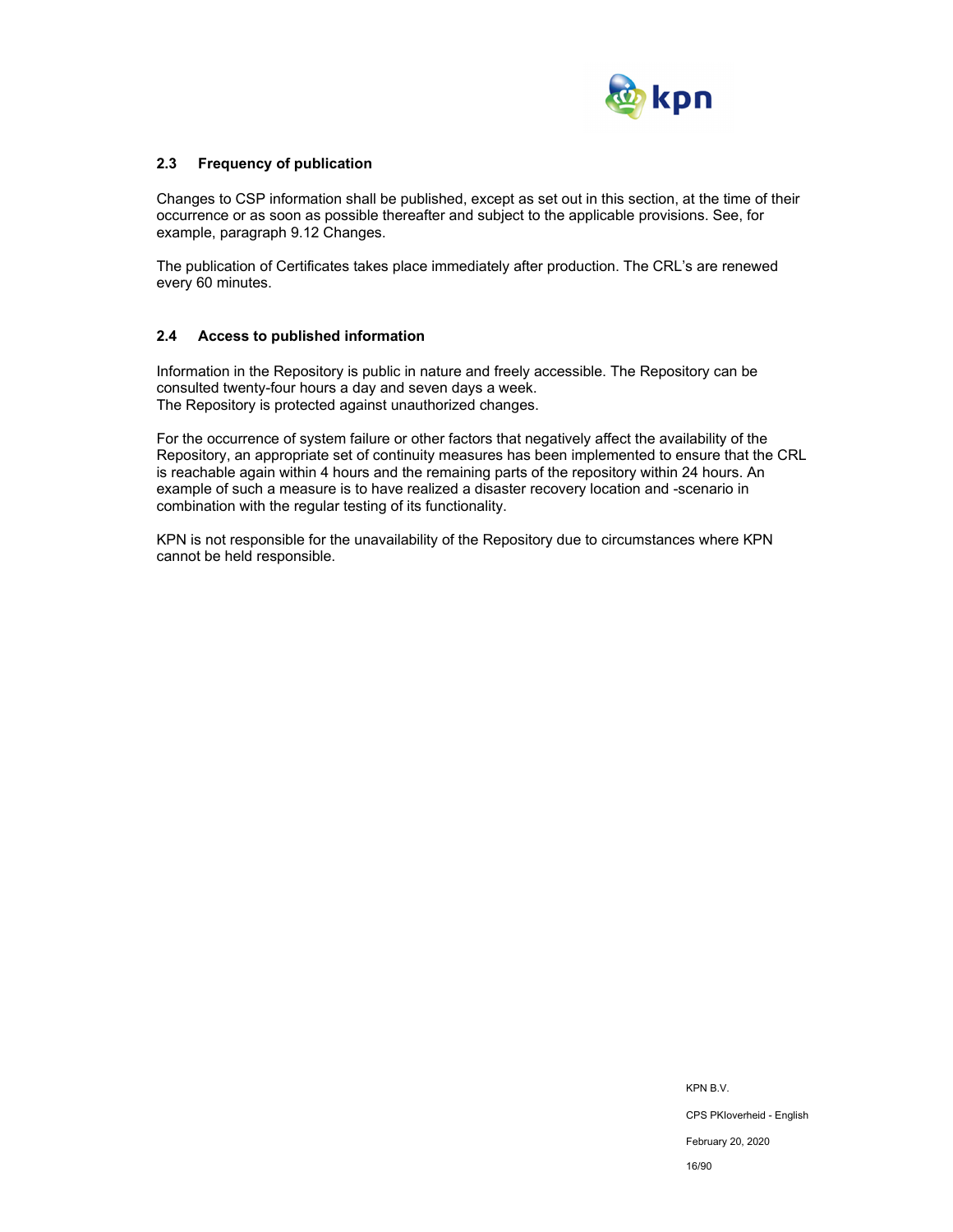

## **3 Identification and authentication**

This section describes how the identification and authentication of certificate applicants takes place during the initial registration process and the criteria that KPN uses regarding the naming.

## **3.1 Naming**

## *3.1.1 Types of names*

The names used in **Personal and Professional Certificates** comply with the X.501 name recommendation. The names consist of the following parts:

| <b>Attribute</b>        | Value                                         |
|-------------------------|-----------------------------------------------|
| Country (C)             | NL                                            |
| Organization (O)        | Name of the subscriber                        |
| Common Name (CN)        | full name of the Certificate holder           |
| Subjectserienummer (SN) | Subjectserialnumber of the Certificate holder |

The names used in **Server certificates and Group certificates** comply with the X.501 name recommendation. The names consist of the following parts:

| <b>Attribute</b>         | Value                                                        |
|--------------------------|--------------------------------------------------------------|
| Country (C)              | NL.                                                          |
| Organization (O)         | Name of the subscriber                                       |
| Common Name (CN)         | (group) roll name of the Certificate holder<br>(server) FQDN |
| State or Province (S)    | Province where the Subscriber is located                     |
| Locality $(L)$           | Place where the Subscriber is located                        |
| Optional:                |                                                              |
| Organizational Unit (OU) | Department of the subscribers' organization                  |

The names used in Extended validation Server certificates comply with the X.501 name recommendation. The names consist of the following parts:

| <b>Attribute</b>        | <b>Value</b>                                                                                              |
|-------------------------|-----------------------------------------------------------------------------------------------------------|
| Subject                 | Certificate                                                                                               |
| <b>BusinessCategory</b> | Must contain either:<br><b>Private Organization</b><br><b>Government Entity</b><br><b>Business Entity</b> |

KPN B.V.

CPS PKIoverheid - English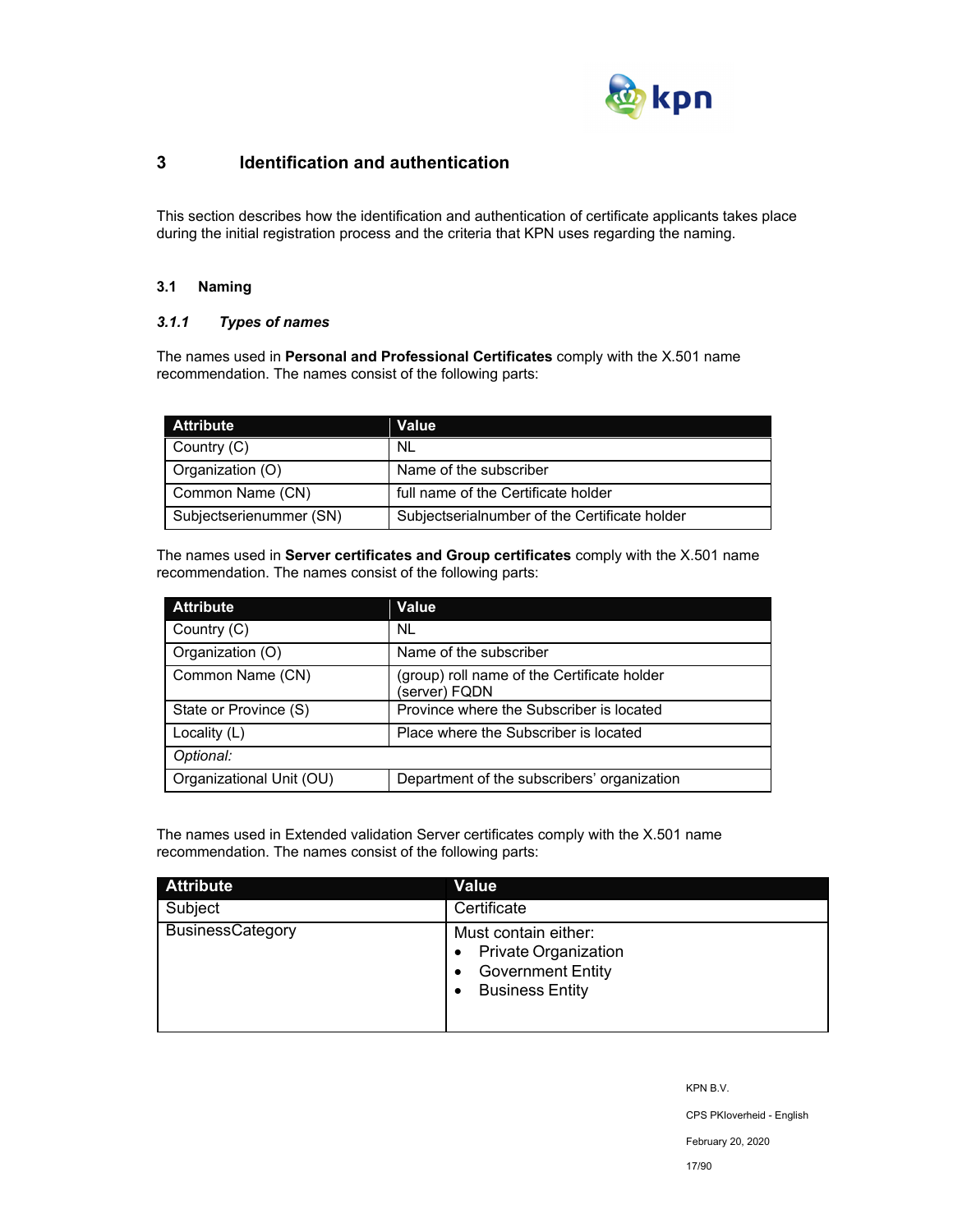

| Common Name (CN)                                | <b>FODN</b>                                 |  |
|-------------------------------------------------|---------------------------------------------|--|
| CountryName (C)                                 | NL                                          |  |
| Organization (O)                                | Name of the subscriber                      |  |
| State or Province (S)                           | Province where the subscriber is located    |  |
| Locality (L)                                    | Place where the Subscriber is located       |  |
| SerialNumber                                    | Number Chamber of Commerce                  |  |
| PublicKeyInfo                                   | <b>Public Key</b>                           |  |
| <b>Optional:</b>                                |                                             |  |
| Organizational UnitName (OU)                    | Department of the subscribers' organization |  |
| <b>StreetAddress</b>                            | Address where the Subscriber is located     |  |
| PostalCode                                      | Postal code where the Subscriber is located |  |
| JurisdictionOfIncorporationCountryName<br>(Jur) | <b>NL</b>                                   |  |

The names used in **Private Services Server** certificates comply with the X.501 name standard. The names consist of the following parts:

| <b>Attribute</b>                                | <b>Value</b>                                                                                       |  |
|-------------------------------------------------|----------------------------------------------------------------------------------------------------|--|
| Subject                                         | Certificaat                                                                                        |  |
| <b>BusinessCategory</b>                         | Must contain either:<br>Private Organization<br><b>Government Entity</b><br><b>Business Entity</b> |  |
| Common Name (CN)                                | FQDN                                                                                               |  |
| CountryName (C)                                 | NL                                                                                                 |  |
| Organization (O)                                | Name of the subscriber                                                                             |  |
| State or Province (S)                           | Province where the subscriber is located                                                           |  |
| Locality (L)                                    | Place where the Subscriber is located                                                              |  |
| SerialNumber                                    | Number Chamber of Commerce                                                                         |  |
| PublicKeyInfo                                   | Public Key                                                                                         |  |
| <b>Optional:</b>                                |                                                                                                    |  |
| Organizational UnitName (OU)                    | Department of the subscribers' organization                                                        |  |
| <b>StreetAddress</b>                            | Address where the Subscriber is located                                                            |  |
| PostalCode                                      | Postal code where the Subscriber is located                                                        |  |
| JurisdictionOfIncorporationCountryName<br>(Jur) | <b>NL</b>                                                                                          |  |

## *3.1.2 Need for names to be meaningful*

No further stipulations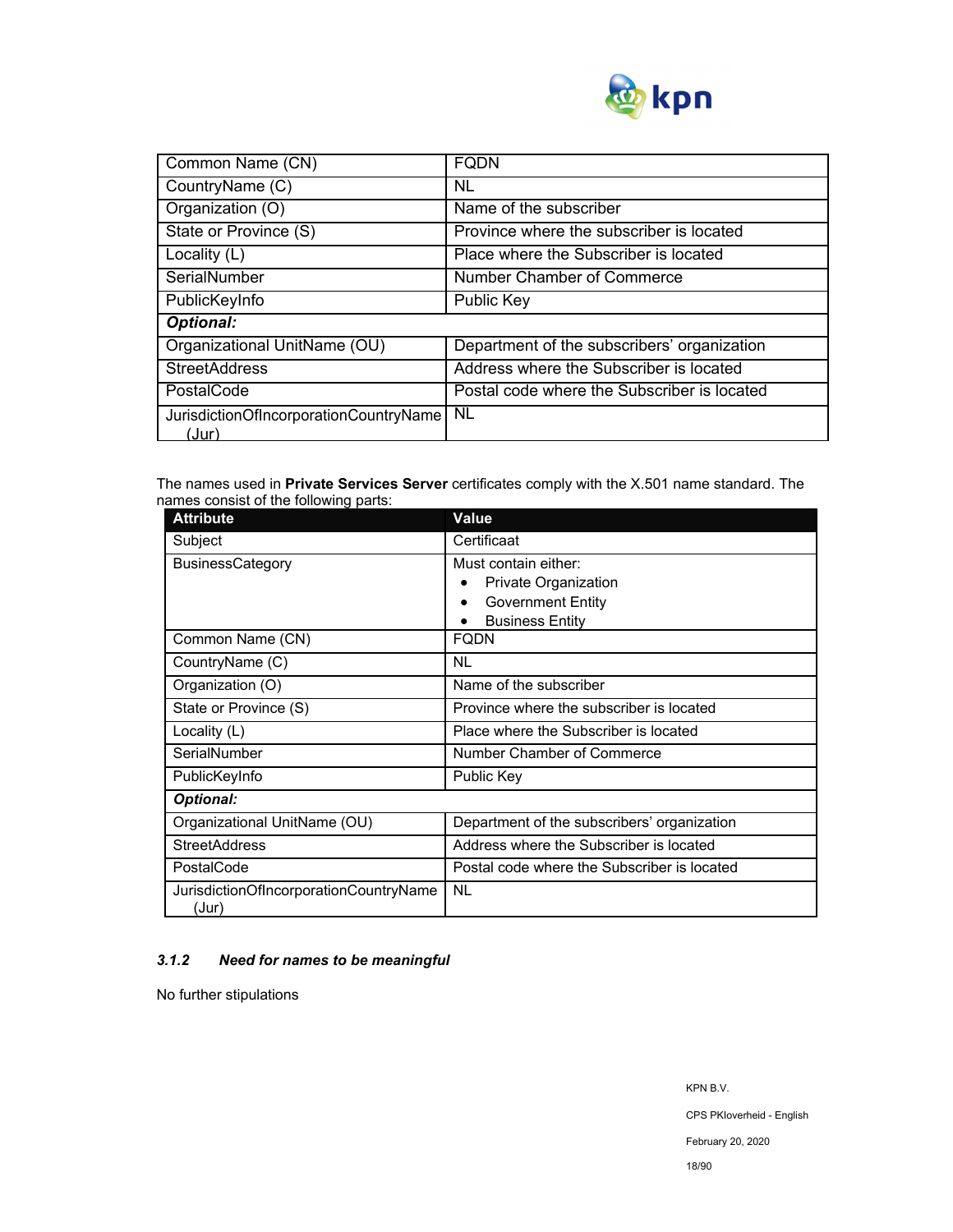

## *3.1.3 Anonymity or pseudonymity of subscribers*

The use of pseudonyms is not allowed within the PKI government.

## *3.1.4 Rules for interpreting various name forms*

Names of persons included in the Certificate meet the requirements as stated in the Program of Requirements, Part 3a Certificate Policy - Domain Government / Business and Organization, ANNEX A Profiles and Certificate Status Information.

All names are, in principle, exactly copied from the presented identification documents. The However, the name data may contain special characters that are not part of the standard character set conforming to ISO8859-1 (Latin-1). If the name contains special characters which are no part of this character set, KPN will perform a transition. KPN reserves the right to change the requested name upon registration if this is legally or technically necessary.

## *3.1.5 Uniqueness of names*

The names used identify the Certificate Holder in a unique way. Uniqueness of names within the X.501 name space is the starting point.

KPN ensures the uniqueness of the 'subjectaltname' field. This means that the distinguishing name used in an issued certificate can never be assigned to another subject. This is done by including a unique subject serial number in that field.

For personal certificates and group certificates, KPN generates a number for this purpose. In case of a (Extended Validation) Server Certificate, the CSR number is used for this purpose.

In specific cases, if explicit agreements have been made, a specific number may be added to this subject number.

In cases where parties disagree with the use of names, KPN decides after considering the interests concerned, insofar as this is not provided by mandatory Dutch law or other applicable regulations.

## *3.1.6 Recognition, authentication, and role of trademarks*

Subscribers bear full responsibility for any legal consequences of using the name provided by them.

The name of an organizational entity as mentioned in the extract of a recognized registry, or in the law or decision by which the organizational entity is established, is used in the Certificate.

KPN is not required to investigate possible infringements of trademarks arising from the use of a name that is part of the data contained in the Certificate.

KPN has the right to make changes to name attributes when it appears to be in violation of a trademark or other intellectual property rights.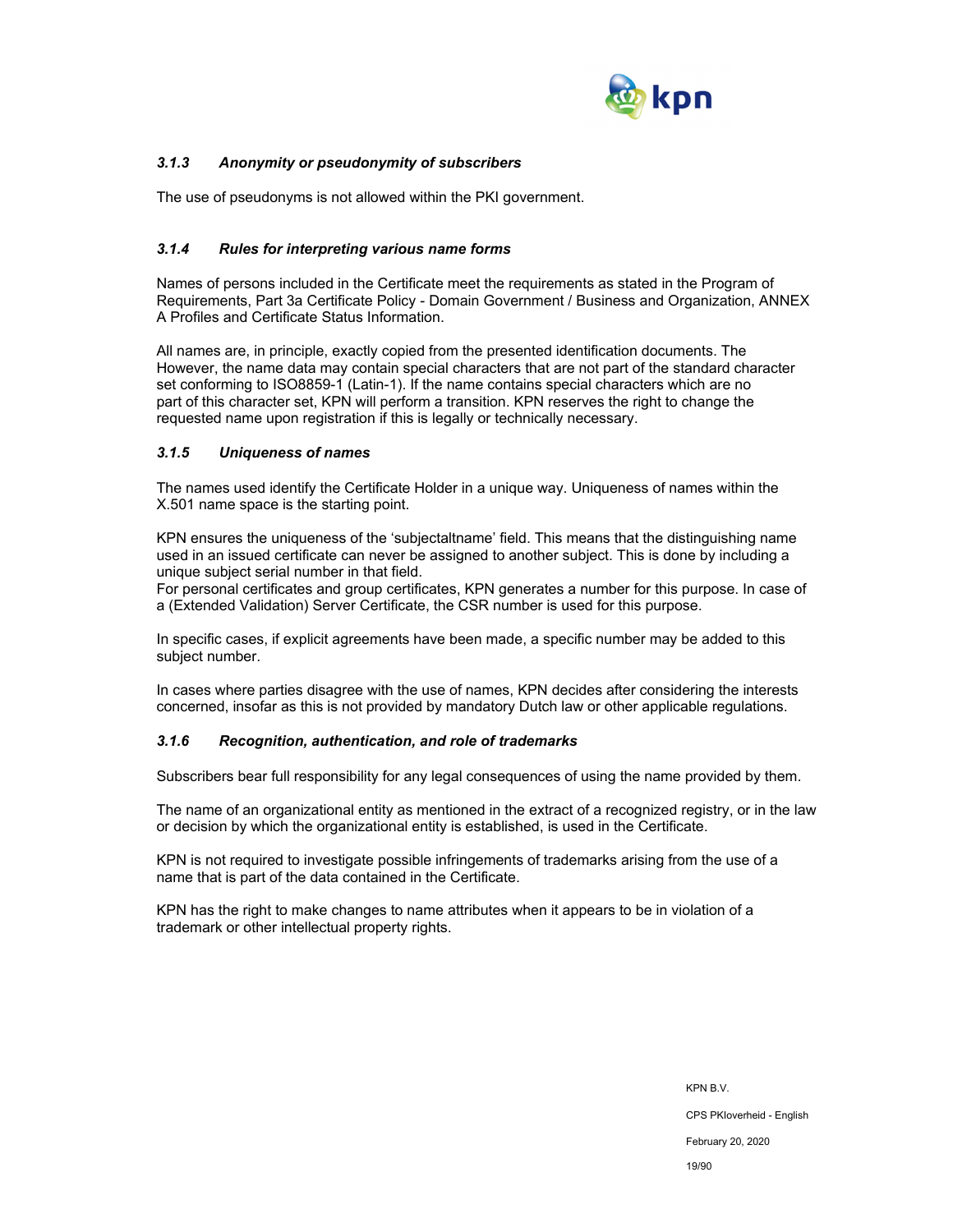

## **3.2 Initial identity validation**

#### *3.2.1 Method to prove possession of private key*

The key pair, whose Public Key is Certified, is created by KPN.

However, this does not apply to the (Extended Validation) Server Certificate. The server certificate key pair is created by or on behalf of the Subscriber in the Subscriber's Secure Environment and entered on the (HTTPS) website of KPN. To ensure that that has indeed happened, the Subscriber must sign for this on the Certificate Request form for the Server Certificate.

See Further 3.2.3.3 (Extended Validation) Server Certificates Authentication and 6.2.11 Requirements for Secure Resources for Storage and Use of Certificates.

#### *3.2.2 Authentication of organization identity (Subscriber authentication)*

If an organization wishes to become a subscriber of KPN, it is necessary to complete the web form PKI Overheid Subscriber Registration. This form contains an extensive explanation. With this form the Subscriber must send along several supporting documents.

The information requested is:

- The Chamber of Commerce number
- Name of the subscriber. The Subscriber may, if desired, use a trade name, provided that it is registered;
- Subscriber contact information:
- Name and function of his authorized representative;
- Billing data;
- Data of the contact to be authorized, such as name and contact details.

The PKIoverheid Subscriber Registration form must be signed by the Subscriber's Authorized Representative. With this signature the Authorized Representative declares:

- to have filled in the Subscriber Registration application completely and truthfully,
- agreeing to the Special Conditions and
- that the contact person (s) listed on the form are authorized, trusted and knowledgeable in the area, may apply on behalf of the Subscriber for certificates in order to install, administer and, if necessary, revoke.

The signature must be a valid signature, so it must be a handwritten or qualified electronic signature. The electronic signature must comply with REGULATION (EU) No. 910/2014 OF THE EUROPEAN PARLIAMENT (eIDAS). If the electronic signing is on behalf of an organization (Subscriber), the Qualified Certificate with which the electronic signature is created must also be issued to the Certificate Holder on behalf of the same Subscriber within the Government / Business and Organization PKI Government domain.

The term "Subscriber" is used below. If a Subscriber is to perform an activity, the contact person generally acts on behalf of the Subscriber. However, this is not explicitly indicated. The proofs that must be submitted at the same time as the form are:

 copy of the identity of the Authorized Representative that meets the requirements of the Law on Identification Act (hereafter Wid) the Authorized Representative foresees the application of a handwritten signature;

> KPN B.V. CPS PKIoverheid - English February 20, 2020

> > 20/90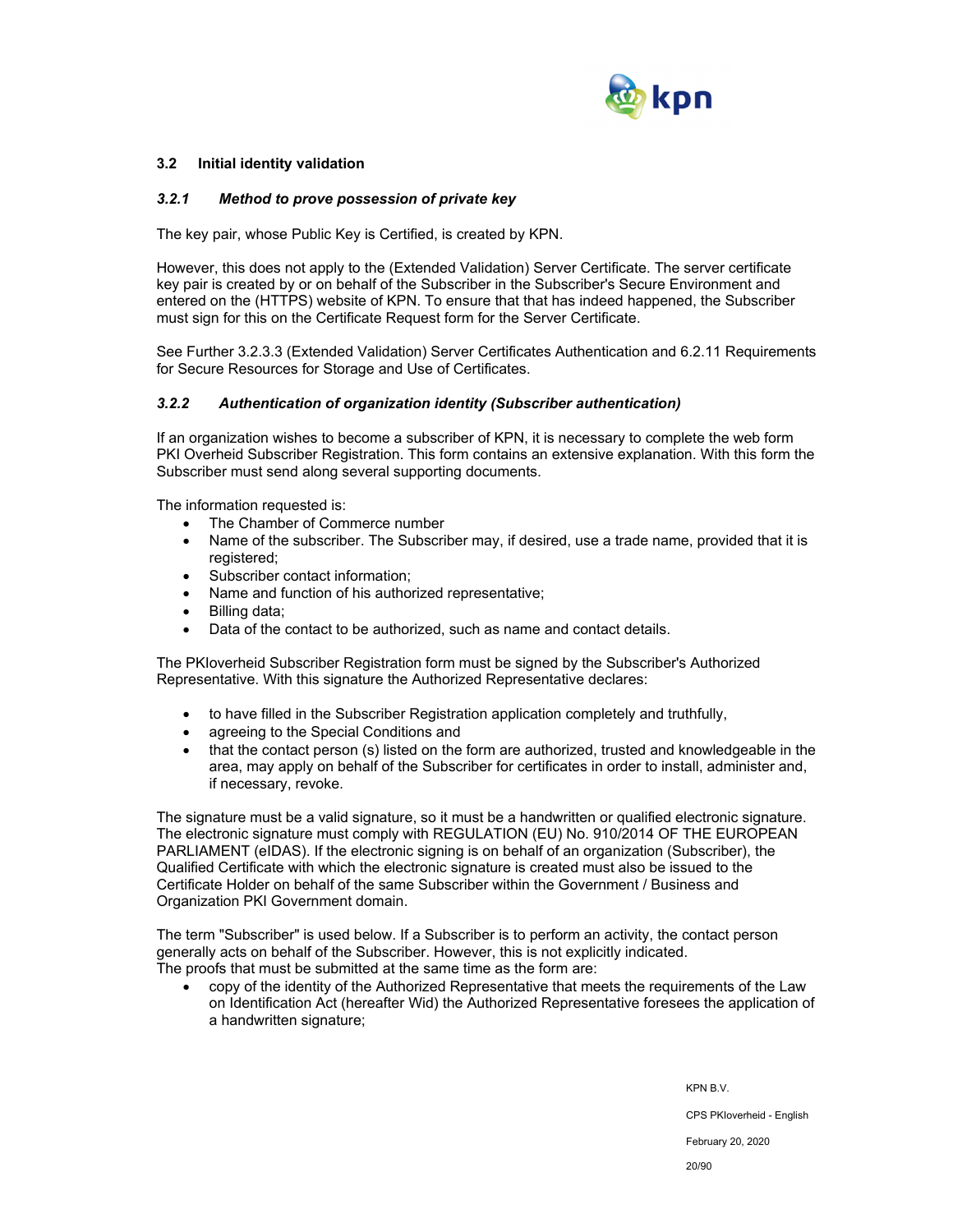

 copy of the identity of each contact that is authorized on the form. This ID must also meet the requirements of the Wid.

If KPN is unable to find evidence of the Competent Representative's competence, it will be requested during the processing of the application to provide that evidence.

For municipalities that arise in the context of a municipal reorganization, but at the time of the application for becoming subscriber not yet formally exist, it is now also possible to apply for a subscription. These (new) municipalities must demonstrate that they will exist on a particular date. For example, by sending a copy of the law in which the relevant municipal reorganization has been arranged. These municipalities may request (Extended Validation) Server Certificates after approval of the subscriber application. Upon approval of the license application, the requested certificates will be issued under the restrictive condition that the (Extended Validation) Server Certificates will only be used on or after the date of the (new) municipality formally starts to exist.

If a practitioner of a recognized Profession wishes to become a subscriber of KPN, he / she must fill in the appropriate web form Request PKI government recognized profession Certificates (dutch: webformulier Aanvraag PKIoverheid Beroepsgebonden Certificates). In this form, the application of a Subscription and Certificates has been merged into one form. This is because Subscriber and Certificate holder are one and the same person. This web form is available when you start the application via https://certificaat.kpn.com/pkioverheidcertificaten/beroepscertificaten. This form contains an extensive explanation.

The above does not apply to those recognized professions as mentioned in the Act of 11 November 1993, governing occupations in the field of individual healthcare.

The information requested for the subscriber registration is:

- the name of the subscriber:
- contact details.

The application for a PKI government Recognized Profession Certificate must be signed by the Subscriber. By signing, the Subscriber confirms that the certificate request was completed correctly, fully and truthfully, and that the subscriber agrees to the KPN Special Terms.

The signature must be a valid signature, so it must be a handwritten or electronic signature. The electronic signature must comply with Regulation (EU) No. 910/2014 OF THE EUROPEAN PARLIAMENT (eIDAS)

The application for a PKI government Recognized Profession Certificate shall provide proof that the certificate holder is authorized to exercise the Recognized Profession. This evidence must be authentic. As authentic evidence to exert a Recognized Profession is only Considered:

- either a valid certificate of registration in an approved (profession) register where disciplinary actions are legally regulated;
- or a valid nomination by the Minister;
- or a valid (e.g., a license) compliance with the legal requirements for exercising the profession.

A validate a certificate means that certificate has not expired or (provisionally) revoked. For a limited number of professional groups (notaries and bailiffs) KPN itself will check the registers maintained by the professional groups in question.

In Addition, the application for PKI government Recognized Profession Certificates shall be accompanied by a copy of the ID of the Certificate holder. This identification must meet the requirements of the Wid (Dutch law concerning Identification). The identification is used to compare the data of the certificate with the details of the evidence for exercising the Recognized Profession. It

KPN B.V.

CPS PKIoverheid - English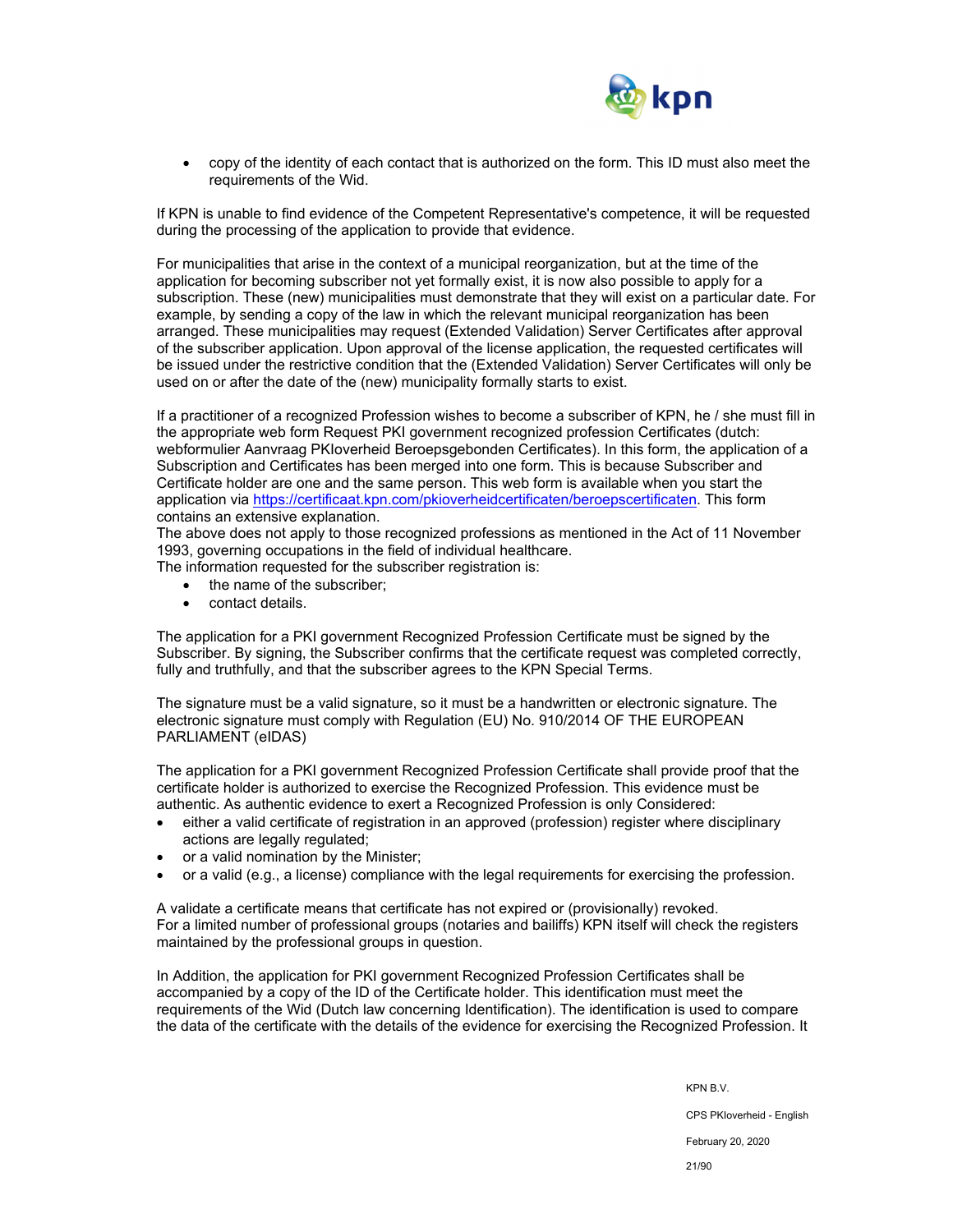

also will be used to compare the signature on the application with the signature on the ID. The ID must still be valid at least six weeks after submission of the application.

KPN will receive the application form and supporting documents and will assess the completeness and correctness by, among other things, consulting other external sources. Segregation of duties is applied between he / she that assesses (Check) and he / she that approves (Decision). Only if the form is complete and correct, KPN will approve the form, proceed to registration, assign a subscriber number and inform the Subscriber. The subscriber number should always be used in the communication between subscriber and KPN. Only if an organization is registered as a subscriber with KPN it may apply for certificates from KPN.

If changes Occur in the data provided by the Subscriber to KPN, the Subscriber is obliged to inform KPN in an early stage. Early means at least 10 working days before the change becomes effective. Changes cannot be made retrospectively.

Changes which must be communicated are for example the departure of the Authorized Representative or contact or change in the contact of the Subscriber. For the communication of these changes forms available on the site (https://certificaat.kpn.com/support/mijn-registratie). These forms are also provided with a detailed explanation. Here too, KPN will review the changes for completeness and accuracy and that the Subscriber will be informed on making changes in the subscriber registration.

#### *3.2.3 Authentication of individual identity*

If a subscriber wants to apply for a certificate, it must complete a specially developed electronic application form and send it to KPN. These forms:

- Request PKIoverheid Personal Certificates;
- Request PKIoverheid Professional Certificates;
- Request PKIoverheid Group Certificates;
- Request PKIoverheid Application Server Certificates.
- Request PKIoverheid Extended Validation Server Certificates

The application form (electronic) is shall be signed by the Subscriber. By signing the form, the Certificate holder or Certificate Administrator are authorized to receive the requested certificate on behalf of the Subscriber and to use and / or manage it.

KPN offers customers the ability to use a self-service portal. After registration Authorized Representatives and Contact persons of the subscriber can use the portal. The login is based on a PKIoverheid personal certificate. The portal gives users access to the main subscriber data and an overview of the certificates already issued. It also offers the opportunity to apply for certificates with reuse of already recorded data.

When applying for a certificate the Subscriber has (if requested) to enclose a photocopy of the identity of each Certificate holder for which a certificate is requested.

The identification must meet the requirements of the Wid (Dutch law on Identification). At the time of establishing the identity, the relevant ID must not be expired.

The identification is carried out on an agreed time and place by a member of AMP.

KPN B.V. CPS PKIoverheid - English February 20, 2020 22/90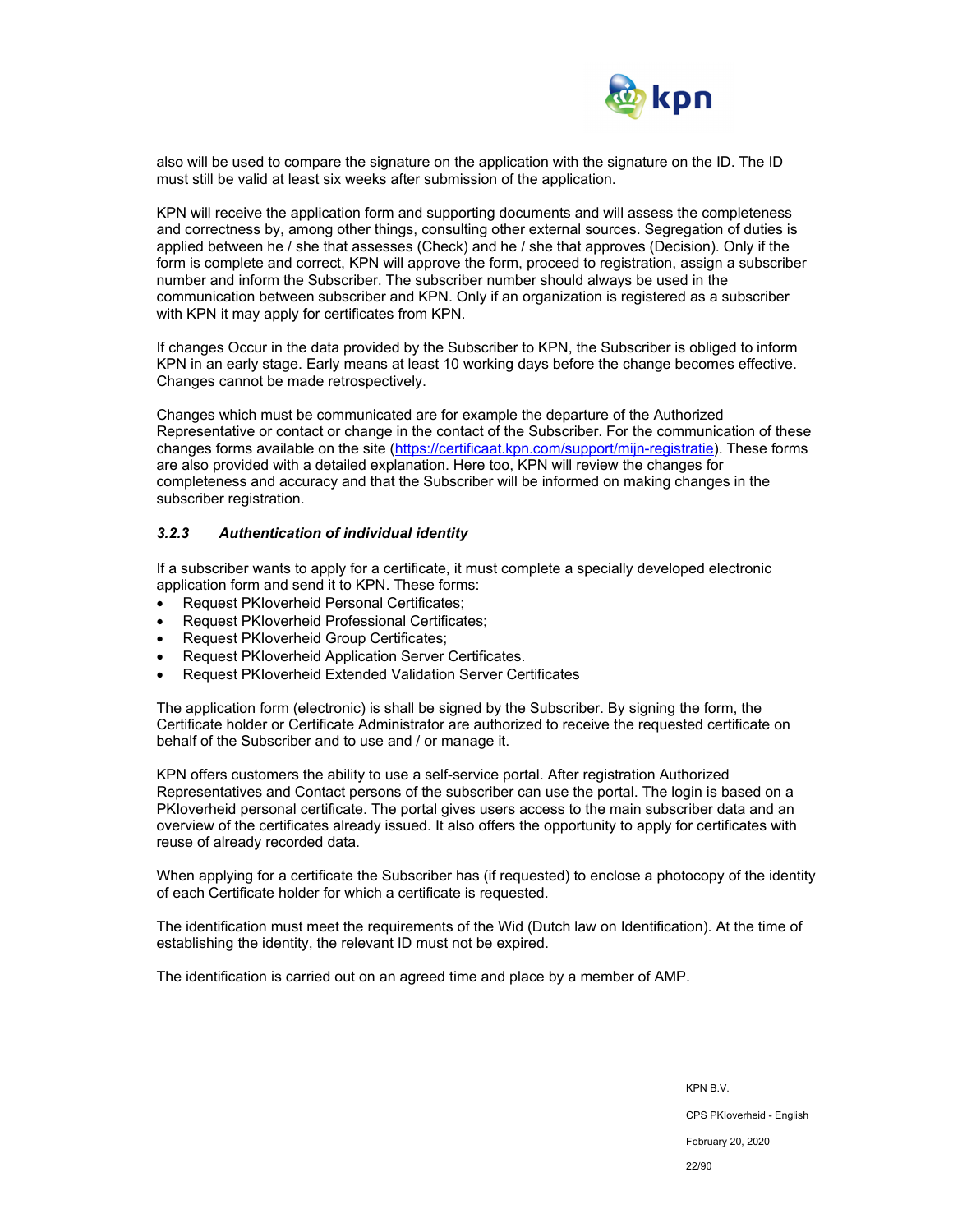

## *3.2.3.1 Authentication for certificates for natural persons (Individuals)*

Certificates for natural persons are requests for either Occupational Certificates or Personal Certificates. On the application form for such a certificate the following data must be filled in.

Of the Subscriber:

- subscriber number
- name Contact person (only for Personal Certificates).

Of the Certificate at least:

• full names;

 other data required for identification like Nationality, gender, date of birth and - place; the delivery address (business or private postal address), for sending the smartcard /usb token and PIN-mail respectively. If the choice has been made for the issuance of a mobile smart card for the delivery of the installation instruction and PUK code.

Other data, such as:

- if once before a certificate is issued to the certificate holder (in that case the earlier obtained subject serial number must be included in the application);
- Universal principal name (UPN, general Windows login name);
- the Desired product.

#### *3.2.3.2 Authentication for the purpose of a Services Certificate*

Services Certificates must be managed by a Certificate Manager specially designated and authorized by the Subscriber. In principle Certificate Managers can manage multiple Services Certificates.

Intended Certificate Managers, who are not yet registered, can be included in the application for a services certificate by the Subscriber as a new Certificate Manager.

The application form must then contain the following information of the Certificate Manager:

- full names;
- data needed for identification like date of birth and place;
- the name of the organization where the Certificate Manager is employed
- e-mail address and telephone number;
- delivery address (postal address).

KPN will review this data for completeness and accuracy while handling the Services Certificate application. Segregation of duties is applied between he / she that assesses (Check) and he / she that approves (Decision). Only if the data are complete and accurate, KPN will register the Certificate Manager and as a result can act as a Certificate manager of a Services Certificate.

KPN will inform the subscriber about the registration in writing or by e-mail.

#### *3.2.3.3 Authentication for the purpose of a Group Certificate*

The Certificate Request for a Server Certificate must be completed with the following information.

Of the subscriber's organization:

• the subscriber number.

KPN B.V. CPS PKIoverheid - English February 20, 2020 23/90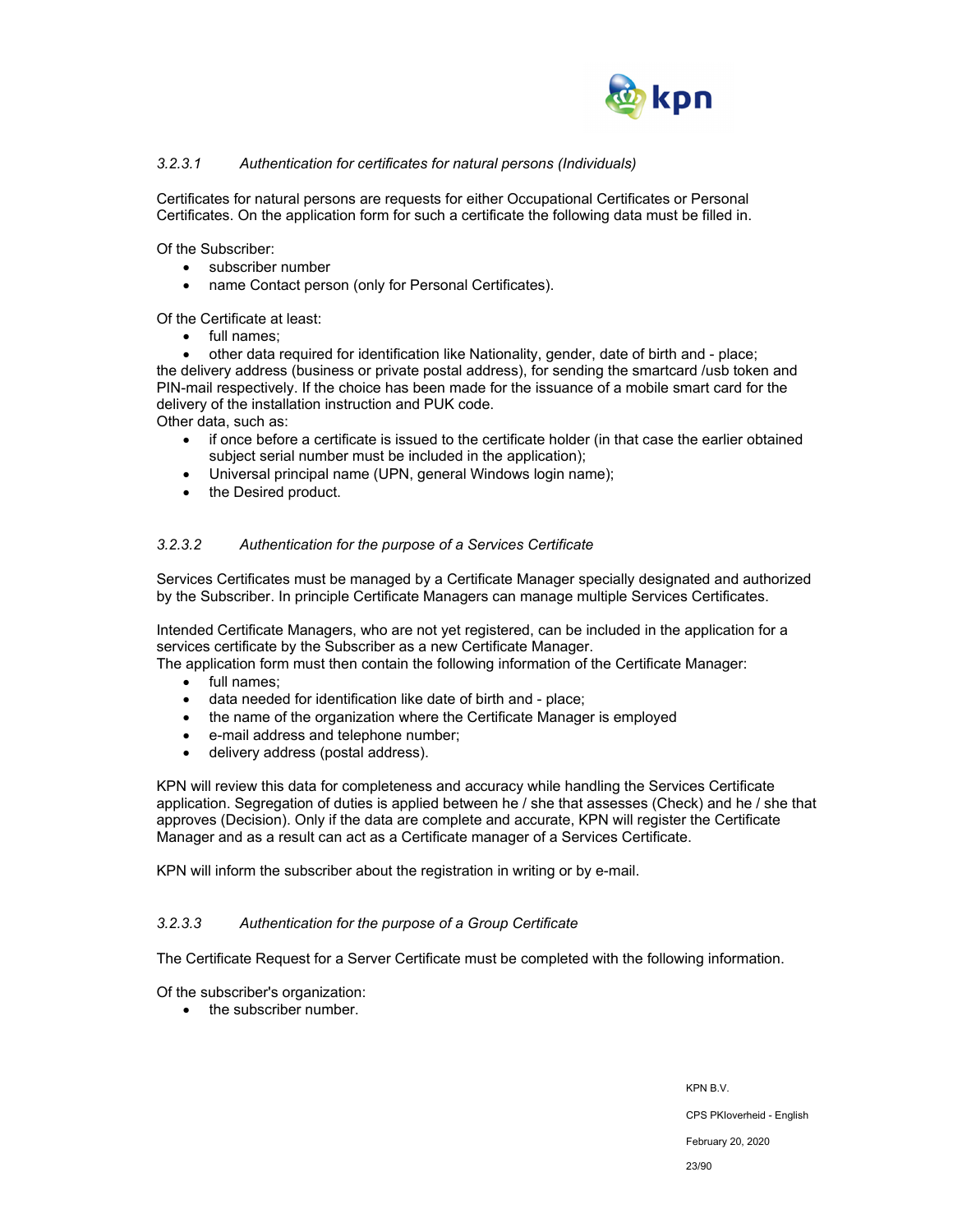

Of the Contact Person:

- last name;
- date of birth

Of a new Certificate Manager:

- full names;
- data needed for identification such as date of birth and place;
- the name of the organization where the Certificate Manager is employed;
- e-mail address and telephone number;
- delivery address (postal address).

Of an existing Certificate Manager:

- last name:
- e-mail address;
- Registration number.

Other data, such as:

- If an organization wants to participate in the digital government services, such as Digikoppeling and Digipoort: the Government Identification number (for government organisations) or Chamber of Commerce number (for private sector organizations);
- Universal principal name (UPN, general Windows login name);
- if once before a certificate is issued to the certificate holder;
- the desired product.

KPN will review the Certificate Application for completeness and accuracy, including the signature and submitted evidence. Segregation of duties is applied between he / she that assesses (Check) and he / she that approves (Decision). Only if the Certificate Application is complete and correct, KPN will approve the Certificate Application.

KPN will inform the Subscriber in writing or by e-mail on approval of the Certificate Application.

#### *3.2.3.4 Authentication for the purpose of Server Certificate*

The Certificate Request for a Server Certificate must be completed with the following information. Of the subscriber's organization:

the subscriber number.

Of the Contact Person:

- the subscriber number and last name;
- date of birth.

#### Of a new Certificate Manager:

- full names:
- data needed for identification like date of birth and place;
- the name of the organization where the Certificate Manager is employed;
- e-mail address and telephone number;
- delivery address (postal address).

Of an existing Certificate Manager:

- last name:
- e-mail address;
- Registration No.

KPN B.V.

CPS PKIoverheid - English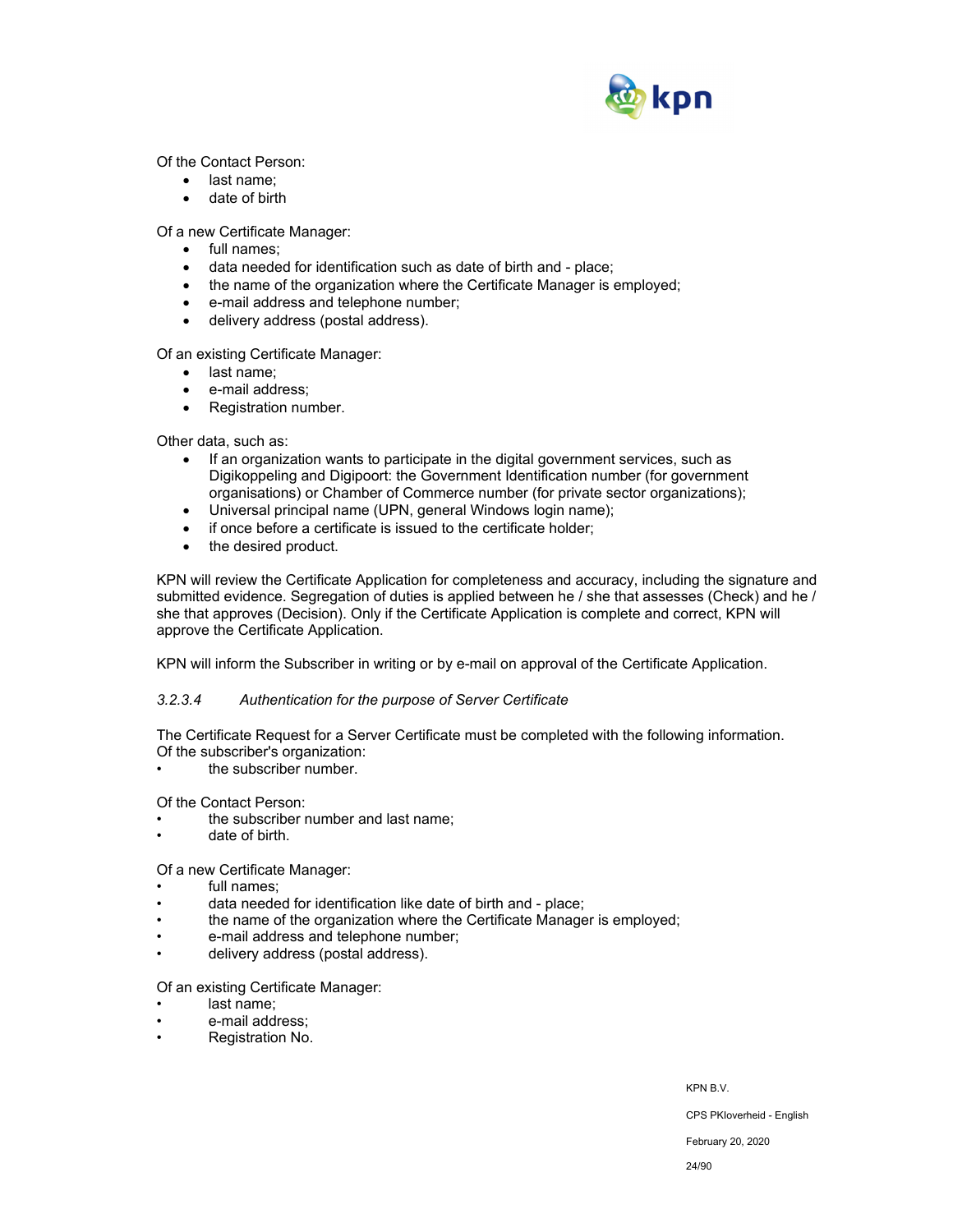

Of the Certificate Holder at least:

Certificate Signing Request data from the server;

• (primary) identifier or name of the server,

the primary name of the server will be included in the Subject.commonName and in the SubjectAltName.dNSName of the certificate;

• Optional additional identifier 's or names of the server can be specified, additional names are in addition to the primary name included in the SubjectAltName.dNSName of the certificate, in the order as provided in the application.

Other data such as:

- province name;
- country name and country code in accordance with ISO 3166;

• If an organization wants to participate in the digital government services, such as Digikoppeling and Digipoort: the Government Identification number (for government organisations) or Chamber of Commerce number (for private sector organizations);

The subscriber must demonstrate entitlement to use the organization's primary and additional names that identify the server or service. The primary and additional names of the server MUST be referred to as "fully qualified domain name" (FQDN, see definitions). In this field, a Plurality or FQDN "s MAY be used.

KPN will review the Certificate Application for completeness and accuracy, including the signature and submitted evidence. Segregation of duties is applied between he / she that assesses (Check) and he / she that approves (Decision). Only if the Certificate Application is complete and correct, KPN will approve the Certificate Application.

KPN will inform the Subscriber in writing or by e-mail on approval of the Certificate Application.

#### *3.2.3.5 Authentication for the purpose of an EXTENDED VALIDATION-certificate*

#### *3.2.3.5.1 Authentication of the certificate manager*

EXTENDED VALIDATION Certificates must be managed by a Certificate Manager, explicitly designated and authorised by the Subscriber. In principle, Certificate Managers can manage multiple EXTENDED VALIDATION certificates. Because this is a frequently occurring practice, the identification and authentication of the Certificate Administrator is disconnected from the certificate request of the Extended Validation certificate itself. KPN has implemented the following working method

Certificate Managers must be registered separately by the Subscriber, by each Subscriber for whom he/she is or will be working. A registration form is available for this purpose. The following information must be entered on the registration form for Certificate Managers.

From the Contact person:

- subscriber number and name;
- Name and contact details.

From the Certificate Manager:

- Full names;
- data required for identification as nationality, sex, date and place of birth;

KPN B.V.

CPS PKIoverheid - English

February 20, 2020

25/90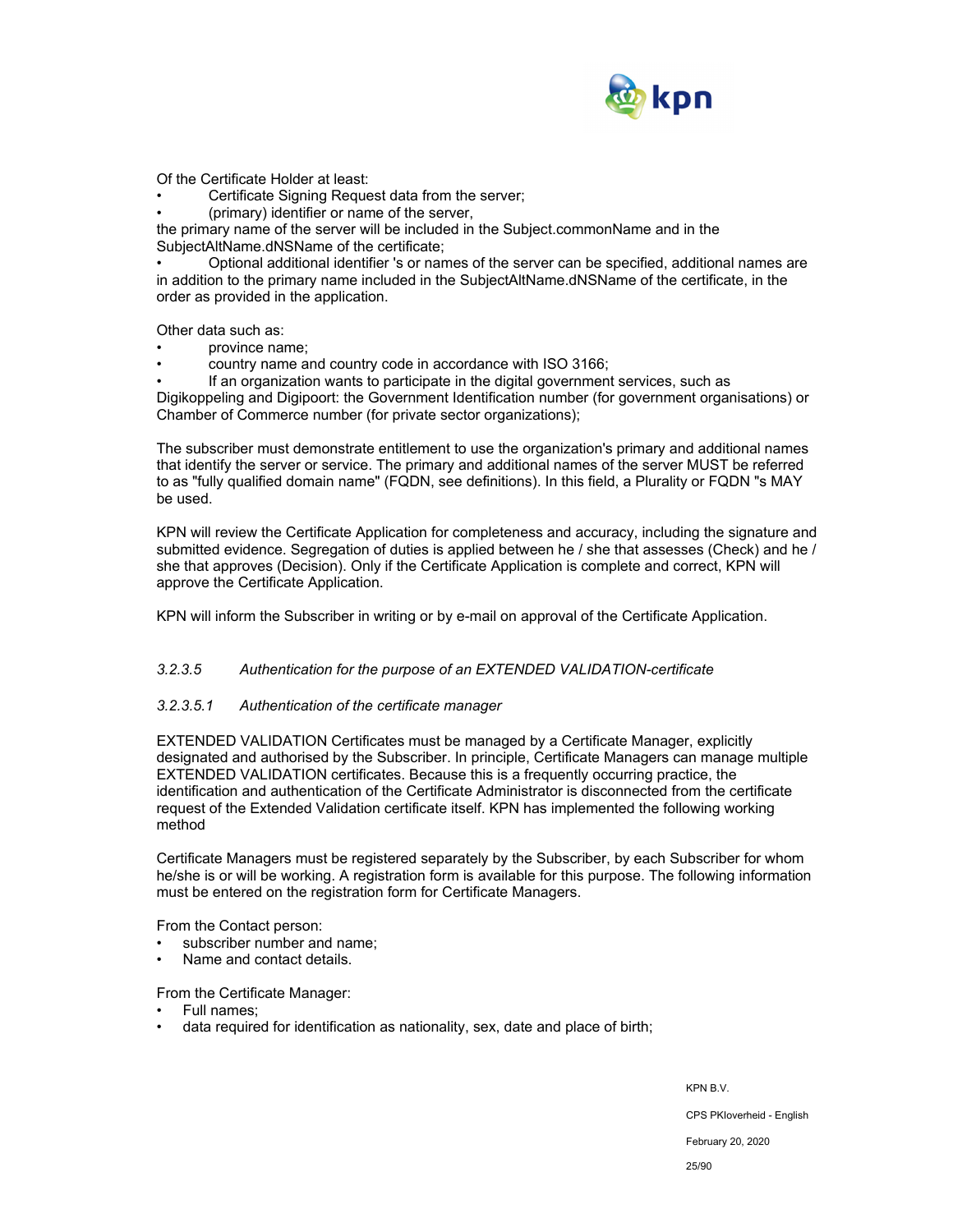

- the name of the organisation for which the Certificate Manager is working (only if the Certificate Manager is not working for the Subscriber);
- e-mail address and telephone number;
- delivery address (postal address).

Other data, such as:

- whether, if applicable, identification of the Certificate Manager should be done by AMP;
- or can be relied on a previously performed identification.

This evidence must not be older than 13 months otherwise the data must be retrieved and verified again unless the agreement with the subscriber explicitly provides that the certificate manager retains his or her authorisation until it is revised by the subscriber or until the agreement expires or is terminated. KPN will receive the registration form and assess it for completeness and accuracy, including the signature and evidence provided. In doing so, a separation of functions is applied between the person who assesses (checks) and the person who decides (has). Only if the registration form is complete and correct will KPN register the Certificate Manager and an Extended Validation certificate can be requested.

KPN will inform the Subscriber of the registration in writing or by e-mail.

## *3.2.3.5.2 Authentication of Certificate Application*

The following information must be entered on the Certificate Application for an Extended Validation Certificate.

From the subscriber organization:

• if an organisation wants to participate in the digital services of the government, such as Digikoppeling and Digipoort: Government Identification Number (for government organisations) or Chamber of Commerce number (for private organisations);

From the Contact Person:

- subscriber number and name;
- name and contact details.

From the Certificate Manager:

- Full names;
- telephone number;
- Registration number.

Other information such as:

whether it is an initial application or a replacement;

- provincial name;
- Country name and country code according to ISO 3166.

The subscriber must demonstrate that the organization may use the primary and additional names identifying the server or service. The primary and additional server names MUST be listed as fullyqualified domain names (FQDN, see definitions). Multiple FQDNs may be used in this field. These FQDNs MUST come from the same domain name range. (e.g. www.logius.nl, application.logius.nl, secure.logius.nl etc.).

If a government organization wishes to participate in Digikoppeling, an extract from the Digikoppeling Service Register must be provided, if this has not already happened at the time of the subscriber registration.

KPN B.V.

CPS PKIoverheid - English

February 20, 2020

26/90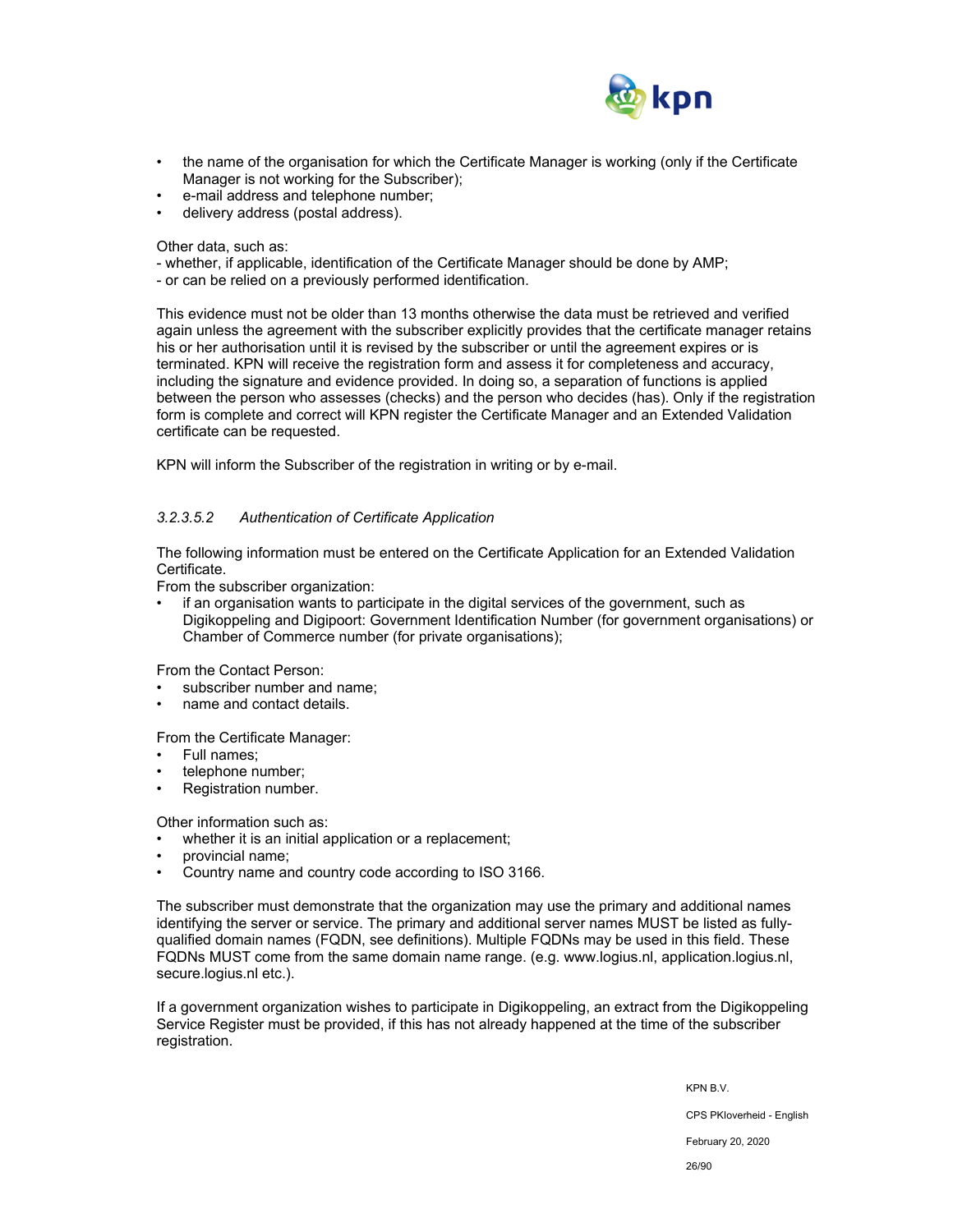

KPN will receive the Certificate Application and assess it for completeness and accuracy, including the signature and the evidence provided. In this case, a segregation of duties is applied between the person who assesses (checks) and the person who decides (has). KPN will only approve the Certificate Application if the Certificate Application is complete and correct.

KPN will inform the Subscriber of the approval of the Certificate Application in writing or by e-mail.

#### *3.2.3.6 Authentication for the purpose of a Private Services server certificate*

#### *3.2.3.6.1 Authentication of a Certificate Manager*

Private Services Server certificates must be managed by a Certificate Manager explicitly designated and authorised by the Subscriber. In principle, Certificate Managers can manage several certificates. Because this is a very common practice, the identification and authentication of the Certificate Manager is disconnected from the certificate request of the Private Services Server certificate itself. KPN has implemented the following working method.

Certificate managers must be registered separately by the Subscriber, for each Subscriber for whom he/she is or will be working. A registration form is available for this purpose. The following information must be entered on the registration form for Certificate Managers.

From the Contact Person:

- Subscriber number and name;
- name and contact details.

From the Certificate Manager:

- Full names;
- data required for identification as nationality, sex, date and place of birth;
- the name of the organisation for which the Certificate Manager is working (only if the Certificate Manager is not working for the Subscriber);
- e-mail address and telephone number;
- delivery address (postal address).

This evidence must not be older than 13 months otherwise the data must be resubmitted and verified unless the agreement with the subscriber explicitly provides that the certificate manager retains his or her authorisation until such time as it is reviewed by the subscriber or until the agreement expires or is terminated. KPN will receive the registration form and assess it for completeness and accuracy, including the signature and evidence provided. In doing so, a separation of functions is applied between the person who assesses (checks) and the person who decides (has). Only if the registration form is complete and correct will KPN register the Certificate Manager and a Private Services Server certificate can be requested.

KPN will inform the Subscriber about the registration in writing or by e-mail.

#### *3.2.3.6.2 Authentication for the purpose of a Private Services server certificate*

On the Certificate request for a Private Services Server certificate, the following information must be provided:

> KPN B.V. CPS PKIoverheid - English February 20, 2020 27/90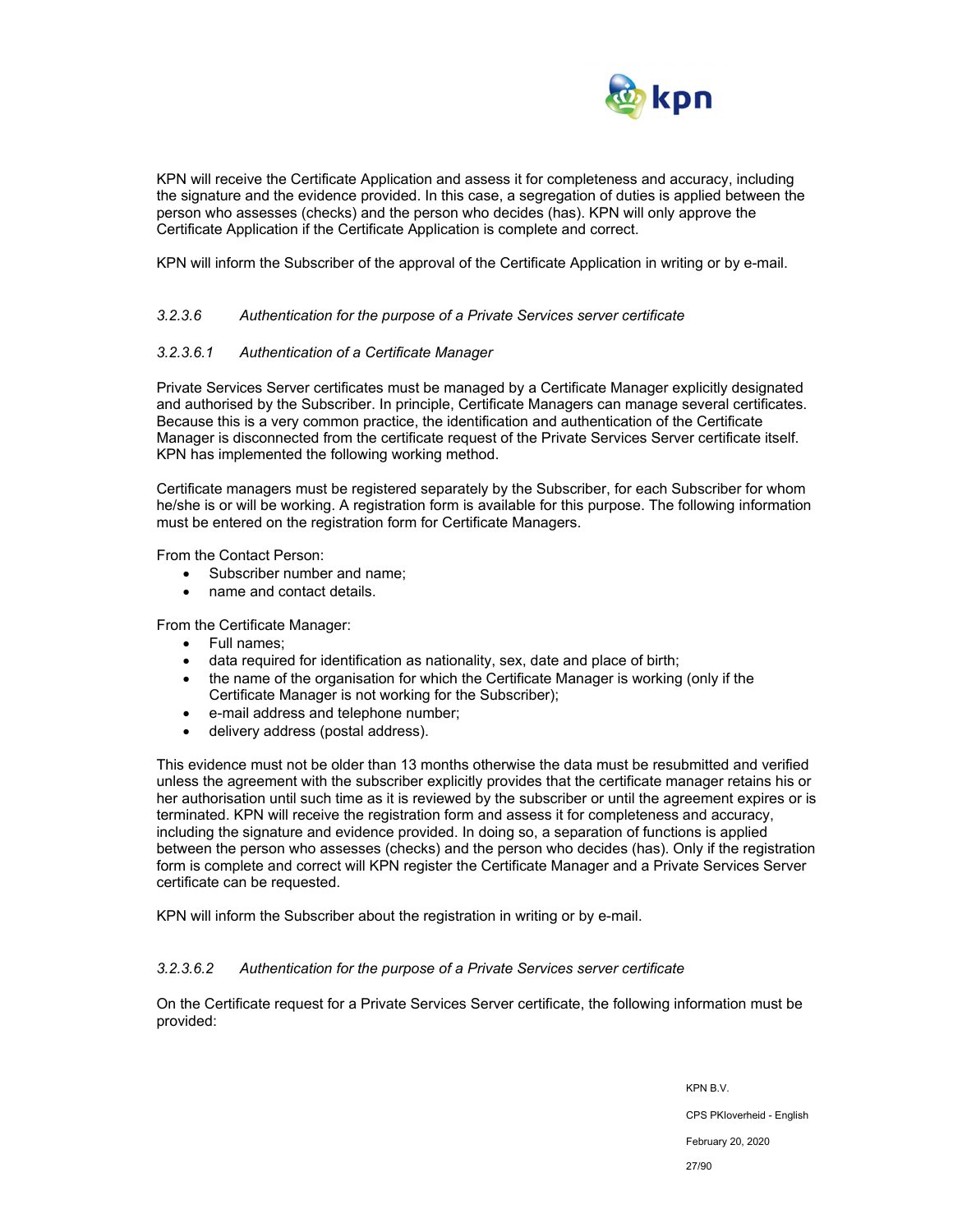

From the subscriber organization:

• The subscriber number.

From the Contact Person:

- Subscriber number and name;
- name and contact details.

From the Certificate Administrator:

- Full names:
- telephone number;
- Registration number.

Other information such as:

- whether it is an initial application or a replacement;
- provincial name;
- Country name and country code according to ISO 3166.

The subscriber must demonstrate that the organization may use the primary and additional names identifying the server or service. The primary and additional server names MUST be listed as fullyqualified domain names (FQDN, see definitions). Multiple FQDNs are used in this field MUST be used. These FQDNs MUST come from the same domain name range. (e.g. www.logius.nl, application.logius.nl, secure.logius.nl etc.).

KPN will receive the Certificate Application and assess it for completeness and correctness, including the signature and evidence provided. In this case, a segregation of duties is applied between the person who assesses and the person who decides. KPN will only approve the Certificate Application if the Certificate Application is complete and correct.

KPN will inform the Subscriber of the approval of the Certificate Application in writing or by e-mail.

## *3.2.4 Authorization of the Certificate Holder*

The authorization of the Certificate Holder to receive and use a certificate from the organization is demonstrated by signing the certificate application by or on behalf of the subscriber. In case of a Server Certificate, the Subscriber must supply proof of the identifier of the device or system, so that reference can be made to it.

The KPN special conditions stipulates that the Subscriber has the obligation, if relevant changes occur in the relationship between the subscriber and Certificate Holder, to revoke the certificate immediately. Significant changes in this regard may include suspension or termination of employment or professional practice.

## **3.3 Identification and authentication for re-key requests**

## *3.3.1 Identification and authentication for routine re-key*

Currently KPN does not allow for renewal of certified keys.

KPN B.V. CPS PKIoverheid - English

February 20, 2020

28/90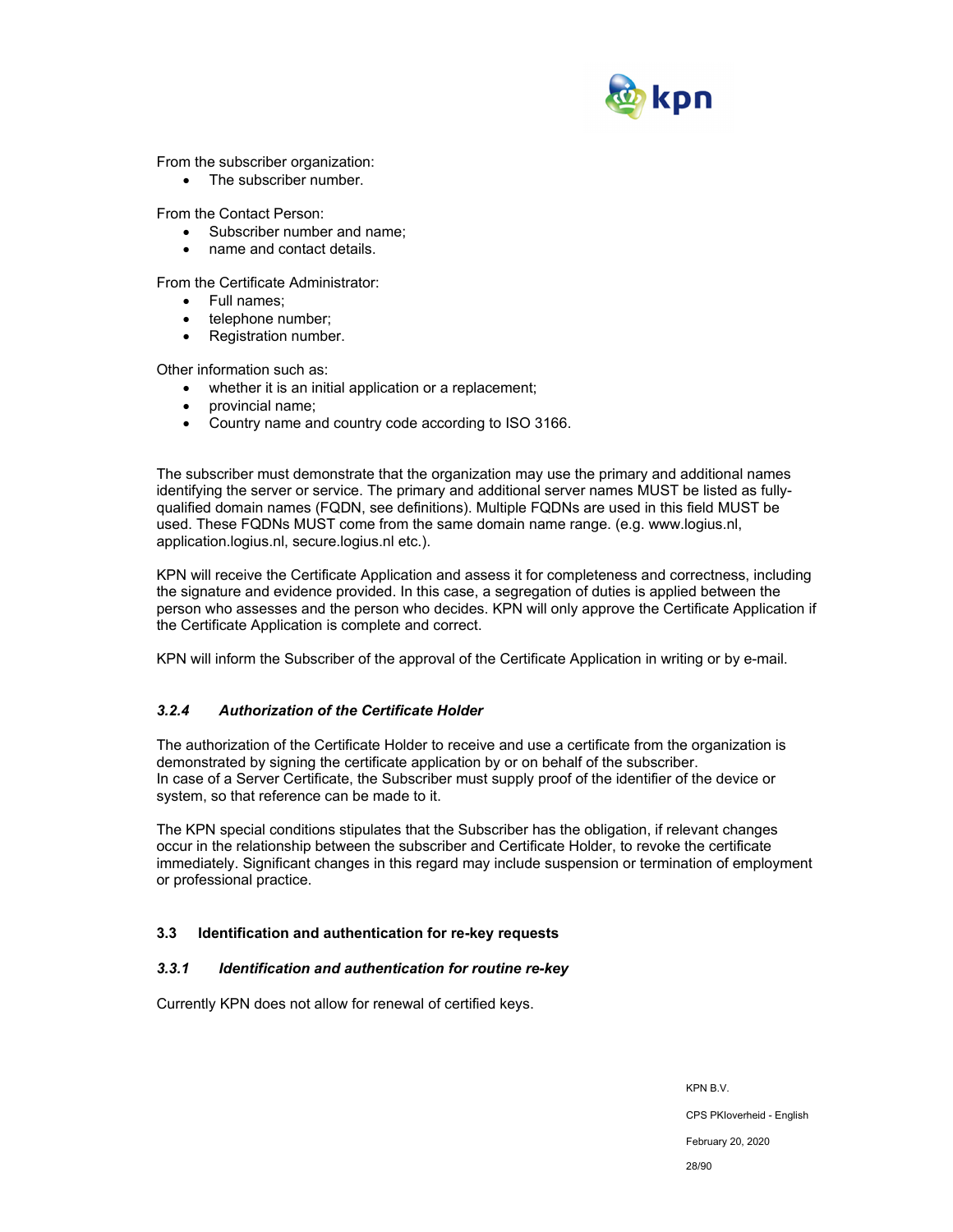

## *3.3.2 Identification en Authentication for routine re-key of the CA certificate*

The CA Certificate is not routinely renewed. The CA Certificate (If Desired) renewed around three or five years before the end of his life. Renewal of the CA certificate will be subject to a strict procedure in consultation and in cooperation with the Policy Authority of PKIoverheid.

KPN offers no possibility for routine renewal of PKIoverheid Certificates. A request for renewal will be treated as an application for a new certificate

## *3.3.3 Identification and authentication for re-key after revocation*

Currently KPN does not allow for renewal of certified keys

#### **3.4 Identification and authentication for revocation request**

In Section 4.9 Revocation and suspension of certificates is described who may submit a request for revocation.

Only the Subscriber or the Certificate holder, or in the case of the Services Certificate, the Certificate Manager, may submit a request to revoke a certificate. This can be done Electronically / online through the KPN website (https://certificaat.kpn.com/pkioverheidcertificaten/intrekken/). In order to revoke the Certificate. The Certificate Holder/ Certificate Manager is required to make use of a revocation pass code.

The revocation code for Professional Certificates, and Personal certificates is sent to the Certificate Holder or the Certificate Manager (PIN-mail). The revocation code for Services Certificates and (Extended validation) Server and Private services server certificates is sent to the Certificate Manager. In case of a server certificate the revocation code can also be sent by encrypted e-mail.

In some cases, the Subscriber is obliged to revoke its certificate (see the KPN Special Conditions). In the event that the Certificate Holder / Certificate Manager fails to do this, the subscriber needs to be able to do this. For this purpose, the Certificate / Certificate Administrator must provide the revocation code to the Subscriber or The Subscriber must obtain the revocation code from the Certificate Holder / Certificate Manager immediately after issuing and record carefully this carefully.

For non-urgent revocations the Subscriber and / or the Certificate Holder / Certificate Manager can submit a revocation request using the form "Request Revocation Certificates.

On the form " Certificates Revocation Request ", the following information must be completed. Of the Contact person:

- Subscriber number and –name;
- name en contact data.

Of the Certificate

- name in the Certificate:
- subject serial number in the Certificate;
- certificate type;
- serial number(s) the Certificate (s)
- revocation code:
- reason for revocation.

KPN B.V.

CPS PKIoverheid - English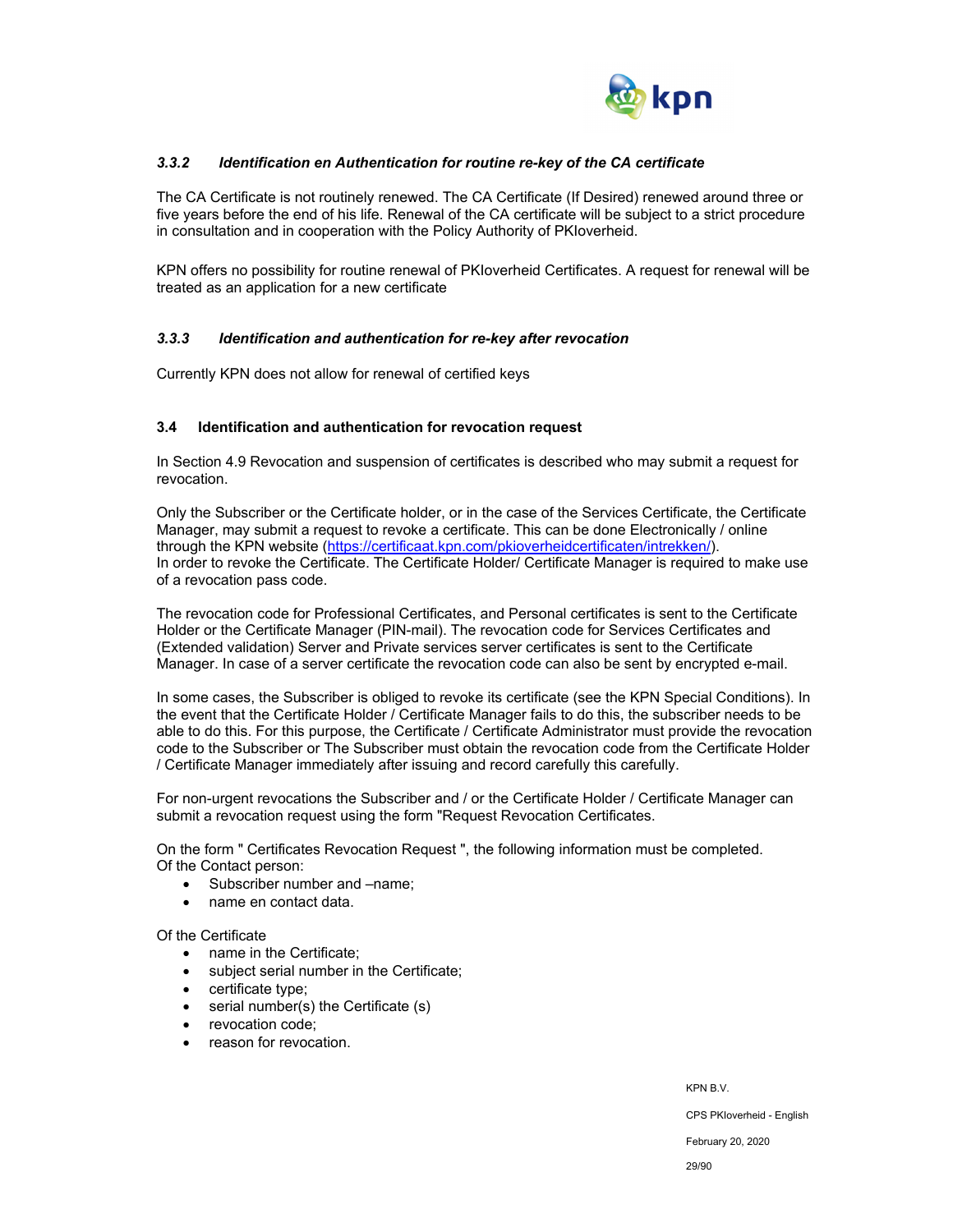

The form "Certificate Revocation Request" will be accepted by KPN and reviewed for completeness and accuracy. If the application is complete and accurate KPN will execute the revocation. With this segregation of duties is applied between he / she that assesses (Check) and he / she that approves (Decision). This revocation will be executed within four hours after the receipt of the revocation request.

The Subscriber and the Certificate Holder / Certificate Manager will be informed in writing or by e-mail concerning the outcome of the revocation request.

If KPN has good cause to doubt the authenticity of a revocation request, KPN can require that he /she who submitted the request will produce proof of Identity to KPN before the revocation is executed.

KPN is also entitled to revoke certificates independently if: (see Section 4.9.2):

- Subscriber acts Contrary to the conditions Imposed on him for use, as defined in this CPS and in the Special Conditions or;
- the Private Key of the KPN CA or from the State of the Netherlands, is stolen or otherwise compromised or;
- The algorithm used is compromised, or is liable to be compromised or, in general, becomes too weak for the purpose for which it is used.

KPN is able to revoke a certificate without the revocation code.

A relying party may report a subscriber who does not or does not fully comply with the conditions imposed. This can be done using the contact form https://certificaat.kpn.com/support/mijnregistratie/intrekken

In the field 'Betreft' (subject) option '10. Melding omstandigheid intrekking Certificates' should be chosen. (eng:"10. Notification conditions that can lead to revocation").

This form can contain the following: details of the reporter such as his name, organization name and contact information;

- data of the condition, such as a description and date and time of the notification;
- details of the relevant certificate such as the name and subject serial number of the Certificate holder, the Certificate type and serial number.

KPN will receive the notification, review the form for completeness and accuracy, and possibly try to collect additional information and decide whether to proceed with revocation. With this segregation of duties is applied between he / she that assesses (Check) and he / she that approves (Decision). Revocation will be executed within four hours after the decision to do so.

The detector, the Subscriber, Certificate holder/ Certificate Manager in question will be informed in writing or by e-mail about the notification and its handling.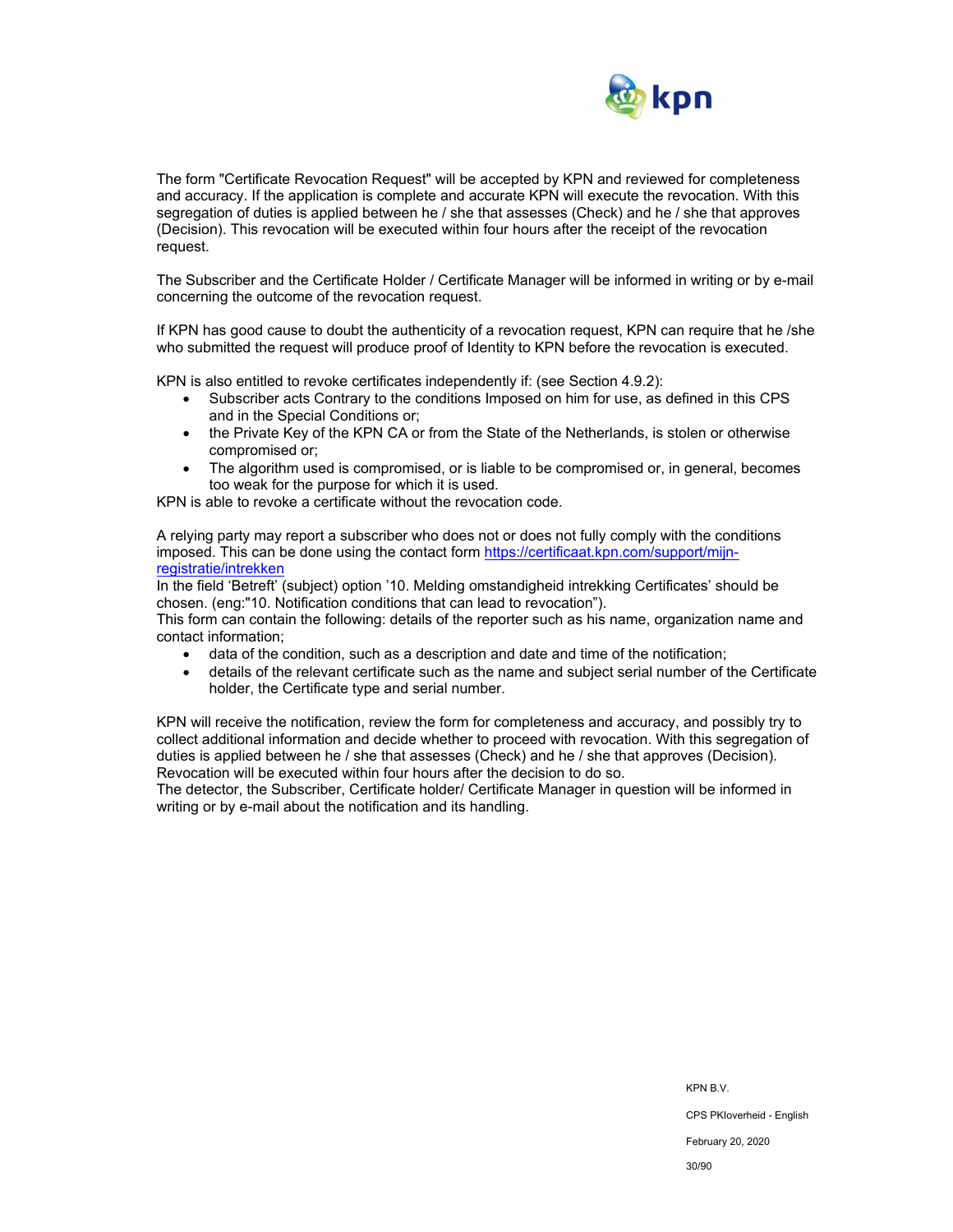

## **4 Certificate Life-Cycle Operational Requirements**

## **4.1 Certificate application**

## *4.1.1 Who can submit a certificate application?*

In principle, only the Authorized Representative of the Subscriber can apply for a subscriber registration. By signing the subscriber registration, the Authorized Representative authorizes one or more contacts mentioned in the form to apply for, install, manage and revoke certificates and to Authorize other contacts and Certificate Managers, on behalf of the Subscriber.

## *4.1.2 Enrolment process and responsibilities*

## *4.1.2.1 Enrolment process*

The processes defined by KPN for the realization of its certification service are in general divided two parts, based on the principle of segregation of duties. The first part is the assessment and the second part is the execution. In the assessment the receipt of the application is recorded, the completeness of the application and the presence of supporting documents are determined(acceptance) and evaluated on accuracy. Last part of this section is to take a decision on the application. The second part, the execution, is to implement the decision and informing stakeholders about it. In the following sections, the processes will be described in more detail.

The duties and responsibilities of those involved, KPN, Subscriber, Certificate Holder / Certificate Manager and Relying Party are described in the KPN Special Conditions.

## *4.1.2.2 Responsibilities and obligations of the TSP*

KPN is responsible for all certification services and guarantees Subscribers, Certificate Holders and Relying Parties that it will abide by the Special Conditions, the CPS and the applicable CPs. KPN is obviously responsible for outsourcing (parts of) services to other parties. An example of this is the outsourcing to AMP of the identification of Certificate Holders and Certificate Managers. But KPN has outsourced multiple services. As final responsible Trust Service Provider, as an outsourcer of services, KPN ensures the quality of the outsourced services by applying (forms of) management, coordination, supervision and mutual assurance. The implementation will depend on the specific situation.

If a subcontracting reaches a certain extent, the outsourcing will be described in an appendix to this CPS.

#### *4.1.2.3 Responsibilities and obligations of the Subscriber*

The Subscriber is responsible for the correctness of all data required for the creation and delivery of certificates and for the proper use of those certificates. Subscriber warrants to KPN and Relying Parties that it will abide by the Special Conditions, the CPS and the applicable CPs.

## *4.1.2.4 Responsibilities and obligations of the Certificate Holder*

The Certificate Holder (including, in the case of a server certificate or Group Certificate, the Certificate Manager), as holder of the certificate that is requested on behalf of the Subscriber of the Certificate Holder is also responsible for the correct delivery of all data needed for creating and delivering

KPN B.V.

CPS PKIoverheid - English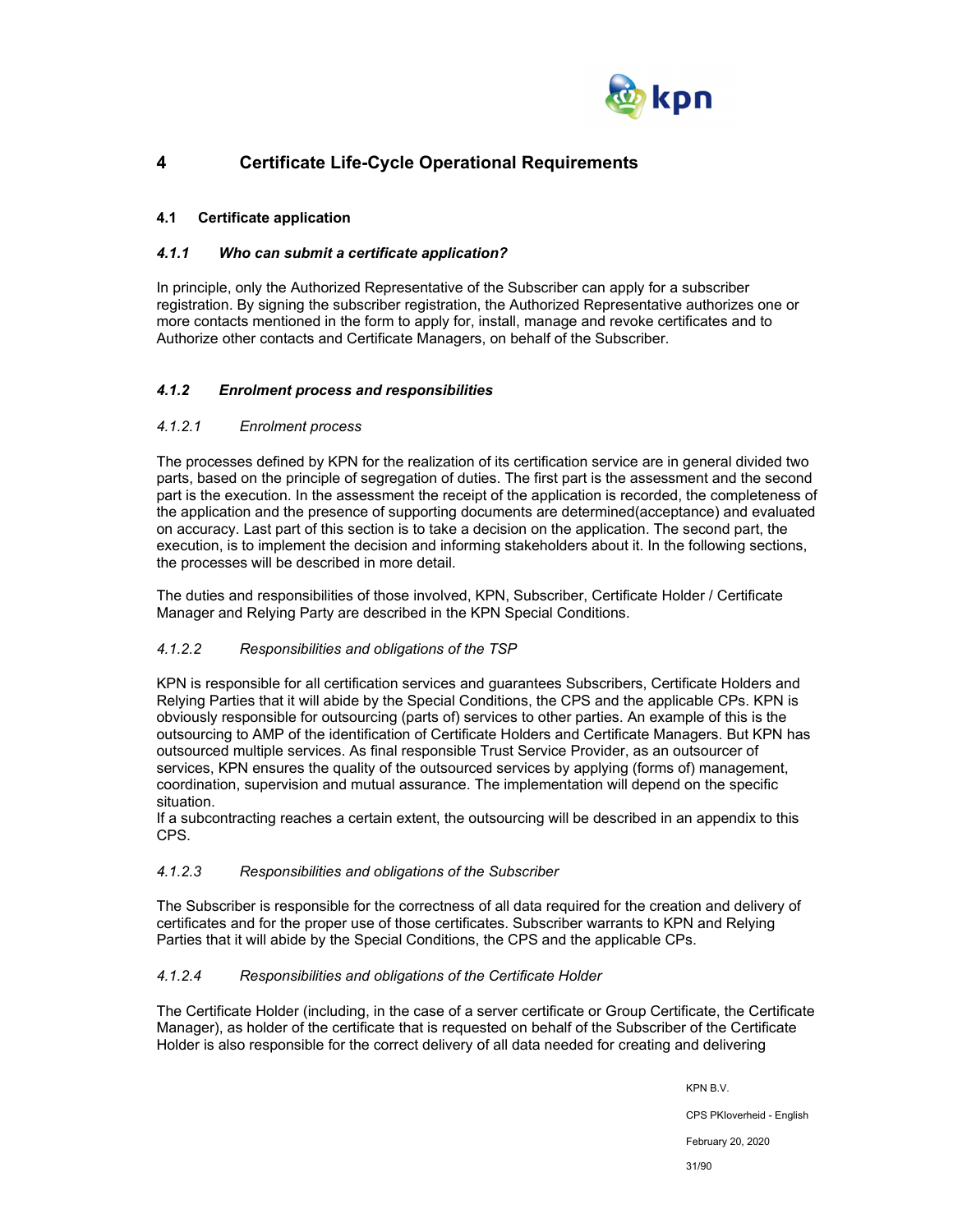

certificates and the proper use of those certificates. The Certificate Holder warrants to KPN, the Subscriber and Relying Parties that he / she will abide by the Special Conditions, the CPS and the applicable CPs.

#### *4.1.2.5 Responsibilities and obligations of the Relying Party*

Relying Party is responsible for correctly Relying on a certificate and Warrants to KPN, the Subscriber and the Certificate Holder that it will abide by the Special Conditions, the CPS and the applicable CPs.

#### **4.2 Certificate application processing**

#### *4.2.1 Performing identification and authentication functions*

Organizations must, before being able to apply for certificates, register as a subscriber of the certification services from KPN. This can be done by completing a web form "PKIoverheid Subscriber Registration", attach the required evidence (see Section 3.2.2) and send all by mail to KPN. Detailed instructions for using the form are attached to this form. Other forms are available for maintaining the data supplied to KPN. See the website https://certificaat.kpn.com/support/wijzigen-abonneeregistratie/

Part of the registration of a subscriber, is the authorization of one or more contact persons. These contact persons need to be authorized to apply for certificates, to authorize other contact persons and to be allowed to revoke certificates. The authorization is done by signing the form "Abonnee Registratie (subscriber registration)" by the Authorized Representative of the subscriber (see Section 3.2.2).

KPN will receive the forms and assess the completeness and accuracy of the forms. A registration form must be complete in order to be accepted and to proceed to assess the accuracy. In case of deficiencies the subscriber that submitted the PKIoverheid Subscriber Registration web form will be contacted.

If the subscriber registration has been approved, the subscriber is registered and can request for certificates. The Subscriber will be informed in writing of approval or disapproval.

In addition to registering the organization as a Subscriber, also Certificate Managers of Services Certificates can be registered. Certificate Managers can manage multiple certificates in principle but must first be registered to do so. This can be done during the application for a Services Certificate by adding a not yet registered Certificate Manager. This can also be accomplished by filling out the form Registration Certificate Managers, attach the requested evidence (see section 3.2.3.2) and send all by mail or Electronically to KPN. Detailed instructions for using the form are attached to the form. There are also forms available for maintaining the data supplied to KPN.

Also for registering Certificate Managers it applies that KPN will accept the application for registration of a Certificate Manager, assess the completeness and accuracy and will come to an approval or disapproval. The Subscriber will be informed in writing of the decision. Part of the registration of the Certificate Manager is his personal identification. This is handled in the same way as for Certificate Holders, by AMP (see also section 4.2.2).

Once a Certificate Manager is identified and registered, applications for Server and Group Certificates can be handled as described in section 4.2.

If the Certificate Manager's personal details changes, the Contact Person must pass this modified data to KPN using the form: "Wijziging gegevens Certificaatbeheerder ( Change information

KPN B.V.

CPS PKIoverheid - English

February 20, 2020

32/90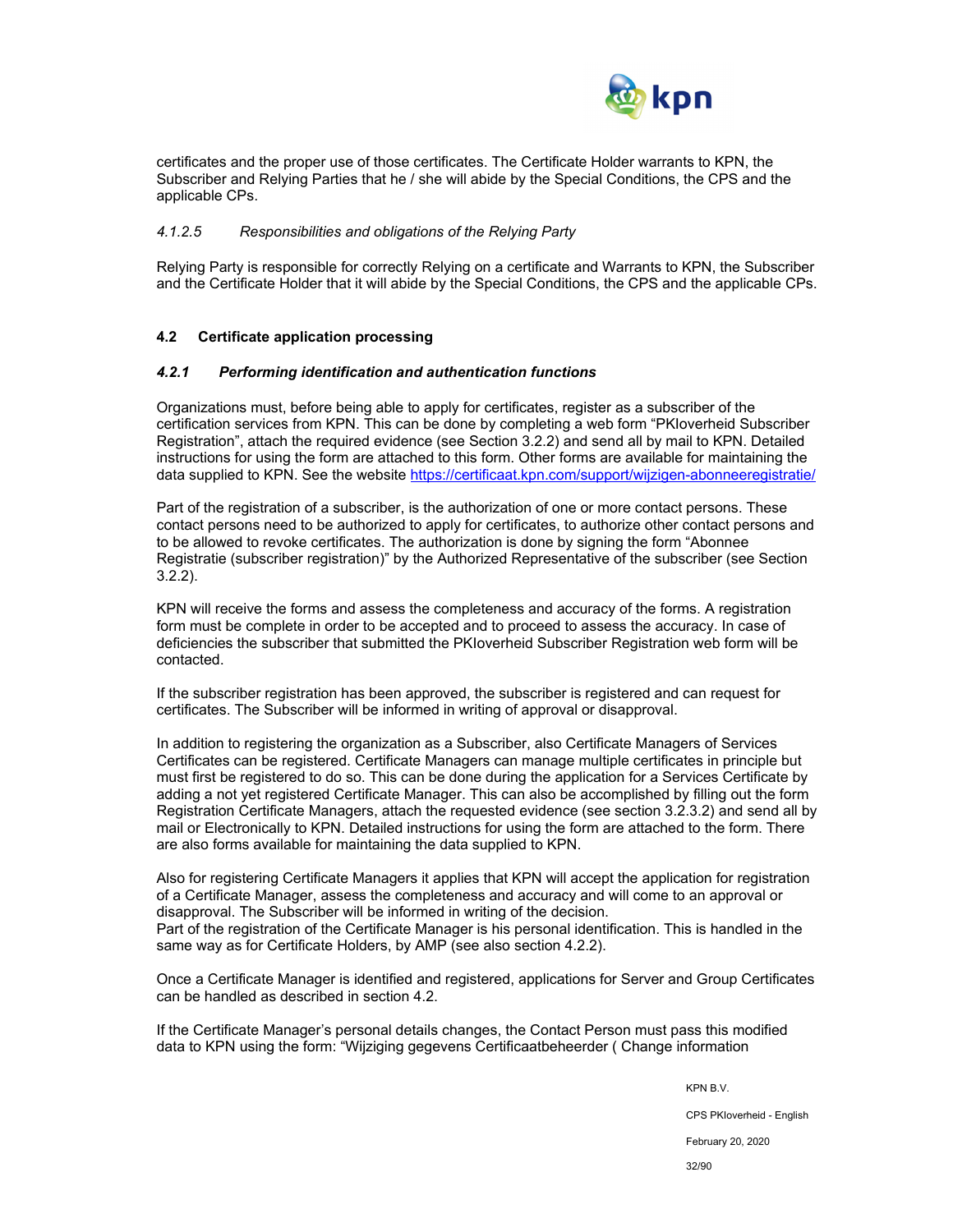

Certificate Manager)" (see Electronic storage), and if a Certificate Manager is no longer able to manage the assigned certificates, the Subscriber has to report this by means of the form "Verwijdering Certificaatbeheerders(Removal of Certificate Manager)". KPN will review this form for completeness and accuracy. After a positive decision KPN will remove the Certificate Manager from the corresponding registration. Prerequisite for that removal is that the management of the certificates is transferred to another registered Certificate Manager.

## *4.2.2 Approval or rejection of certificate applications*

There are different procedures for different types of applications:

- Applications for Personal Certificates, Professional Certificates and Group Certificates on a Smartcard or USB token, whereby the key pair is created by KPN;
- Applications for Professional Certificates and professional Certificates in the form of a Mobile smartcard (HSM) where the key pair is created in the HSM by the App of Ubiqu by means of a smart phone.
- Requesting (Extended Validation) Server Certificates, where the key pair is created by the Subscriber in the Subscriber's Safe Environment.
- Requesting Private Services Server Certificates, where the key pair is created by the Subscriber in the Subscriber's Safe Environment.

## *4.2.2.1 Application for Certificates on a Smartcard or USB token*

The following steps must be taken by default for applying for a Personal, Professional or Group Certificate on a smartcard or USB token.

- 1. The Subscriber fills out a certificate application form for a (prospective) Certificate Holder (or a Certificate Manager for the latter) and hereby declares that he agrees with the Special Terms and Conditions. Further instructions on how to use the form are enclosed with the form.
- 2. The Subscriber signs the application form and sends it to KPN.
- 3. KPN receives the Certificate Application, evaluates the completeness and correctness of the Certificate Application and makes a decision on it. Among other things, it is checked at recognised registries such as Stichting Internet Domeinregistratie Nederland (SIDN) or Internet Assigned Numbers Authority (IANA) whether Subscriber is the owner of the domain name, as it forms part of the e-mail address.
- 4. In the case of professional certificates, the authenticity of the proof of exercise of the Recognised Profession is verified.
- 5. AMP identifies the Certificate Holder, makes a copy of his identity document (with shielding the passport photo and BSN) and sends this copy together with the signed identification electronically to KPN. If KPN can rely on an identification previously carried out by KPN, this identification does not need to be repeated. KPN can rely for Certificate Managers on an identification previously carried out by or on behalf of KPN if the identity document used is used again in the new application, it is not registered as stolen or missing and it is still valid until six weeks after submission of the application. The date of receipt of the application by KPN is the decisive factor.
- 6. If KPN approves the Certificate Application, the key material in the QSCD/SSCD will be generated and the Certificate generated. KPN also generates the secret PIN and PUK code for the QSCD/SSCD and the revocation code for the Certificates.
- 7. The smartcard/token containing the certificates is sent by post to the delivery address of the Certificate Holder/Certificate Manager. The smartcard/token is accompanied by an acknowledgement of receipt notification with a code. The Certificate Holder/Certificate Manager must confirm receipt of the smartcard/token via a link in the email using this code. AMP identifies the Certificate Holder, makes a copy of his identity document, sends this copy to KPN electronically together with the signed identification.

KPN B.V.

CPS PKIoverheid - English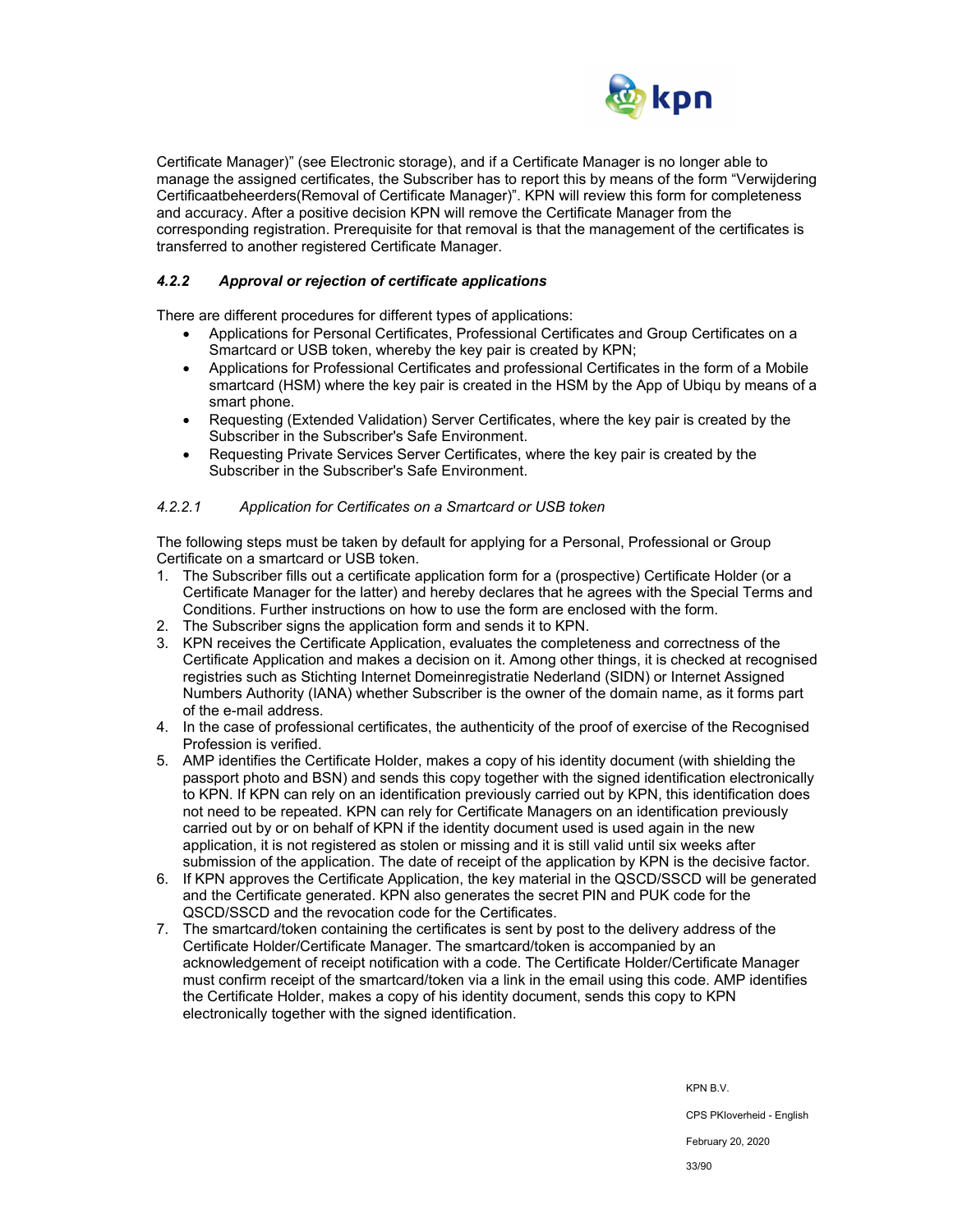

8. Upon receipt of the electronic AMP confirmation, KPN will send the document containing the secret PIN and PUK codes for the QSCD/SUD and the certificate revocation code for the Certificates by post to the specified delivery address of the Certificate Holder.

KPN will continue to offer the possibility of allowing identification and issuance at a time/location to be agreed upon.

#### *4.2.2.2 Application for Certificates as Mobile Certificates*

For the application of a Mobile Certificate, in principle the same steps (1 to 6) are followed as for the physical Smart Card or USB token. See 4.2.2.1.

The validation of the data and identification take place in exactly the same way. However, no physical product is received in the form of a smart card or token.

7. A PINmailer is sent in which the PUK code of the certificate is included.

8. KPN sends an order to Ubiqu to generate the key pairs.

9. KPN sends a registration and activation code by email and the corresponding CSR to the customer by letter.

10. The customer installs the app with the obtained registration and activation code and chooses a pin code.

11. With the chosen PIN code, the certificate holder confirms the creation of the certificate.

#### *4.2.2.3 Application for Server Certificates*

#### **CAA DNS records.**

The CAA record is a DNS record that gives domain owners extra control over SSL certificates issued for their domains - you use it to indicate which CA may issue certificates for your domains. The CAA record already became a recognised standard in 2013. Although it is often used, it was not compulsory. As of September 2017, it is mandatory for Certificate Authorities to check the CAA record of a domain name as part of the issuance of a certificate. Domain owners are not obliged to fill the record.

#### **What is a CAA DNS Record?**

A Certificate Authority Authorization record, or a CAA DNS record, is designed to allow domain owners to indicate which CA root certificate can be used to sign certificates for the domain in question. Because this certificate belongs to a certain certificate authority, it can effectively indicate which certificates may be issued for a domain. This prevents the issuing of a certificate by another CA that the selected CA.

KPN identifies itself as KPN.COM. If a domain owner wants KPN to be able to issue certificates for its domain, this identification must be included in the CAA record.

Example: IN CAA 0 issue "kpn.com".

KPN is therefore entitled to issue certificates for a certain domain if:

- The DNS of the domain in question does not contain a CAA record.
- The applicant has entered the identification "kpn.com" in the CAA record for the domain concerned.

In all other cases, KPN cannot issue the certificate and will contact the certificate applicant.

KPN B.V. CPS PKIoverheid - English February 20, 2020 34/90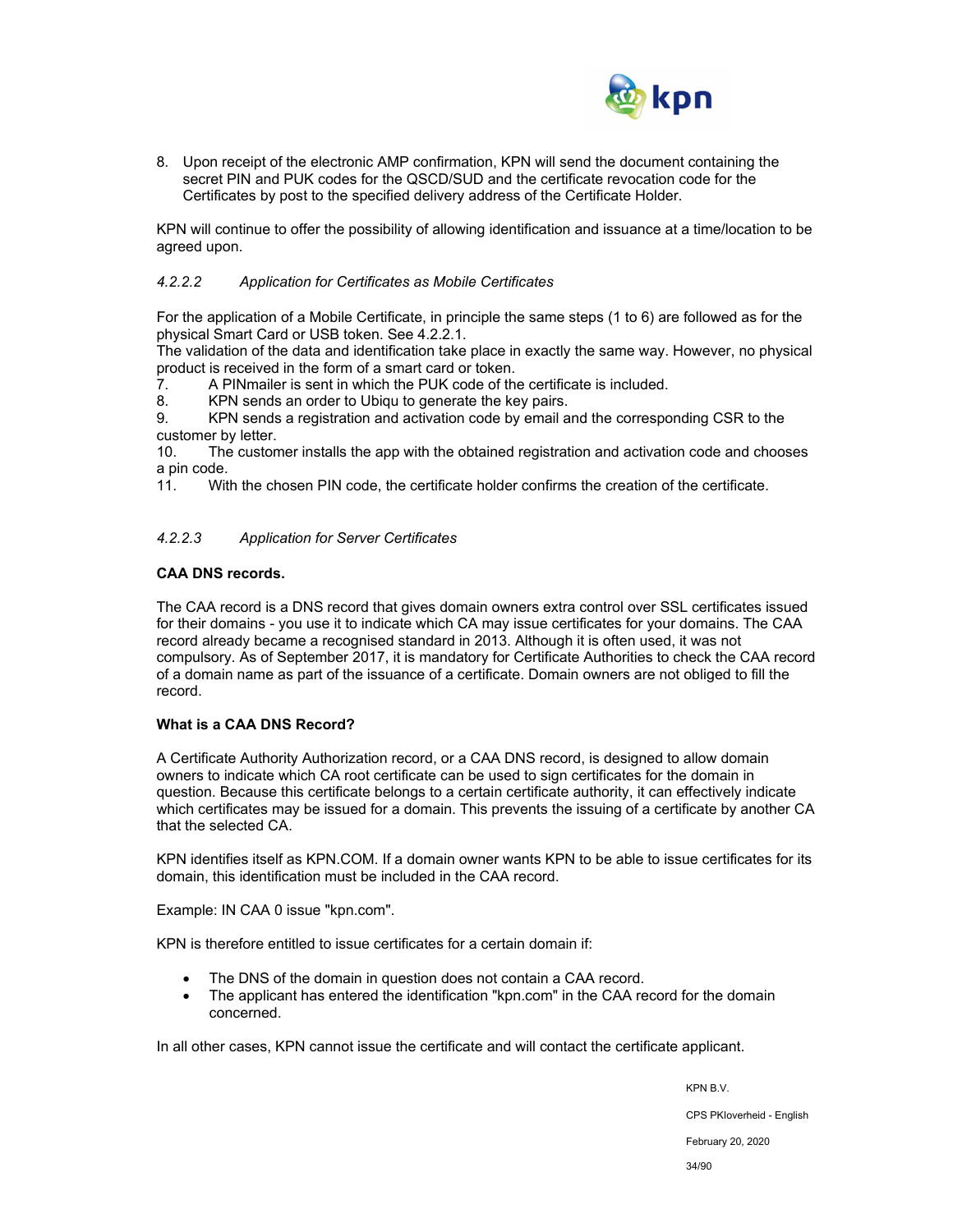

The Certificate Application for a Server Certificate largely follows the same procedure as mentioned under 4.2.2.1, considering the following difference.

- 1. The Certificate Administrator creates the key pair (length is 2048 bits) in the Subscriber's Safe Environment and sends a Certificate Signing Request (CSR) containing the Public Key. Subscriber completes the electronic application form PKIoverheid Server Certificates for a (future) Certificate Holder. This form can be found on the KPN website (https://certificaat.kpn.com ). This site also contains further instructions on how to use the form.
- 2. KPN receives the Certificate Application and assesses the completeness and correctness of the Application. Among other things, it is checked at recognised registries such as Stichting Internet Domeinregistratie Nederland (SIDN) or Internet Assigned Numbers Authority (IANA) whether Subscriber is the owner of the domain name.

KPN has 3 permitted methods for domain validation according to the Baseline Requirements of the CA/BROWSER forum. (https://cabforum.org/ ) It concerns the methods:

NB. The numbers below are the corresponding section numbers from the Baseline Requirements of the CABforum, where these requirements are described.

- a) 3.2.2.4.2 Email, Fax, SMS, or Postal Mail to Domain Contact In the Whois application the administrative contact is determined and the administrative contact is asked by email for approval to use the domain in question If the whois data is not available (or if no answer is received from the administrative contact) an email is sent (method b) to the contact person who submitted the application for the certificate containing a code, with the request to put this code in a certain directory on the site (/.well-known/pki-validation) or in a TXT field of the DNS registration of the domain in question (method c);
- b) 3.2.2.4.6 Agreed-Upon Change to Website
- c) 3.2.2.4.7 DNS Change
- 3. KPN will determine whether there is a CAA DNS record for the domain (s) involved and if this occurs whether KPN has been included through its identification kpn.com as a permitted certificate issuer for these domain (s). If this is not the case, KPN will contact the applicant and reject the relevant certificate application.
- 4. In addition, it is also assess whether there is url-spoofing or phishing, therefore https://www.phishtank.com or similar will be consulted to see if the domain name does not appear on a spam and/or phishing blacklist. If KPN suspects phishing or other possible abuse, KPN will report this suspicion to https://www.phishtank.com.
- 5. Subscriber's KvK data are read in real time from the Chamber of Commerce systems. An OIN is generated automatically from the data of the Chamber of Commerce.
- 6. If KPN approves the Certificate Application, the Certificate is created and sent to the Certificate Manager by e-mail.

#### *4.2.2.4 Application for Extended Validation certificates*

The Certificate request for an Extended Validation certificate is basically the same as the request for a server certificate. (see 4.2.2.3)

There is a difference in the validation process with respect to the subscriber process.

If, based on the requested data, it appears that the subscriber's organization exists for less than three years (calculated from the date of registration in the Trade Register or the date of publication of the

KPN B.V.

CPS PKIoverheid - English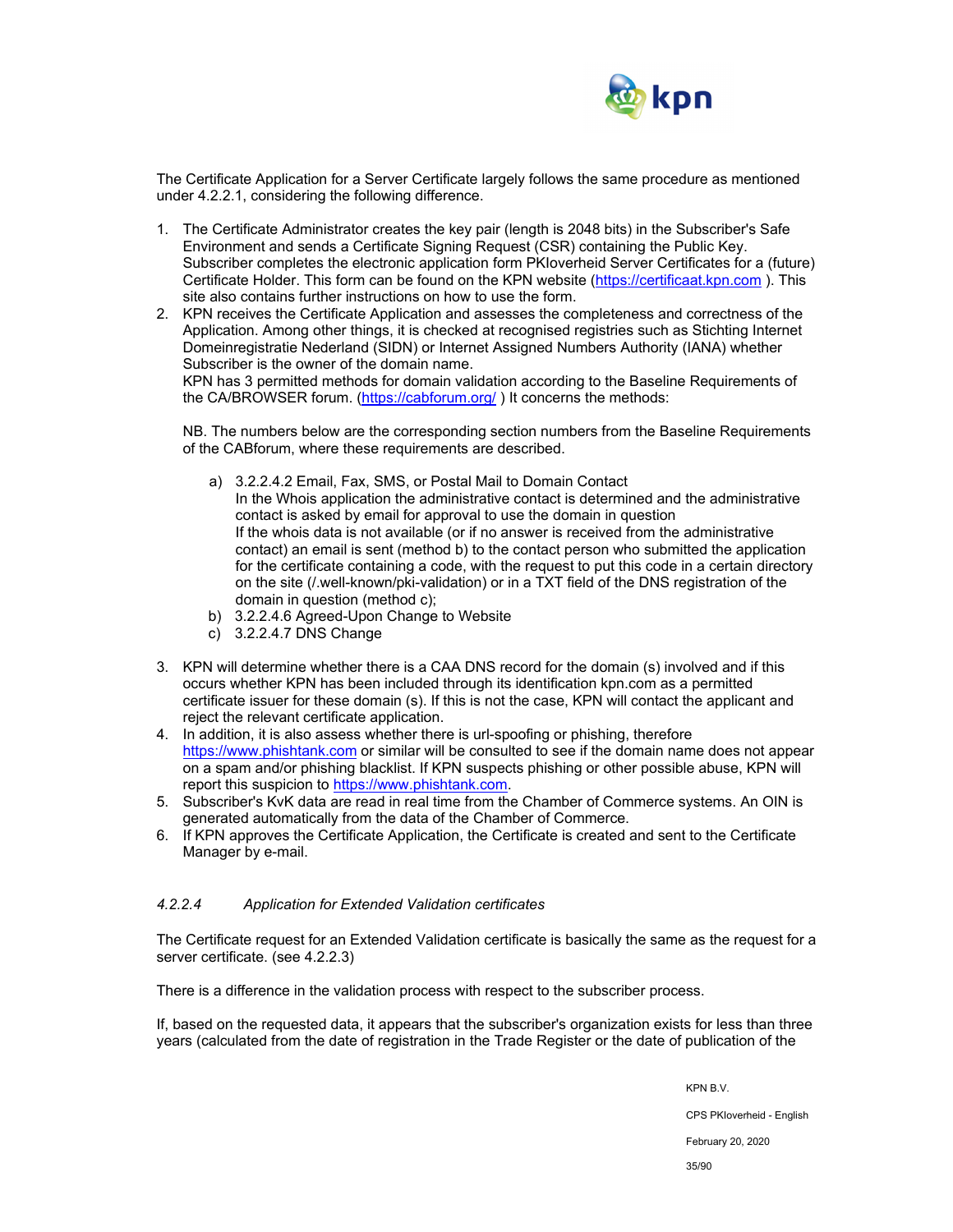

law or general order in council until the date of signature of the Extended Validation certificate application), KPN will verify that the subscriber is able to participate in business traffic.

As proof of the accuracy and existence of the specified payment account, KPN will request and verify at least one of the following supporting documents from the Subscriber:

- a statement from a financial institution licensed by DNB in the Netherlands and covered by the Dutch deposit guarantee scheme showing that the subscriber has an active payment account;
- a statement by an external auditor that the subscriber has an active payment account with a financial institution licensed by DNB in the Netherlands and covered by the Dutch deposit guarantee scheme.

#### *4.2.2.5 Distinction in Public and Private Services Server certificates*

A PKIoverheid services server certificate comes in two types, a Public Root and a Private Root server certificate. Server certificates are suitable for securing traffic between systems and traffic to/from websites. Both types of certificates meet the requirements of PKIoverheid, are securely managed and audited by a third, independent party. However, the certificates differ in two respects, the validity period and the applicability of the certificate.

A Public Root certificate is valid for approximately 1 year and 1 month (397 days max). This applies to new certificates to be issued with effect of November 1, 2019. Certificates already issued retain their validity period. This type of certificate is registered with software suppliers and is automatically trusted by web browsers.

A Private Root certificate is valid for 3 years. This type of certificate is not registered with software suppliers and is not automatically trusted by browsers. However, this is not an obstacle if the certificate is used for messaging between systems.

The Certificate request for a Private Services Server certificate is essentially similar to the request for a server certificate. See 4.2.2.3.

#### *4.2.3 Time to process certificate applications*

In principle, KPN uses a period of 10 working days to process a Certificate Application. In principle, because this deadline also depends on the quality of the application submitted.

#### **4.3 Certificate Issuance**

#### *4.3.1 CA actions during certificate issuance*

#### *4.3.1.1 Issuance of Personal, Professional and Group Certificates*

AMP informs KPN about the result of the identification. After a positive message, KPN sends out the document containing the access codes for the smart card and the revocation codes of the certificates.

In the event that the certificate holder fails to identify himself, he will be reminded of this after 3 weeks. If after 6 weeks the identification has not taken place, the certificate applications will be revoked without further notice.

> KPN B.V. CPS PKIoverheid - English February 20, 2020 36/90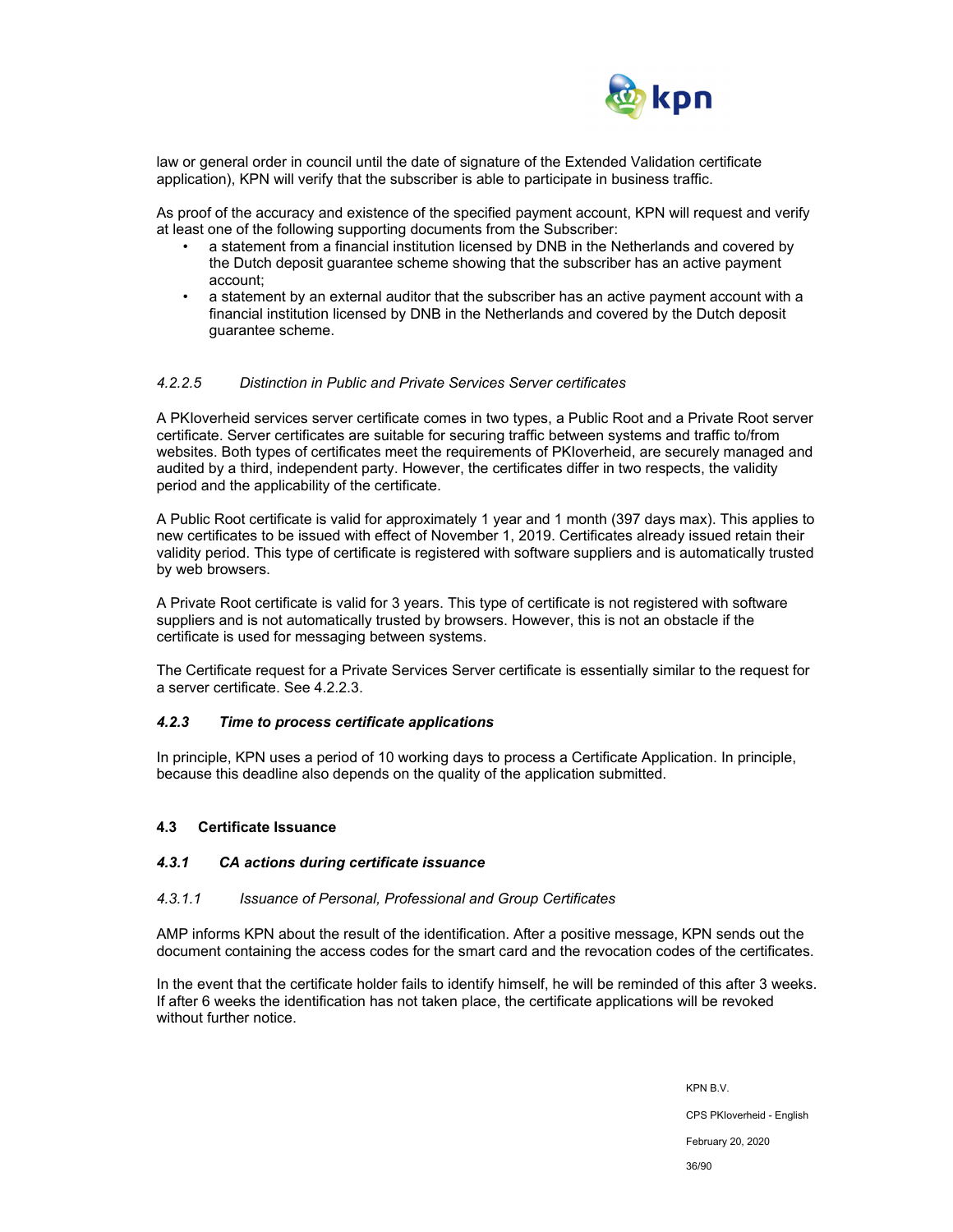

If the Certificate Holder / Certificate Manager has not confirmed receipt within 3 weeks, KPN will send a reminder. If the Certificate Holder / Certificate Manager has not confirmed receipt within 6 weeks, KPN will revoke the Certificates concerned without further notice.

KPN shall confirm the issuance of the Certificate in writing or by e-mail to the Subscriber.

### *4.3.1.2 Issuance of (Extended Validation) Server and Private Services Server Certificates*

For applications from registered Certificate Managers, KPN sends the created Certificates by e-mail to the specified e-mail address of the Certificate Manager and to the requesting Contact Person.

#### *4.3.2 Notification of certificate issuance to the Certificate Holder or Manager*

Immediately after the generation of the Certificate, completion can be seen via Directory Service. However, because the physical transfer to Subscriber takes place at a later time, this has limited value.

The Certificate Holder shall be explicitly informed of the production by physical transmission of the smartcard, including the certificate produced. The Certificate Manager is explicitly informed of the production by sending the Server Certificate by e-mail to the specified e-mail address.

In the case of a Mobile Smart Card no physical Smartcard is sent. Only a PINmailer is sent containing the PUKcode of the certificate.

The Subscriber (not applicable to Professional Certificates) will be informed by e-mail or post of the creation and transmission of the certificate.

#### **4.4 Certificate Acceptance**

#### *4.4.1 Acceptance of Professional, Personal and Group Certificates*

The Professional, Personal or Group Certificate is deemed to have been issued and accepted as soon as it is received by the (Subscriber/) Certificate holder or Certificate Manager. He/she shall acknowledge receipt via the link provided by e-mail with the code supplied with the smart Card.

The following applies to the Mobile certificate: The customer installs an app with the obtained registration and activation code and chooses a PIN code. With the chosen PIN code, the creation of the certificate is confirmed by the certificate holder.

#### *4.4.2 Acceptance of (Extended Validation) Server and Private Services Server Certificates*

The Server Certificate is deemed to have been issued and accepted as soon as the Certificate Manager uses the Server Certificate obtained. The Certificate Manager must check the content of the certificate for completeness and correctness before installing and using it.

In the specific case of municipalities that are likely to arise (see section 3.2.2), the Certificate Manager must explicitly and as soon as possible confirm receipt of the Server Certificate to KPN. The

KPN B.V.

CPS PKIoverheid - English

February 20, 2020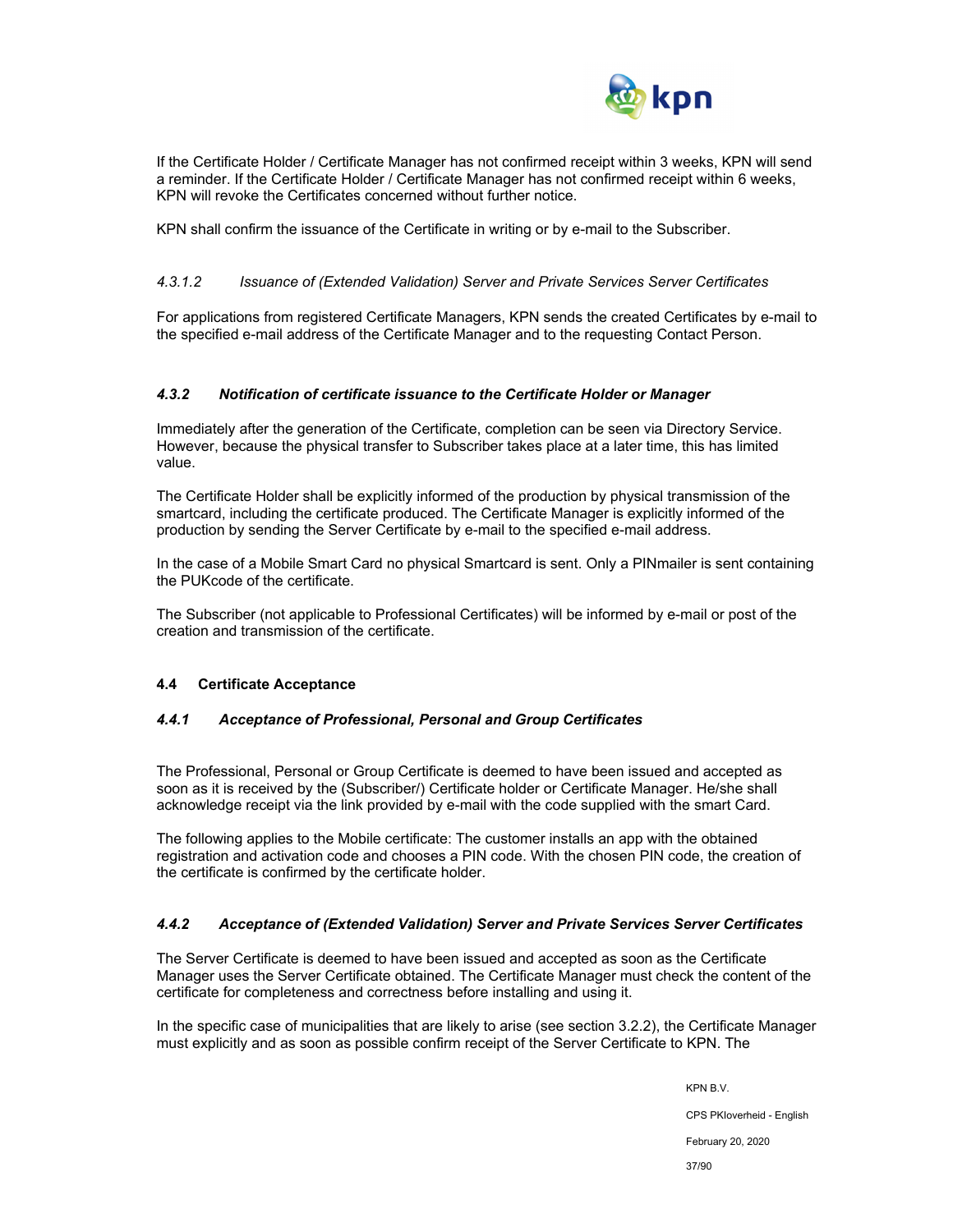

Certificate Manager ultimately has 6 weeks to do so. KPN will remind the Certificate Manager of its obligation after 3 weeks if KPN has not received the acknowledgement of receipt within this period. If the confirmation of receipt has not been received by KPN within 6 weeks, the relevant Server Certificate will be revoked without further notice. KPN will inform the Subscriber about the revocation of the Server Certificate. However, the payment obligation shall remain in full force and effect.

### *4.4.3 Publication of the Certificate by the CA*

After the Certificate has been issued, it will be included directly in the Directory service.

#### **4.5 Key Pair and Certificate Usage**

The responsibilities and in particular the associated obligations of the Subscriber and the Certificate Holder/Certificate Manager are described in the Special Terms and Conditions. By signing the various forms or by relying on them, the parties concerned agree to these Special Terms and Conditions. In addition, it is important for them to take note of the Programme of Requirements of PKIoverheid in general and the applicable CP in particular. The CP sets out all the requirements to which all parties involved in the certification service delivery must comply.

Before relying on a Certificate, it is particularly important for relying parties to first check the validity of the entire chain from the Certificate to the Root Certificate.

Furthermore, the validity of a Certificate should not be confused with the authority of the Certificate Holder to perform a certain action on behalf of an organization or on the grounds of his/her profession. The PKI government does not regulate authorisation. The trustee must convince himself/herself of the authorisation of the Certificate Holder in another way.

#### **4.6 Certificate renewal**

KPN does not offer any possibility to renew PKIoverheid Certificates. A request for renewal shall be treated as a request for a new certificate.

#### **4.7 Certificate re-key**

Keys of Certificate Holders shall not be reused after expiry of the validity period or after the corresponding Certificates have been revoked.

#### **4.8 Certificate modification**

KPN does not offer any possibility to modify the content of PKIoverheid Certificates. If the information in the Certificate no longer corresponds to the actual situation, the Subscriber is obliged to revoke the Certificate in question immediately. If desired, the Subscriber can then apply for a new Certificate.

> KPN B.V. CPS PKIoverheid - English February 20, 2020 38/90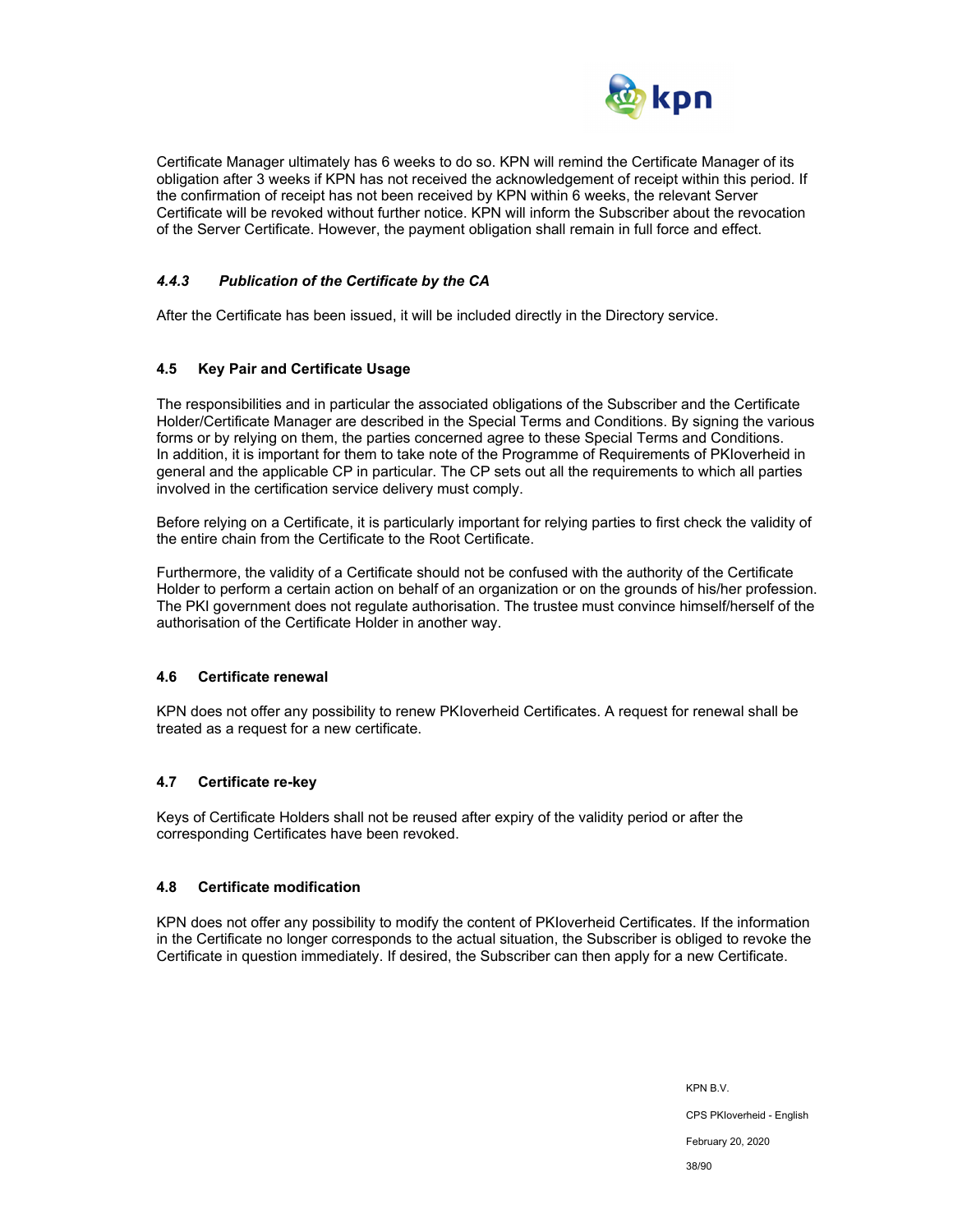

#### **4.9 Certificate Revocation and Suspension**

#### *4.9.1 Circumstances leading to revocation*

In the following cases, the Subscriber and/or the Certificate Holder is obliged to submit a request to KPN to revoke the Certificate immediately and without delay:

- loss, theft or compromise of the Certificate, the private key, the QSCD/SUD, the PIN code and/or PUK code;
- errors in the content of the Certificate;
- changes in the information contained in the Certificate (name, e-mail, etc.);
- changes in the particulars necessary for the reliability of the Certificate, such as termination of employment or professional activity;
- death of the Certificate Holder (in the case of Personal or Professional Certificates);
- Termination or bankruptcy of the organization of the Subscriber (in the case of Organizationrelated Certificates);

In addition, certificates will be revoked in the following cases if:

- the subscriber indicates that the original request for a certificate was not allowed and the subscriber does not give his consent with retroactive effect.
- KPN possesses sufficient evidence:
	- $\circ$  that the subscriber's private key (corresponding to the public key in the certificate) is affected and/or
	- o a suspicion of compromise and/or
	- o an inherent security weakness and/or
	- o that the certificate has been misused in some other way. A key shall be considered impaired in the event of unauthorized access or suspected unauthorized access to the private key, lost or suspected lost private key or QSCD/SUD, stolen or suspected stolen key or QSCD/SUD or destroyed key or QSCD/SUD.
- A subscriber does not fulfil his obligations as set out in
	- o this CP and/or
	- o KPN's corresponding CPS and/or
	- o the agreement that KPN has concluded with the subscriber.
- KPN is informed or otherwise becomes aware of a material change in the information contained in the certificate. An example of this is: a change in the name of the certificate holder.
- KPN determines that the certificate has not been issued in accordance with this CP or KPN's CPS or the agreement entered into by KPN with the subscriber.
- KPN determines that information in the certificate is not correct or misleading.
- KPN ceases to operate and the CRL and OCSP services are not taken over by another Trust Service Provider.

Note: In addition, certificates may be revoked as a measure to prevent or combat a disaster. The compromise or alleged compromise of KPN's private key, with which certificates are signed, is certainly considered to be a disaster.

Also, if the algorithm used has been compromised, threatens to be compromised or in general becomes too weak for the purpose for which it is used, revocation can be applied where appropriate.

For (EXTENDED VALIDATION) server certificates also the following reasons apply

- KPN is informed or becomes aware that the use of the domain name in the certificate is no longer legally permitted (e. g. by a court order).
- The Subscriber uses a "code signing" certificate to digitally sign "hostile code" (including spyware, malware, trojans etc.).

KPN B.V.

CPS PKIoverheid - English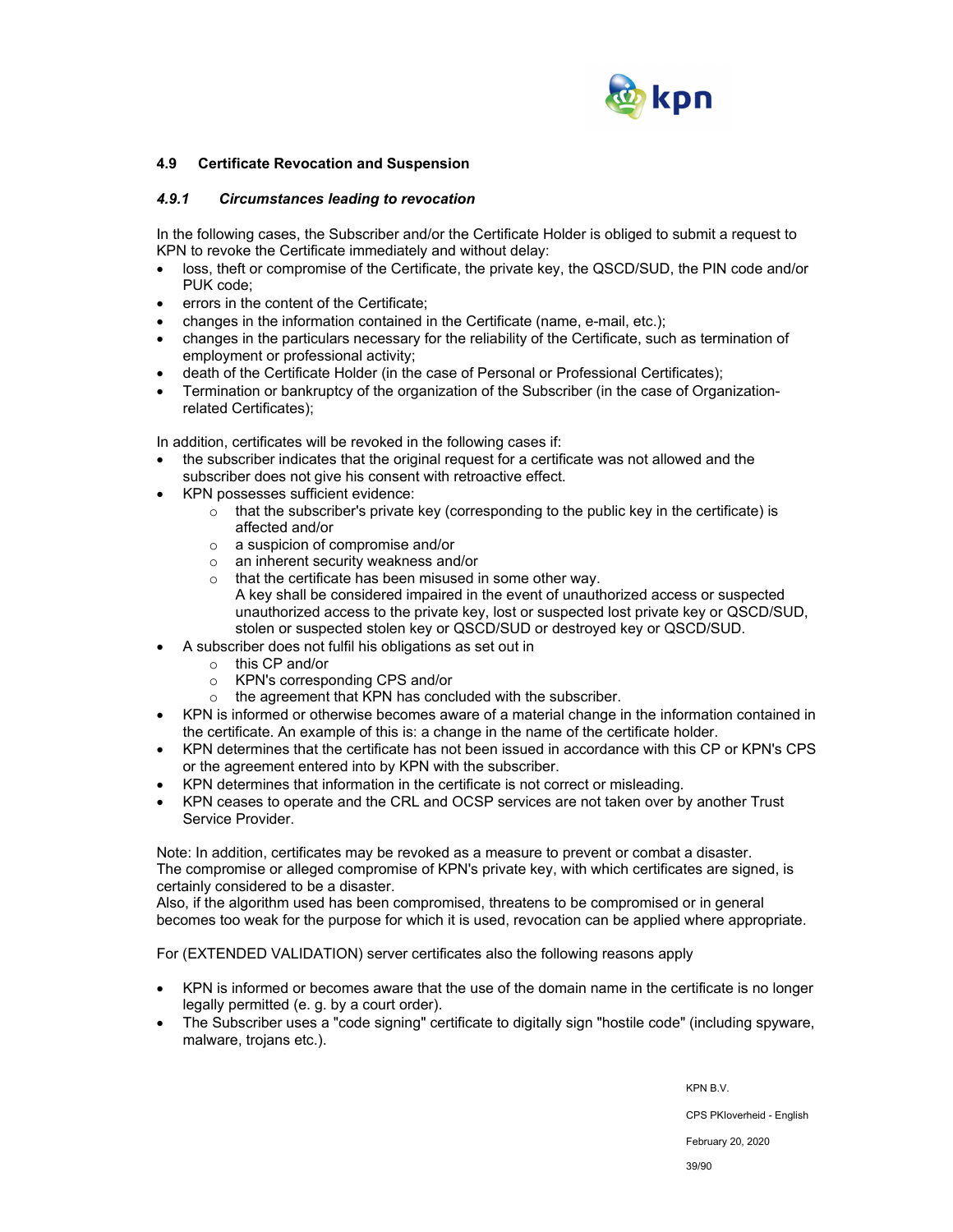

 The PKIoverheid Policy Authority concludes that the technical content of the certificate poses an irresponsible risk to subscribers, relying parties and third parties (such as browser parties) and requests KPN to revoke the certificate.

If a Server certificate has been revoked or if the validity of the Server certificate has expired, it is no longer permitted to use the private key, which is part of the public key of the relevant services server certificate.

Server Certificates issued to a municipality involved in a municipal reclassification need not be revoked immediately as long as the names of the certificate holders concerned do not change. The same applies to ministries involved in redeployment/merger of ministries. If the name of the certificate holder changes in connection with the municipal redivision or merger, the certificate concerned shall be revoked.

Certificates can be revoked by KPN without further intervention if the Subscriber, the Certificate Holder and/or the Certificate Administrator do not comply with the obligations in the Special Terms and Conditions. The reason for each revocation independently carried out by KPN is registered by the company.

In the Mobile certificate application, if the "profile" on the smartphone is deleted, this will be detected by Ubiqu and reported to KPN. This is the signal for KPN to revoke the certificate. The certificate holder will be informed of this revocation.

KPN ensures that the date and time of revocation of (Services) Certificates can be determined precisely. In case of doubt, the time set by KPN will be considered as the moment of revocation.

If a (Services) Certificate has been revoked, it cannot be made valid again.

### *4.9.2 Who may make a request for revocation?*

KPN will revoke a Certificate following a request to do so from the Subscriber, the Certificate Holder, the Certification Manager or the Policy Authority of PKIoverheid. KPN itself may also initiate a revocation request.

A Relying Party may not request a revocation, but may indicate the suspicion of a circumstance that may give grounds for revocation of a Certificate. KPN will investigate such a report and, if there is reason to do so, will revoke the Certificate.

#### *4.9.3 Procedure for a request for revocation*

A request for revocation or notification of a circumstance that may lead to the revocation of a Certificate may be made by writing or online at:

https://certificaat.kpn.com/support/mijn-registratie/intrekken.

It should be stressed that if the revocation serves an urgent interest, this should be done via the the procedure described in section 1.5.2.

For submitting requests for revocation in writing the contact form can be used which can be found on the website. In the field 'Betreft' (subject) option '10. Melding omstandigheid intrekking Certificates' should be chosen. (eng:"10. Notification conditions that can lead to revocation").

KPN B.V.

CPS PKIoverheid - English

February 20, 2020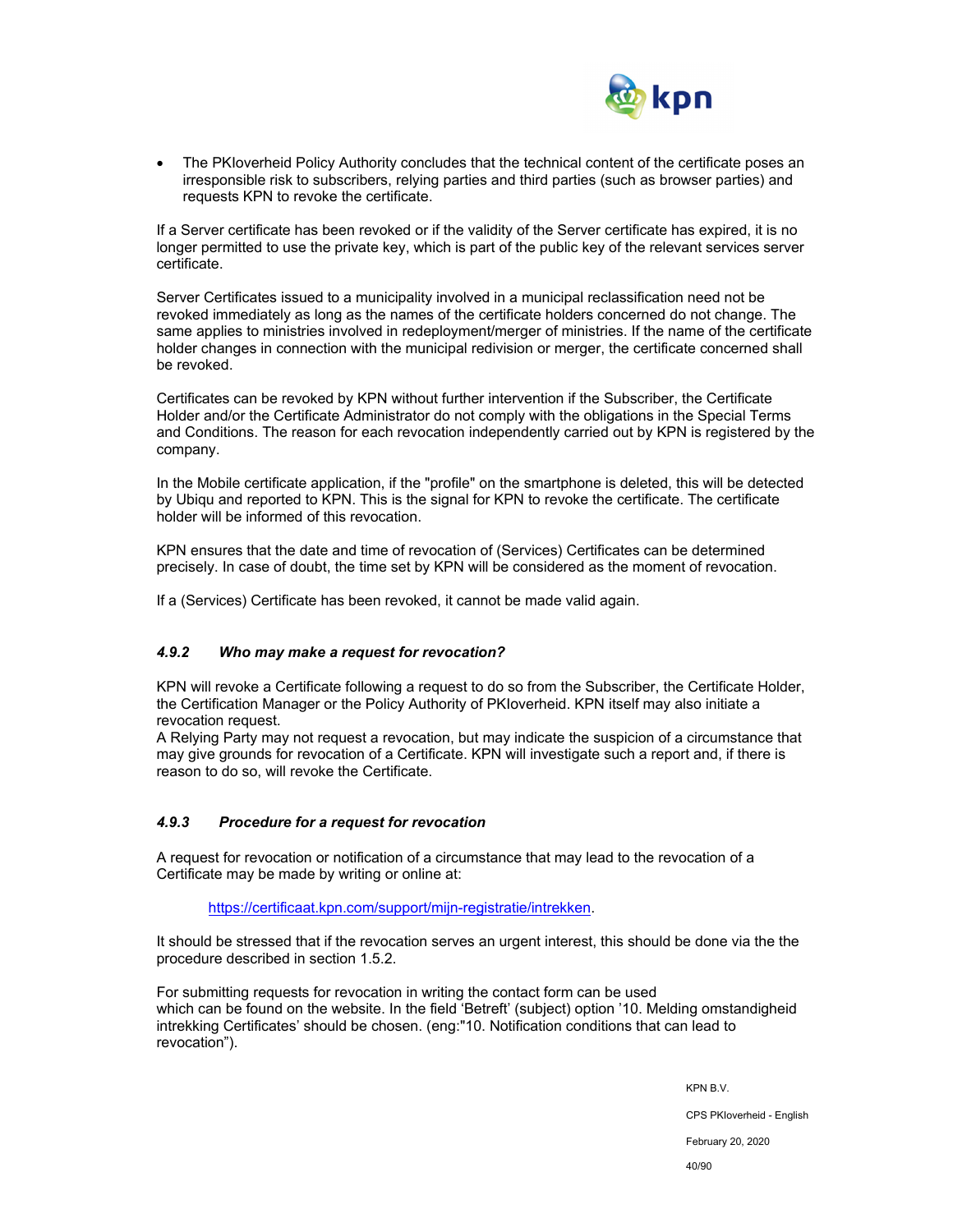

KPN ensures that the date and time of revocation of Certificates can be determined precisely. In case of doubt, the time set by KPN will be considered as the moment of revocation.

If a Certificate has been revoked, it cannot be made valid again.

If the "profile" on the smartphone is deleted with the Mobile certificate, this will be detected by Ubiqu and automatically notified to KPN, which will treat it as an automatic revocation request. See 4.9.1

#### *4.9.4 Duration for processing revocation request*

As indicated, if the revocation has an urgent interest, this should be done electronically via the online / real time revocation pages.

Requests for revocation by letter shall be considered only on the following working day at the earliest and processed within four hours after receipt.

#### *4.9.5 Verification conditions when consulting certificate status information*

Relying Parties shall be obliged to verify the current status of a Certificate (revoked/not revoked) against the date stated in the Certificate by the end of validity date and by reference to the Certificate Status Information, linked to the time when the Certificate is/will be used. Certification status information can be obtained by consulting the CRL, OCSP or Directory Service. Relying Parties are also obliged to check the Electronic Signature with which the CRL has been signed, including the associated certification path.

Revoked Certificates shall remain on the CRL until their original validity date has expired. Thereafter, Relying Parties can only verify the status of that Certificate through via KPN's online Directory Service or through OCSP.

If a Relying Party wishes to rely on a certificate that he/she has received from a Court Bailiff (a member of the Royal Netherlands Bailiffs Association), he/she must, in addition to the above mentioned inspections, also check whether the Bailiffs mentioned in the certificate mentioned on the date of use of the certificate by the Court Bailiffs, are listed in the register to which the URL mentioned in the certificate (www.registergerechtsdeurwaarders.nl) refers.

If the Court Bailiff has been suspended on the date of use of the certificate by the Court Bailiff, the relevant certificate cannot and may not be relied on.

If the register is not available, the Relying Party should independently obtain information from the Royal Netherlands Bailiffs Association (dutch: Koninklijke Beroepsorganisatie van Gerechtsdeurwaarders) in order to determine whether the Bailiffs are listed in the register kept by the Royal Bailiffs Association.

#### *4.9.6 CRL issuance frequency*

The update of the CRL is initiated every 60 minutes, after the CRL has been generated, the CRL is published. A CRL is valid for 24 hours.

After the expiry date of the issuing CA the last CRL will be published for at least 1 month.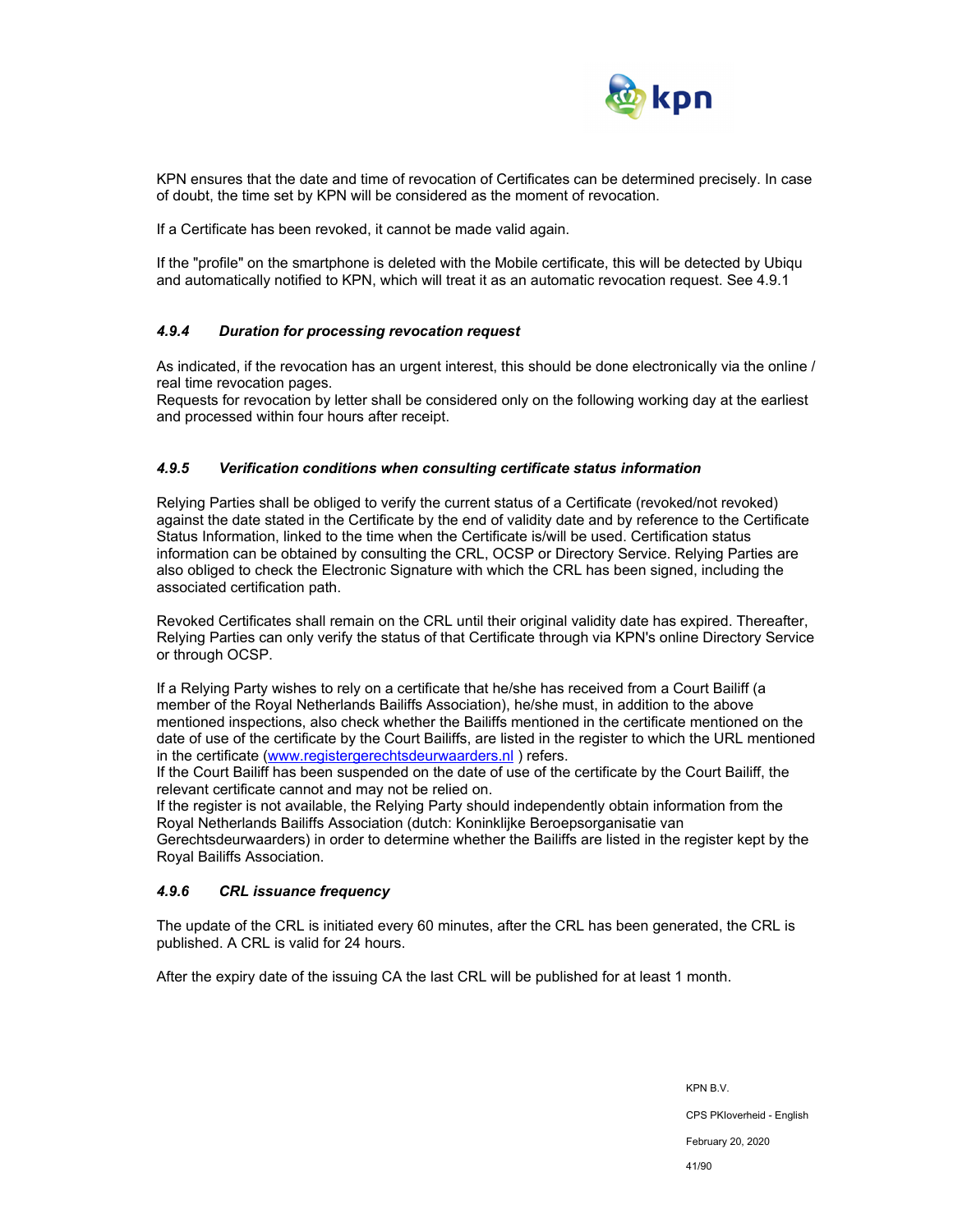

### *4.9.7 Maximum delay for CRL issuance*

KPN will revoke the (Services) Certificate no more than four hours after an authorised online revocation request has been received.

#### *4.9.8 Online revocation status check*

In addition to the publication of CRLs, KPN also provides certificate status information via the socalled OCSP. The OCSP configuration is in accordance with IETF RFC 6960.

OCSP validation is an online validation method whereby KPN sends an electronically signed message (OCSP response) to the trustee after the trustee has sent a specific request for status information (OCSP request) to the OCSP service (OCSP responder) of KPN. The requested OCSP response shows the status of the relevant certificate.

The status can contain the following values: good, revoked or unknown. If an OCSP response is not received for any reason, no conclusion can be drawn regarding the status of the certificate. The URL of the OCSP responder with which the revocation status of a Certificate can be validated is shown in the AuthorityInfoAccess.uniformResourceIndicator attribute of the certificate.

An OCSP response is always sent and signed by the OCSP responder. A Relying Party shall verify the signature in the OCSP response with the system certificate included in the OCSP response. This system certificate has been issued by the same Certification Authority (CA) as the CA that issued the Certificate whose status is being requested.

After the validity date of the issuing CA, the OCSP validation facility will be discontinued.

#### **4.10 Certificate Status Service**

The CRL is part of a CA system. This system is available 24 /7 hours a week,

Also, in the event of system failures, service activities or other factors beyond KPN's reach, KPN will ensure that for revocation requests submitted online a new CRL is issued within four hours after this submission. For this purpose, a fall-back location and scenario has been designed, among other things, which is regularly tested in combination with redundant data processing and storage.

In addition to consulting the certificate status via CRL and OCSP, it is also possible to request this via the Directory Service.

#### **4.11 End of subscription**

If a Subscriber wishes to terminate the subscription with KPN, a form entitled' Opzeggen abonnement (Eng: Subscription cancellation)' can be used. Before KPN can terminate the subscription, all Subscriber's Certificates must be revoked.

Those municipalities that cease to exist because of a municipal reclassification or those ministries that cease to exist because of a ministerial reclassification should not terminate their subscription to KPN immediately but ultimately should terminate their subscription. Not directly because in those cases the rights and obligations of the old organization are taken over by the new organization. But in the end, it is because the old organization formally ceases to exist.

> KPN B.V. CPS PKIoverheid - English February 20, 2020 42/90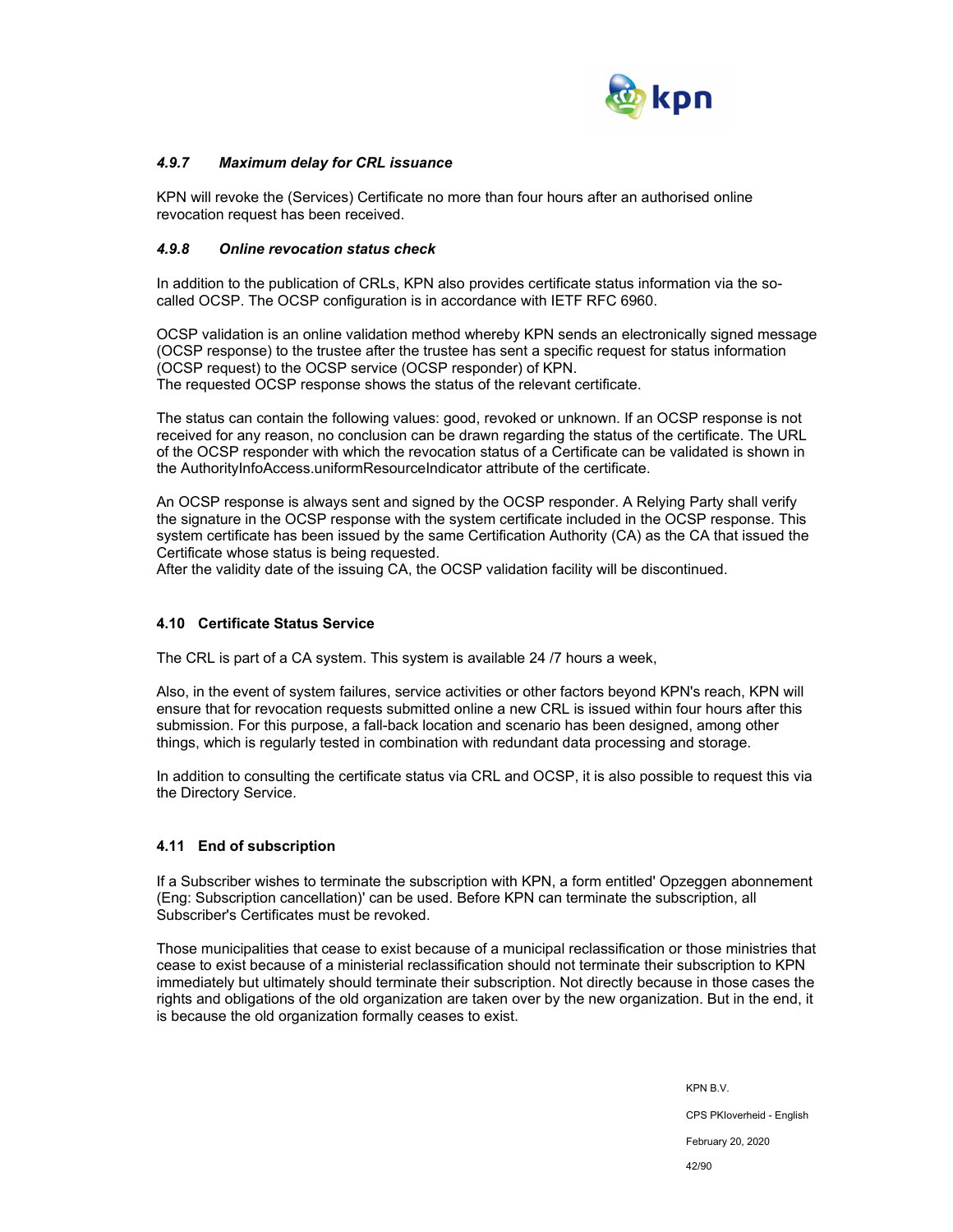

KPN will take receipt of the form, assess its completeness and accuracy and decide on it. Part of this assessment is whether the Subscriber has revoked all Certificates issued to Subscriber. KPN informs the Subscriber about the decision.

Suspension of Certificates is not supported by KPN

### **4.12 Key Escrow and Recovery**

By default, there is no Escrow of Private Keys. There is no possibility to include Private keys related to Signature Certificates and Authenticity Certificates in Escrow.

> KPN B.V. CPS PKIoverheid - English February 20, 2020 43/90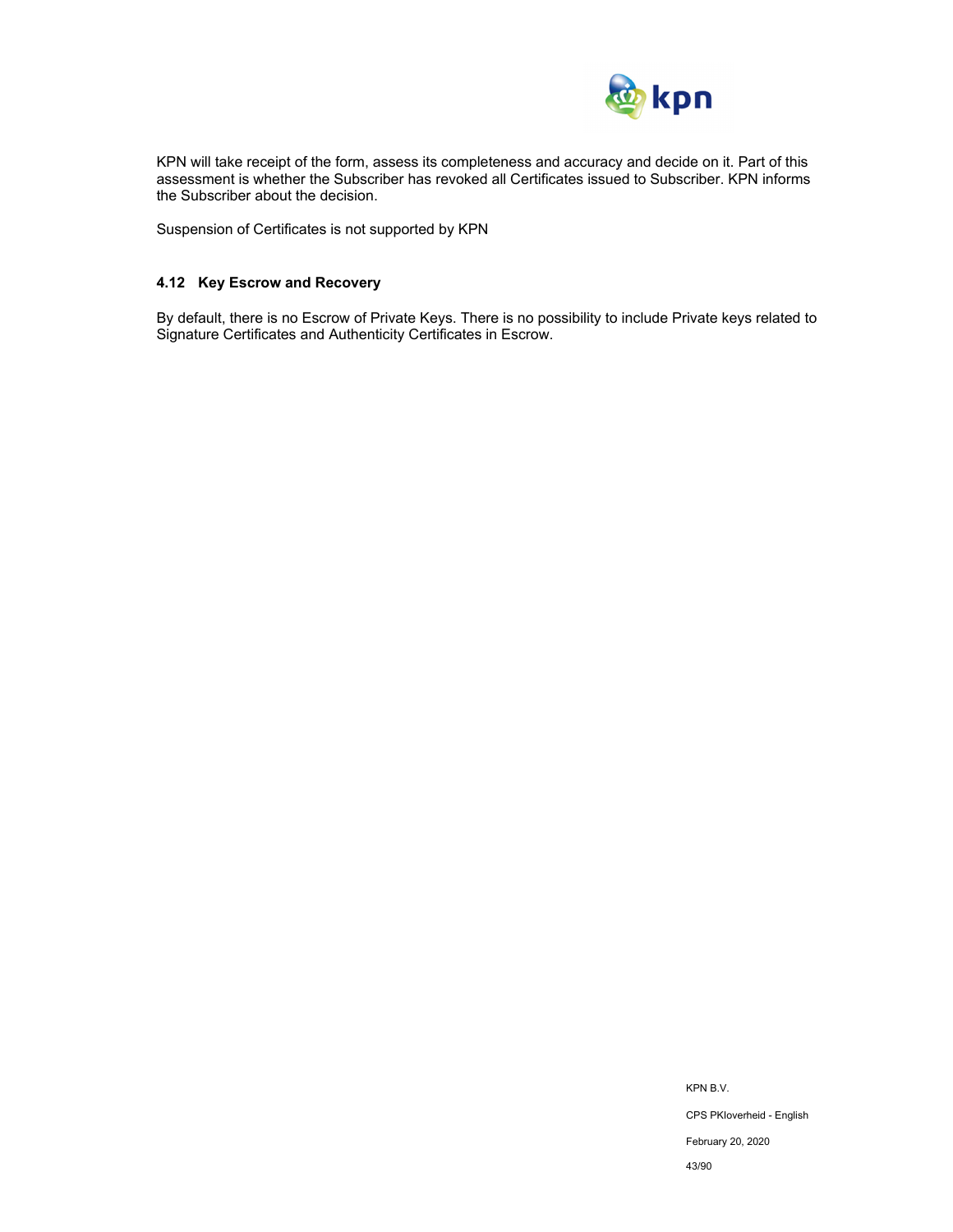

# **5 Facility, Management, and Operational Controls**

KPN's certification service provider business unit is certified against ISO9001:2015, ISO27001:2013, ETSI EN 319 411-1 and ETSI EN 319 411-2. Both the Quality Management System and the Information Security Management System are continuously focused on improving these systems through the PDCA cycle.

#### **5.1 Physical security controls**

#### *5.1.1 Location, construction and physical protection*

The certification services are managed in and delivered from a highly secure environment within KPN's computing centre in Apeldoorn. This environment complies with the laws and regulations in force for the government, including the Wet Bescherming Staatsgeheimen 1951 (Eng: Act on the Protection of State Secrets).

Physical access to the secure environment is achieved through a combination of procedural and technical and constructional measures. Access to the building and the secure environment is monitored by electronic (biometric) and visual means. The entrance system of the building records the entry and exit of staff and visitors. The building is monitored by a security company for 7\*24 hours.

The security systems automatically detect attempts at (un)authorized access. The technical measures are supported by various procedures, including movement sensors that monitor persons and materials (for cryptographic key management). The technical infrastructure, including the security systems, is located in protected areas with a designated manager. Access to these areas is registered for audit purposes.

Domestic regulations are in force for the registration and supervision of visitors and service personnel of third parties. Arrangements have been made with service companies for access to certain rooms. In addition, the building management department checks the incoming and outgoing goods (based on accompanying documents).

KPN's secure environment offers standard up to at least five physical barriers to the production environment. For non-production (offline) storage of cryptographic hardware and material, for example, six levels apply.

Improper access to the secure environment requires compromising multiple systems. Depending on the space, this can be a combination of knowledge, QSCD/SUD, biometric data, access guidance and visual inspection. Additional measures include intrusion detection and video recordings. The different access control systems are separated from each other and monitor access to the secure environment. The segregation of duties in combination with five or six physical barriers prevents one individual from gaining access to KPN's critical equipment.

KPN has taken numerous measures to prevent emergencies in the secure environment and/or limit damage. Examples are

- Lightning rod;
- Air conditioning facilities
- Backup of electricity supply by means of an own electrical device;
- Constructional measures (fire resistance, drainage, etc.);

KPN B.V.

CPS PKIoverheid - English

February 20, 2020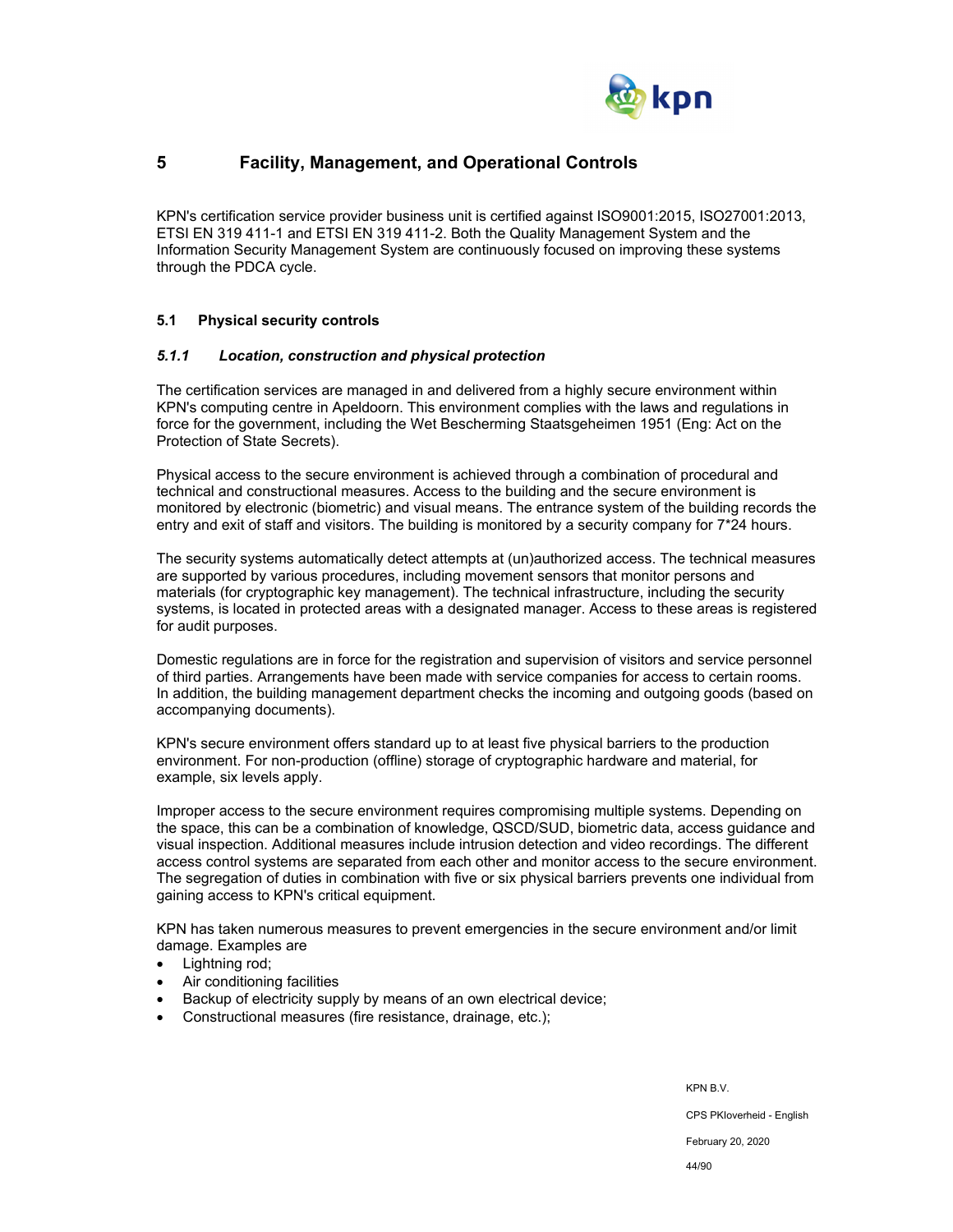

 Fire prevention by means of automatic and manual fire alarm devices. This in combination with targeted, automated fire extinguishing.

The measures are tested on a regular basis. In exceptional cases, an escalation plan shall take effect. The police and fire brigade are familiar with the specific situation regarding KPN's secure environment.

### *5.1.2 Physical Security Certificate Holders/Managers*

No further provisions in the case of Professional Certificates, Personal Certificates or Group Certificates.

If a (EXTENDED VALIDATION) Server certificate is involved, then the key material must have been generated in a Safe Environment and the Private Key must be permanently accommodated therein. For further explanation, see the definition of Safe Environment (Section 1.6).

In the case of the mobile certificate, all status changes - upon application and as a result of use - are centrally logged on the KPN Servers in the secure environment of the KPN data center. The key material is located on an HSM in the same environment.

#### *5.1.3 Storage of media*

Storage media from systems used for PKIoverheid Certificates are handled safely within the building to protect them from unauthorized access, damage and theft. Storage media are meticulously removed when no longer needed.

#### *5.1.4 Waste disposal*

KPN has signed an agreement with a professional waste disposal company for the safe disposal of waste, used paper and the like. KPN's staff are obliged to dispose of all waste paper in the closed paper containers throughout the building.

### *5.1.5 Off-site backup*

Media containing data and software are also stored in another KPN building, with as a minimum an equivalent level of security.

### **5.2 Procedural Controls**

Security duties and responsibilities, including confidential functions, are documented in job descriptions. These have been drawn up based on the segregation of duties and powers and in which the sensitivity of the function has been established. Where applicable, a distinction has been made in the job descriptions between general functions and specific TSP functions.

Procedures have been drawn up and implemented for all confidential and administrative tasks that affect the provision of Certification Services.

Authorisation of the TSP staff takes place based on the need-to-know principle.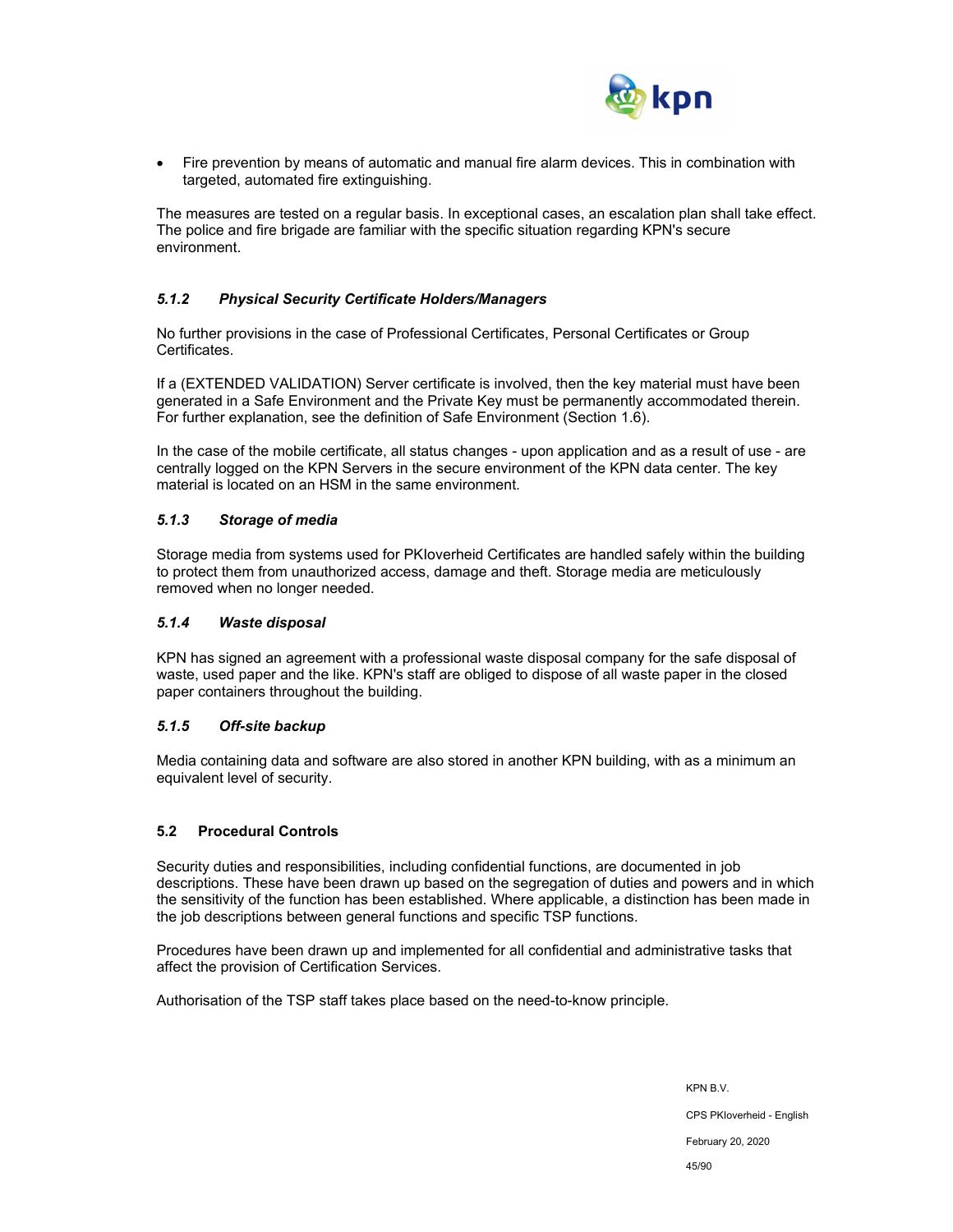

## *5.2.1 Trusted Roles*

KPN has implemented a Trusted Employee Policy. Among other things, this policy describes the job categories and roles for which the status "trusted" is described. This mainly concerns positions involved in the management of certificates and key material, positions involved in system development, management and maintenance and positions in security management, quality management and auditing. See also 5.3.2. Trusted Employee Policy.

### *5.2.2 Number of persons required per task*

Multiple employees are required to carry out certain pre-defined activities in the areas of key, certificate management, system development, maintenance and management. The need to have a certain activity with several people is enforced by means of technical facilities, authorisations in combination with identification/authentication and additional procedures.

#### *5.2.3 System Administration Controls*

KPN ensures procedural security through the application of ITIL management processes. ITIL is a methodology for standardizing IT management processes with the aim of bringing, maintaining and where possible improving the quality of these processes to a defined level.

KPN has separate systems for development, testing, acceptance and production. These systems are managed using the ITIL procedures referred to above.

The transfer of software from one environment to another is controlled using the change management procedure. This procedure includes, among other things, maintaining and recording of versions, making changes and emergency repairs to all operational software.

The integrity of all systems and information used for PKIoverheid Certificates is protected against viruses, malicious software and other possible disruptions to service provision through an appropriate combination of physical, logical and organizational measures. These measures are preventive, repressive and corrective in nature. Examples of measures taken include: logging, firewalls, intrusion detection and system redundancy.

KPN has provided for timely and coordinated action to respond quickly to incidents and to limit the impact of security breaches. All incidents shall be reported as soon as possible after they occur.

If an incident or other event in any way could threaten or affect the reliability of the certification service and/or the image of the PKI for the government, this will be reported immediately to the PKIOverheid Policy Authority.

#### *5.2.4 Segregation of Duties*

KPN uses a segregation of duties between executive, decisive and controlling tasks. In addition, there is also a segregation of functions between system management and operation of the systems used for PKIoverheid Certificates, as well as between Security Officer (s), System auditor (s), System administrator (s) and operator (s).

> KPN B.V. CPS PKIoverheid - English February 20, 2020 46/90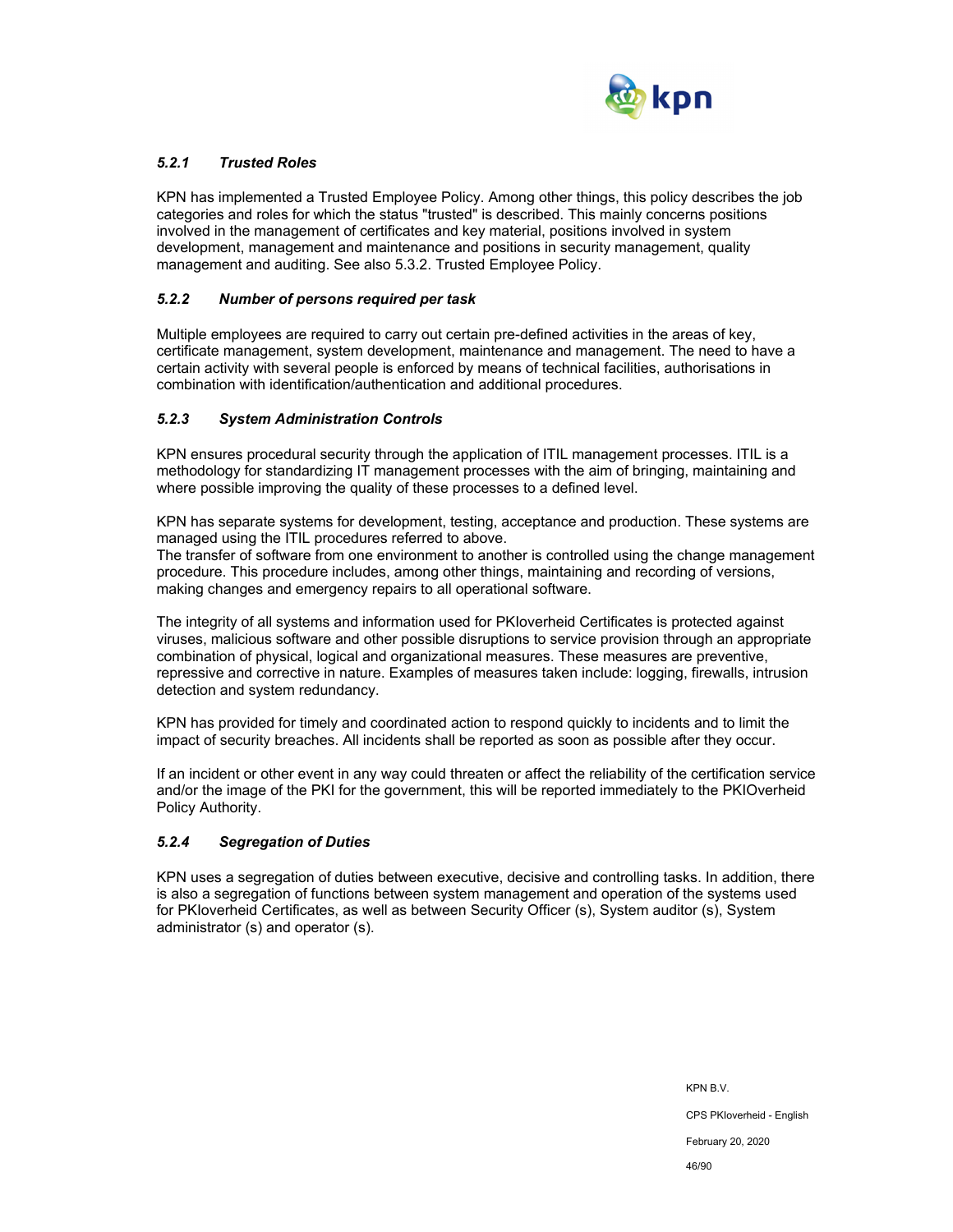

### **5.3 Personnel Controls**

#### *5.3.1 Expertise, experience and qualifications*

KPN deploys personnel with sufficient expertise, experience and qualifications to deliver PKIoverheid Certificates.

KPN has determined which knowledge and experience is required for each function to be fulfilled properly. This is maintained, because developments in the field of expertise follow one another quickly. In addition, each employee's knowledge and experience is registered. A training plan is drawn up each year as part of the Planning & Control cycle and, once approved, the budget required to implement the plan is made available. The implementation of the plan is monitored and recorded. Where necessary, the training courses are made compulsory and, where possible, stimulated. Employees are also trained on the job. Employees are trained and trained as widely as possible, on the one hand to be able to use them as widely as possible and, on the other hand, to offer them as much variation in the range of tasks as possible.

The employees are followed by a Performance Management (PPM) cycle consisting of objectives interview, a functioning interview and an assessment interview.

### *5.3.2 Trusted Employee Policy*

KPN has drawn up and implemented a Trusted Employee Policy for its certification services. In formulating and maintaining this policy, the possibilities and impossibilities of generally applicable legislation and regulations such as the Dutch Civil Code, the Wbp and the European eIDAS Regulation and (customer) specific legislation and regulations from, for example, De Nederlandse Bank, the Pension and Insurance Chamber and the PKIoverheid have been carefully considered. This Policy describes in detail how, for example, a pre-employment screening (mandatory for those employees involved in the certification service provision), the issuing of a Statement of Conduct (VOG) pursuant to the Wji (also mandatory) and the conduct of security screening by services such as the General Intelligence and Security Service or the Military Intelligence and Security Service in order to obtain a Statement of No Objections (VGB). The policy also includes the options available to management if an employee or future employee does not wish to cooperate or if the outcome of the investigation is not positive.

Other provisions from the TEP are:

- Personnel who are not employed by KPN can under no circumstances perform any function or role with the status of "familiar" without direct supervision;
- A Trusted function/role may only be performed if the corresponding investigation has been completed, no objections have arisen and the employee has been formally appointed by management.
- Assessing the safety risks during employment is a responsibility of the direct supervisor as part of the PPM cycle.

### **5.4 Audit Logging Procedures**

### *5.4.1 Event logging*

KPN maintains records for audit purposes of the following:

- Creation of accounts;
- Installation of new software or software updates;

KPN B.V.

CPS PKIoverheid - English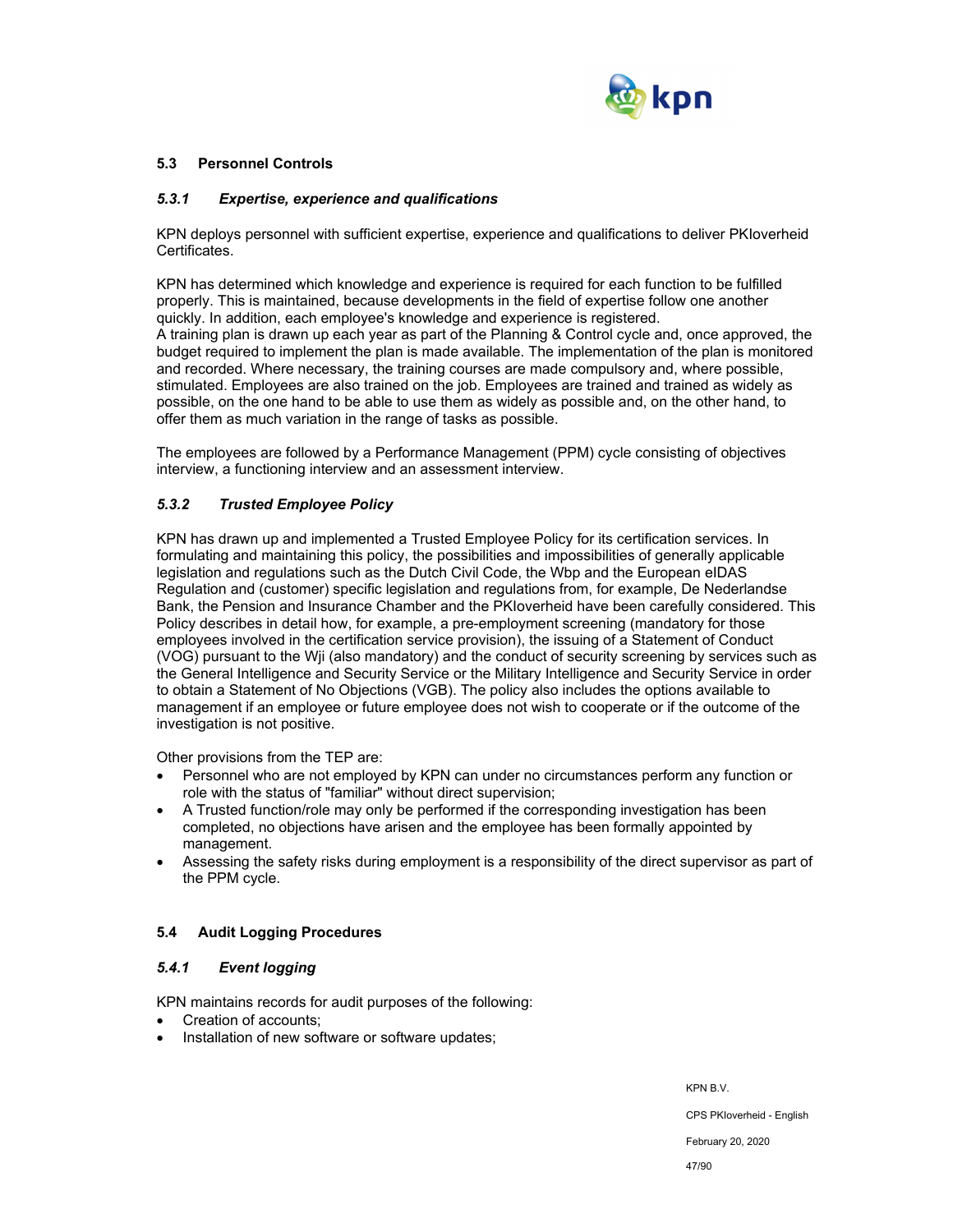

- date and time and other descriptive information concerning backups;
- date and time of all hardware changes;
- Date and time of audit log dumps;
- Closing and (re)start of systems.

Logging takes place at a minimum:

- Routers, firewalls and network system components;
- Database activities and events;
- Transactions;
- Operating systems;
- Access control systems;
- Mail servers.

KPN keeps track of the following events manually or automatically

- Life cycle events with respect to the CA key, including:
	- o generation of keys, backup, storage, recovery, archiving and destruction;
	- o Cryptographic device life cycle events.
- Life cycle events regarding the management of certificates, including:
	- o applications for certificates, issue and revocation;
		- o successful or unsuccessful processing of applications;
	- o generating and issuing Certificates and CRLs.
- Threats, including:
	- o successful and unsuccessful attempts to gain access to the system
	- o PKI and security activities undertaken by personnel;
	- o reading, writing or deleting security-sensitive files or records;
	- $\circ$  Changes to the security profile;
	- o system crashes, hardware failure, and other irregularities;
	- o firewall and router activities;
	- o Entering and leaving the space of the CA.

The log files contain at least the following data:

- source addresses (IP addresses if available);
- Target addresses (if available);
- Time and date;
- User IDs (if available);
- Name of the event;
- Description of the event.

Audit logs are regularly reviewed to see if there have been significant security or operational events that may require further action.

### *5.4.2 Audit log Retention period*

The log files are stored for at least 18 months and then deleted.

The consolidated (electronic) audit logs, as well as the manual registrations during the period of validity of the Certificate, are retained for a period of at least seven years from the date of expiry of the Certificate.

KPN B.V.

CPS PKIoverheid - English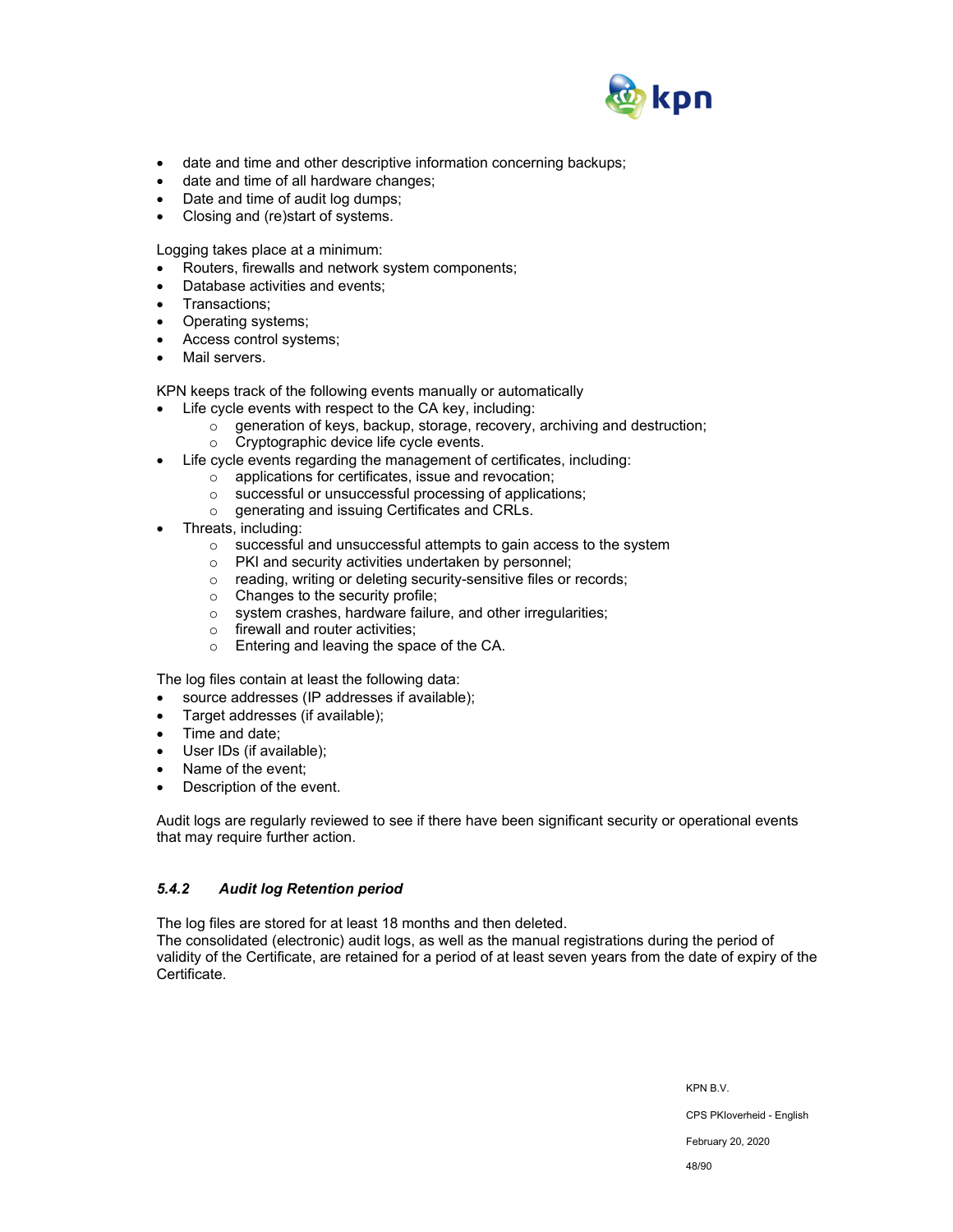

### *5.4.3 Protection of the Audit Log*

Events recorded electronically are recorded in audit logs. This is achieved through an appropriate combination of different types of security measures, including, inter alia, encryption and segregation of duties, protected against unauthorized inspection, alteration, deletion or other undesirable modifications.

Events recorded manually are recorded in files. These files are stored in fire-safe cabinets in a physically safe environment with appropriate access measures.

### *5.4.4 Audit log back up procedures*

Incremental backups of audit logs are created daily, in an automated way, complete backups are created on a weekly basis and are also archived at a remote location.

#### **5.5 Records Archival**

#### *5.5.1 Archival of events and documents*

KPN records all relevant registration information, including at least

- the certificate application form:
- the details of/over the identity document presented by the Certificate Holder or Certificate Administrator;
- the findings and decision on the application;
- the identity of the validation officer who processed or approved the Certificate Application;
- the method of validating identity documents and establishing identities;
- proof of identification and receipt.

### *5.5.2 Archive retention period*

KPN retains all relevant documentation and information relating to a Certificate during its term of validity and for a period of at least seven years from the date of expiry of the Certificate.

### *5.5.3 Archive protection*

KPN takes care of the archiving itself. It ensures the integrity and accessibility of the archived data during the retention period.

All equipment and software necessary for accessing the information shall be kept for the same period. KPN ensures a careful and secure way of storage and archiving.

### *5.5.4 Archive back-up procedure*

No further stipulations

KPN B.V. CPS PKIoverheid - English

February 20, 2020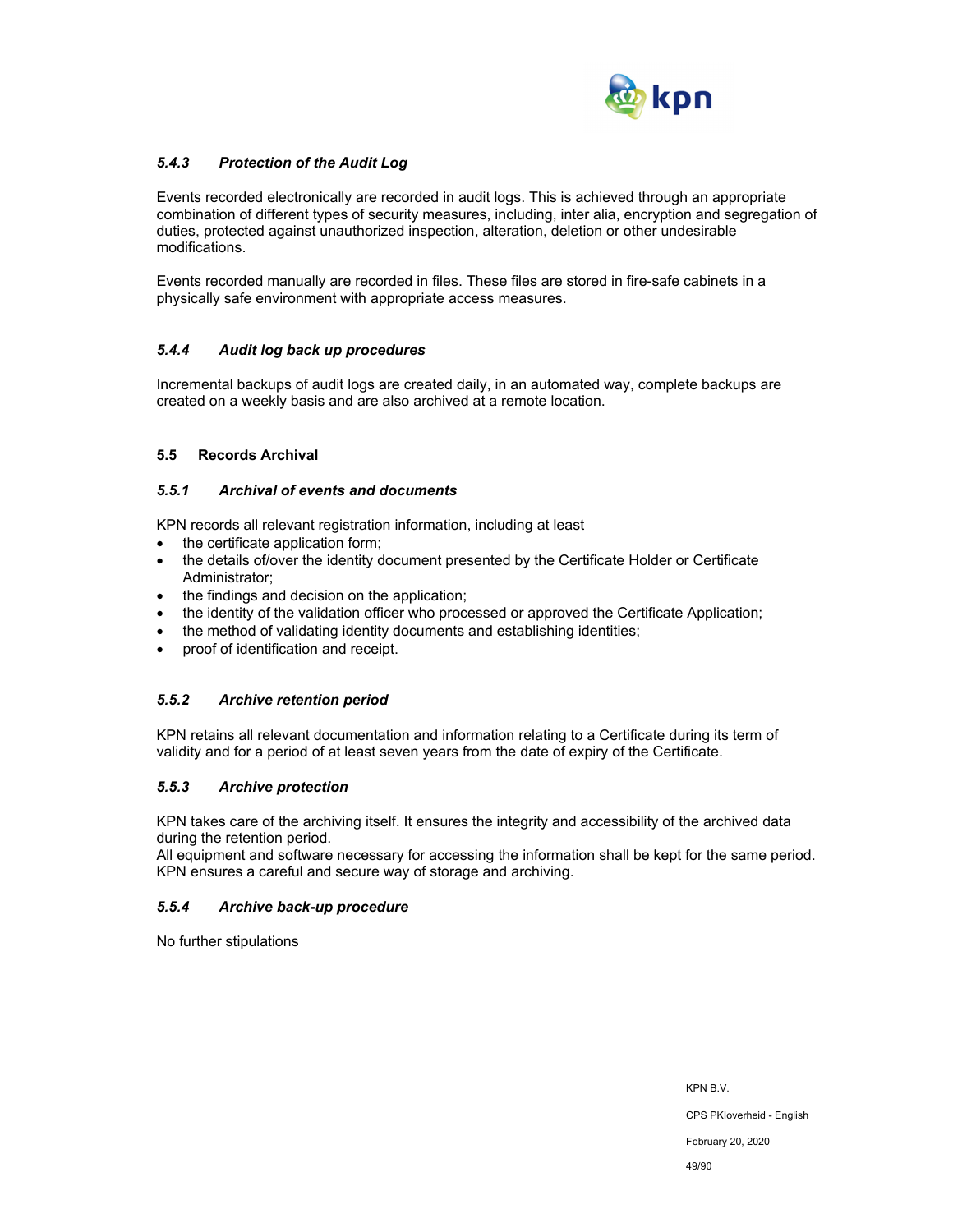

## *5.5.5 Requirements for time-stamping of records*

The precise date and time of relevant events in the life cycle of certificates and keys are recorded. This also applies to important events in the life cycle of the systems used for or supporting certification service delivery.

### **5.6 Key Changeover**

The keys of a CA Certificate are renewed at the same time as renewing that CA Certificate. Old keys remain on the token if the new ones are placed on it. Old tokens are destroyed after the end of their lifetime and the associated archiving period (zeroising).

Keys of Certificate Holders shall not be reused after the expiry of the validity period or after revocation of the associated Certificates.

### **5.7 Compromise and Disaster Recovery**

### *5.7.1 Disaster management*

KPN has implemented procedures to minimise the consequences of any disasters as much as possible. These measures include a contingency plan and a disaster recovery scenario. Compromise of KPN's Private Key is considered to be a disaster. KPN will inform Relying Parties, Subscribers, Certificate Holders and Certificate Managers as soon as possible of the compromise of KPN's Private Key by publishing information about this on its website (see Electronic Storage Site). KPN will also send an e-mail to Subscribers, Certificate Holders and Certificate Managers and inform the Government Policy Authority immediately.

## *5.7.2 Business Continuity*

KPN has set up a complete fallback for its CRL and the online revocation facility. The back-up device is always fully identical to the production environment in terms of software and data and, for example, in the event of a disaster, it can be switched to the back-up device. This switchover is regularly tested. The alternate location is another KPN location (Almere) and has an equivalent level of security.

A contingency scenario was realised for the remaining parts of the CA system. This scenario provides for the realization of a contingency within 24 hours. This scenario is maintained and tested annually.

### **5.8 TSP Termination (CA termination)**

If KPN terminates the certification service delivery, this will be done in accordance with a controlled process as further described in the KPN CA Termination Plan. This termination may be voluntary or involuntary, and the activities to be carried out will depend on it.

Parts of the plan upon termination include the plan:

- Stop issuing new Certificates immediately;
- rewriting, supplementing and publishing the CPS;
- Maintain the revocation status service (CRL/OCSP) for up to 6 months after the expiry date of the last certificate issued has expired or has been terminated by revocation;

KPN B.V.

CPS PKIoverheid - English

February 20, 2020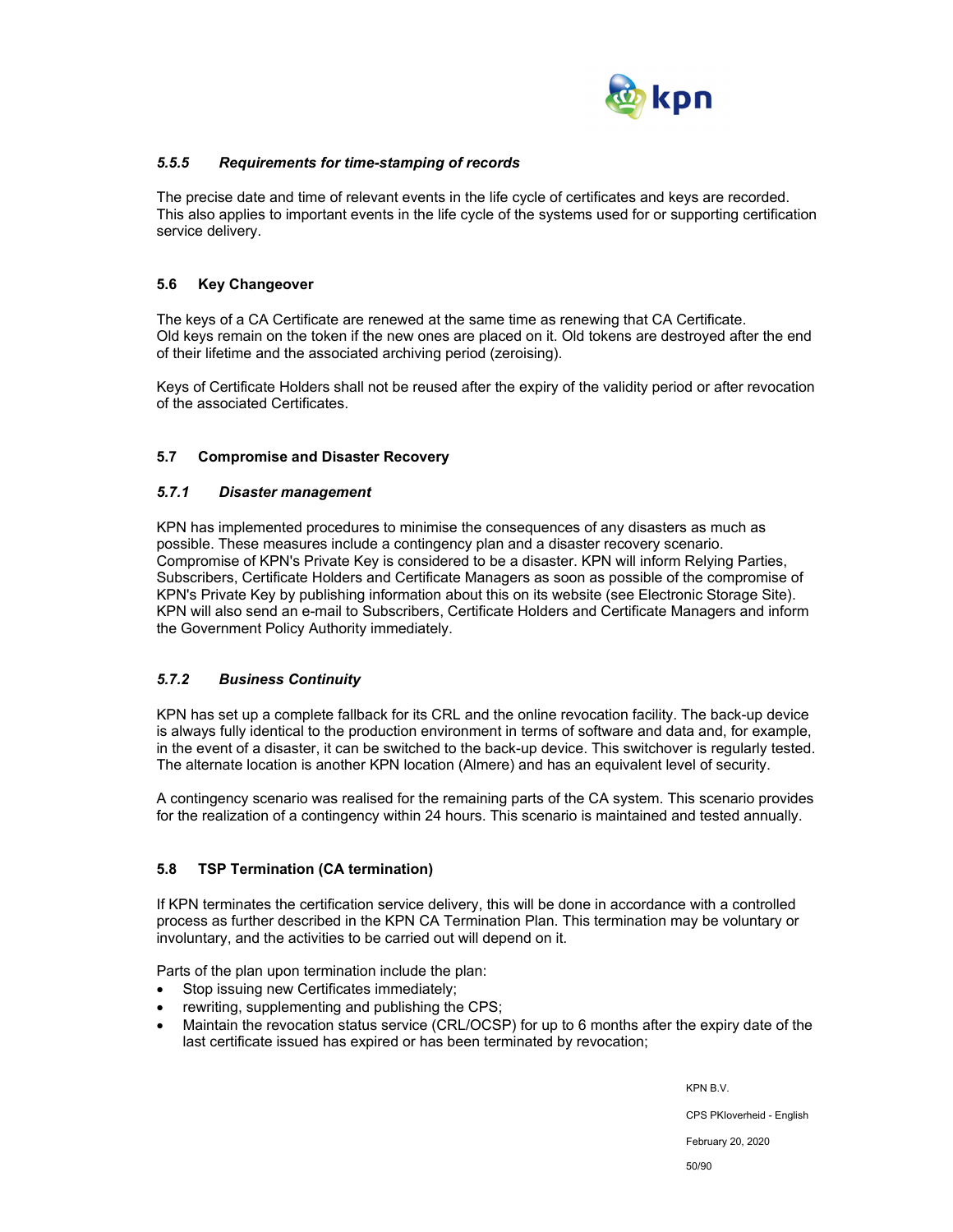

- Destroy or permanently deactivate all private keys used for the service provision in question and permanently destroy all private keys used for that purpose;
- termination and destruction of systems, procedures and non-relevant data;
- an inventory of the data to be retained, necessary in order to provide legal proof of certification;
- Realisation of provisions relating to the transfer of the obligations to other Trust Service Providers, insofar as this is reasonably possible.

KPN has taken out adequate insurance cover for all common business risks to cover the costs of operations under the CA Termination Plan. KPN has established a guarantee institution to cover these costs in the event of bankruptcy.

#### *5.8.1 Involuntary termination*

Involuntary termination may be due to the following:

- Bankruptcy;
- Wide loss of confidence in the service, for example due to a major security incident;
- Termination of Agentschap Telecom (AT) registration due to sanction following enforcement or change of legal entity.

Currently, there is limited willingness for TSPs registered with AT to take over (parts of) the certification service from TSPs who involuntarily terminate their TSP service. For this reason, the transfer will consist of the legally required limited service (6 months of CRL/OCSP publication and 7 years of archiving validation files) to another TSP registered with AT. This limited transfer will result in the revocation of all relevant end-user and CA certificates.

#### *5.8.2 Voluntary Termination*

In case of voluntary termination, the following activities will also be carried out:

- At least three months in advance, Subscribers, Certificate Holders and Certificate Managers shall be informed of the termination and the manner in which the termination will take place;
- Where reasonably possible, take measures to limit damage that may be caused to Subscribers and Certificate Holders as a result of the termination of the service.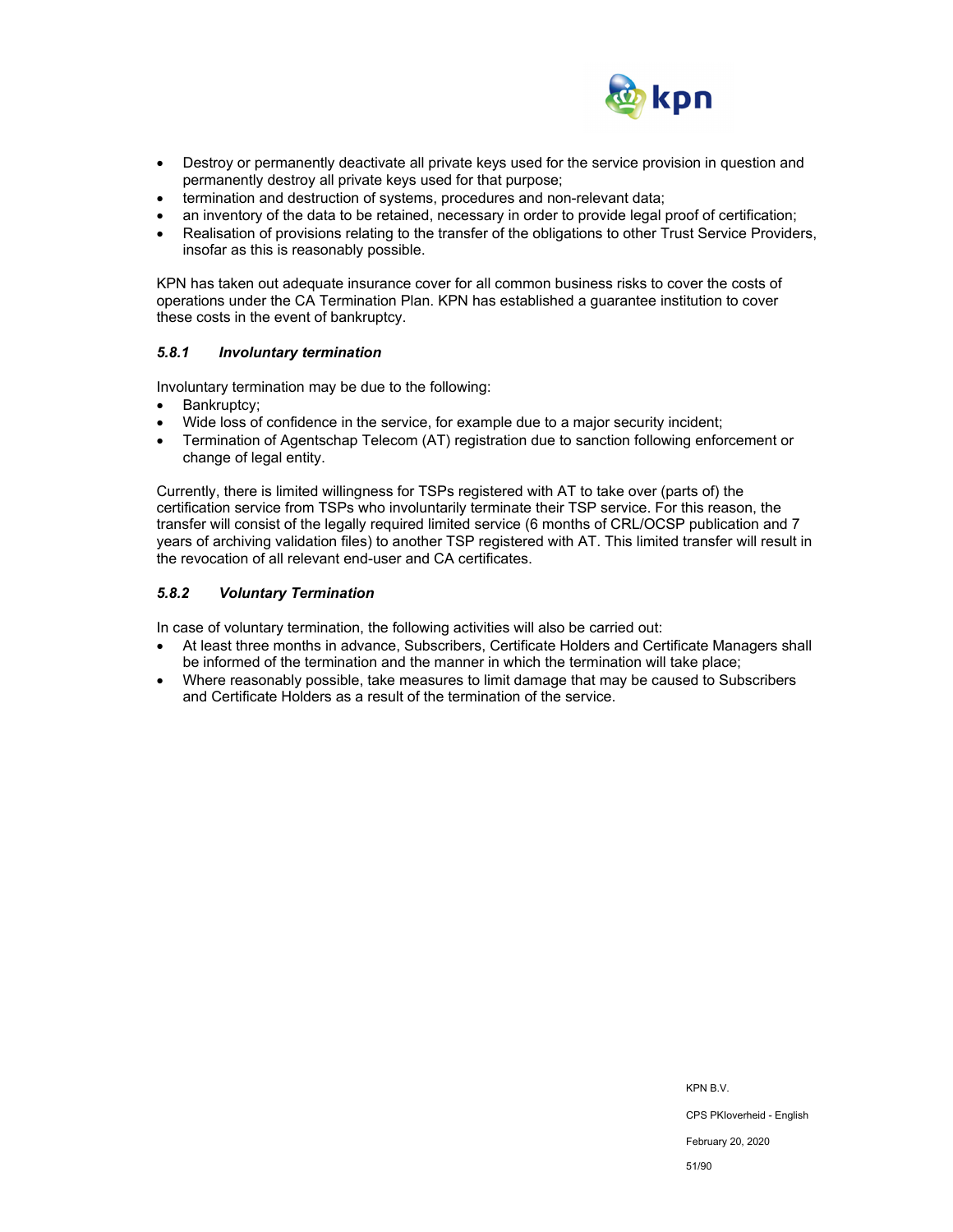

# **6 Technical Security Controls**

### **6.1 Key pair generation and installation**

### *6.1.1 Generation of key pairs*

When generating CA key pairs, KPN uses reliable procedures that are performed within a secure environment that meets objective and internationally recognised standards.

The key generation of KPN CAs used for PKI government Certificates has taken place in an EAL4+ certified HSM, in accordance with ISO 15408 (' Cryptographic module for CSP Signing Operations'). The SHA-1 root (domain Government/Businesses) is based on the signature algorithm' SHA1RSA'. Key pairs keys are 2048 bits asymmetric RSA and the used hashing algorithm is' SHA-1'. and the SHA-2 root (domain organization) is based on the signature algorithm' SHA2RSA'. The keys of the key pairs are 4096 bits of asymmetric RSA and the used hashing algorithm is' SHA-2'.

The key generation for Personal Certificates takes place in QSCD's/SUD's. The key generation for Group Certificates takes place in SUDs. The SHA-2 root (domain organization) uses the signature algorithm' SHA256RSA'. The keys of the key pairs are 2048 bits or higher asymmetric RSA and the used hashing algorithm is' SHA-2'.'

For mobile Smartcard certificates, the key pair is not located on the Smartcard (QSCD), but on an HSM in a specially secured environment of a KPN Datacenter. The app on the certificate holder's phone guarantees that the certificate holder has sole control over the use of the electronic signature.

The Server Certificates must be generated by and under the responsibility of the Subscriber in a Secure Environment.

KPN monitors the QSCD certification status until the end of the certificate's validity period and will take appropriate action in the event of a change in this status, for example by the expiry of the certification validity period or the premature revocation of this certification.

As a first step, the KPN Policy Management Authority (PMA) will be informed of this status change and the PMA will implement any further measures based on the situation found at that time.

When handling and processing applications for a certificate KPN uses secure resources and trustworthy systems generating key pairs and certificates for End Users. These trustworthy systems are provided with a positive CWA 14167-1 audit report.

All Certificates, except for Server Certificates, are generated by a trustworthy system in an QSCD (for personal and professional certificates) or SUD (for Group Certificates). Multiple Certificates can be stored on the QSCD and SUD.

### *6.1.2 Transfer of Private Key and QSCD to Subscriber*

Personal, Professional Certificates or Group Certificates are transferred to the Certificate Holder in the following manner: sending the QSCD or SUD, including the Private Keys created by KPN via a commercial mail company, where the necessary PIN for the QSCD or SUD is issued separately to the Certificate Holder (' out of band'). The Certificate Holder signs for receipt of the QSCD or SUD before he/she is sent the PIN.

> KPN B.V. CPS PKIoverheid - English February 20, 2020 52/90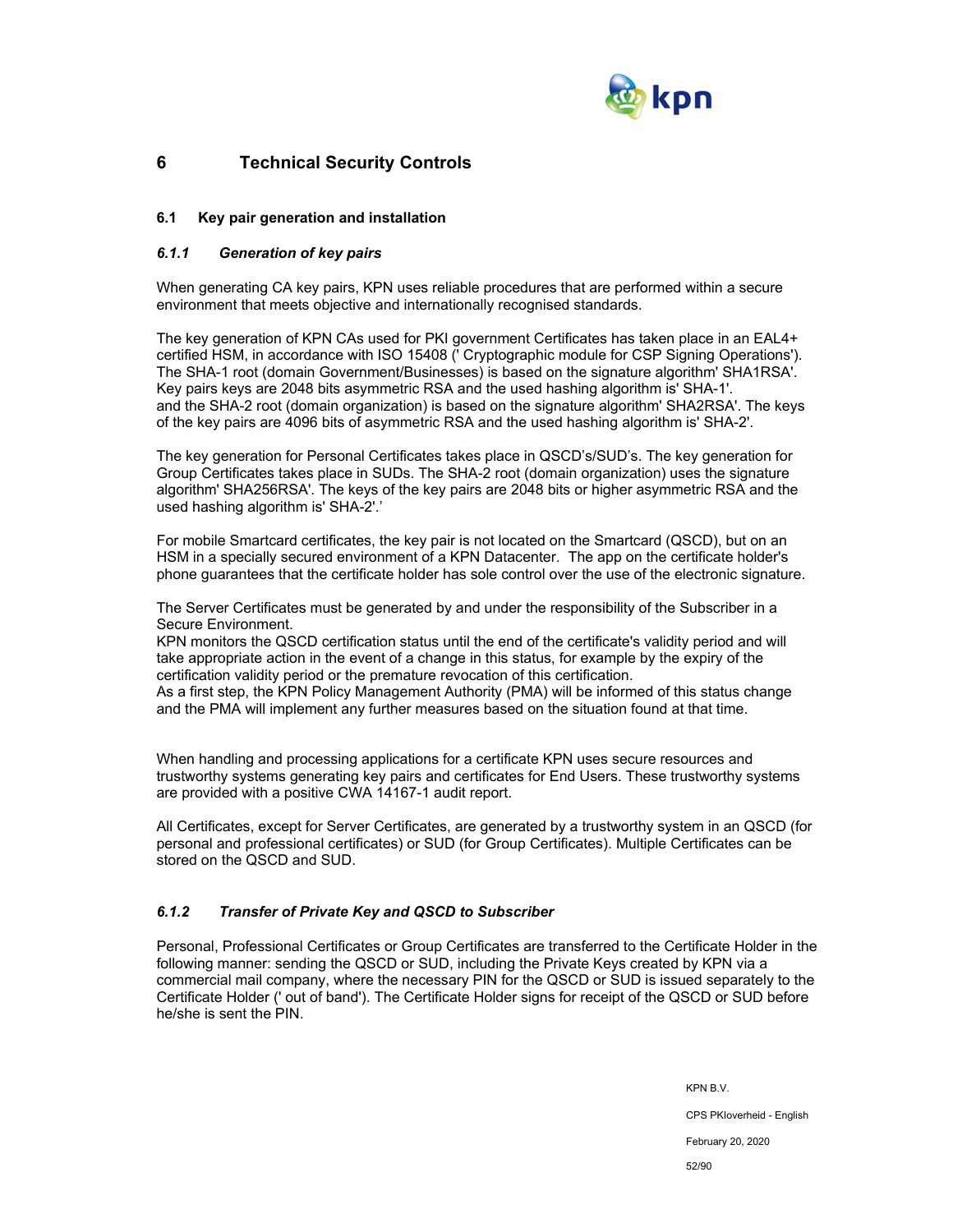

The key pair for which the Public Key is provided with a Server Certificate by KPN is generated by the Subscriber in the Subscriber's Safe Environment. The Private Key remains in that Safe Environment, so it is not transferred.

### *6.1.3 Transfer of Subscriber Public Key*

The key pairs of Personal, Professional and Group Certificates are generated by KPN and are therefore not transferred by the Subscriber to KPN.

The Subscriber does send the Public Key to KPN to have it provided with a Server Certificate. This Public Key is attached to an electronic application form and is linked to a unique Certificate Signing Request number (CSR number). The Public Key link to CSR number is used, after the Public Key has been provided with a Server Certificate, to return the Public Key provided with a Server Certificate by e-mail to the e-mail address mentioned in the Subscriber's Certificate Application request.

### *6.1.4 Transfer of the Public Key from TSP to Confidential Parties*

KPN's Public Keys used for PKIoverheid Certificates are made available to Relying Parties via KPN's Directory Service (see Electronic Storage Site).

#### *6.1.5 Key Size*

The key size of a Certificate is at least 1024 bits RSA. However, from 01-01-01-2011, only Certificates with 2048 bits are issued. The key size of a SHA-1 CA Certificate is 2048 bits RSA and of a SHA-2 CA Certificate is 4096 bits.

#### *6.1.6 Generation of Public Key parameters*

No Stipulations.

### *6.1.7 Key pair usage*

For the use of key usage extensions, see section 7.1.4. Certificate Profiles overview.

#### *6.1.8 The purpose of key usage (as defined in X. 509 v3)*

The Certificates, including the associated key pairs, are only intended for the purposes described in this CPS and which are included in (the extensions of) the Certificate (field: Key Usage).

#### **6.2 Private Key Protection and Cryptographic Module Engineering Controls**

In the development and use of cryptographic components, KPN ensures that these components meet all the requirements that can be set in terms of security, reliability, application range and mitigation of the susceptibility to interference. The applicable procedures may be assessed based on internationally recognised standards.

> KPN B.V. CPS PKIoverheid - English February 20, 2020 53/90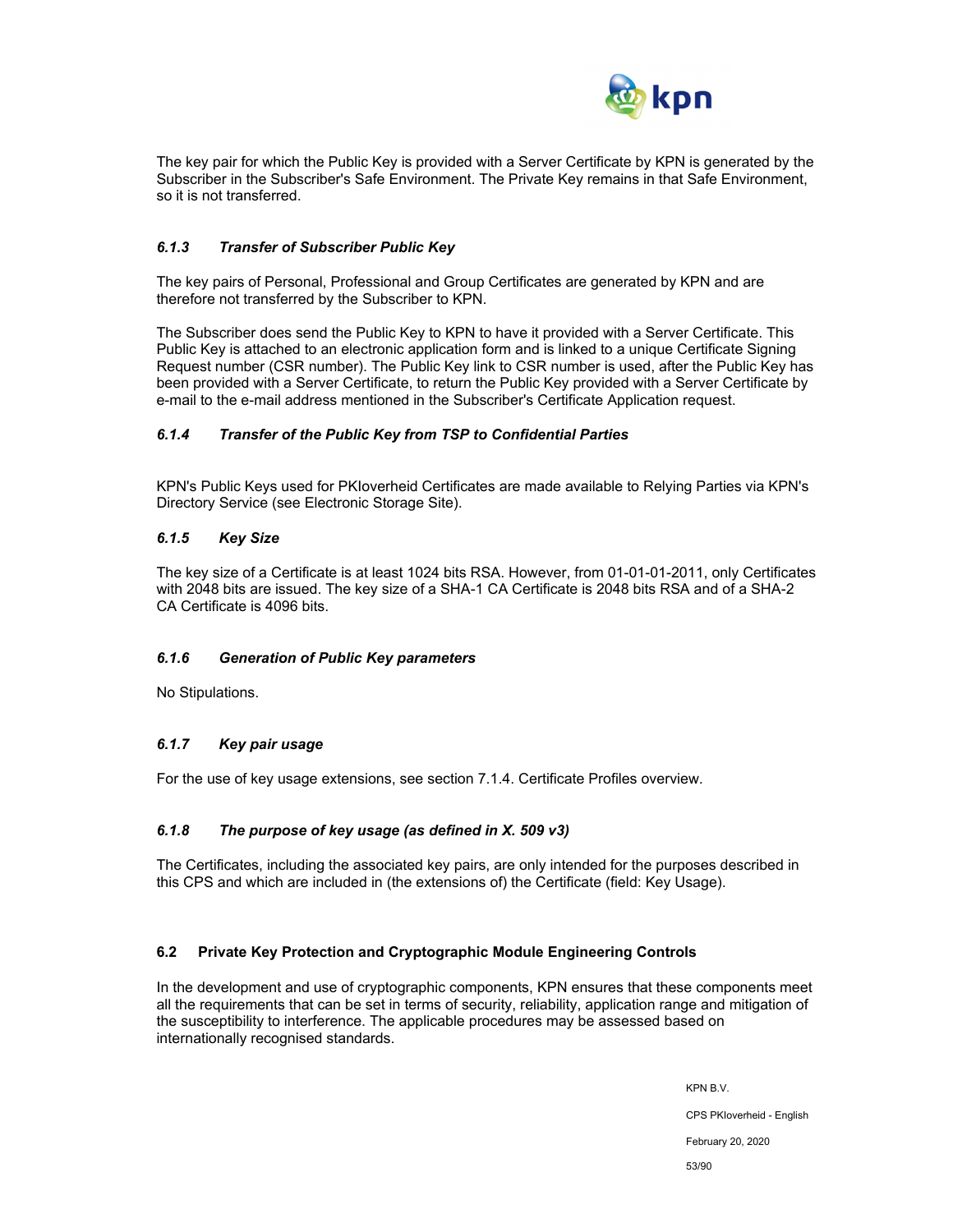

### *6.2.1 Standards required for the cryptographic module*

For operational use, the cryptographic data is stored in an HSM. The HSM is EAL4+ certified. The HSM that is used with the Mobile certificate has an FIPS 140-2 level 3 certification.

The HSMs are supplied by the supplier in tamper-evident bags, which are packaging that make any form of corruption visible. Each consignment shall be checked immediately after its arrival based on the corresponding list sent out-of-band.

KPN applies Key Management procedures to install, activate, backup and restore the Private Keys of KPN CAs, which sign (Services) Certificates and CRLs. These actions are performed simultaneously by at least two employees.

KPN CA Private Keys will be destroyed when this product is decommissioned.

### *6.2.2 Private Key multi-person control*

The Private Keys associated with KPN's CA Certificates are in principle not readable in one piece. In addition, the cryptographic hardware modules on which they are stored are protected in such a way that multiple persons are required to access them, and they are stored in a secure environment. This Safe Environment is equipped with several layers of security measures of different type (technical, physical and organizational) and nature (preventive, detective, etc.). In order to be able to pass through the security layers, several employees of several departments are required.

### *6.2.3 Escrow of Private keys of Certificate Holders*

By default, there is no Escrow of Private Keys. If desired, a Subscriber can submit a request to Escrow for Private Keys of Confidentiality (encryption) Certificates and can make agreements about this.

If the Private Key of a Confidentiality Certificate is not taken in escrow, the loss, destruction or other unusability of the Private Key will result in the fact that the data previously encrypted with this certificate can no longer be decoded.

There is no possibility of Escrow of Private Keys related to Signature Certificates and Authentication Certificates.

### *6.2.4 Back-up of private keys*

A backup is made of the Private Keys associated with KPN's CA Certificates. The backup is stored in encrypted form in cryptographic modules and associated storage devices.

No backup will be made of the Private Keys associated with Certificates.

KPN B.V. CPS PKIoverheid - English February 20, 2020 54/90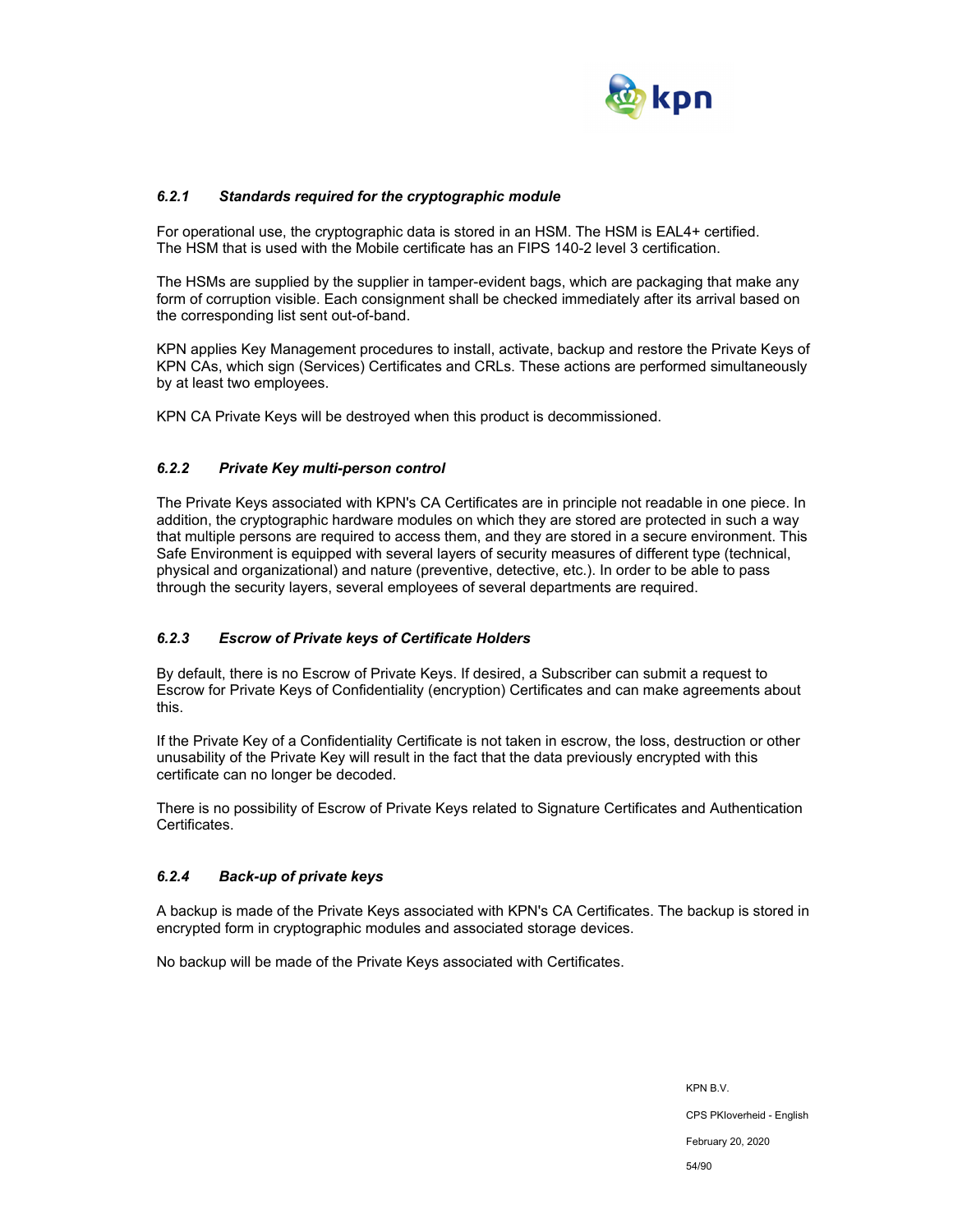

## *6.2.5 Archiving of Private Keys*

Private keys of Certificates are not archived.

### *6.2.6 Access to Private Keys in the cryptographic module*

For the Private Keys belonging to KPN CA Certificates, which are stored in a cryptographic hardware module, access protection is used to ensure that the keys cannot be used outside the module. See 6.2.2.

### *6.2.7 Storage of Private Keys in the cryptographic module*

CA-Private Keys are stored encrypted in hardware cryptographic modules.

### *6.2.8 Activation of Private Keys*

The Private Keys associated with KPN CA Certificates are activated by means of a key ceremony in the presence of the therefore necessary officers.

### *6.2.9 Deactivation of Private Keys*

Under specific circumstances, KPN may determine that the Private Keys are deactivated, subject to the safeguards applicable to them for the sake of due care.

If an QSCD or SUD is lost by the Certificate Holder and returned to KPN by a finder, this QSCD or SUD will be destroyed by KPN, including the Private Key included therein. KPN will then also check whether the relevant Certificates have been revoked and if not, it will do so immediately.

In the case of the mobile certificate, the certificate holder will have to report the loss of his telephone to KPN on basis of which KPN will revoke the certificates.

### *6.2.10 Methods for destruction of Private Keys*

The Private Keys with which Certificates are signed can no longer be used after the end of their life cycle. KPN ensures adequate destruction, avoiding the possibility of tracing the destroyed keys from the remains. If such keys are destroyed, those activities will be logged.

### *6.2.11 Requirements for safe means of storage and use of certificates*

For those certificates issued on smart cards, i.e. personal certificates, professional certificates and group certificates, the smart cards are certified by CWA 14169 at the EAL4+ level.

In the case of Server Certificates, use is made of the possibility offered by PKIoverheid to protect the keys of a Server Certificate by means of software. This means that the environment in which the keys are generated and stored must be as secure as if they were generated and stored in a SUD. That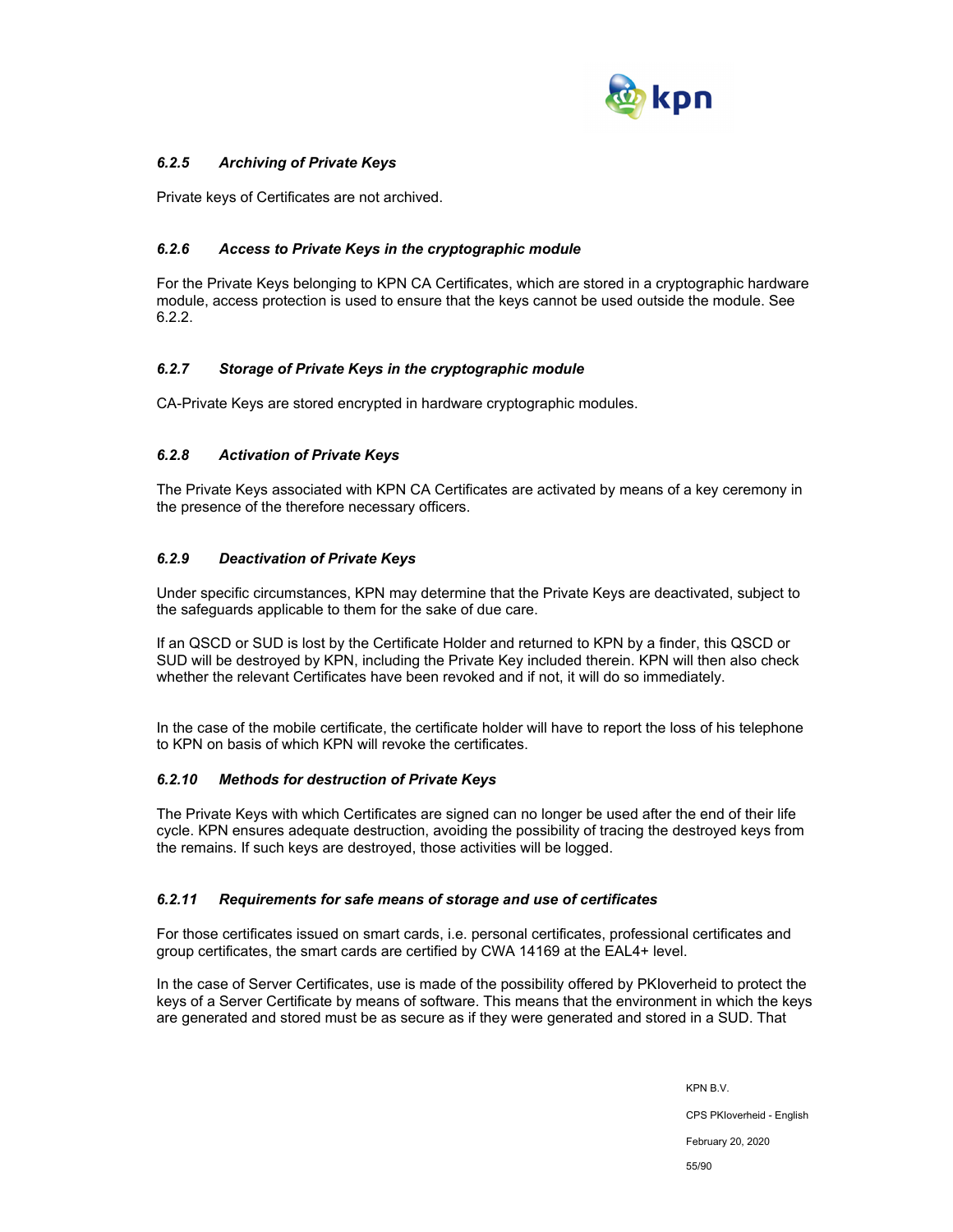

same level of security can be achieved by a combination of appropriate compensatory measures in and for that environment.

Compensatory measures must be of such a quality that it is practically impossible to steal or copy the keys unnoticed. Compensatory measures include a combination of physical access security, logical access security, logging and audit and separation of functions.

When applying for a Server Certificate, the Subscriber declares that the environment in which the keys are generated and stored is sufficiently secure, as described above.

The Special Terms and Conditions stipulate that KPN has the right to carry out an audit of the measures taken.

For mobile certificates, secure storage takes place by means of a secure device in the form of an HSM in the secure environment of a KPN data center, whereby the HSM is certified against FIPS 140.

#### **6.3 Other Aspects of Key Pair Management**

All aspects of key pair management performed by KPN are subject to careful procedures that are consistent with the intended purpose.

#### *6.3.1 Archiving of van Public Keys*

Public Keys are archived by KPN for at least seven years after the original validity period of a Certificate has expired. Archiving will take place in a physically secure environment.

### *6.3.2 Period of use for Certificates, Public Key and Private Keys*

Professional and Group Certificates can be selected for a period of 3 or 5 years.

For Standard and Extended Validation Server Certificates, the maximum validity period is 397 days.

For the mobile certificate, the maximum validity period is 1 year.

For the private services server certificate, the maximum validity period is 3 years.

KPN will inform the Subscriber of the expiry of the Certificates issued at his request at least 4 weeks before the expiry of the validity period.

#### **6.4 Activation Data**

#### *6.4.1 Generation and Installation of activation data*

The SSCD or SUD, in which the Key pair and its Certificate are stored, is provided with activation data. These PIN and PUK code are generated by a trustworthy system, consists of five characters and is printed on a PIN-mail. After acceptance of the PIN-mail, the system will destroy the PIN and

KPN B.V.

CPS PKIoverheid - English

February 20, 2020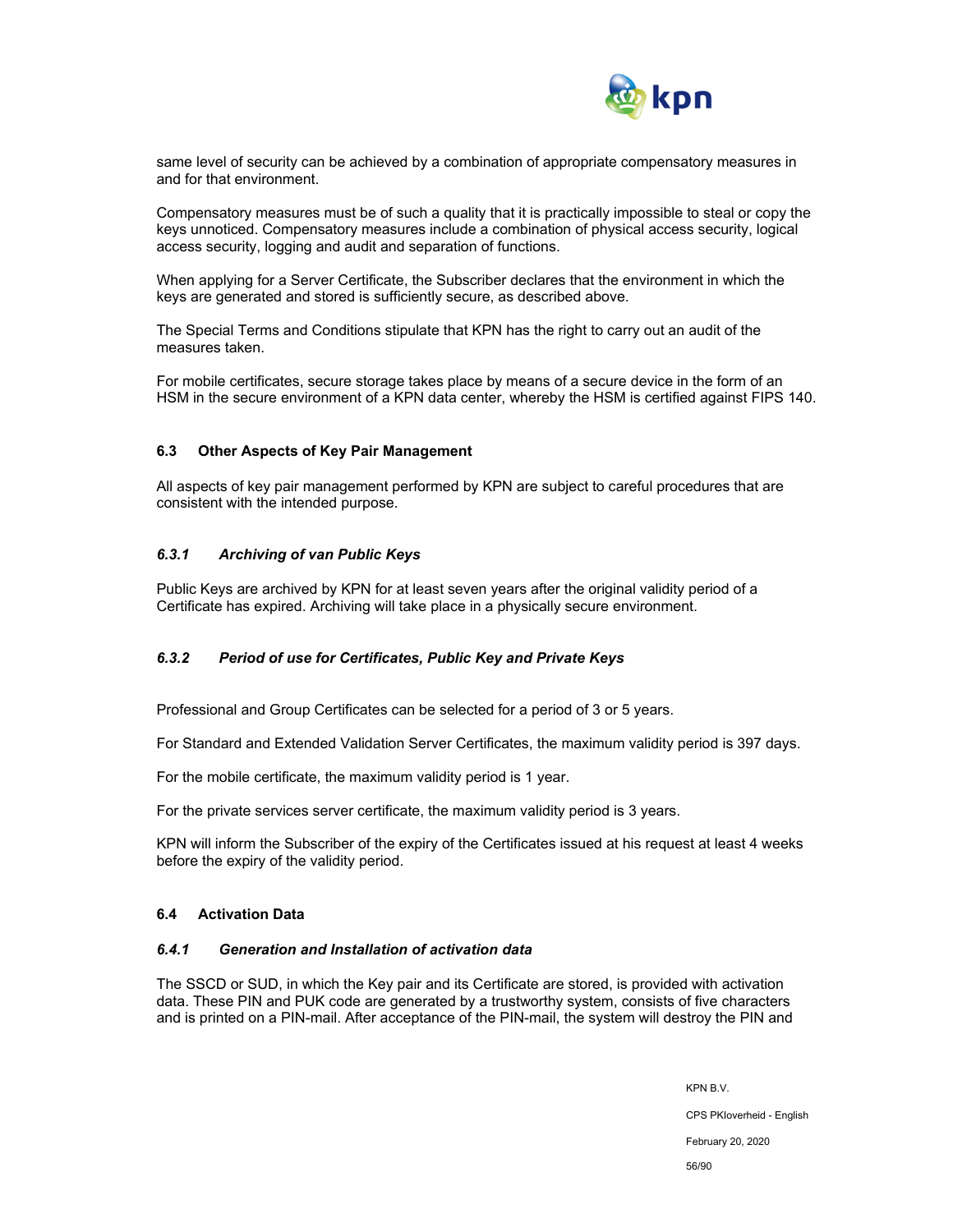

PUK codes. In the time between generation and acceptance, the codes are encrypted by the trustworthy system.

### *6.4.2 Protection of activation data*

The PIN-mail, with the PIN and PUK code printed on it, is sent to the Certificate Holder/Certificate Manager only after the Certificate Holder/Certificate Manager has acknowledged receipt of the QSCD via a Link to KPN. Upon receipt of the PIN and PUK codes, the Certificate Holder/Certificate Manager shall be solely responsible for their protection and confidentiality.

#### *6.4.3 Functioning of the activation data*

In order to gain access to the Key Material and Certificate, the Certificate Holder must use the PIN code obtained, belonging to the QSCD or SUD. If the PIN code has been entered incorrectly three times (5 attempts for the mobile certificate), the QSCD or SUD is automatically blocked. In that case, the QSCD or SUD can only be unlocked with the PUK code.

If the PUK code is entered incorrectly three times, the QSCD or SUD will be permanently blocked and will therefore become unusable. For the mobile certificate this is 10 attempts. After that, the mobile certificate is definitively blocked.

#### **6.5 Computer security controls**

#### *6.5.1 Specific technical requirements for computer security*

KPN appropriately safeguards the computer systems used for PKIoverheid Certificates against unauthorized access and other threats, including through multi factor authentication.

The integrity of CSP systems and information is protected against viruses, malicious and unauthorized software and other possible sources that could lead to service disruption, by means of an appropriate set of physical, logical and organizational measures. These measures are preventive, detective, repressive and corrective in nature. Examples of measures include: logging, firewalls, intrusion detection and redundancy of systems, system components and network components.

The Directory Service is adequately protected against manipulation and is accessible online. Information about the revocation status can be consulted 24 hours a day and seven days a week.

#### *6.5.2 Security Rating*

KPN classifies the resources used based on a risk assessment.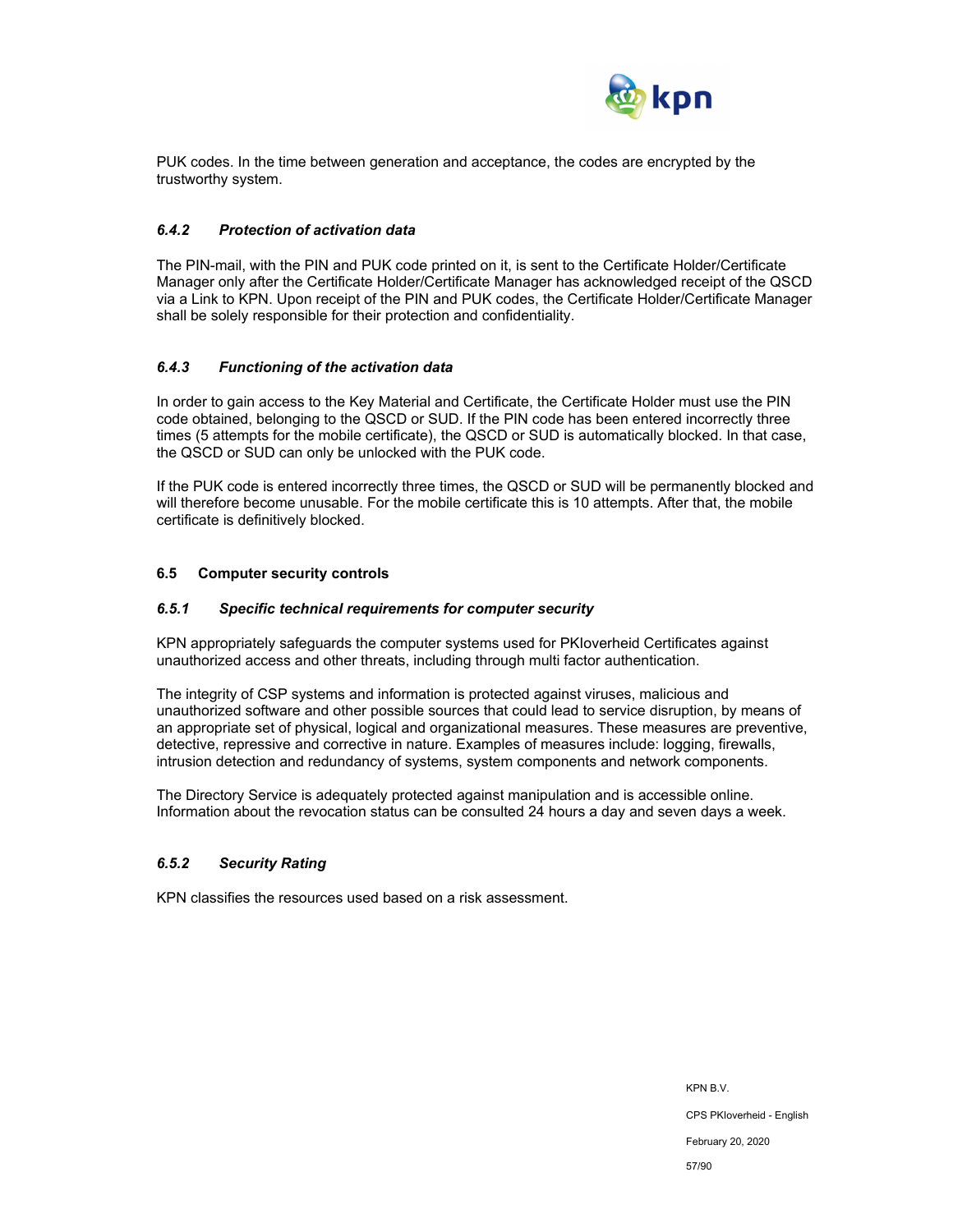

### **6.6 Life Cycle Security Controls**

#### *6.6.1 Controls for system development*

KPN also develops, in part, its own Card Management System (CMS). Although the CMS is obtained from a specialist supplier, it consists of many different, small modules, which can be combined in different order and composition into a working CMS using a system supplied by the supplier. Several developers have been trained in this system, where necessary supported by the supplier.

In the management of the CMS, a separation of functions has been made between the development, user and management organization. This separation of functions has continued in the separate production, testing and development environments. The transition from development, to testing and production environment is managed using the existing change management procedure. This change management procedure includes maintaining and recording versions, changes and emergency repairs of all operational software.

The other CA systems are obtained from reliable suppliers and, like the CMS, are equipped with a CWA 14167-1 audit report or equivalent.

KPN's systems use a trusted source of time.

The capacity utilization is tracked, and forecasts are made of the capacity required in the future to provide sufficient processing power and storage capacity in the future.

#### *6.6.2 Security Management Controls*

Suppliers' software delivery is surrounded by control measures that can be used to determine the integrity and authenticity of the software. A measure used in addition to the measures mentioned in 6.6.1 is the use of hashes.

#### **6.7 Network Security Controls**

KPN takes appropriate measures to ensure the stability, reliability and security of the network. This includes, for example, measures to regulate data traffic and to identify and prevent unwanted data traffic, as well as the installation of firewalls to ensure the integrity and exclusivity of the network. These measures are preventive, detective, repressive and corrective in nature. They also include the regular (at least monthly) security scan and (at least annually) a penetration test.

#### **6.8 Time-stamping**

KPN does not provide time-stamping services.

KPN B.V. CPS PKIoverheid - English February 20, 2020 58/90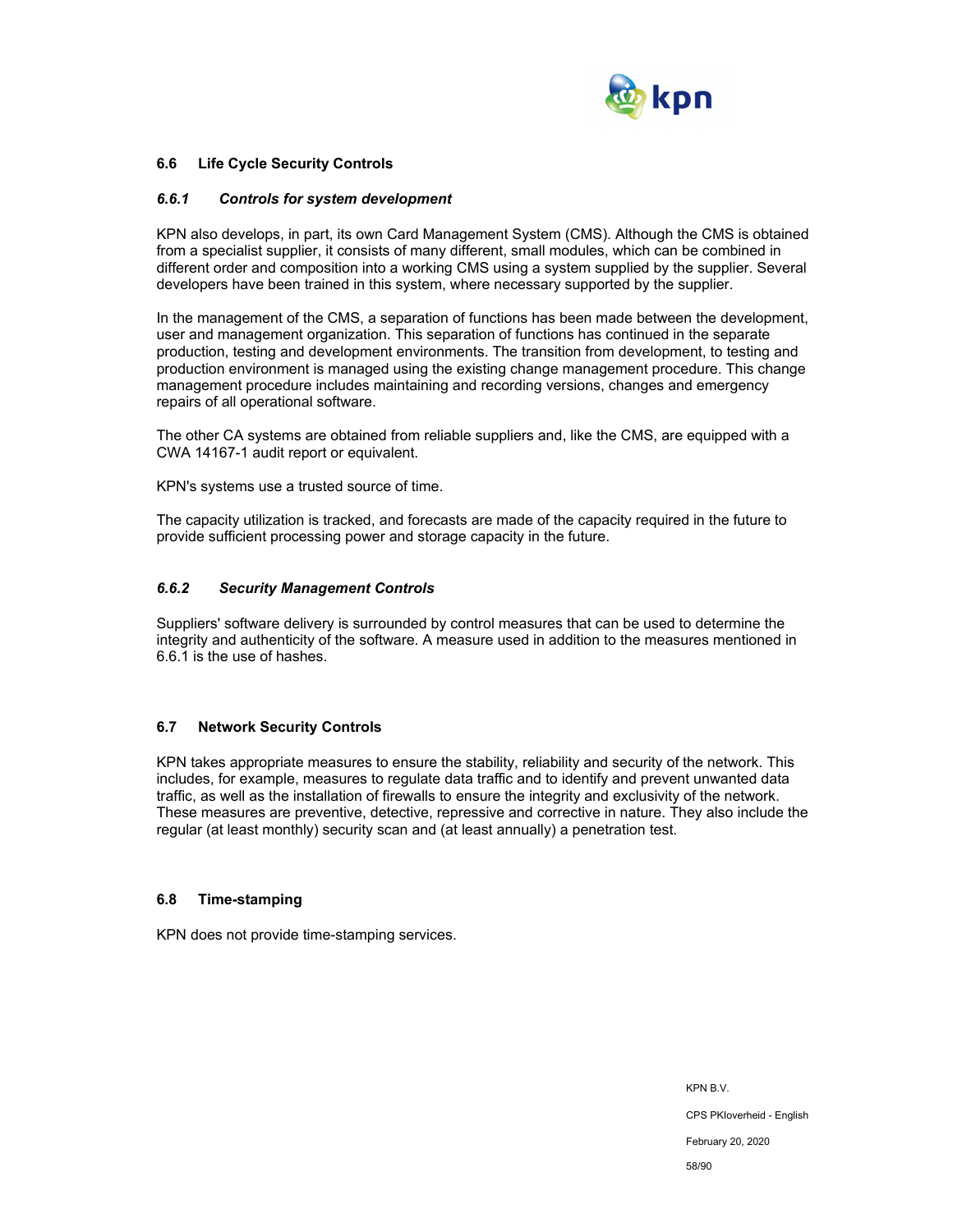

# **7 Certificate-, CRL- en OCSP-profiles**

## **7.1 Certificate profiles**

### *7.1.1 CP OID*

The applicable Certificate Policies can be identified through the following OIDs:

| Personal and Professional Certificates:<br>Domein Overheid/Bedrijven (Domain Government/Companies) |                             |  |  |  |
|----------------------------------------------------------------------------------------------------|-----------------------------|--|--|--|
|                                                                                                    |                             |  |  |  |
| 2.16.528.1.1003.1.2.2.1                                                                            | Authentication certificate  |  |  |  |
| 2.16.528.1.1003.1.2.2.2                                                                            | Signing certificate         |  |  |  |
| 2.16.528.1.1003.1.2.2.3                                                                            | Confidentiality certificate |  |  |  |
| Domein Organisatie (Domain Organization)                                                           |                             |  |  |  |
| 2.16.528.1.1003.1.2.5.1                                                                            | Authentication certificate  |  |  |  |
| 2.16.528.1.1003.1.2.5.2                                                                            | Signing certificate         |  |  |  |
|                                                                                                    |                             |  |  |  |
| 2.16.528.1.1003.1.2.5.3                                                                            | Confidentiality certificate |  |  |  |

### Server certificates:

| Domein Overheid/Bedrijven(Domain Government/Companies) |                     |  |
|--------------------------------------------------------|---------------------|--|
| 2.16.528.1.1003.1.2.2.6                                | Server certificate  |  |
| Domein Organisatie (Domain Organization)               |                     |  |
| 2.16.528.1.1003.1.2.5.6                                | Server certificate. |  |
|                                                        |                     |  |

### Groupcertificates:

|                                                        | -----------------                                       |                              |  |  |
|--------------------------------------------------------|---------------------------------------------------------|------------------------------|--|--|
|                                                        | Domein Overheid/Bedrijven(Domain Government/Companies)  |                              |  |  |
| Authentication certificate.<br>2.16.528.1.1003.1.2.2.4 |                                                         |                              |  |  |
|                                                        | Confidentiality certificate.<br>2.16.528.1.1003.1.2.2.5 |                              |  |  |
|                                                        | Domein Organisatie (Domain Organization)                |                              |  |  |
| Authentication certificate.<br>2.16.528.1.1003.1.2.5.4 |                                                         |                              |  |  |
|                                                        | 2.16.528.1.1003.1.2.5.5                                 | Confidentiality certificate. |  |  |

## *7.1.2 Overview Certificate Profiles*

The PKIoverheid Certificates are structured according to the PKIX X. 509 v3 standard, whereby extensions can be used. Signature certificates are structured according to the EESSI/ETSI Qualified Certificate Profile. Any extensions within this framework shall also be included in the other Certificates.

KPN B.V.

CPS PKIoverheid - English

February 20, 2020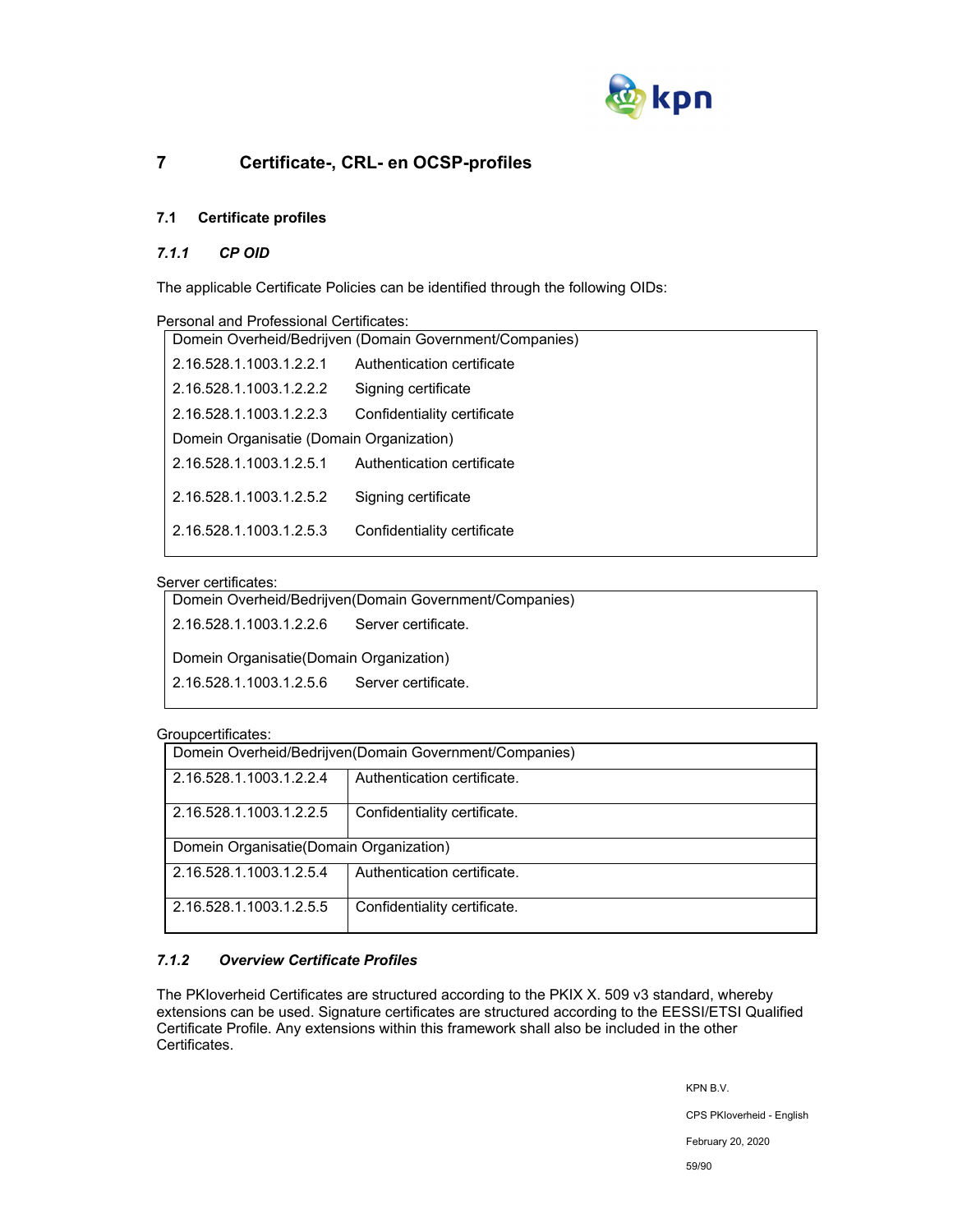

Certificate profiles are drawn up in accordance with Part 3 of the PKI government's Programme of Requirements, in accordance with the Certificate Profile of the Certificate for the Domain Government/Companies and Organization.

The length of the SerialNumber is for the following products:

|  | Personal, Professional and Group Certificates  |          |  |
|--|------------------------------------------------|----------|--|
|  | o until 31-03-2016                             | 128 bits |  |
|  | $o from 1-04-2016$                             | 64 bits  |  |
|  | o from 5-03-2019                               | 96 bits  |  |
|  | o from 23-05-2019                              | 160 bits |  |
|  | <b>Server Certificates</b>                     |          |  |
|  | o until 31-03-2016                             | 128 bits |  |
|  | o from 1-04-2016                               | 64 bits  |  |
|  | o from 5-03-2019                               | 96 bits  |  |
|  | o from 23-05-2019                              | 160 bits |  |
|  | <b>Extended validation Server Certificates</b> |          |  |
|  | o from 10-11-2015                              | 64 bits  |  |
|  | o from 5-03-2019                               | 96 bits  |  |
|  | o from 23-05-2019                              | 160 bits |  |

#### *7.1.3 Personal certificates and Professional Certificates*

### **Basic attributes**

| <b>Field</b>  | value                                                                                                                                                                                                                                                                                                                                                                                                                                                                                                                                                                                                                                                                                                                                                                                                                                                                                                                                                                                                                                                                                                                                                                                                                                                                                                        |  |  |
|---------------|--------------------------------------------------------------------------------------------------------------------------------------------------------------------------------------------------------------------------------------------------------------------------------------------------------------------------------------------------------------------------------------------------------------------------------------------------------------------------------------------------------------------------------------------------------------------------------------------------------------------------------------------------------------------------------------------------------------------------------------------------------------------------------------------------------------------------------------------------------------------------------------------------------------------------------------------------------------------------------------------------------------------------------------------------------------------------------------------------------------------------------------------------------------------------------------------------------------------------------------------------------------------------------------------------------------|--|--|
| Version       | 2(X.509v3)                                                                                                                                                                                                                                                                                                                                                                                                                                                                                                                                                                                                                                                                                                                                                                                                                                                                                                                                                                                                                                                                                                                                                                                                                                                                                                   |  |  |
| SerialNumber  | Unique serial number within the CA                                                                                                                                                                                                                                                                                                                                                                                                                                                                                                                                                                                                                                                                                                                                                                                                                                                                                                                                                                                                                                                                                                                                                                                                                                                                           |  |  |
| Signature     | The used algorithm under the SHA-1 root (domain Government / Companies)<br>is sha1WithRSAEncryption.<br>The used algorithm under the SHA-2 root (domain Organization)<br>sha256WithRSAEncryption.                                                                                                                                                                                                                                                                                                                                                                                                                                                                                                                                                                                                                                                                                                                                                                                                                                                                                                                                                                                                                                                                                                            |  |  |
| <b>Issuer</b> | Contains the name of the CA concerned and is represented by the following<br>attributes: CommonName, OrganizationName en CountryName.<br>There have been / are several CA certificates in use.<br>CA-Certificate with OrganizationName 'PinkRoccade Infrastructure<br>Services BV'. The CommonName contains 'PinkRoccade CSP -<br>Overheid - 'and the designation 'Onweerlegbaarheid CA' of<br>'Vertrouwelijkheid CA' of 'Authenticiteit CA', depending on the type of<br>certificaat. The CountryName is 'NL'.<br>CA-Certificate with OrganizationName 'Getronics PinkRoccade<br>$\bullet$<br>Nederland B.V.'. The CommonName contains 'Getronics PinkRoccade<br>PKloverheid CA - Overheid/Bedrijven en Organisatie'. The<br>CountryName is 'NL'.<br>CA-Certificate with OrganizationName 'Getronics Nederland BV'. De<br>٠<br>CommonName contains 'Getronics CSP Organisatie CA - G2. the<br>CountryName is 'NL'.<br>CA-certificate with OrganizationName 'KPN Corporate Market B.V.', the<br>٠<br>Common name contains 'KPN Corporate Market CSP Organisatie CA -<br>G2'. The CountryName is 'NL';<br>CA-certificate with OrganizationName 'KPN Corporate Market B.V.', the<br>$\bullet$<br>Common name contains 'KPN Corporate Market PKIoverheid CA-<br>Overheid en Bedrijven' The CountryName is 'NL'. |  |  |

KPN B.V.

CPS PKIoverheid - English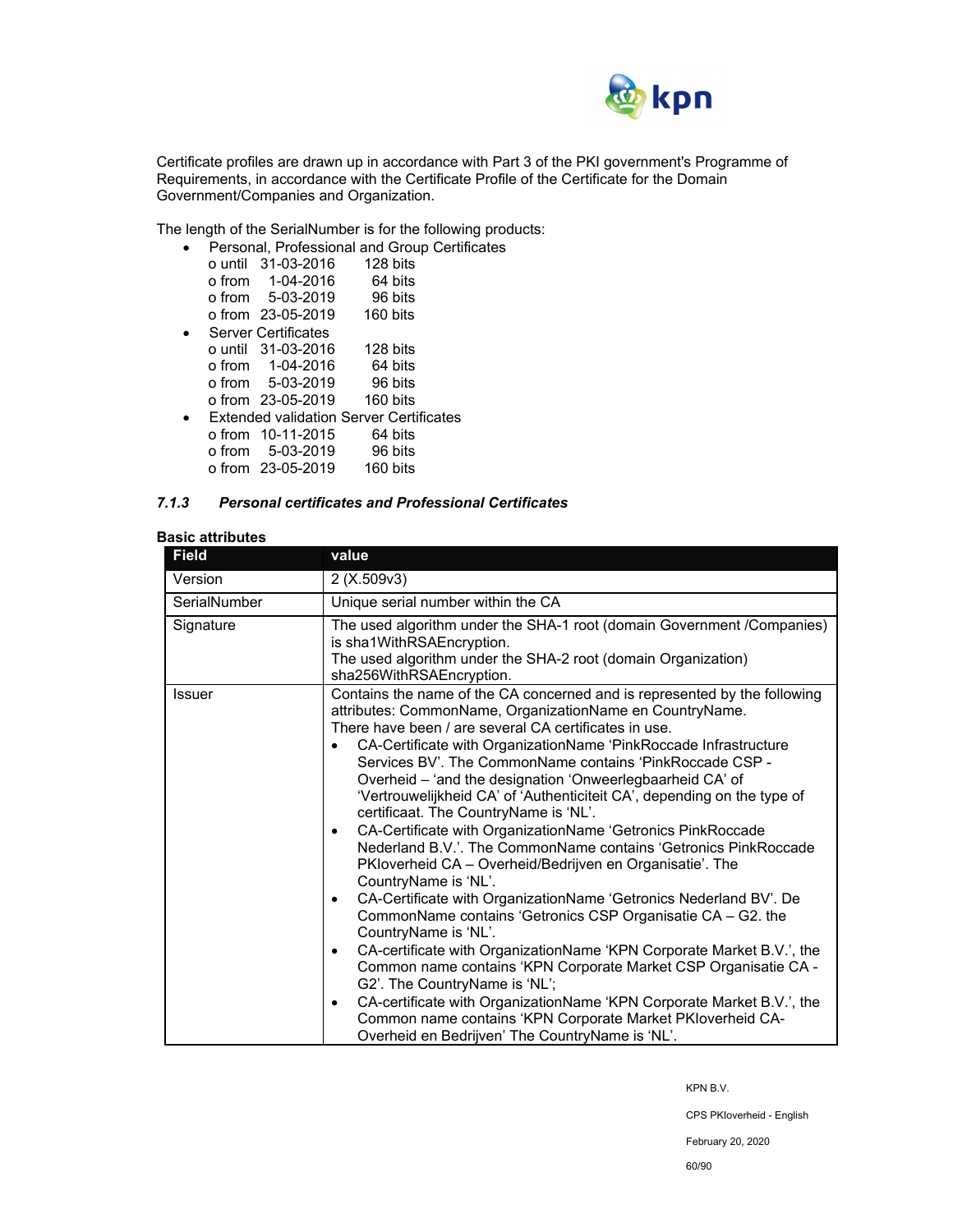

|                      | CA-certificate with OrganizationName 'KPN B.V.', the Common name<br>contains 'KPN PKIoverheid CA-Overheid en Bedrijven' The<br>CountryName is 'NL'.<br>CA-certificate with OrganizationName 'KPN B.V.', the Common name<br>contains 'KPN BV PKIOverheid Organisatie Persoon CA - G3' with<br>organizationIdentifier = NTRNL-27124701' and CountryName 'NL'                                                                                                                                                                                                         |  |
|----------------------|--------------------------------------------------------------------------------------------------------------------------------------------------------------------------------------------------------------------------------------------------------------------------------------------------------------------------------------------------------------------------------------------------------------------------------------------------------------------------------------------------------------------------------------------------------------------|--|
| Validity             | see 6.3.2.                                                                                                                                                                                                                                                                                                                                                                                                                                                                                                                                                         |  |
| Subject              | The subject's name is displayed as a Distinguished Name (DN), and is<br>represented by at least the following attributes:<br>CountryName;<br>CommonName;<br>OrganizationName;<br>Title<br>SerialNumber (subjectSerialnumber).<br>The attributes used to describe the subject name it in a unique way.<br>The CountryName attribute is set to a two-letter country code according to<br>ISO 3166.<br>The Title attribute shall only be filled with the Recognised Profession title of<br>the Certificate Holder if a Professional Certificate has been applied for. |  |
| subjectPublicKeyInfo | Contains the PublicKey of the Subject                                                                                                                                                                                                                                                                                                                                                                                                                                                                                                                              |  |

### **Standard extensions**

| <b>Field</b>               | <b>Critical</b> | value                                                                                                                                                                                                                                                                                                                                                      |
|----------------------------|-----------------|------------------------------------------------------------------------------------------------------------------------------------------------------------------------------------------------------------------------------------------------------------------------------------------------------------------------------------------------------------|
| AuthorityKeyIdentifier     | No.             | Keyldentifier is set to 160 bit SHA-1 hash                                                                                                                                                                                                                                                                                                                 |
| SubjectKeyIdentifier       | No.             | Keyldentifier is set to 160 bit SHA-1 hash                                                                                                                                                                                                                                                                                                                 |
| KeyUsage                   | Yes             | The digital signature bit is included in Authenticity<br>Certificates.<br>The keyEncipherment, dataEncipherment and keyAgreement<br>bits are included in Confidentiality Certificates.<br>In Signing Certificates, the non-Repudiation bit is included.                                                                                                    |
| <b>BasicConstraints</b>    | Yes             | The CA bit is set to 'False' en pathLenConstraint to 'none'                                                                                                                                                                                                                                                                                                |
| <b>CertificatePolicies</b> | No.             | Domain Government/Companies<br>Authhentication certificates contain the OID<br>2.16.528.1.1003.1.2.2.1.<br>Signing certificates contain the<br>OID 2.16.528.1.1003.1.2.2.2.<br>Confidentiality Certificates contain the OID<br>2.16.528.1.1003.1.2.2.3.<br>Domain Organization<br>Authhentication certificates contain the OID<br>2.16.528.1.1003.1.2.5.1. |

KPN B.V.

CPS PKIoverheid - English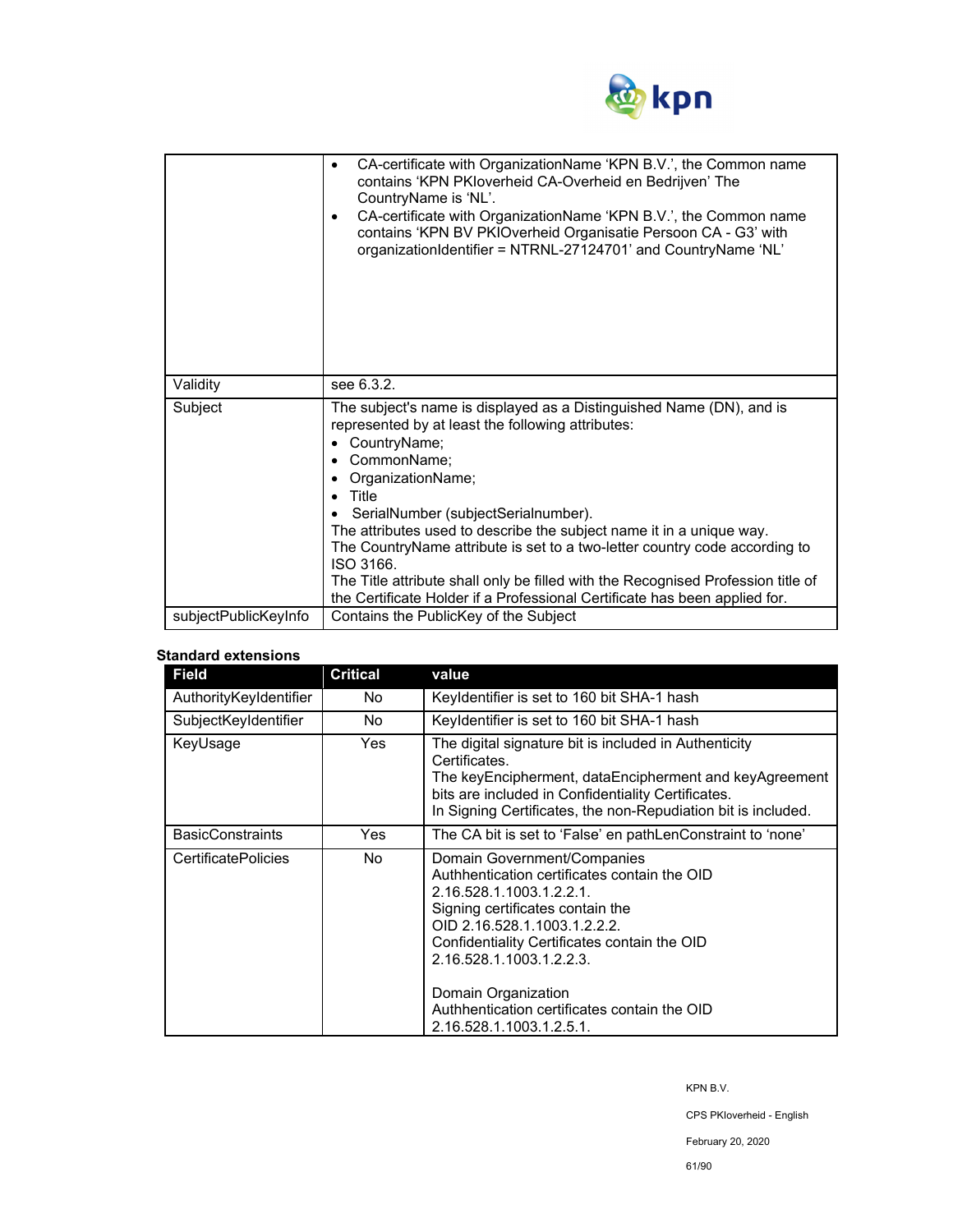

| SubjectAltName               | <b>No</b> | Signing certificates contain the OID<br>2.16.528.1.1003.1.2.5.2.<br>Confidentiality Certificates contain the OID<br>2.16.528.1.1003.1.2.5.3.<br>All types of Certificates contain a link to the CPS and a user<br>text.<br>The user memo contains a message that in case the<br><job_title> field is filled with a Recognised Profession is a<br/>Professional Certificate. When using his certificates, the<br/>Certificate Holder shall act on account of his profession. This<br/>with reference to this CPS.<br/>In the case of a professional certificate issued to a member<br/>of the Royal Netherlands Bailiffs Association, the following<br/>URL is mentioned here:<br/>www.registergerechtsdeurwaarders.nl. This URL refers to the<br/>bailiff's register. This register must be consulted before<br/>relying on the certificate received.<br/>This includes<br/>the subject's e-mail address;<br/><math>\bullet</math><br/>the OID of the CA concerned;<br/><math display="inline">\bullet</math><br/>The subject serial number of the Certificate Holder.<br/><math display="inline">\bullet</math><br/>The OID of the concerning CA is one of the following:<br/>PinkRoccade CSP CA belonging to the Certificate type;<br/>- Authentication 2.16.528.1.1003.1.3.2.2.1,<br/>- Signing 2.16.528.1.1003.1.3.2.2.2,<br/>- confidentiality 2.16.528.1.1003.1.3.2.2.3<br/>or the Getronics PinkRoccade PKIoverheid CA -<br/><math display="inline">\bullet</math><br/>Overheid/Bedrijven en Organisatie CA;<br/>2.16.528.1.1003.1.3.2.2.5<br/>or the Getronics CSP Organisatie CA - G2;<br/><math display="inline">\bullet</math><br/>2.16.528.1.1003.1.3.5.4.1.<br/>or the KPN CSP Overheid/Bedrijven CA:<br/><math display="inline">\bullet</math><br/>2.16.528.1.1003.1.3.2.7.1<br/>or the KPN CSP Organisatie CA - G2;<br/><math display="inline">\bullet</math><br/>2.16.528.1.1003.1.3.5.9.1<br/>In addition, in the authentication certificate, an 'othername'<br/>MAY be included for use with Single Sign On (SSO).</job_title> |
|------------------------------|-----------|--------------------------------------------------------------------------------------------------------------------------------------------------------------------------------------------------------------------------------------------------------------------------------------------------------------------------------------------------------------------------------------------------------------------------------------------------------------------------------------------------------------------------------------------------------------------------------------------------------------------------------------------------------------------------------------------------------------------------------------------------------------------------------------------------------------------------------------------------------------------------------------------------------------------------------------------------------------------------------------------------------------------------------------------------------------------------------------------------------------------------------------------------------------------------------------------------------------------------------------------------------------------------------------------------------------------------------------------------------------------------------------------------------------------------------------------------------------------------------------------------------------------------------------------------------------------------------------------------------------------------------------------------------------------------------------------------------------------------------------------------------------------------------------------------------------------------------------------------------------------------------------------------------------------------------------------------------------------------------------------------------------------------------------------------|
| <b>CrIDistributionPoints</b> | No        | Contains the URI value from which the CRL belonging to the<br>Certificate type can be retrieved.                                                                                                                                                                                                                                                                                                                                                                                                                                                                                                                                                                                                                                                                                                                                                                                                                                                                                                                                                                                                                                                                                                                                                                                                                                                                                                                                                                                                                                                                                                                                                                                                                                                                                                                                                                                                                                                                                                                                                 |
| ExtendedKeyUsage             | No        | Authentication certificates can contain this extension. This<br>extension makes it possible to use the Certificate for<br>Windows Smartcard Logon, among other things.                                                                                                                                                                                                                                                                                                                                                                                                                                                                                                                                                                                                                                                                                                                                                                                                                                                                                                                                                                                                                                                                                                                                                                                                                                                                                                                                                                                                                                                                                                                                                                                                                                                                                                                                                                                                                                                                           |
| AuthorityInfoAccess          | No        | Contains the URI value of the OCSP responder, which<br>belongs to the certificate type. The OCSP response allows<br>real-time status information about the relevant Certificate to<br>be requested.                                                                                                                                                                                                                                                                                                                                                                                                                                                                                                                                                                                                                                                                                                                                                                                                                                                                                                                                                                                                                                                                                                                                                                                                                                                                                                                                                                                                                                                                                                                                                                                                                                                                                                                                                                                                                                              |

KPN B.V.

CPS PKIoverheid - English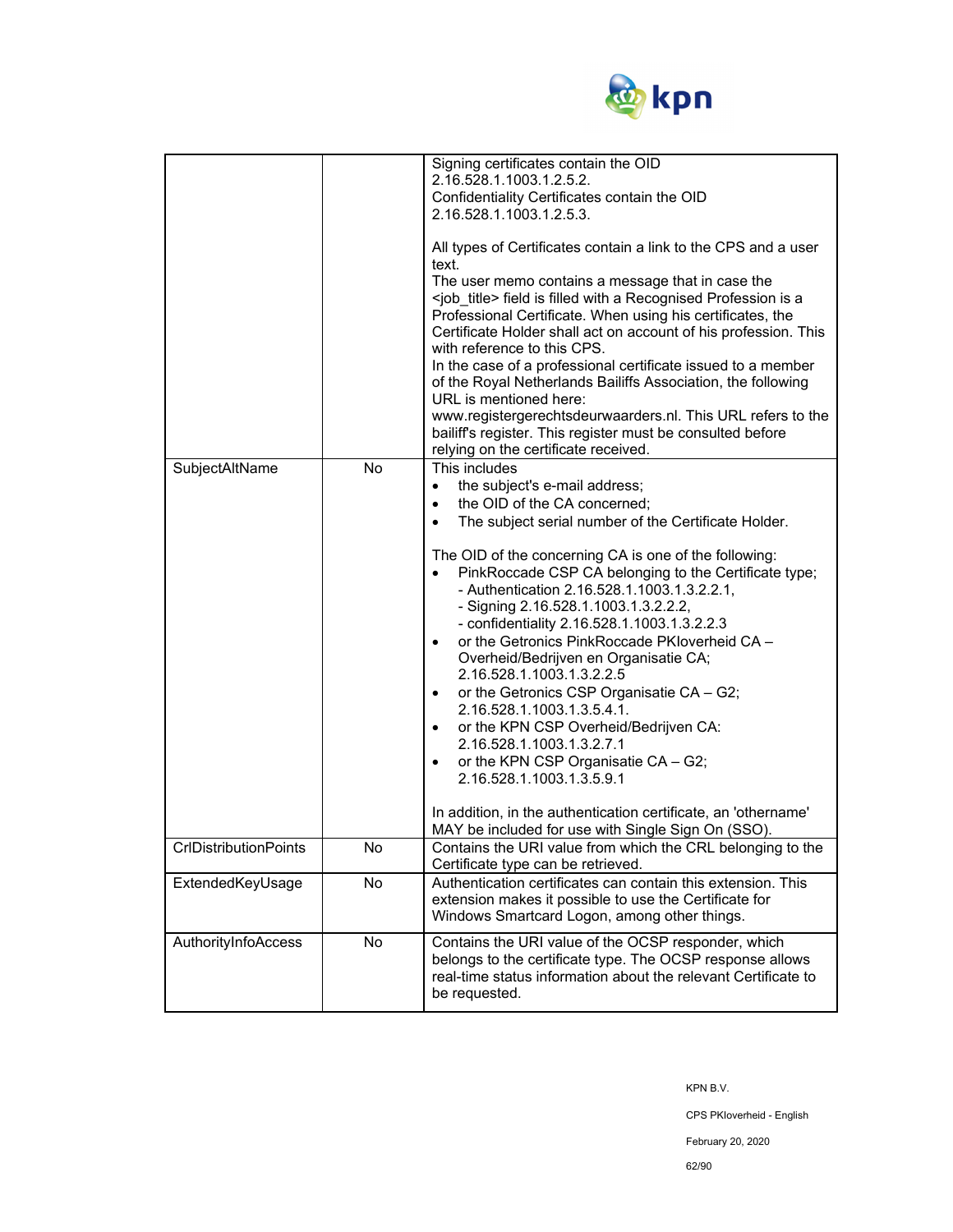

### **Private extensions**

| Field        | <b>Critical</b> | Value                                                                                                                                                                                                                                                                      |
|--------------|-----------------|----------------------------------------------------------------------------------------------------------------------------------------------------------------------------------------------------------------------------------------------------------------------------|
| QCStatements | No.             | Certificates for the electronic signature<br>MUST indicate that they are issued as<br>qualified certificates complying with annex I<br>of EU regulation 920/2014. This compliance<br>is indicated by including the id-etsi-qcsQcCompliance<br>statement in this extension. |

# *7.1.4 Group certificates*

| <b>Basic Attributes</b> |                                                                                                                                                                                                                                                                                                                                                                                                                                                                                                                                                                                                                                                                                                                                                                                                                                                                                                                                                                                                                                                                                                                                                                                                                                                                                                                                                                                                                                                                                                                                                                                                                                                                                                                                    |  |
|-------------------------|------------------------------------------------------------------------------------------------------------------------------------------------------------------------------------------------------------------------------------------------------------------------------------------------------------------------------------------------------------------------------------------------------------------------------------------------------------------------------------------------------------------------------------------------------------------------------------------------------------------------------------------------------------------------------------------------------------------------------------------------------------------------------------------------------------------------------------------------------------------------------------------------------------------------------------------------------------------------------------------------------------------------------------------------------------------------------------------------------------------------------------------------------------------------------------------------------------------------------------------------------------------------------------------------------------------------------------------------------------------------------------------------------------------------------------------------------------------------------------------------------------------------------------------------------------------------------------------------------------------------------------------------------------------------------------------------------------------------------------|--|
| field                   | value                                                                                                                                                                                                                                                                                                                                                                                                                                                                                                                                                                                                                                                                                                                                                                                                                                                                                                                                                                                                                                                                                                                                                                                                                                                                                                                                                                                                                                                                                                                                                                                                                                                                                                                              |  |
| Version                 | 2(X.509v3)                                                                                                                                                                                                                                                                                                                                                                                                                                                                                                                                                                                                                                                                                                                                                                                                                                                                                                                                                                                                                                                                                                                                                                                                                                                                                                                                                                                                                                                                                                                                                                                                                                                                                                                         |  |
| SerialNumber            | Unique serial number within the CA                                                                                                                                                                                                                                                                                                                                                                                                                                                                                                                                                                                                                                                                                                                                                                                                                                                                                                                                                                                                                                                                                                                                                                                                                                                                                                                                                                                                                                                                                                                                                                                                                                                                                                 |  |
| Signature               | The used algorithm under the SHA-1 root (domain Government<br>/Companies) is sha1WithRSAEncryption.<br>The used algorithm under the SHA-2 root (domain Organization)<br>sha256WithRSAEncryption.                                                                                                                                                                                                                                                                                                                                                                                                                                                                                                                                                                                                                                                                                                                                                                                                                                                                                                                                                                                                                                                                                                                                                                                                                                                                                                                                                                                                                                                                                                                                   |  |
| <b>Issuer</b>           | Contains the name of the CA concerned and is represented by the<br>following attributes: CommonName, OrganizationName en CountryName.<br>There have been / are several CA certificates in use.<br>CA-Certificate with OrganizationName 'PinkRoccade Infrastructure<br>$\bullet$<br>Services BV'. The CommonName contains 'PinkRoccade CSP -<br>Overheid - 'and the designation 'Onweerlegbaarheid CA' of<br>'Vertrouwelijkheid CA' of 'Authenticiteit CA', depending on the type of<br>certificaat. The CountryName is 'NL'.<br>CA-Certificate with OrganizationName 'Getronics PinkRoccade<br>$\bullet$<br>Nederland B.V.'. The CommonName contains 'Getronics<br>PinkRoccade PKIoverheid CA - Overheid/Bedrijven en Organisatie'.<br>The CountryName is 'NL'.<br>CA-Certificate with OrganizationName 'Getronics Nederland BV'. De<br>$\bullet$<br>CommonName contains 'Getronics CSP Organisatie CA - G2. the<br>CountryName is 'NL'.<br>CA-certificate with OrganizationName 'KPN Corporate Market B.V.',<br>$\bullet$<br>the Common name contains 'KPN Corporate Market CSP Organisatie<br>CA - G2'. The CountryName is 'NL';<br>CA-certificate with OrganizationName 'KPN Corporate Market B.V.',<br>$\bullet$<br>the Common name contains 'KPN Corporate Market PKIoverheid CA-<br>Overheid en Bedrijven' The CountryName is 'NL'.<br>CA-certificate with OrganizationName 'KPN B.V.', the Common name<br>$\bullet$<br>contains 'KPN PKIoverheid CA-Overheid en Bedrijven' The<br>CountryName is 'NL'.<br>CA-certificate with OrganizationName 'KPN B.V.', the Common name<br>$\bullet$<br>contains 'KPN BV PKIOverheid Organisatie Services CA - G3' with<br>organizationIdentifier = NTRNL-27124701' and CountryName 'NL' |  |
| Validity                | see 6.3.2.                                                                                                                                                                                                                                                                                                                                                                                                                                                                                                                                                                                                                                                                                                                                                                                                                                                                                                                                                                                                                                                                                                                                                                                                                                                                                                                                                                                                                                                                                                                                                                                                                                                                                                                         |  |

KPN B.V.

CPS PKIoverheid - English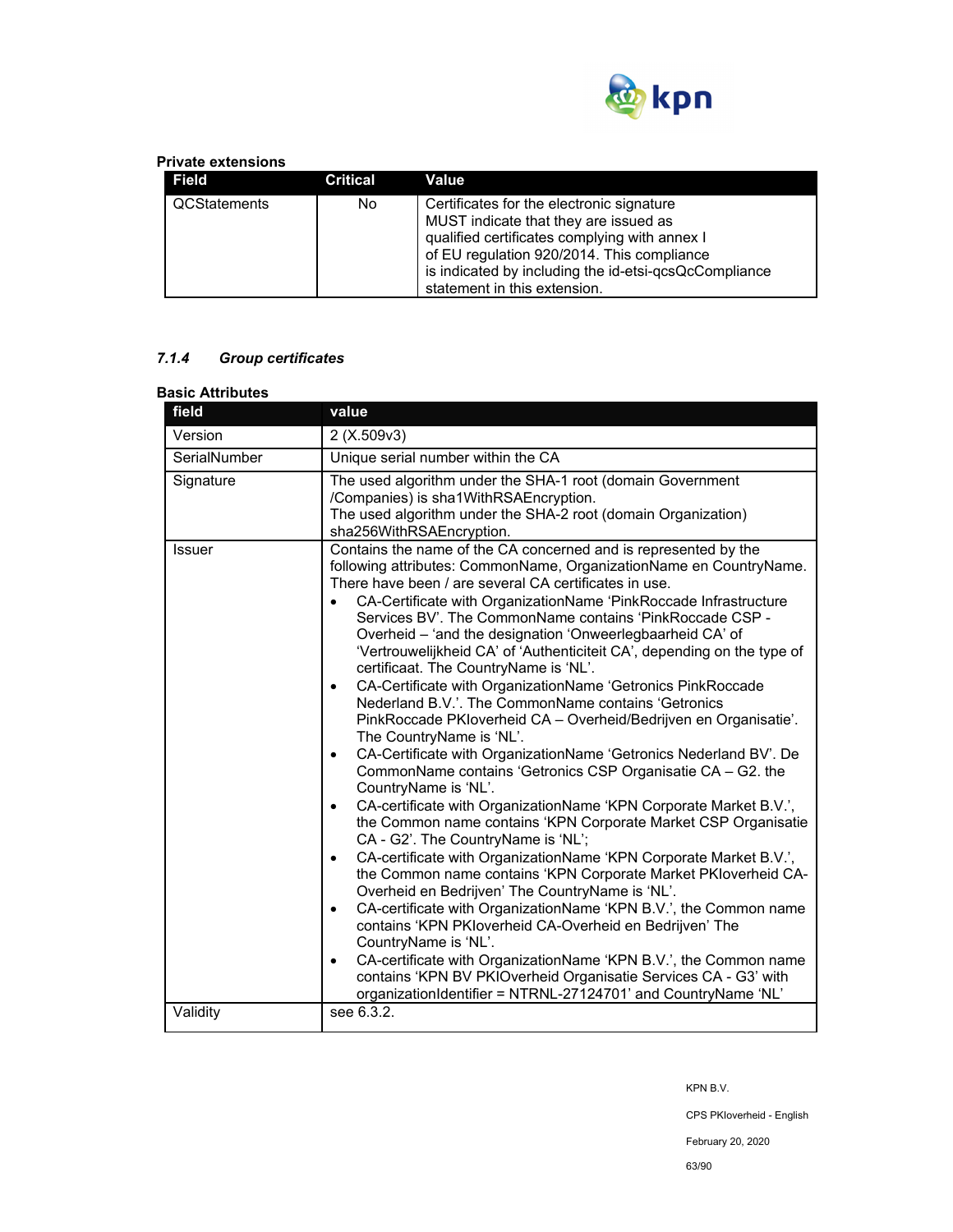

| Subject              | The subject's name is displayed as a Distinguished Name (DN), and is<br>represented by at least the following attributes:<br>CountryName;<br>CommonName;<br>٠<br>OrganizationName;<br>٠<br>SerialNumber (subject serial number);<br>$\bullet$<br>State:<br>Locality.<br>٠                                      |
|----------------------|----------------------------------------------------------------------------------------------------------------------------------------------------------------------------------------------------------------------------------------------------------------------------------------------------------------|
|                      | The attribute OrganizationUnit can also be included as an option.<br>The CommonName contains the name of the Service, for example a DNS<br>or group name. The attributes describe the subject name in a unique way.<br>The CountryName attribute is set to a two-letter country code according<br>to ISO 3166. |
| subjectPublicKeyInfo | Public Key of the Subject                                                                                                                                                                                                                                                                                      |

## **Standard Extensions**

| <b>Field</b>               | <b>Critical</b> | value                                                                                                                                                                                                                                                                                                                                                                                                                                         |  |
|----------------------------|-----------------|-----------------------------------------------------------------------------------------------------------------------------------------------------------------------------------------------------------------------------------------------------------------------------------------------------------------------------------------------------------------------------------------------------------------------------------------------|--|
| AuthorityKeyIdentifier     | No              | Keyldentifier is set to 160 bit SHA-1 hash                                                                                                                                                                                                                                                                                                                                                                                                    |  |
| SubjectKeyIdentifier       | <b>No</b>       | Keyldentifier is set to 160 bit SHA-1 hash                                                                                                                                                                                                                                                                                                                                                                                                    |  |
| KeyUsage                   | Yes             | The digital signature bit is included in Authenticity<br>Certificates.<br>The keyEncipherment, dataEncipherment and<br>keyAgreement bits are included in Confidentiality<br>Certificates                                                                                                                                                                                                                                                      |  |
| <b>BasicConstraints</b>    | Yes             | The CA bit is set to 'False' and pathLenConstraint to<br>'none'                                                                                                                                                                                                                                                                                                                                                                               |  |
| <b>CertificatePolicies</b> | No              | Domain Government/Companies<br>Authentication certificates contain the OID<br>2.16.528.1.1003.1.2.2.4.<br>Confidentiality Certificates contain the OID<br>2.16.528.1.1003.1.2.2.5).<br>Domain Organization<br>Authentication certificates contain the OID<br>2.16.528.1.1003.1.2.4.4.<br>Confidentiality Certificates contain the OID<br>2.16.528.1.1003.1.2.4.5).<br>All types of certificates contain a link to the CPS and a<br>user text. |  |
| SubjectAltName             | <b>No</b>       | Herein the OID of the CA:<br>PinkRoccade CSP Services CA;<br>٠<br>2.16.528.1.1003.1.3.2.2.4;<br>of de Getronics PinkRoccade PKIoverheid CA -<br>Overheid/Bedrijven en Organisatie CA;<br>2.16.528.1.1003.1.3.2.2.5;                                                                                                                                                                                                                           |  |

KPN B.V.

CPS PKIoverheid - English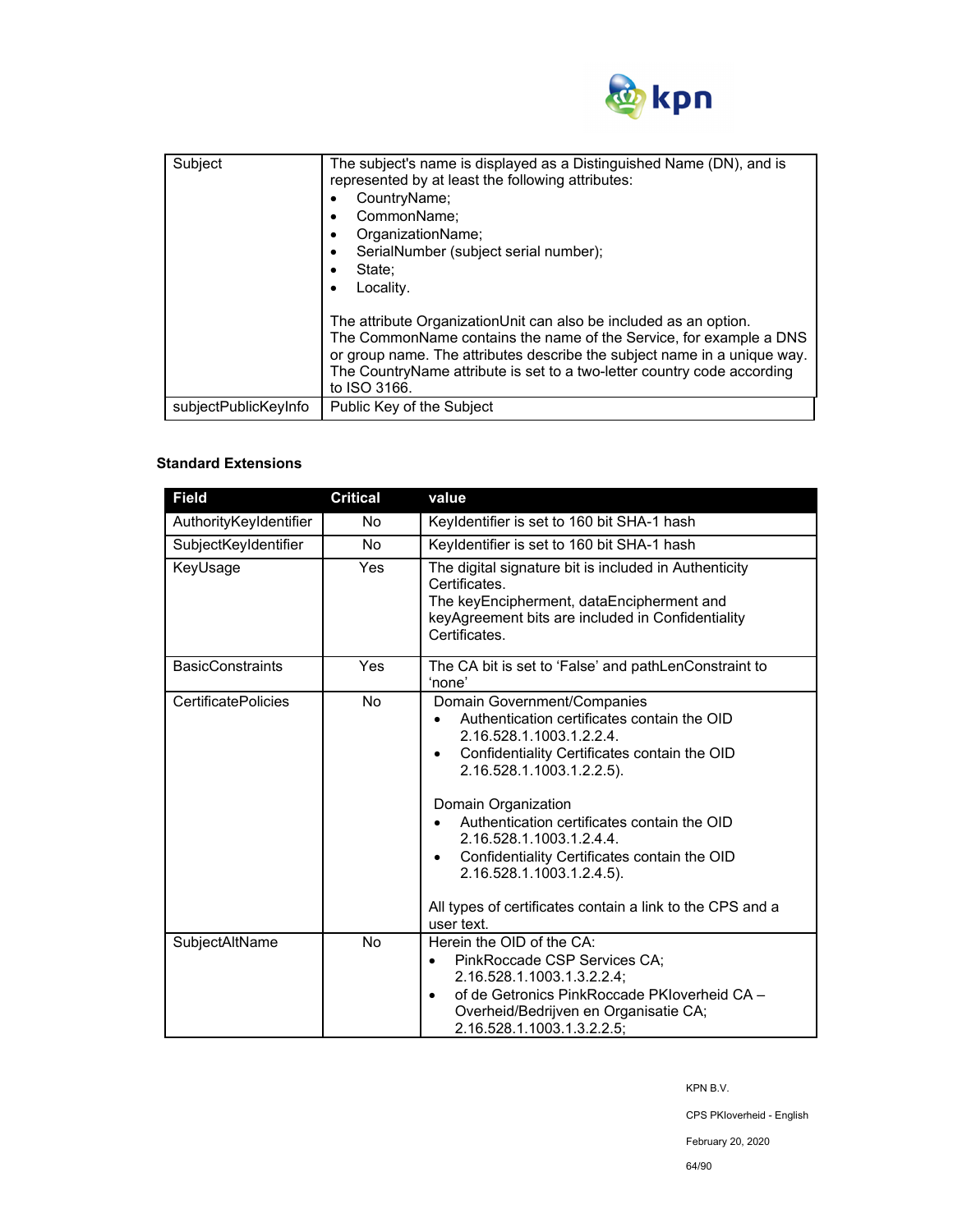

|                              |     | of de Getronics CSP Organisatie CA - G2;<br>2.16.528.1.1003.1.3.5.4.1<br>and the Subject number of the Certificate Holder are<br>stated.<br><b>Confidentiality Certificates and Authentication Certificates</b><br>also include the Subject's e-mail address. |
|------------------------------|-----|---------------------------------------------------------------------------------------------------------------------------------------------------------------------------------------------------------------------------------------------------------------|
| <b>CrIDistributionPoints</b> | No. | Contains the URI value of the relevant CRL, which<br>belongs to the certificate type, can be retrieved.                                                                                                                                                       |
| ExtendedKeyUsage             | No. | Group Certificates can contain this extension, which<br>makes it possible to use the Certificate for Windows<br>Smartcard Logon and Codesigning among others.                                                                                                 |
| AuthorityInfoAccess          | No. | Contains the URI value of the OCSP responder, which<br>belongs to the certificate type. The OCSP response allows<br>real-time status information about the relevant Certificate<br>to be requested.                                                           |

## *7.1.5 (Standard) Server certificates*

| <b>Field</b>   | <b>Value</b>                                                                                                                                                                                                                                                                                                                                                                                                                                                                                                                                                                                                                                                                                                                                                                                                                                                                                                                                                                                                                                                                                                                                                  |  |  |
|----------------|---------------------------------------------------------------------------------------------------------------------------------------------------------------------------------------------------------------------------------------------------------------------------------------------------------------------------------------------------------------------------------------------------------------------------------------------------------------------------------------------------------------------------------------------------------------------------------------------------------------------------------------------------------------------------------------------------------------------------------------------------------------------------------------------------------------------------------------------------------------------------------------------------------------------------------------------------------------------------------------------------------------------------------------------------------------------------------------------------------------------------------------------------------------|--|--|
| <b>Version</b> | 2 (X.509v3)                                                                                                                                                                                                                                                                                                                                                                                                                                                                                                                                                                                                                                                                                                                                                                                                                                                                                                                                                                                                                                                                                                                                                   |  |  |
| SerialNumber   | Unique serial number within the CA                                                                                                                                                                                                                                                                                                                                                                                                                                                                                                                                                                                                                                                                                                                                                                                                                                                                                                                                                                                                                                                                                                                            |  |  |
| Signature      | The used algorithm under the SHA-1 root (domain Government<br>/Companies) is sha1WithRSAEncryption.<br>The used algorithm under the SHA-2 root (domain Organization)                                                                                                                                                                                                                                                                                                                                                                                                                                                                                                                                                                                                                                                                                                                                                                                                                                                                                                                                                                                          |  |  |
| Issuer         | sha256WithRSAEncryption.<br>Contains the name of the CA concerned and is represented by the<br>following attributes: CommonName, OrganizationName and<br>CountryName.<br>There are/(have been) several CA certificates in use.<br>CA-Certificate with OrganizationName 'PinkRoccade Infrastructure<br>Services BV'. The CommonName contains 'PinkRoccade CSP -<br>Overheid - ' and the designation 'Onweerlegbaarheid CA' of<br>'Vertrouwelijkheid CA' of 'Authenticiteit CA', depending on the type of<br>certificate. The CountryName is set to 'NL'.<br>CA-Certificate with OrganizationName 'Getronics PinkRoccade<br>٠<br>Nederland B.V.'. The CommonName contains 'Getronics<br>PinkRoccade PKIoverheid CA - Overheid/Bedrijven en Organisatie'.<br>The CountryName is set to 'NL'.<br>CA-Certificate with OrganizationName 'Getronics Nederland BV'. The<br>٠<br>CommonName contains 'Getronics CSP Organisatie CA - G2. The<br>CountryName is set to 'NL'<br>CA-certificate with OrganizationName 'KPN Corporate Market B.V.',<br>٠<br>The Common name contains 'KPN Corporate Market CSP<br>Organisatie CA - G2' and the CountryName is set to 'NL'; |  |  |

KPN B.V.

CPS PKIoverheid - English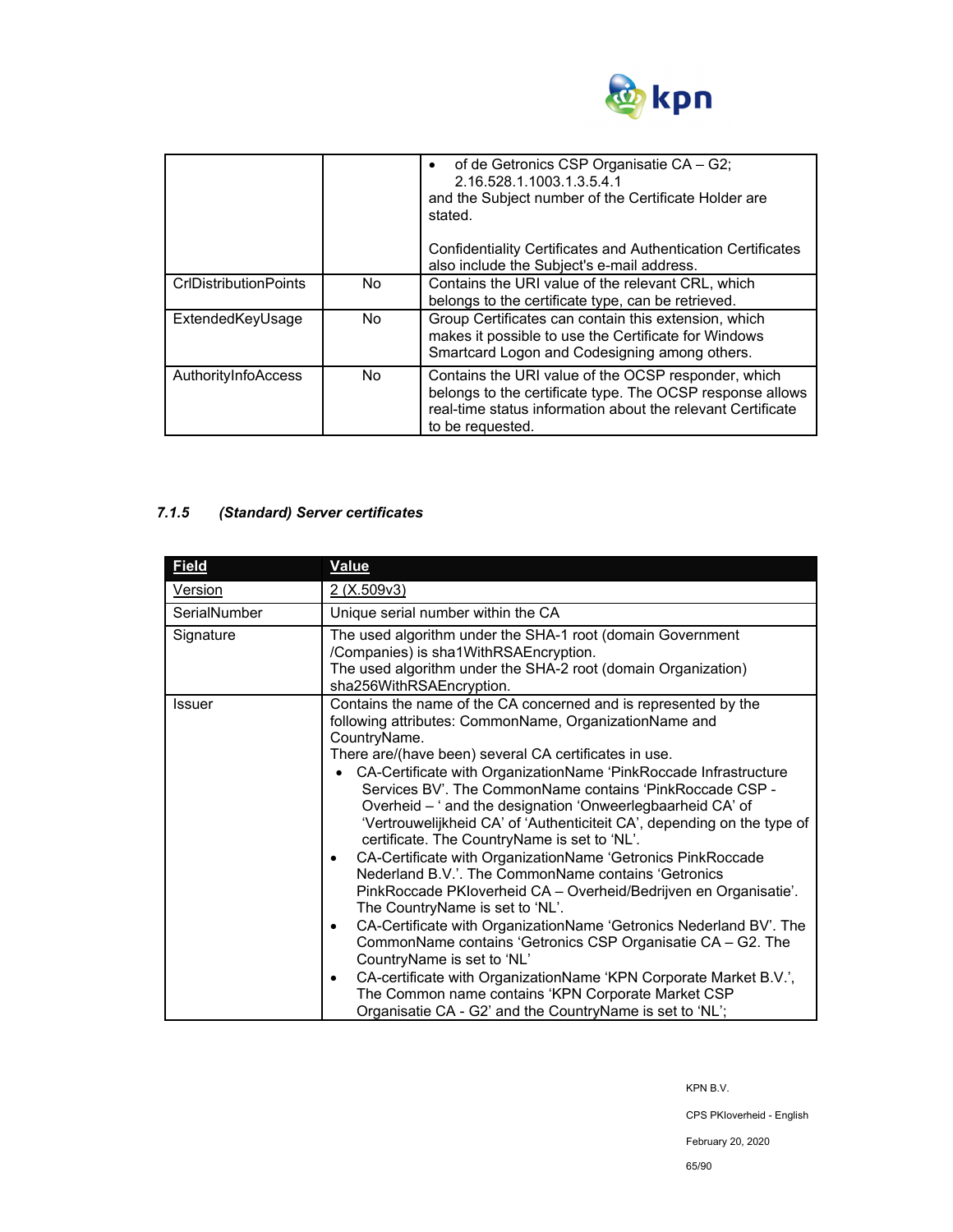

| Validity             | CA-certificate with OrganizationName 'KPN Corporate Market B.V.',<br>٠<br>the Common name contains 'KPN Corporate Market PKIoverheid CA-<br>Overheid en Bedrijven' and the CountryName is set to 'NL'.<br>CA-certificate with OrganizationName 'KPN B.V.', the Common name<br>٠<br>contains 'KPN PKloverheid CA-Overheid en Bedrijven' and the<br>CountryName is set to 'NL'.<br>CA-certificate with OrganizationName 'KPN B.V.', the Common name<br>$\bullet$<br>contains 'KPN BV PKloverheid Organisatie Server CA - G3' met<br>organizationIdentifier ' NTRNL-27124701' and the CountryName 'NL'<br>see 6.3.2. |  |
|----------------------|-------------------------------------------------------------------------------------------------------------------------------------------------------------------------------------------------------------------------------------------------------------------------------------------------------------------------------------------------------------------------------------------------------------------------------------------------------------------------------------------------------------------------------------------------------------------------------------------------------------------|--|
| Subject              | $CN = $<br>SERIALNUMBER = < subjectserialnumber > (optional)<br>$OU =$ < part of subscriber's organization > (optional)<br>$L = <$ city ><br>$ST = <$ province ><br>$O =$ < subscriber's organization ><br>$C = <$ country code ><br>The CountryName attribute is set to a two-letter country code according<br>to ISO 3166.                                                                                                                                                                                                                                                                                      |  |
|                      |                                                                                                                                                                                                                                                                                                                                                                                                                                                                                                                                                                                                                   |  |
| subjectPublicKeyInfo | Contains the Public Key of the Subject                                                                                                                                                                                                                                                                                                                                                                                                                                                                                                                                                                            |  |

### **Standard extensions**

| <b>Field</b>               | <b>Critical</b> | Value                                                                                                                                                                                                                                                                                                                                                                                                                                                                                                        |
|----------------------------|-----------------|--------------------------------------------------------------------------------------------------------------------------------------------------------------------------------------------------------------------------------------------------------------------------------------------------------------------------------------------------------------------------------------------------------------------------------------------------------------------------------------------------------------|
| AuthorityKeyIdentifier     | No              | Keyldentifier is set to 160 bit SHA-1 hash                                                                                                                                                                                                                                                                                                                                                                                                                                                                   |
| SubjectKeyIdentifier       | <b>No</b>       | Keyldentifier is set to 160 bit SHA-1 hash                                                                                                                                                                                                                                                                                                                                                                                                                                                                   |
| KeyUsage                   | Yes             | n/a                                                                                                                                                                                                                                                                                                                                                                                                                                                                                                          |
| <b>CertificatePolicies</b> | <b>No</b>       | Domain Organization<br>Server certificates contain the OID<br>2.16.528.1.1003.1.2.5.6.<br>All types of certificates contain a link to the CPS and a<br>user text.                                                                                                                                                                                                                                                                                                                                            |
| SubjectAltName             | No.             | This field contains the OID of the CA of either<br>PinkRoccade CSP Services CA:<br>or the Getronics PinkRoccade PKIoverheid CA -<br>Government/Businesses and Organization CA;<br>or the Getronics CSP Organization CA - G2;<br>or KPN BV PKloverheid Organization Server CA -<br>G3'<br>and the subject number of the certificate holder.<br>In server certificates, the primary name of the service and,<br>if applicable, the additional names of the service are<br>included in SubjectAltname. dNSName. |

KPN B.V.

CPS PKIoverheid - English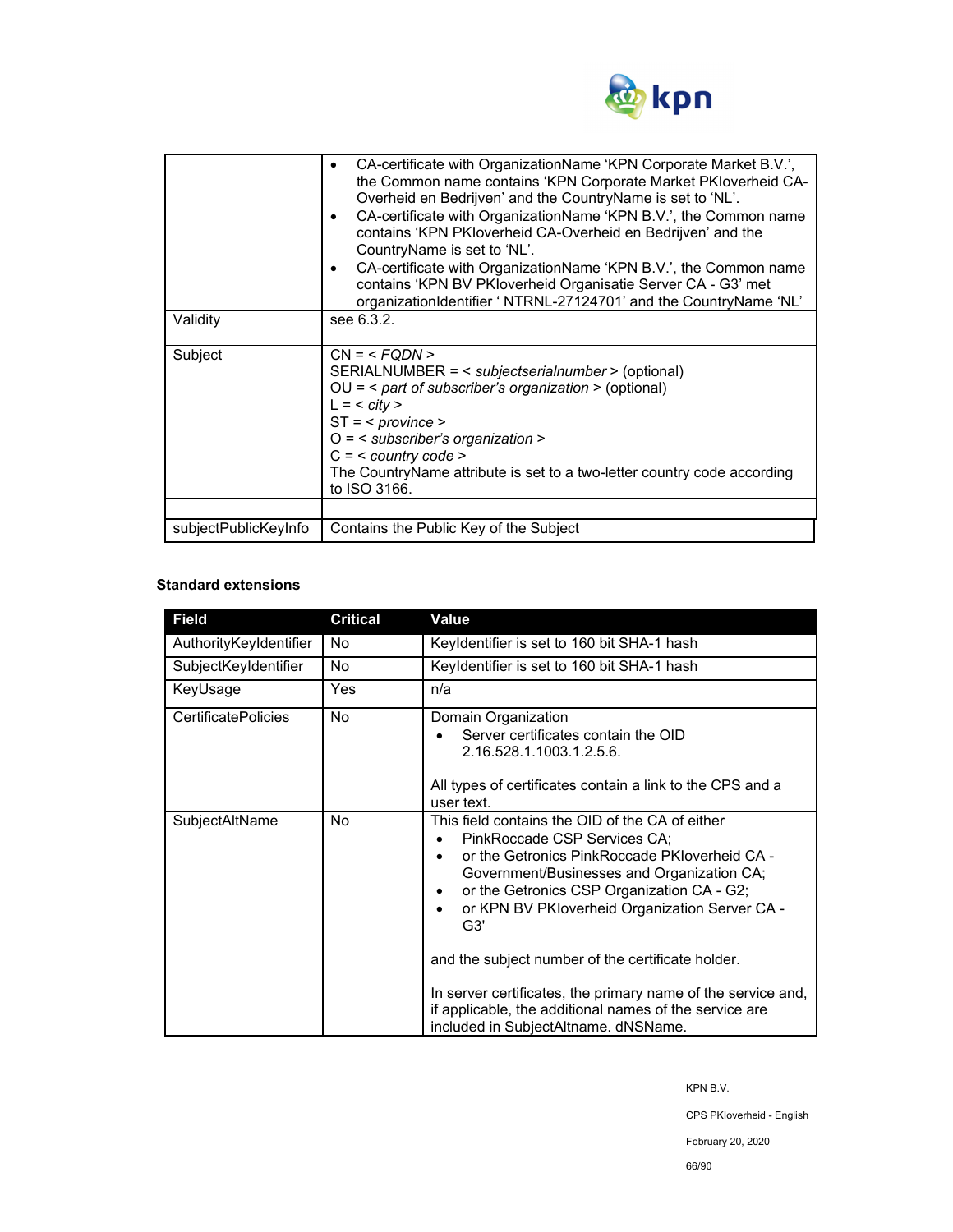

| <b>CrIDistribution Points</b> | No | Contains the URI value where the CRL, belonging to this<br>type of Certificate, can be retrieved                                                                                                   |
|-------------------------------|----|----------------------------------------------------------------------------------------------------------------------------------------------------------------------------------------------------|
| ExtendedKeyUsage              | No | Server certificates may contain this extension, which<br>makes it possible to use the Certificate for server and<br>client authentication as well as email security.                               |
| AuthorityInfoAccess           | No | Contains the URI value of the OCSP responder, which<br>belongs to the certificate type. The OCSP response<br>allows you to request real-time status information about<br>the relevant Certificate. |

### *7.1.6 Extended Validation Server certificates*

| <b>Field</b>  | Value                                                                                                                                                                                            |  |  |
|---------------|--------------------------------------------------------------------------------------------------------------------------------------------------------------------------------------------------|--|--|
| Version       | 2(X.509v3)                                                                                                                                                                                       |  |  |
| SerialNumber  | Unique serial number within the CA                                                                                                                                                               |  |  |
| <b>Issuer</b> | CN = KPN Corporate Market Staat der Nederlanden<br>EV CA O = KPN Corporate Market B.V.<br>$C = NL$<br>As of April 1, 2016:<br>CN = KPN Staat der Nederlanden EV<br>$CA O = KPN B.V.$<br>$C = NL$ |  |  |
| Validity      | see 6.3.2.                                                                                                                                                                                       |  |  |
| Subject       | $CN = SERIALNUMBER = ∩ =OU =L = plaatsS = C$                                                                                                                                                     |  |  |

| <b>Field</b>            | <b>Essential</b> | Value                                                           |
|-------------------------|------------------|-----------------------------------------------------------------|
| AuthorityKeyIdentifie   | No.              | Keyldentifier is set to 160 bit SHA-1 hash of KPN CSP           |
| SubjectKeyIdentifier    | No.              | Keyldentifier is set to 160 bit SHA-1 hash of the               |
| KeyUsage                | Yes.             | n/a                                                             |
| <b>BasicConstraints</b> | Yes.             | The CA bit is set to 'False' and pathLenConstraint to<br>'none' |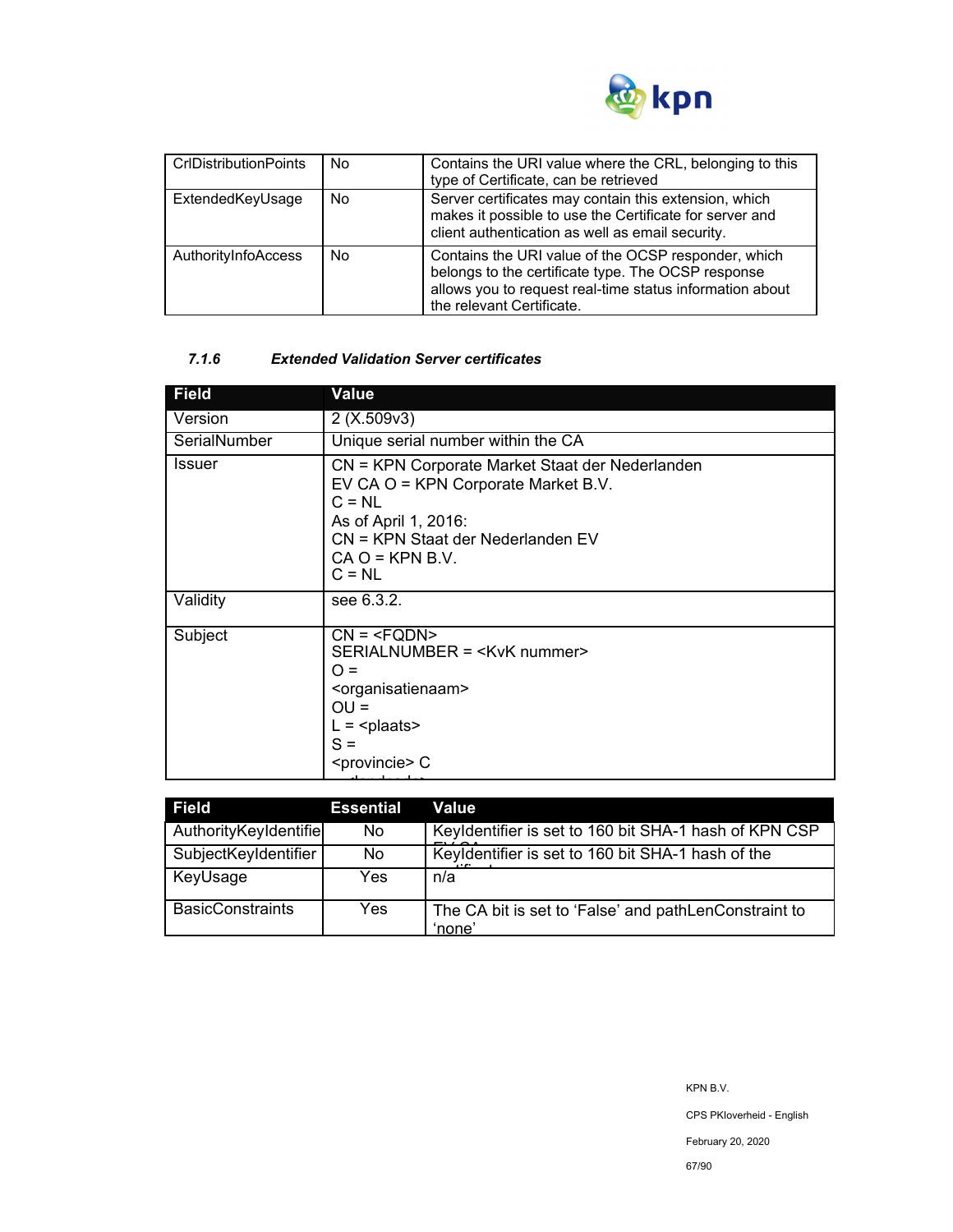

| <b>CertificatePolicies</b>   | No. | 2.16.528.1.1003.1.2.7 (Extended Validation CP)                                                                                                                                                    |
|------------------------------|-----|---------------------------------------------------------------------------------------------------------------------------------------------------------------------------------------------------|
|                              |     | https://certificaat.kpn.com/elektronische-opslagplaats                                                                                                                                            |
|                              |     |                                                                                                                                                                                                   |
| SubjectAltName               | No. | $d$ NSName $CN = $                                                                                                                                                                                |
|                              |     | Multiple FQDNs may be used in this field. These<br>FQDNs MUST all come from the same domain name<br>range                                                                                         |
| <b>CrIDistributionPoints</b> | No. | Contains the URI value where the CRL, belonging to<br>this type of Certificate, can be retrieved                                                                                                  |
| ExtendedKeyUsage             | No. |                                                                                                                                                                                                   |
|                              |     | serverAuth OID id-kp 1 Set (1.3.6.1.5.5.7.3.1)                                                                                                                                                    |
|                              |     | clientAuth OID id-kp 2 Set (1.3.6.1.5.5.7.3.2)                                                                                                                                                    |
| AuthorityInfoAccess          | No. | Contains the URI value of the OCSP responder, which<br>belongs to the certificate type. The OCSP response<br>allows you to request real-time status information<br>about the relevant Certificate |

## *7.1.7 Private Services Server certificates*

## **Basic attributes**

| <b>Field</b>  | <b>Value</b>                                                                                                                        |  |  |
|---------------|-------------------------------------------------------------------------------------------------------------------------------------|--|--|
| Version       | 2(X.509v3)                                                                                                                          |  |  |
| SerialNumber  | Unique serial number within the CA                                                                                                  |  |  |
| <b>Issuer</b> | CN = KPN PKIoverheid Private Services CA - G1<br>$O =$ KPN B.V.<br>$C = NL$                                                         |  |  |
| Validity      | see 6.3.2.                                                                                                                          |  |  |
| Subject       | $CN = SERIALNUMBER = O = \frac{20}{3} < organisatienaam>OU =L = S = C = 1.3.6.1.4.1.311.60.2.1.3 = NL22.5.4.15 = businessCategory>$ |  |  |

### **Standard extensions**

| Field                  | <b>Essential</b> | Value                                                             |
|------------------------|------------------|-------------------------------------------------------------------|
| AuthorityKeyIdentifier | No               | 160-bit SHA-1 Hash value of the KPN Private Services<br>Server CA |
| SubjectKeyIdentifier   | No               | 160-bit SHA-1 Hash value of the certificate                       |
| KeyUsage               | Yes              | n/a                                                               |

KPN B.V.

CPS PKIoverheid - English

February 20, 2020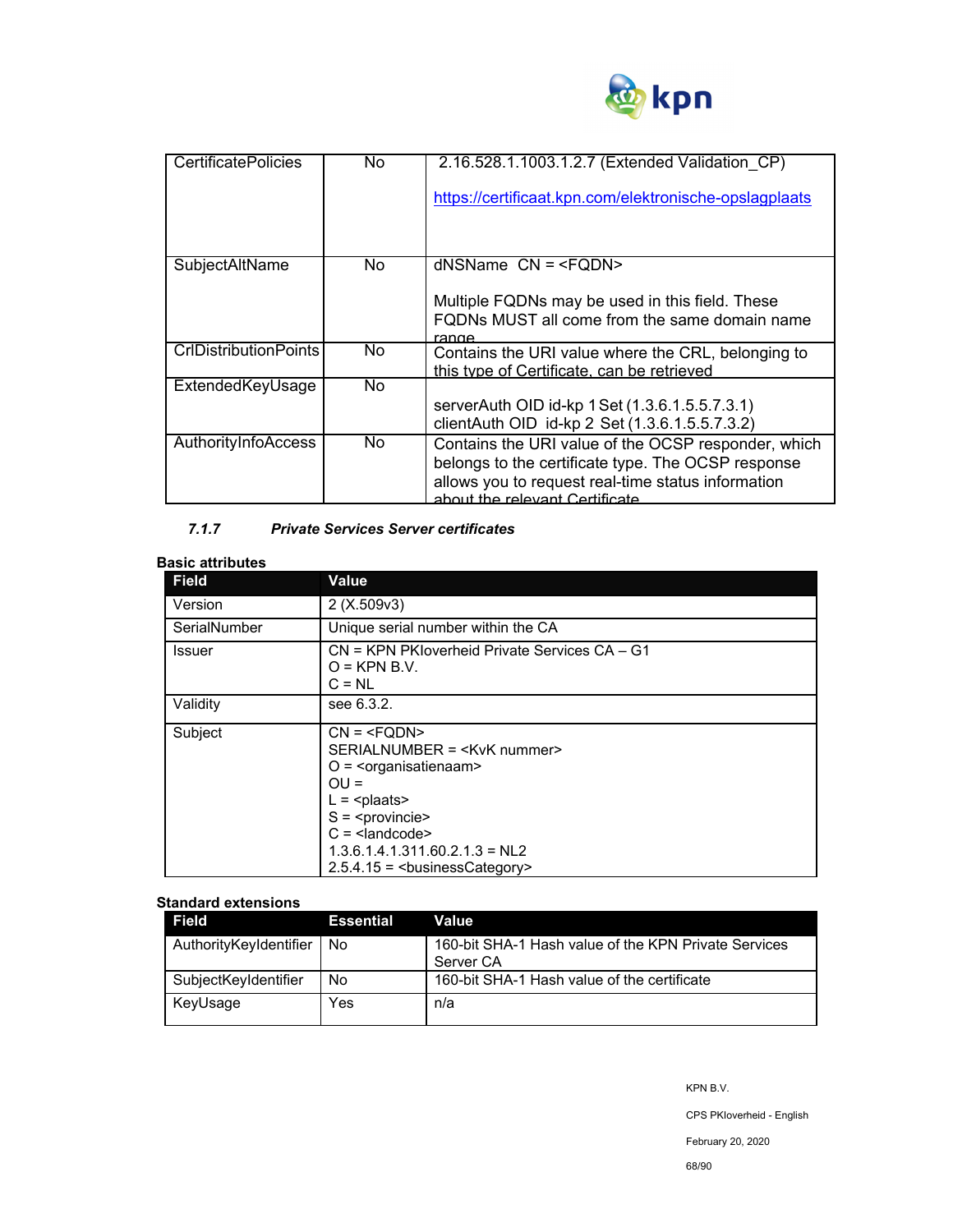

| <b>BasicConstraints</b>      | Yes | The CA bit is set to 'False' and pathLenConstraint to<br>'none'                                                                                                                                    |
|------------------------------|-----|----------------------------------------------------------------------------------------------------------------------------------------------------------------------------------------------------|
| <b>CertificatePolicies</b>   | No. | 2.16.528.1.1003.1.2.8.6 (Private Services CP)                                                                                                                                                      |
|                              |     | https://certificaat.kpn.com/elektronische-opslagplaats                                                                                                                                             |
| SubjectAltName               | No. | $d$ NSName $CN = $                                                                                                                                                                                 |
|                              |     | Multiple FQDNs may be used in this field. These FQDNs<br>MUST all come from the same domain name range.                                                                                            |
| <b>CrIDistributionPoints</b> | No. | Contains the URI value where the CRL, belonging to this<br>type of Certificate, can be retrieved                                                                                                   |
| ExtendedKeyUsage             | No. | serverAuth OID id-kp 1 Set (1.3.6.1.5.5.7.3.1)<br>clientAuth OID id-kp 2 Set (1.3.6.1.5.5.7.3.2)                                                                                                   |
| AuthorityInfoAccess          | No. | Contains the URI value of the OCSP responder, which<br>belongs to the certificate type. The OCSP response<br>allows you to request real-time status information about<br>the relevant Certificate. |

## **7.2 CRL-profiles**

The CRL (or more recent status information) used for the PKIoverheid Certificates is structured in such a way that it can easily be the subject of validation processes.

KPN may adjust the CRL's layout and format, as well as the principle underlying the CRL, in accordance with the interests of the parties involved.

### *7.2.1 Personal certificates and Recognized Profession Certificates*

| Attributes         |                                                                                                                                                                                                         |
|--------------------|---------------------------------------------------------------------------------------------------------------------------------------------------------------------------------------------------------|
| <b>Field</b>       | Value                                                                                                                                                                                                   |
| Version            | 1 (X.509 version 2)                                                                                                                                                                                     |
| signatureAlgorithm | The algorithm used is under the SHA-1 root (Domain Government /<br>Businesses) sha-1 WithRSAEncryption.<br>The algorithm used is under the SHA-2 root (domain Organization) sha-2<br>WithRSAEncryption. |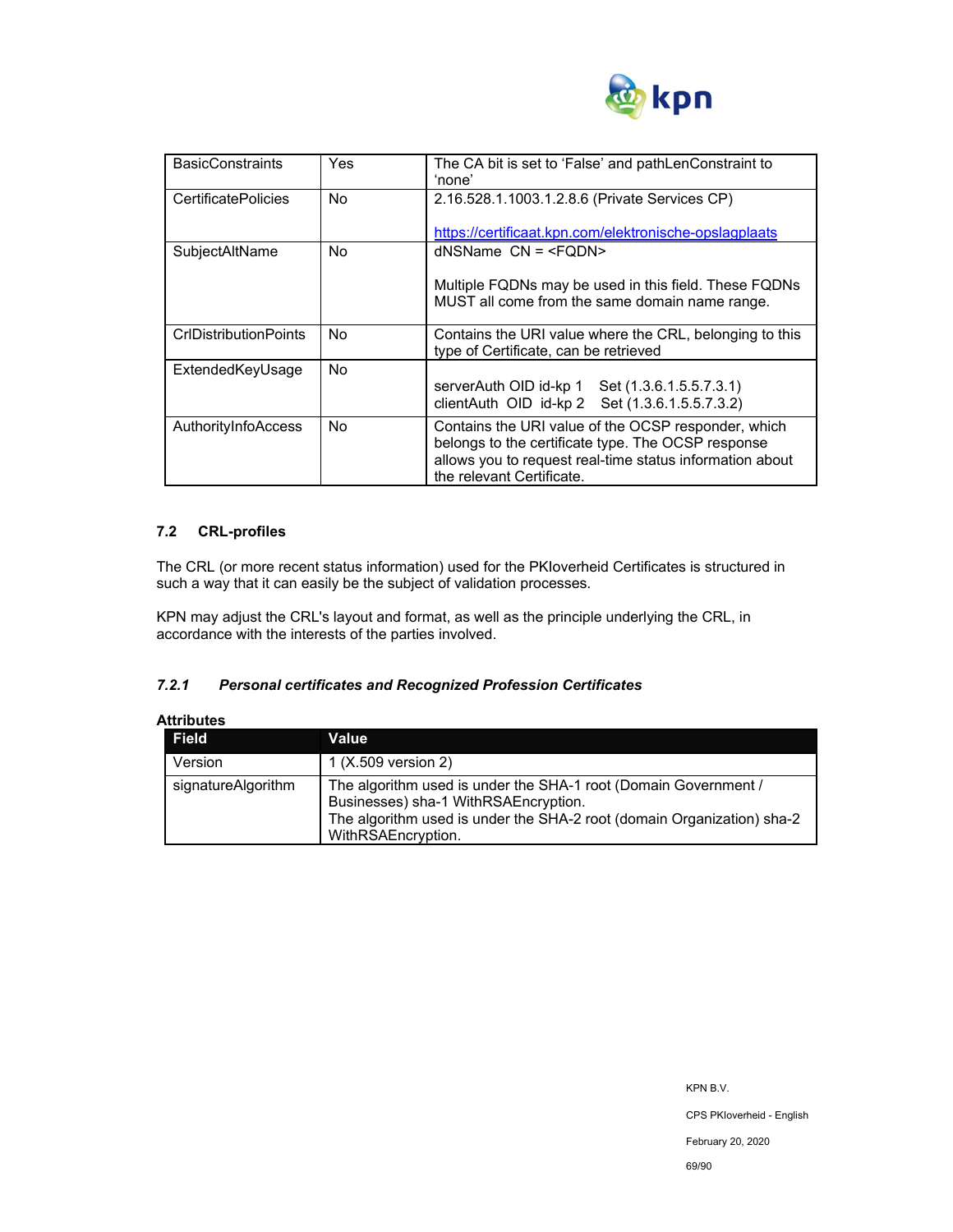

| <b>Issuer</b>        | Contains the name of the CA concerned and is represented by the<br>following attributes: CommonName, OrganizationName and<br>CountryName.<br>There are/(have been) several CA certificates in use.<br>• CA-Certificate with OrganizationName 'PinkRoccade Infrastructure<br>Services BV'. The CommonName contains 'PinkRoccade CSP -<br>Overheid - ' and the designation 'Onweerlegbaarheid CA' of<br>'Vertrouwelijkheid CA' of 'Authenticiteit CA', depending on the type of<br>certificate. The CountryName is set to 'NL'.<br>CA-Certificate with OrganizationName 'Getronics PinkRoccade<br>Nederland B.V.'. The CommonName contains 'Getronics PinkRoccade<br>PKloverheid CA – Overheid/Bedrijven en Organisatie'. The<br>CountryName is set to 'NL'.<br>CA-Certificate with OrganizationName 'Getronics Nederland BV'. The<br>$\bullet$<br>CommonName contains 'Getronics CSP Organisatie CA - G2. The<br>CountryName is set to 'NL'.<br>CA-certificate with OrganizationName 'KPN Corporate Market B.V.',<br>$\bullet$<br>the Common name contains 'KPN Corporate Market CSP Organisatie<br>CA - G2' and the CountryName is set to 'NL';<br>CA-certificate with OrganizationName 'KPN Corporate Market B.V.',<br>$\bullet$<br>The Common name contains 'KPN Corporate Market PKloverheid CA-<br>Overheid en Bedrijven' and the CountryName is set to 'NL'.<br>CA-certificate with OrganizationName 'KPN B.V.', The Common name<br>$\bullet$<br>contains 'KPN PKIoverheid CA-Overheid en Bedrijven' and the<br>CountryName is set to 'NL'.<br>CA-certificate with OrganizationName 'KPN B.V.', The Common name<br>$\bullet$<br>contains 'KPN BV PKIOverheid Organisatie Persoon CA - G3' met<br>organizationIdentifier = NTRNL-27124701' and the CountryName is<br>set to 'NL' |
|----------------------|--------------------------------------------------------------------------------------------------------------------------------------------------------------------------------------------------------------------------------------------------------------------------------------------------------------------------------------------------------------------------------------------------------------------------------------------------------------------------------------------------------------------------------------------------------------------------------------------------------------------------------------------------------------------------------------------------------------------------------------------------------------------------------------------------------------------------------------------------------------------------------------------------------------------------------------------------------------------------------------------------------------------------------------------------------------------------------------------------------------------------------------------------------------------------------------------------------------------------------------------------------------------------------------------------------------------------------------------------------------------------------------------------------------------------------------------------------------------------------------------------------------------------------------------------------------------------------------------------------------------------------------------------------------------------------------------------------------------------------------------------------------------------------------|
|                      |                                                                                                                                                                                                                                                                                                                                                                                                                                                                                                                                                                                                                                                                                                                                                                                                                                                                                                                                                                                                                                                                                                                                                                                                                                                                                                                                                                                                                                                                                                                                                                                                                                                                                                                                                                                      |
| effective date       | date of issuance                                                                                                                                                                                                                                                                                                                                                                                                                                                                                                                                                                                                                                                                                                                                                                                                                                                                                                                                                                                                                                                                                                                                                                                                                                                                                                                                                                                                                                                                                                                                                                                                                                                                                                                                                                     |
| next update          | This is the date of issue plus 24 hours, the CRL update is initiated every<br>60 minutes and published after generation.                                                                                                                                                                                                                                                                                                                                                                                                                                                                                                                                                                                                                                                                                                                                                                                                                                                                                                                                                                                                                                                                                                                                                                                                                                                                                                                                                                                                                                                                                                                                                                                                                                                             |
| revoked certificates | The revoked certificates with certificate serial number and date of<br>revocation and possible reason for revocation.                                                                                                                                                                                                                                                                                                                                                                                                                                                                                                                                                                                                                                                                                                                                                                                                                                                                                                                                                                                                                                                                                                                                                                                                                                                                                                                                                                                                                                                                                                                                                                                                                                                                |

#### **Extensions**

| <b>Field</b>           | <b>Critical</b> | Value                       |
|------------------------|-----------------|-----------------------------|
| AuthorityKevIdentifier | No              | contains 160-bit SHA-1 hash |

## *7.2.2 Group certificates*

**Attributes** 

| <b>Field</b>               | <b>Value</b>           |
|----------------------------|------------------------|
| $\cdot$ $\cdot$<br>ersion/ | $\sqrt{2}$<br>v<br>v 4 |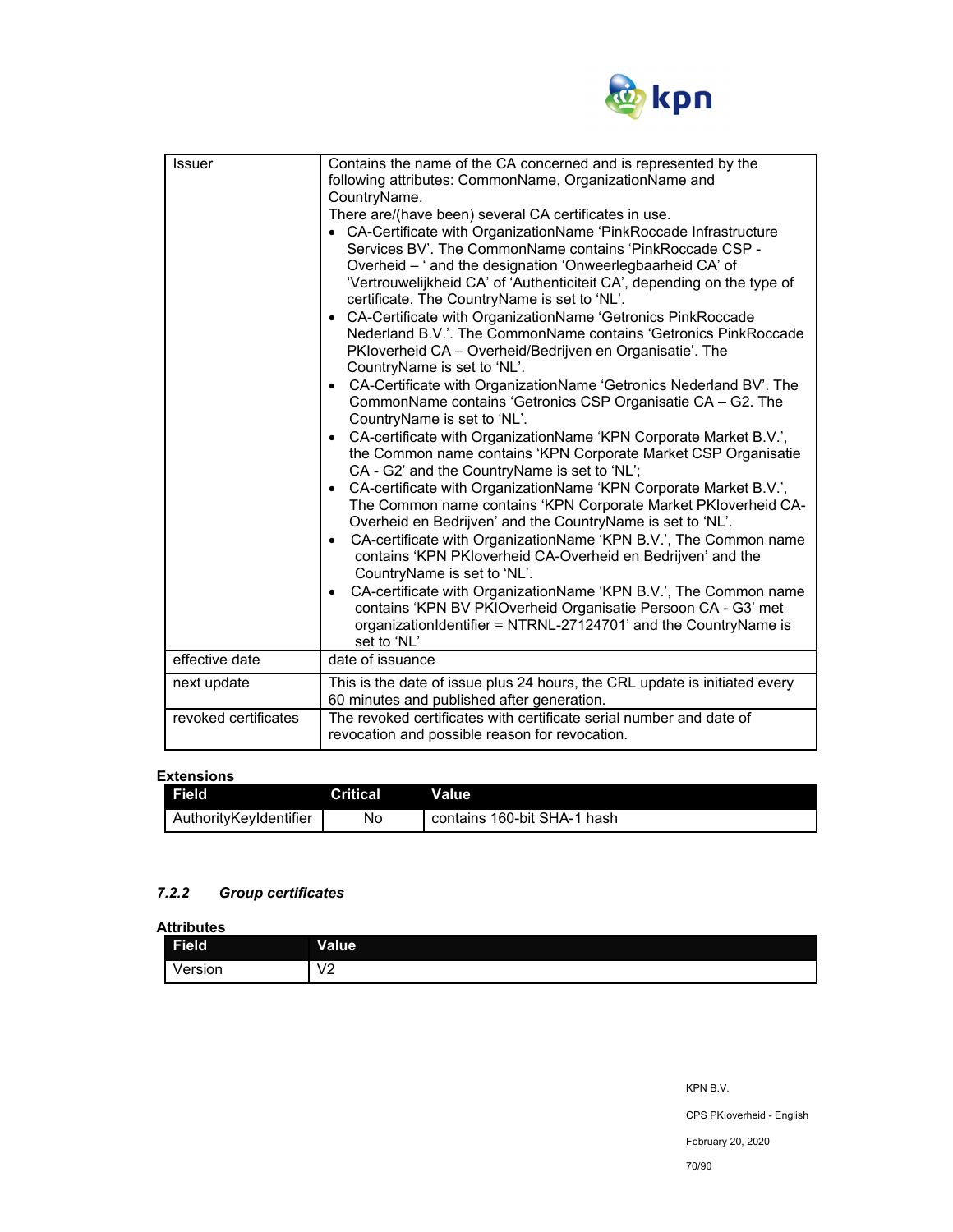

| <b>Issuer</b>      | Contains the name of the CA concerned and is represented by the following<br>attributes: CommonName, OrganizationName and CountryName.<br>There are/(have been) several CA certificates in use.<br>• CA-Certificate with OrganizationName 'PinkRoccade Infrastructure<br>Services BV'. The CommonName contains 'PinkRoccade CSP -<br>Overheid - ' and the designation 'Onweerlegbaarheid CA' of<br>'Vertrouwelijkheid CA' or 'Authenticiteit CA', depending on the type of<br>certificate. The CountryName is set to 'NL'.<br>• CA-Certificate with OrganizationName 'Getronics PinkRoccade<br>Nederland B.V.'. The CommonName contains 'Getronics PinkRoccade<br>PKloverheid CA - Overheid/Bedrijven en Organisatie'. The<br>CountryName is set to 'NL'.<br>• CA-Certificate with OrganizationName 'Getronics Nederland BV'. The<br>CommonName contains 'Getronics CSP Organisatie CA - G2. The<br>CountryName is set to 'NL'.<br>• CA-certificate with OrganizationName 'KPN Corporate Market B.V.', the<br>Common name contains 'KPN Corporate Market CSP Organisatie CA -<br>G2'. The CountryName is set to 'NL';<br>CA-certificate with OrganizationName 'KPN Corporate Market B.V.', The<br>$\bullet$<br>Common name contains 'KPN Corporate Market PKIoverheid CA-<br>Overheid en Bedrijven'. The CountryName is set to 'NL'.<br>CA-certificate with OrganizationName 'KPN B.V.', The Common name<br>$\bullet$<br>contains 'KPN PKloverheid CA-Overheid en Bedrijven'. The<br>CountryName is set to 'NL'.<br>CA-certificate with OrganizationName 'KPN B.V.', The Common name<br>$\bullet$<br>contains 'KPN BV PKIOverheid Organisatie Services CA - G3' with<br>organizationIdentifier = NTRNL-27124701'. The CountryName is set to<br>'NL' |
|--------------------|-----------------------------------------------------------------------------------------------------------------------------------------------------------------------------------------------------------------------------------------------------------------------------------------------------------------------------------------------------------------------------------------------------------------------------------------------------------------------------------------------------------------------------------------------------------------------------------------------------------------------------------------------------------------------------------------------------------------------------------------------------------------------------------------------------------------------------------------------------------------------------------------------------------------------------------------------------------------------------------------------------------------------------------------------------------------------------------------------------------------------------------------------------------------------------------------------------------------------------------------------------------------------------------------------------------------------------------------------------------------------------------------------------------------------------------------------------------------------------------------------------------------------------------------------------------------------------------------------------------------------------------------------------------------------------------------------------------------------------------------------------|
| effective date     | Date of issuance                                                                                                                                                                                                                                                                                                                                                                                                                                                                                                                                                                                                                                                                                                                                                                                                                                                                                                                                                                                                                                                                                                                                                                                                                                                                                                                                                                                                                                                                                                                                                                                                                                                                                                                                    |
| next update        | This is the date of issue plus 24 hours, the CRL update is initiated every 60<br>minutes and published after generation.                                                                                                                                                                                                                                                                                                                                                                                                                                                                                                                                                                                                                                                                                                                                                                                                                                                                                                                                                                                                                                                                                                                                                                                                                                                                                                                                                                                                                                                                                                                                                                                                                            |
| signatureAlgorithm | The algorithm used is under the SHA-1 root (Domain Government /<br>Businesses) sha-1 With RSAEncryption.<br>The algorithm used is under the SHA-2 root (domain Organization) sha-2<br>With RSAEncryption.                                                                                                                                                                                                                                                                                                                                                                                                                                                                                                                                                                                                                                                                                                                                                                                                                                                                                                                                                                                                                                                                                                                                                                                                                                                                                                                                                                                                                                                                                                                                           |

#### **CRL extensions**

| Field        | <b>Value</b>                                                                     |
|--------------|----------------------------------------------------------------------------------|
|              | AuthorityKeyIdentifier   Contains160 bit sha-1 hash of the Public Key of the CA. |
| I CRL Number | ' Contains an integer indicating the sequence number of the relevant CRL.        |

## **Revocation List entry fields**

| Field           | Valuel                                                         |
|-----------------|----------------------------------------------------------------|
| l Serial Number | Contains certificate serial number of the revoked certificate. |
| Revocation Date | Contains date and time of revocation.                          |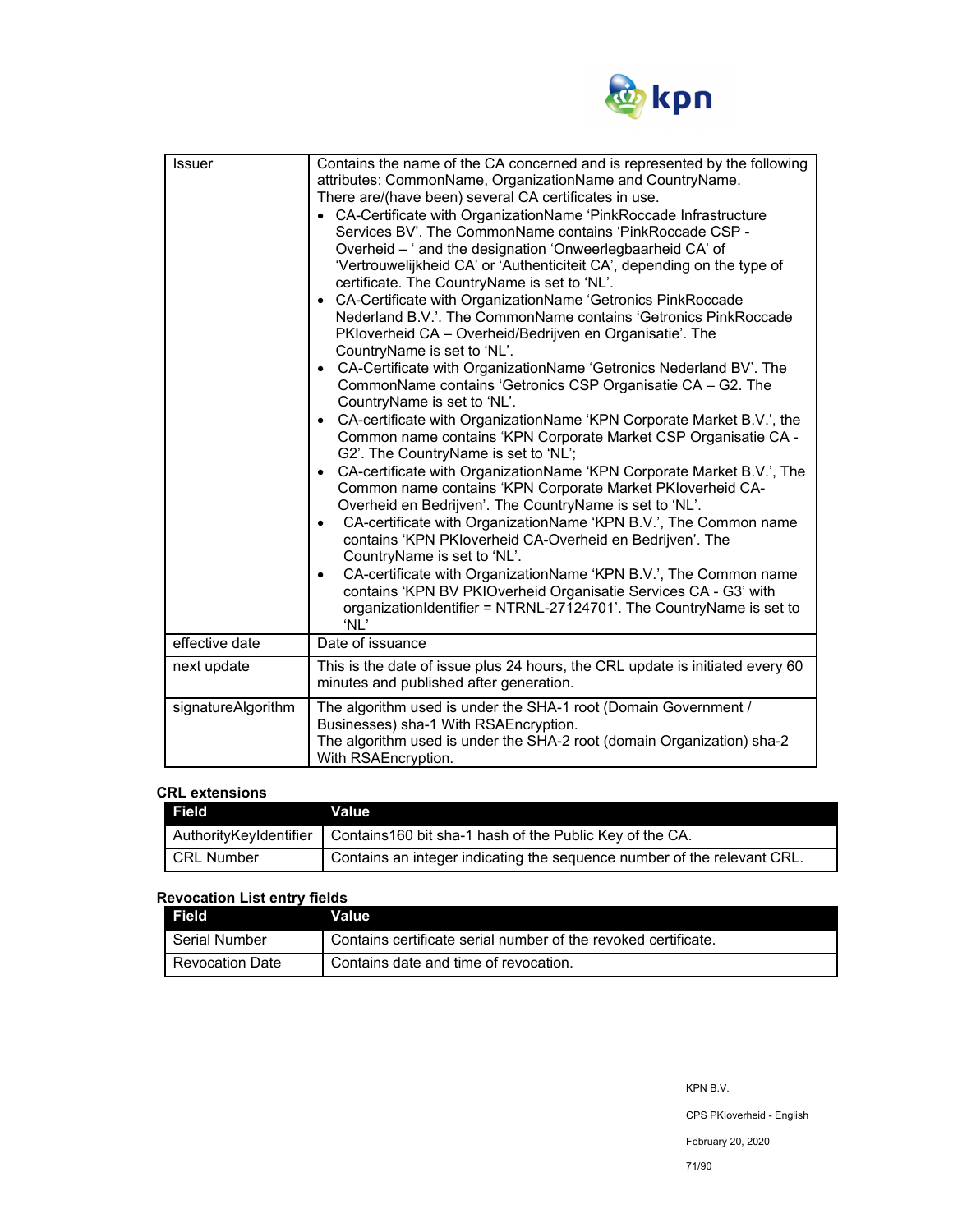

## *7.2.3 Server certificates*

| <b>Attributes</b>  |                                                                                                                                                                                                                                                                                                                                                                                                                                                                                                                                                                                                                                                                                                                                                                                                                                                                                                                                                                                                                                                                                                                                                                                                                                                                                                                                                                                                                                                                                                                                                                                                                                                                                                                                                                         |
|--------------------|-------------------------------------------------------------------------------------------------------------------------------------------------------------------------------------------------------------------------------------------------------------------------------------------------------------------------------------------------------------------------------------------------------------------------------------------------------------------------------------------------------------------------------------------------------------------------------------------------------------------------------------------------------------------------------------------------------------------------------------------------------------------------------------------------------------------------------------------------------------------------------------------------------------------------------------------------------------------------------------------------------------------------------------------------------------------------------------------------------------------------------------------------------------------------------------------------------------------------------------------------------------------------------------------------------------------------------------------------------------------------------------------------------------------------------------------------------------------------------------------------------------------------------------------------------------------------------------------------------------------------------------------------------------------------------------------------------------------------------------------------------------------------|
| <b>Field</b>       | <b>Value</b>                                                                                                                                                                                                                                                                                                                                                                                                                                                                                                                                                                                                                                                                                                                                                                                                                                                                                                                                                                                                                                                                                                                                                                                                                                                                                                                                                                                                                                                                                                                                                                                                                                                                                                                                                            |
| Version            | V <sub>2</sub>                                                                                                                                                                                                                                                                                                                                                                                                                                                                                                                                                                                                                                                                                                                                                                                                                                                                                                                                                                                                                                                                                                                                                                                                                                                                                                                                                                                                                                                                                                                                                                                                                                                                                                                                                          |
| <b>Issuer</b>      | Contains the name of the CA concerned and is represented by the following<br>attributes: CommonName, OrganizationName and CountryName.<br>There are/(have been) several CA certificates in use.<br>• CA-Certificate with OrganizationName 'PinkRoccade Infrastructure<br>Services BV'. The CommonName contains 'PinkRoccade CSP -<br>Overheid - ' and the designation 'Onweerlegbaarheid CA' or<br>'Vertrouwelijkheid CA' or 'Authenticiteit CA', depending on the type of<br>certificate. The CountryName is set to 'NL'.<br>• CA-Certificate with OrganizationName 'Getronics PinkRoccade<br>Nederland B.V.'. The CommonName contains 'Getronics PinkRoccade<br>PKloverheid CA - Overheid/Bedrijven en Organisatie'. The<br>CountryName is set to 'NL'.<br>CA-Certificate with OrganizationName 'Getronics Nederland BV'. The<br>$\bullet$<br>CommonName contains 'Getronics CSP Organisatie CA - G2. The<br>CountryName is set to 'NL'.<br>CA-certificate with OrganizationName 'KPN Corporate Market B.V.',<br>$\bullet$<br>The Common name contains 'KPN Corporate Market CSP Organisatie<br>CA - G2'. The CountryName is set to 'NL';<br>CA-certificate with OrganizationName 'KPN Corporate Market B.V.',<br>$\bullet$<br>The Common name contains 'KPN Corporate Market PKIoverheid CA-<br>Overheid en Bedrijven'. The CountryName is set to 'NL'.<br>CA-certificate with OrganizationName 'KPN B.V.', The Common name<br>$\bullet$<br>contains 'KPN PKloverheid CA-Overheid en Bedrijven'. The<br>CountryName is set to 'NL'.<br>CA-certificate with OrganizationName 'KPN B.V.', The Common name<br>$\bullet$<br>contains 'KPN BV PKloverheid Organisatie Server CA - G3' with<br>organizationIdentifier = NTRNL-27124701'. The CountryName is set to<br>'NL' |
| effective date     | Date of issuance                                                                                                                                                                                                                                                                                                                                                                                                                                                                                                                                                                                                                                                                                                                                                                                                                                                                                                                                                                                                                                                                                                                                                                                                                                                                                                                                                                                                                                                                                                                                                                                                                                                                                                                                                        |
| next update        | This is the date of issue plus 24 hours, the CRL update is initiated every 60<br>minutes and published after generation.                                                                                                                                                                                                                                                                                                                                                                                                                                                                                                                                                                                                                                                                                                                                                                                                                                                                                                                                                                                                                                                                                                                                                                                                                                                                                                                                                                                                                                                                                                                                                                                                                                                |
| signatureAlgorithm | The algorithm used is under the SHA-1 root (Domain Government /<br>Business) sha1WithRSAEncryption.<br>The algorithm used is under the SHA-2 root (domain Organization)<br>sha256WithRSAEncryption.                                                                                                                                                                                                                                                                                                                                                                                                                                                                                                                                                                                                                                                                                                                                                                                                                                                                                                                                                                                                                                                                                                                                                                                                                                                                                                                                                                                                                                                                                                                                                                     |

#### **CRL extensions**

| <b>Field</b>           | Value                                                                   |
|------------------------|-------------------------------------------------------------------------|
| AuthorityKeyIdentifier | Contains 160-bit sha-1 hash of the Public Key of the CA.                |
| CRL Number             | Contains an integer indicating the sequence number of the relevant CRL. |

## **Revocation List entry fields**

| Field                | Value                                                              |
|----------------------|--------------------------------------------------------------------|
| <b>Serial Number</b> | Contains the certificate serial number of the revoked certificate. |

KPN B.V.

CPS PKIoverheid - English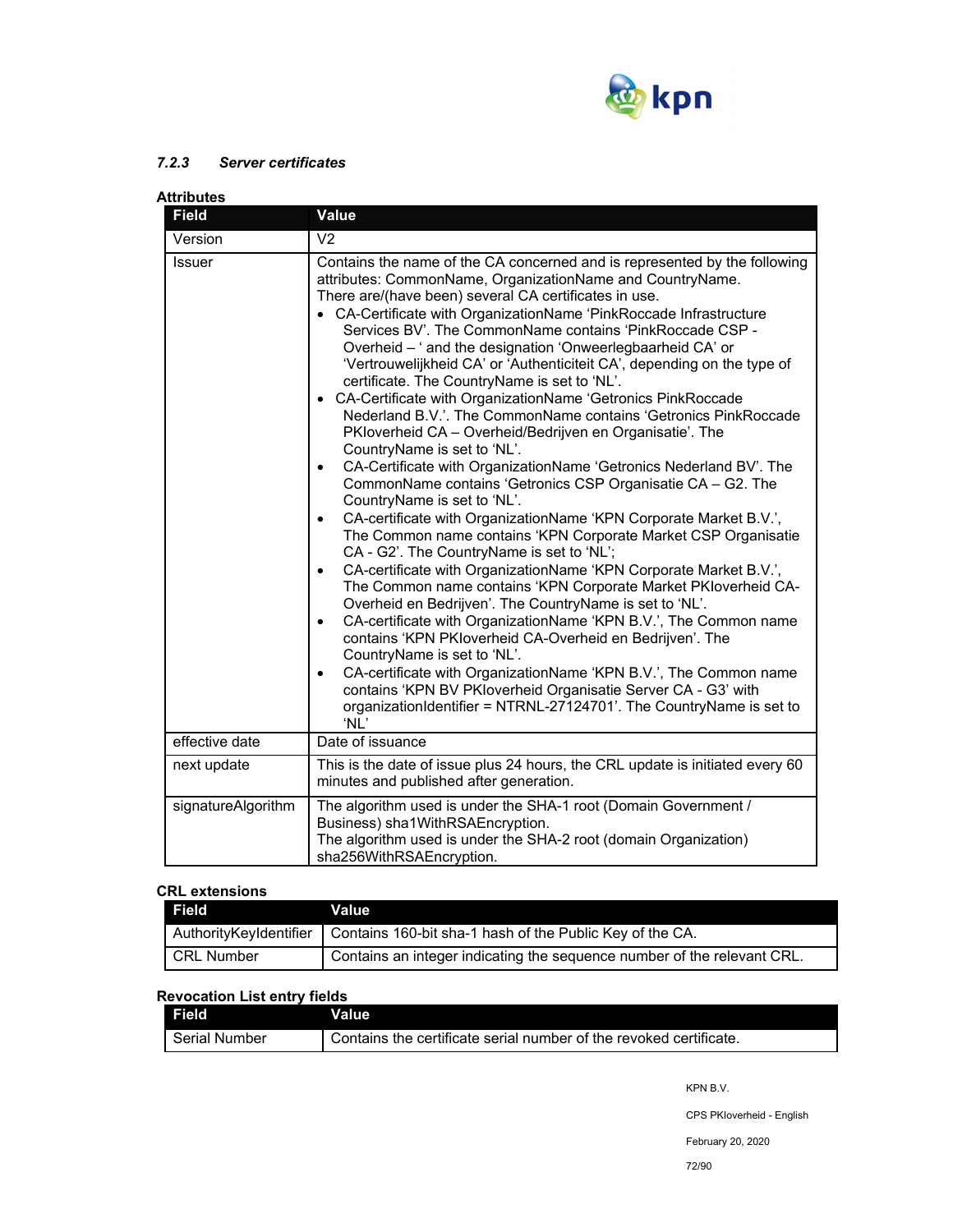

| Jate<br>evocation. | revocation.<br>contains.<br>time<br>anc<br>nt<br>пате<br>лан |
|--------------------|--------------------------------------------------------------|
|                    |                                                              |

## *7.2.4 CRL Extended Validation Server certificates*

## *Attributes*

| <b>Field</b>       | <b>Value</b>                                                                                                                                                                        |
|--------------------|-------------------------------------------------------------------------------------------------------------------------------------------------------------------------------------|
| Version            | V <sub>2</sub>                                                                                                                                                                      |
| <b>Issuer</b>      | CN = KPN Corporate Market Staat der Nederlanden<br>EV CA O = KPN Corporate Market B.V.<br>$C = NL$<br>As of 1 April 2016:<br>CN = KPN Staat der Nederlanden EV<br>$CA O = KPN B.V.$ |
| effective date     | Date of issuance                                                                                                                                                                    |
| next update        | This is the date of issue plus 24 hours, the CRL update is initiated<br>every 60 minutes and published after generation.                                                            |
| signatureAlgorithm | The algorithm used is under de SHA-2 root (domain<br>Organisatie) sha256WithRSAEncryption.                                                                                          |

## **CRL extensions**

| Field             | Value                                                                           |
|-------------------|---------------------------------------------------------------------------------|
|                   | Authority Keyldentifiel Contains 160-bit sha-1 hash of the Public Key of the CA |
| <b>CRL Number</b> | Contains an integer indicating the sequence number of the relevant<br>I CRL.    |

## **Revocation List entry fields**

| Field <sup>1</sup>     | Value                                                              |
|------------------------|--------------------------------------------------------------------|
| Serial Number          | Contains the certificate serial number of the revoked certificate. |
| <b>Revocation Date</b> | Contains date and time of revocation.                              |

## *7.2.5 CRL profile Private Services Server certificates*

## **Attributes**

| <br><b>Field</b> | Value                                                                            |
|------------------|----------------------------------------------------------------------------------|
| Version          | V2                                                                               |
| <b>Issuer</b>    | $CN = KPN$ PK loverheid Private Services $CA - G1$<br>$Q = KPN B.V.$<br>$C = NL$ |

KPN B.V.

CPS PKIoverheid - English

February 20, 2020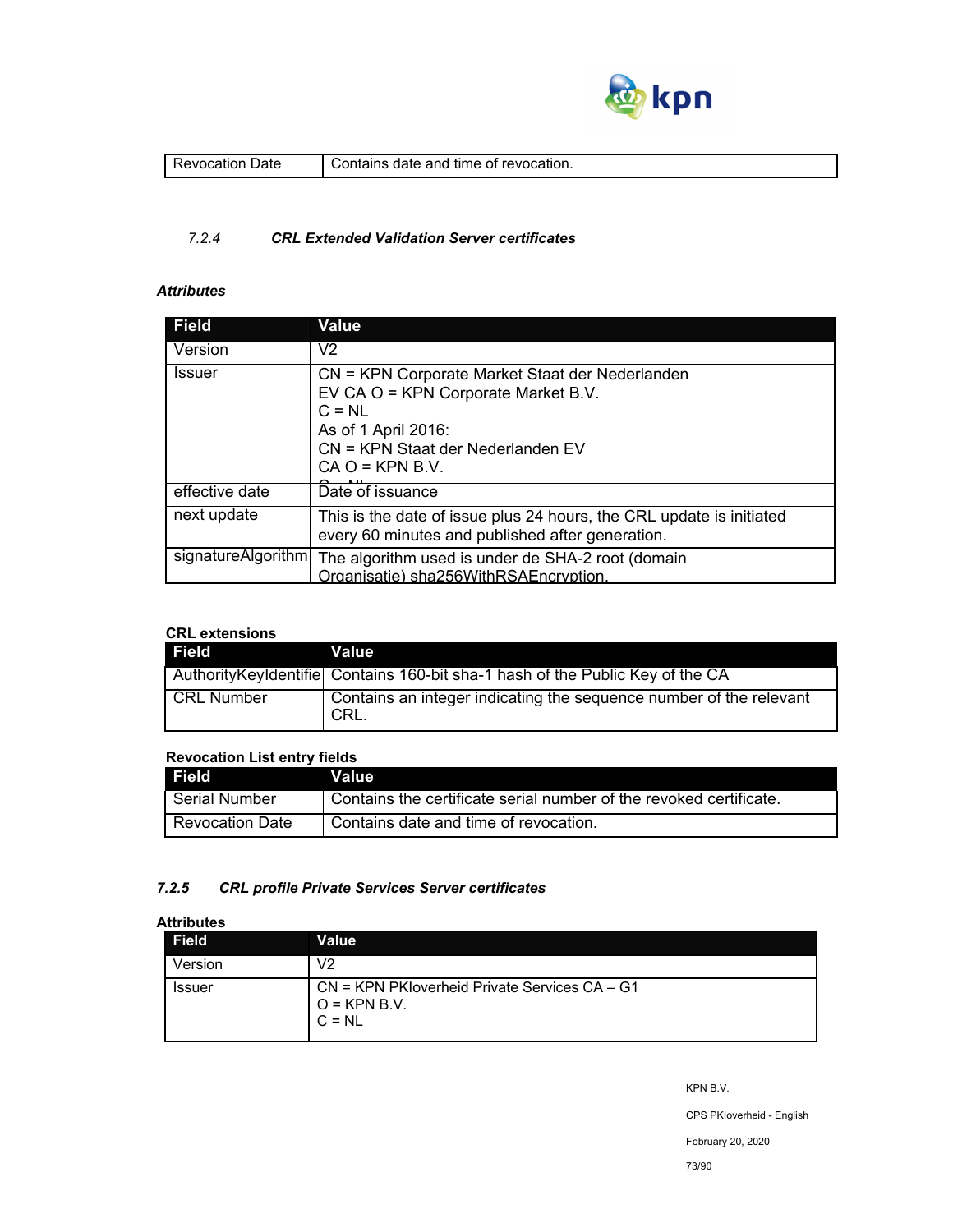

| effective date     | Date of issuance                                                                                                         |
|--------------------|--------------------------------------------------------------------------------------------------------------------------|
| next update        | This is the date of issue plus 24 hours, the CRL update is initiated every 60<br>minutes and published after generation. |
| signatureAlgorithm | The algorithm used is under de SHA-2 root (domain Organisatie)<br>sha256WithRSAEncryption.                               |

## **CRL extensions**

| <b>Field</b> | Value                                                                            |
|--------------|----------------------------------------------------------------------------------|
|              | AuthorityKeyIdentifier   Contains 160-bit sha-1 hash of the Public Key of the CA |
| l CRL Number | Contains an integer indicating the sequence number of the relevant CRL.          |

## **Revocation List entry fields**

| Field                  | Value                                                              |
|------------------------|--------------------------------------------------------------------|
| Serial Number          | Contains the certificate serial number of the revoked certificate. |
| <b>Revocation Date</b> | Contains date and time of revocation.                              |

# **7.3 OCSP-profiles**

The OCSP Responder conforms to RFC 6960.

## *7.3.1 OCSP-profile Server certificates G3*

| <b>Base Certificate</b> | Value                                                                                                                      |
|-------------------------|----------------------------------------------------------------------------------------------------------------------------|
| Version                 |                                                                                                                            |
| serial number           | SHA1 hash of public key                                                                                                    |
| <b>Issuer DN</b>        | $C = NL$<br>$O=KPN B.V.$<br>OI=NTRNL-27124701<br>CN=KPN BV PKIoverheid Organisatie Server CA - G3                          |
| Subject DN              | $C = NL$<br>$O=KPN B.V.$<br>CN= KPN BV PKloverheid Organisatie Server CA - G3 OCSP n-<br>$(n=1, 2, 3)$ , $(1=$ volgnummer) |
| notBefore               | yymmdd0000002 (Date of Key Ceremony)                                                                                       |
| notAfter                | 2001dd235959Z (3 years)<br>(yymmdd)                                                                                        |
| Public Key Algorithm    | Sha256withRSAEncryption (1 2 840 113549 1 1 11)                                                                            |
| Public Key Length       | 2048                                                                                                                       |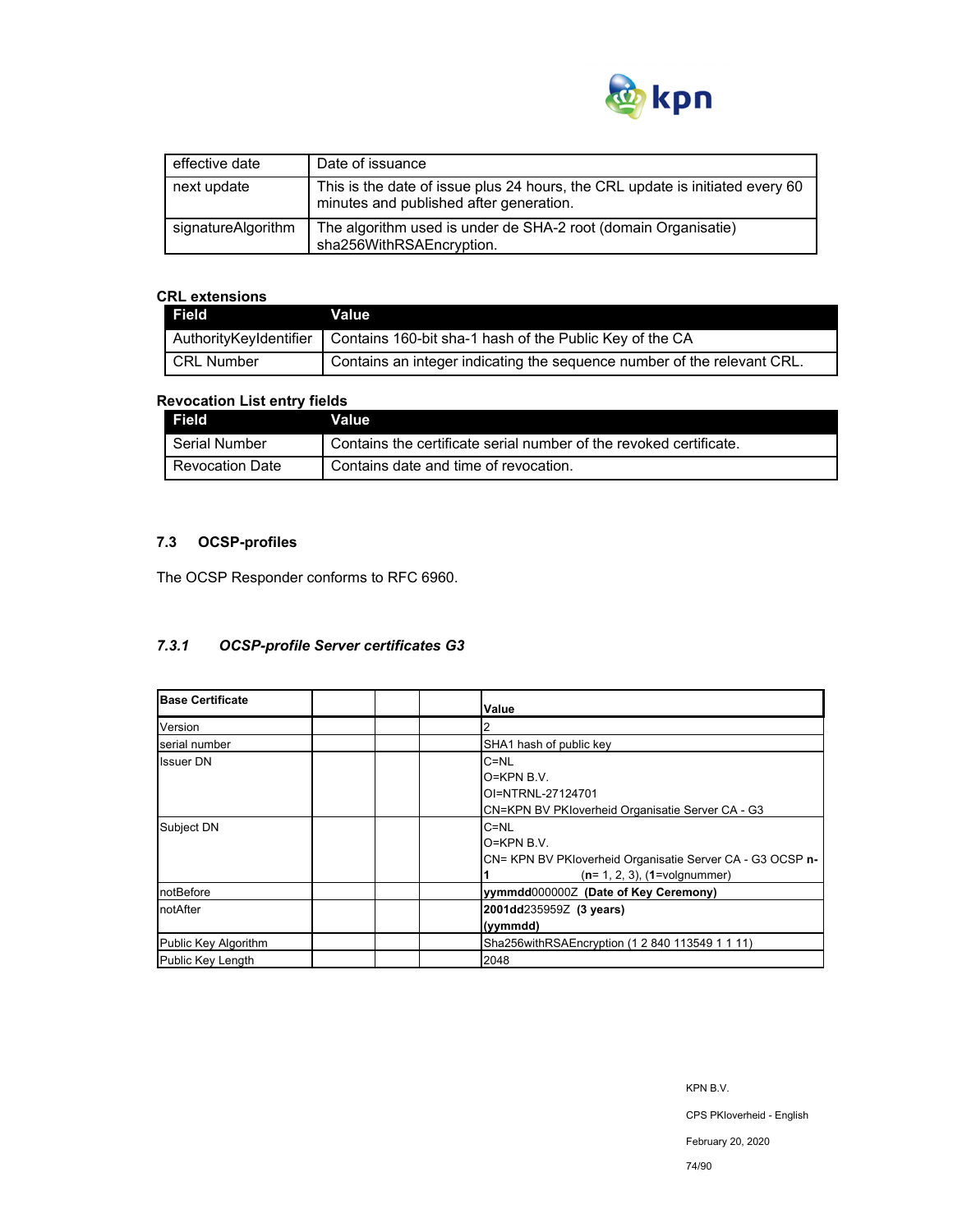

| <b>Standard Extensions</b>   | OID                      | Includ<br>е               | <b>Criticality</b> | Value                                                                                                                                       |
|------------------------------|--------------------------|---------------------------|--------------------|---------------------------------------------------------------------------------------------------------------------------------------------|
| basicConstraints             | {id-ce 19}               | X                         | <b>TRUE</b>        | n/a                                                                                                                                         |
| сA                           |                          |                           |                    | Clear                                                                                                                                       |
| pathLenConstraint            |                          |                           |                    | n/a                                                                                                                                         |
| keyUsage                     | {id-ce 15}               | $\mathsf{x}$              | <b>TRUE</b>        | n/a                                                                                                                                         |
| digitalSignature             |                          |                           |                    | Set                                                                                                                                         |
| certificatePolicies          | {id-ce 32}               | $\mathsf{x}$              | <b>FALSE</b>       | n/a                                                                                                                                         |
| policyIdentifiers            |                          |                           |                    | 2.16.528.1.1003.1.2.5.6                                                                                                                     |
| policyQualifiers             |                          |                           |                    | N/A                                                                                                                                         |
| policyQualifierID            |                          |                           |                    | 1.3.6.1.5.5.7.2.1                                                                                                                           |
| Qualifier                    |                          |                           |                    | https://certificaat.kpn.com/pkioverheid/cps                                                                                                 |
| policyQualifiers             |                          |                           |                    | N/A                                                                                                                                         |
| policyQualifierID            |                          |                           |                    | 1.3.6.1.5.5.7.2.2                                                                                                                           |
| Qualifier                    |                          |                           |                    | Op dit certificaat is de PKloverheid CPS van KPN van<br>toepassing. (eng = This certificate is subject to KPN's<br><b>PKloverheid CPS.)</b> |
| SubjectKeyIdentifier         | $\{id-ce 14\}$           | $\mathsf{x}$              | <b>FALSE</b>       | n/a                                                                                                                                         |
| Keyldentifier                |                          |                           |                    | Method-1                                                                                                                                    |
| AuthorityKeyIdentifier       | {id-ce 35}               | $\mathsf{x}$              | <b>FALSE</b>       | n/a                                                                                                                                         |
| Keyldentifier                |                          |                           |                    | Hash of public key of Issuing CA                                                                                                            |
| <b>CrIDistributionPoints</b> | $\{id-ce 31\}$           | x                         | <b>FALSE</b>       | n/a                                                                                                                                         |
| <b>DistributionPoint</b>     |                          |                           |                    | n/a                                                                                                                                         |
| Full Name (URI)              |                          |                           |                    | http://crl.managedpki.com/KPNBVPKloverheidOrganisatiePersoo                                                                                 |
|                              |                          |                           |                    | nCAG3/LatestCRL.crl                                                                                                                         |
| extendedKeyUsage             | $\{id-ce 37\}$           | $\boldsymbol{\mathsf{x}}$ | <b>TRUE</b>        | n/a                                                                                                                                         |
| <b>Key Purpose</b>           |                          |                           |                    | 1.3.6.1.5.5.7.3.9                                                                                                                           |
| <b>Private Extensions</b>    | <b>OID</b>               | Includ<br>е               | <b>Criticality</b> | Value                                                                                                                                       |
| id-pkix-ocsp-nocheck         | 1.3.6.1.5.5<br>.7.48.1.5 | Ιx                        | <b>FALSE</b>       | 05 00 (Null)                                                                                                                                |

KPN B.V.

February 20, 2020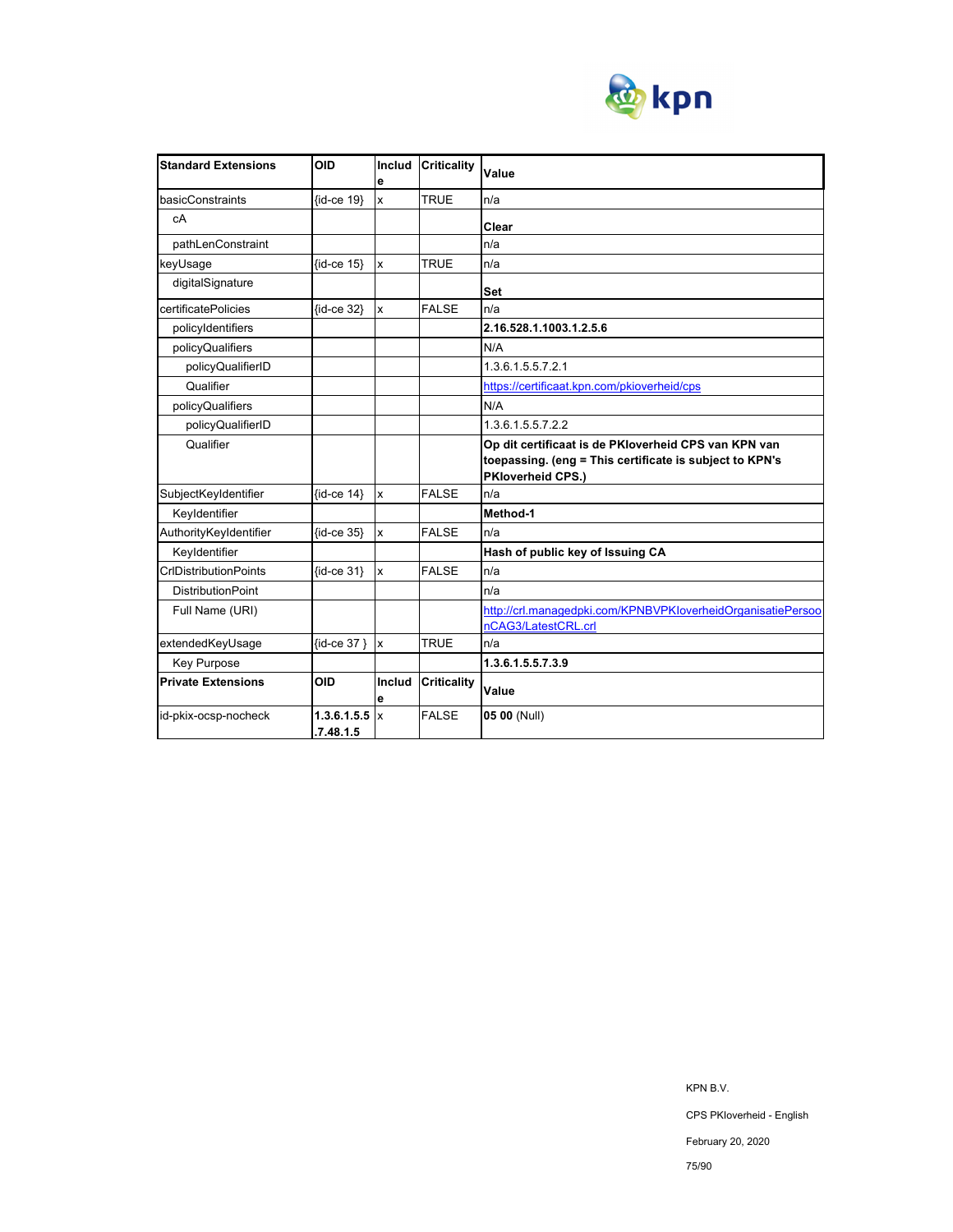

## **8 Compliance Audit and Other Assessment**

Since November 1, 2002, KPN B. V. (one of its predecessors) has been certified by KPMG Certification b. v. against the' TTP. NL Scheme for management system certification of Trust Service Providers issuing Qualified Certificates for Electronic Signatures, Public Key Certificates, Website Certificates and / or Time-stamp tokens' against ETSI TS 101 456 and thus fulfilled the requirements of the dutch law for Electronic Signatures. The ETSI TS 101 456 Certificate was extended on the same date in the years 2005,2008,2011 and 2014 by the certification body BSI Management Systems.

Since 2014, KPN has also been certified against ETSI TS 102 042.

Among other things, the Scheme specifies the frequency with which the audit is carried out, the requirements that the certifying body must meet and how non-conformities are dealt with. A certifying body must be accredited by the Accreditation Board before it can certify.

#### **eIDAS**

On July 1, 2016, the European Regulation (REGULATION (EU) No 910/2014 OF THE EUROPEAN PARLIAMENT AND OF THE COUNCIL of 23 July 2014 on electronic identification and trust services for electronic transactions in the internal market and repealing Directive 1999/93/EC) entered into force.

This decree replaces the Dutch Electronic Signature Act.

Because this regulation sets out the requirements regarding the frequency of the audit and accreditation, the afore mentioned TTP. NL Scheme lapses on that date.

In February 2016, the previous ETSI certifications ETSI TS 101 456 and ETSI TS 102 042 were also replaced by ETSI certifications ETSI EN 319 411-2 and ETSI EN 319 411-1 respectively. KPN also complies with the relevant parts of the PKI government's Programme of Requirements as stated in the Programme of Requirements (see https://www.logius.nl/english/pkioverheid ). This can be demonstrated by means of an audit report issued by BSI Management Systems b. v, A copy of the ETSI EN 319 411-2 and ETSI TS 102 042 certificate can be found on the KPN site (see Electronic Storage Site). The audit reports drawn up by the auditors concerned are secret from a security point of view. They are not made available to third parties and can only be viewed on request and under strict confidentiality.

With effect from 10 March 2017, the Netherlands Radiocommunications Agency (hereinafter AT) has been designated as statutory supervisor of the eIDAS ordinance. KPN is registered as a Trust Service Provider (TSP) with the Netherlands Radiocommunications Agency, as a certified publisher of Qualified Certificates to the public.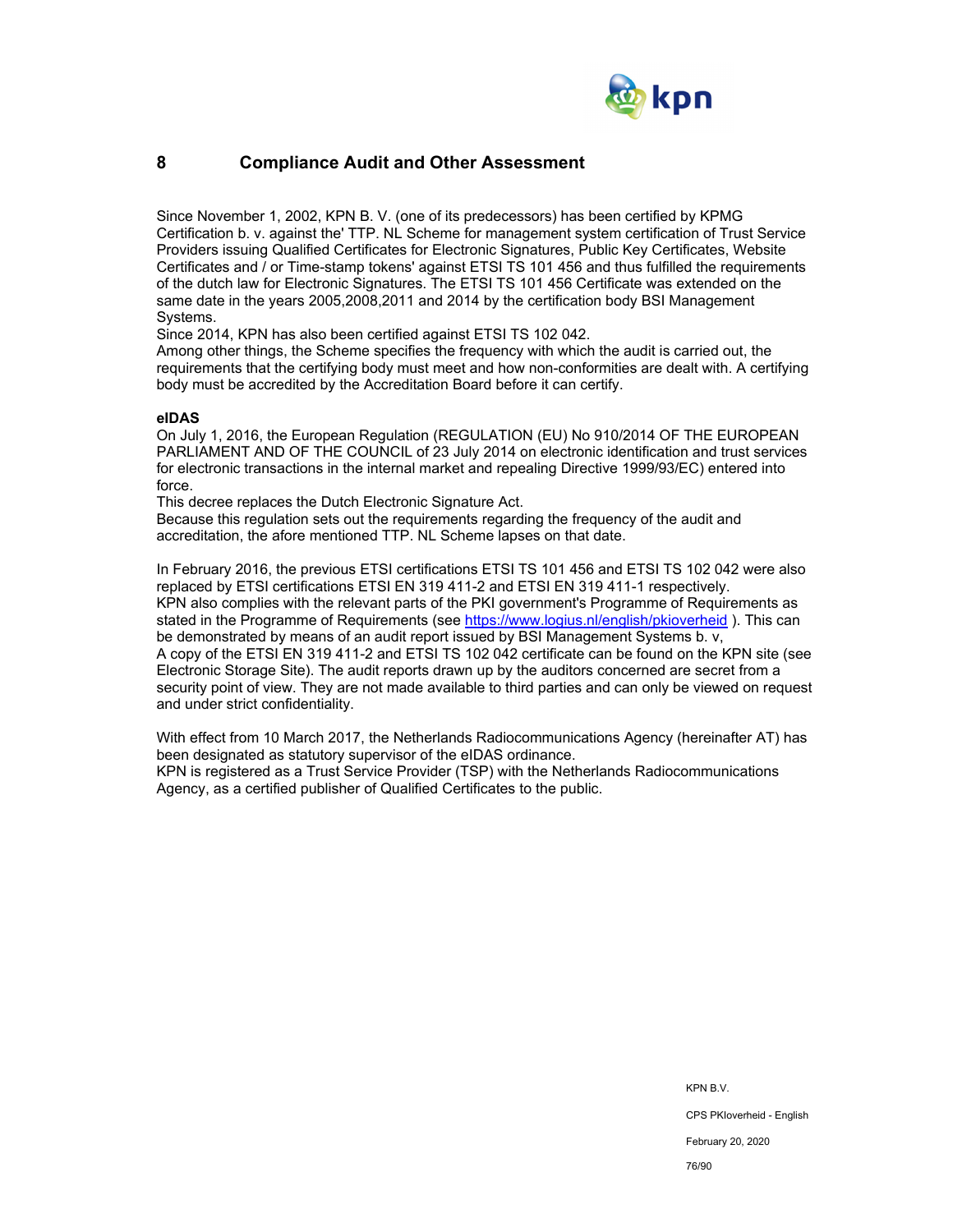

## **9 Other Business and Legal Matters**

KPN is the ultimately responsible Trust Service Provider. KPN is also responsible for those parts that are outsourced to other organizations.

KPN has outsourced the identification of certificate holders and certificate managers to AMP B. V.

## **9.1 Fees**

No further stipulations.

## **9.2 Financial Responsibility**

KPN has put in place adequate arrangements, including insurance, to cover liabilities related to the provision of the service in question. In addition, KPN has the financial stability and resources necessary for sound business operations.

## **9.3 Confidentiality of Business Information**

The financial statements of KPN B.V. are integrated in the financial statements of Koninklijke KPN N.V. As a publicly listed company, it is the Royal KPN N.V. not allowed to provide financial data outside the regular reports and official channels.

## *9.3.1 Listing of information considered confidential*

The following shall be regarded as confidential, inter alia:

- agreements with, inter alia, Subscriber' s;
- Internal procedures for handling and processing Subscription, Certificate applications and revocation requests;
- data on systems and infrastructures;
- PIN, PUK and revocation codes;
- Internal security procedures and measures;
- audit reports;
- Private keys.

For personal data, see 9.4.2 Confidential personal data.

## *9.3.2 List of information considered as non-confidential*

No further stipulations.

## *9.3.3 Responsibility not to provide data*

KPN has formulated a policy for all information relating to security issues (see, for example, 9.3.1.). This policy states, among other things, that this information is confidential and is only made available based on the need-to-know principle. This also means that, in principle, this information is only made

KPN B.V.

CPS PKIoverheid - English

February 20, 2020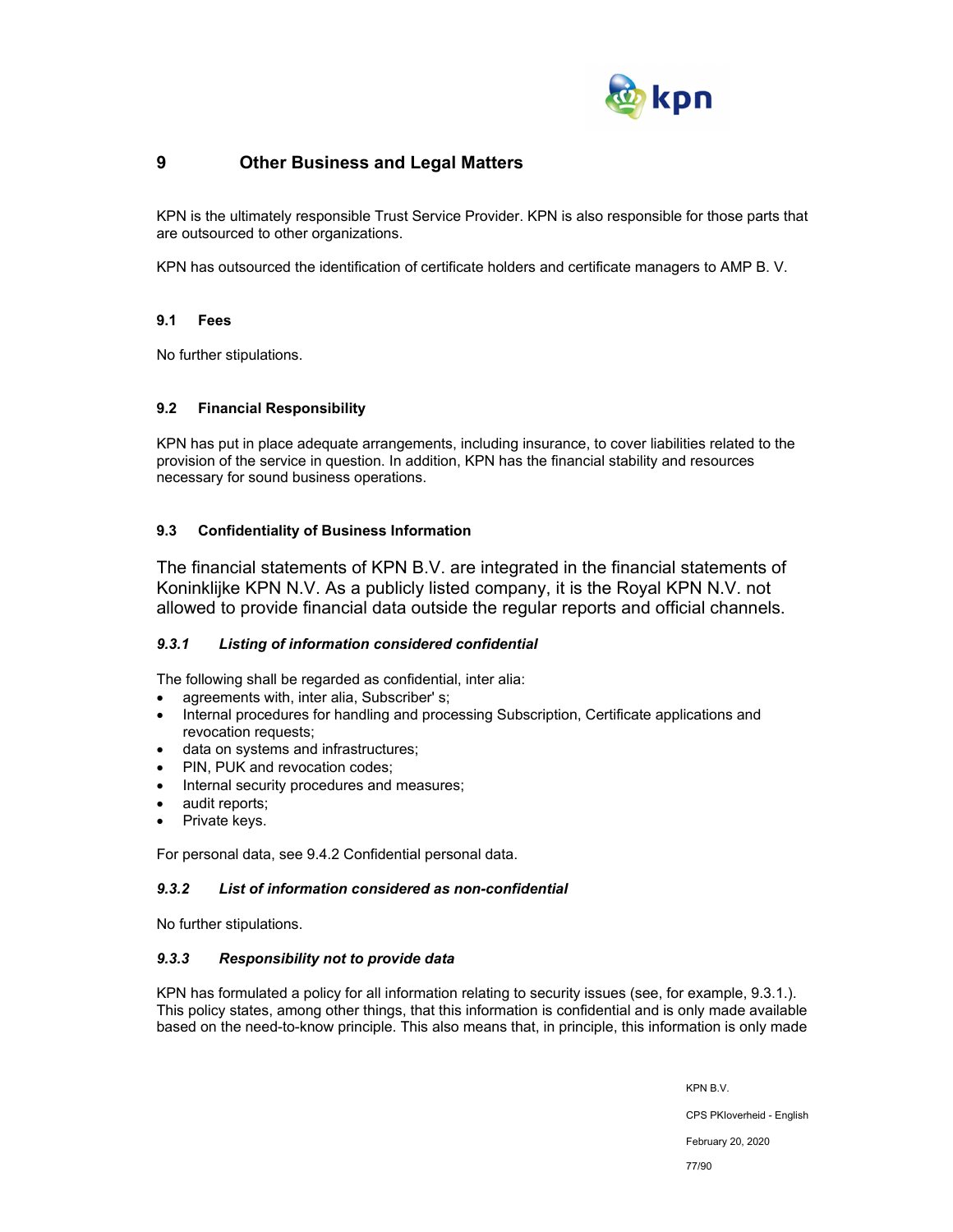

available for inspection to third parties within the KPN building, but only to the extent that there is a clear need for this (for example an audit) and always under strict confidentiality.

#### **9.4 Privacy of Personal Information**

KPN complies with the requirements of the Wbp (dutch: Act on Privacy). KPN has registered with the Dutch Data Protection Authority (College Bescherming Persoonsgegevens) as being responsible for processing personal data for the purpose of certification services.

### *9.4.1 Privacy Statement*

KPN has formulated a privacy statement for, among other things, its certification services. The statement describes how KPN deals with personal data. The privacy statement is made available via KPN's website (see Repository).

### *9.4.2 Confidential personal data*

The following personal data are considered confidential and will not be provided to third parties:

- Subscriber details:
- certificate application details and certificate application treatment details;
- certificate application processing data;
- certificate revocation details;
- notifications of circumstances which may lead to revocation;

### *9.4.3 Non-confidential data*

The published data of certificates is publicly available. The information that is made available in respect of published and revoked certificates is limited to the limits set out in Chapter 7 ' Certificate, CRL and OCSP profiles' of this CPS

Information on revocation of certificates is available through the CRL. This information provided only concerns the certificate number, the moment of revocation and status (valid/revoked) of the certificate.

#### *9.4.4 Responsibility to protect Private Keys*

KPN is responsible for protecting private CA keys.

The responsibility for protecting the Private Key of the Certificate Holder and thus for the QSCD/SUD on which it is stored lies up to and including transfer of the QSCD/SUD with KPN and after transfer with the Certificate Holder/Certificate Manager. As a result, the responsibility for protecting the PIN and PUK codes that secure the smart card also lies with KPN up to and including the transfer of the PIN mail with KPN and after transfer with the Certificate Holder/Certificate Manager.

The Subscriber creates the key pair for which he requests a server certificate. The Subscriber is responsible for creating and storing the relevant Private Key in his or her Safe Environment, the Subscriber is also responsible for the Safe Environment itself.

In the case of the mobile certificate, no private key transfer will take place. This private key is stored on the HSM in the secure environment of KPN. The responsibility for the protection of the PUK code lies with KPN until the transfer of the PIN mailer. After that, the certificate holder is responsible for setting up a PIN code and securing it.

KPN B.V.

CPS PKIoverheid - English

February 20, 2020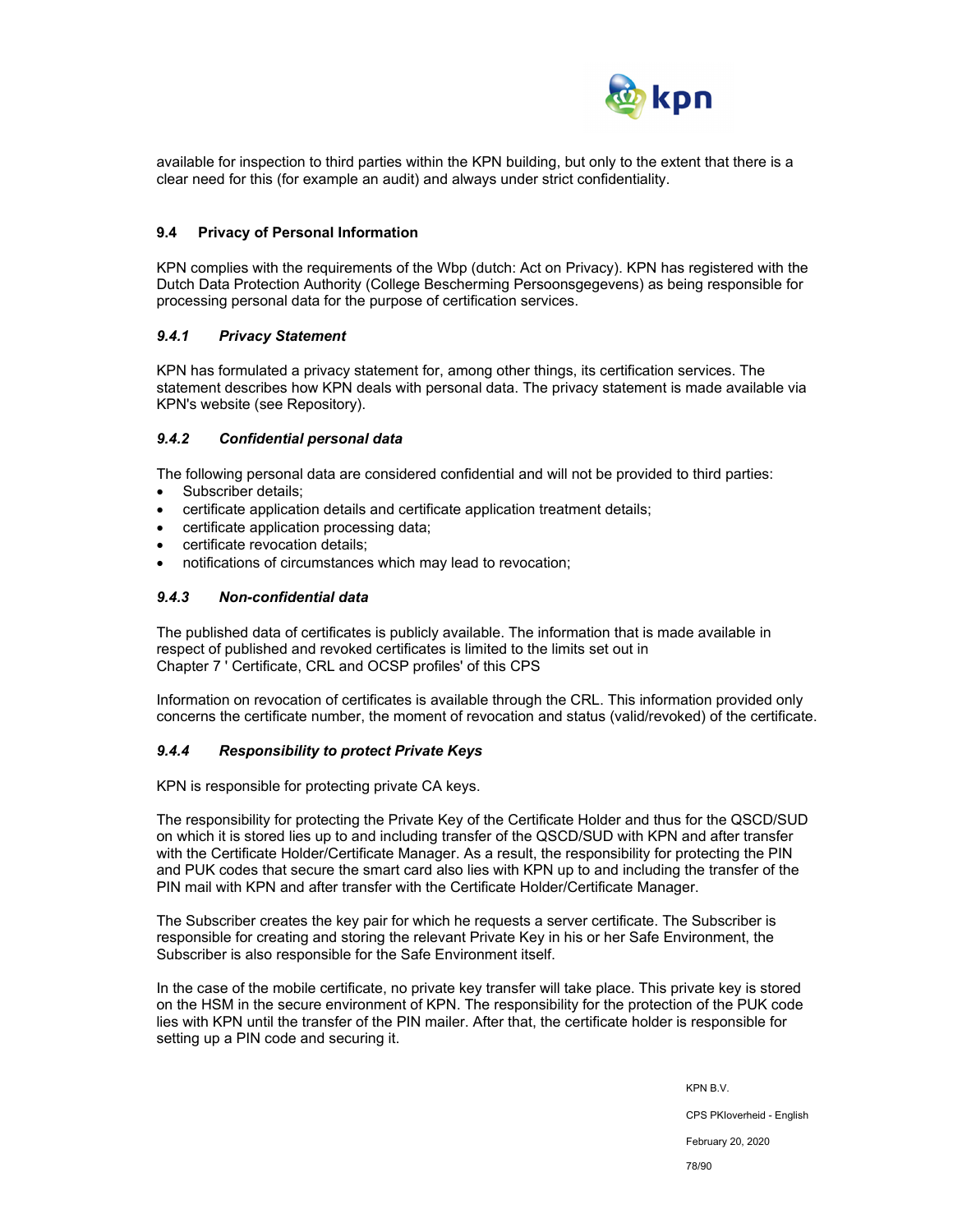

## *9.4.5 Notification of use and consent to the use of personal data*

The Certificate Holder, the Certificate Manager and Subscriber grant permission for publication of certificate data by consent to the Special Terms and Conditions. The completion of an application procedure by the Certificate Holder is considered by KPN as permission for the publication of the data in the Certificate.

### *9.4.6 Provision of information as a result of a legally valid summons*

KPN does not provide confidential data to investigating officers, except insofar as Dutch legislation and regulations require KPN to do so and only upon presentation of a legally valid summons.

## *9.4.7 Provision of private law evidence*

The Certificate and the information supplied with the Certificate Application shall continue to be stored for a further period specified to the Subscriber and/or Certificate Holder and insofar as necessary to provide proof of certification in the legal process. Confidential data will only be provided to parties other than the Subscriber and the Certificate Holder for the purpose of evidence, with the prior written consent of the Subscriber or the Certificate Holder.

### *9.4.8 Provision of information at the request of the owner*

KPN will provide the Subscriber and/or Certificate Manager or Certificate Holder with the personal data concerning him/her, upon request. Upon request, KPN provides the Subscriber with personal data of a Certificate Manager or Certificate Holder who has received a Certificate on behalf of the Subscriber.

KPN is entitled to charge an appropriate fee for each provision.

## *9.4.9 Disclosure of information with respect to revocation of a certificate*

Information on revocation of Certificates is available through the CRL. The information given there only concerns the Certificate number and the moment of revocation.

#### *9.4.10 Other circumstances which may lead to the provision of information*

No further Stipulations.

## **9.5 Intellectual property rights**

The intellectual property rights of this CPS are vested in KPN.

Property rights relating to the Certificate, QSCD and SUD shall also remain vested in KPN and its licensors after issuance, including intellectual property rights. The same applies to documentation provided by KPN's services, including this CPS.

## **9.6 Obligations and Warranties**

In the Special Terms and Conditions, the manner in which KPN and the parties involved must deal with obligations and guarantees is set out.

> KPN B.V. CPS PKIoverheid - English February 20, 2020 79/90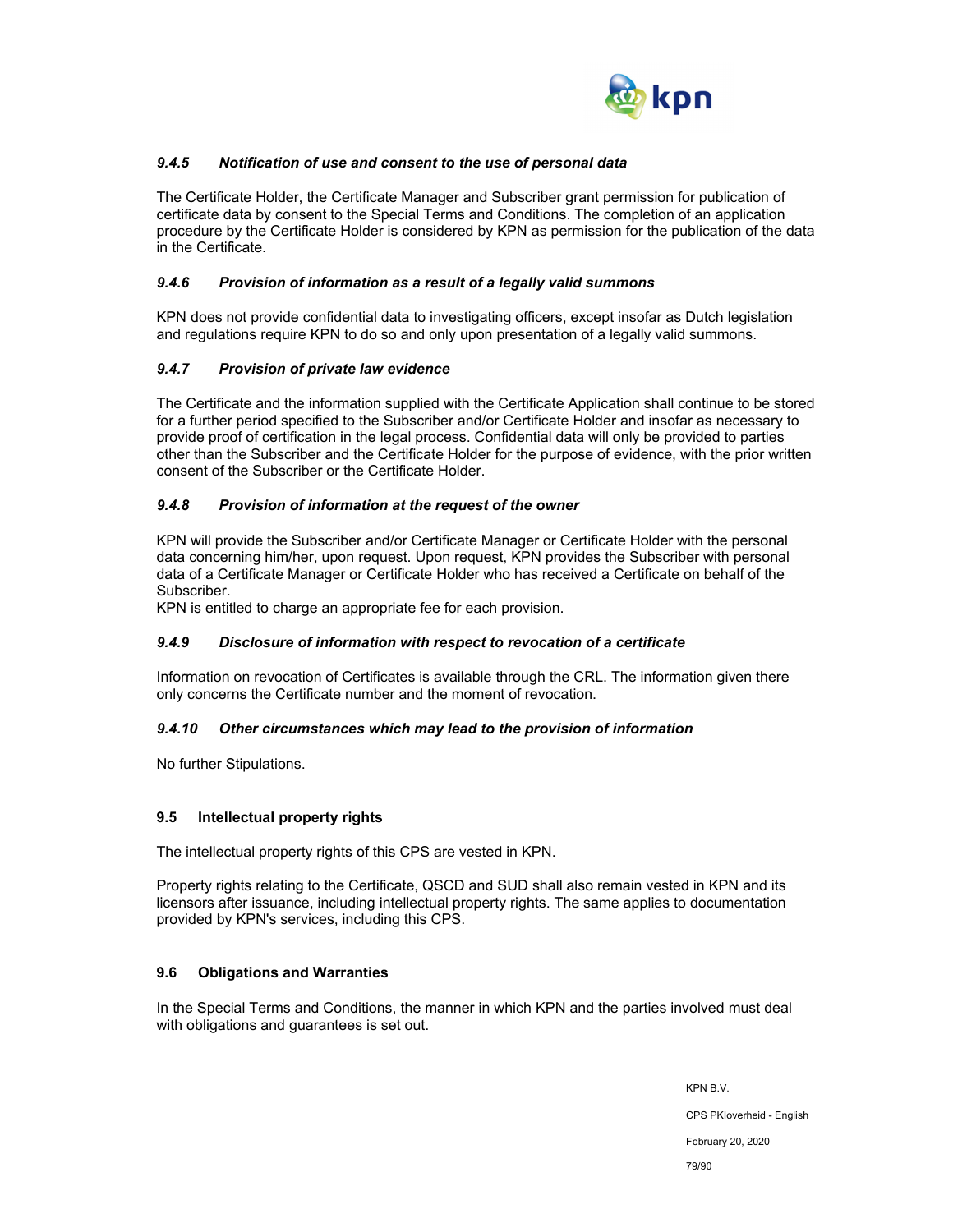

## **9.7 Restrictions on warranties**

In the Special Terms and Conditions, the manner in which KPN and the parties involved must deal with the restrictions in guarantees is included.Limitations of Liability

### *9.7.1 Liability of KPN*

KPN accepts liability for PKIoverheid Certificates as set out in the Special Terms and Conditions.

### *9.7.2 Limitations of Liability to the relying Party*

KPN's liability to Relying Parties is limited in the manner described in the Special Terms and Conditions.

#### **9.8 Indemnities**

No further stipulations.

### **9.9 Term and Termination**

The special conditions include the manner in which KPN deals with termination.

#### **9.10 Individual notices and communications with participants**

KPN communicates with stakeholders in various ways. This is done verbally (telephone), mainly through the employees of the Validation department who, among other things, process and handle the Certificate applications. This department can be reached by calling +31 (0)88 661 05 00.

Communication also takes place in writing via this CPS and for example the certificate application forms used, all of which are accompanied by a detailed explanation. There is also the possibility of raising questions or other matters via e-mail address pkivalidation@kpn.com

The listed documents and many other information are available in the Electronic Storage.

## **9.11 Amendments**

#### *9.11.1 Amendment procedure*

KPN has the right to amend or supplement the CPS. The operation of the current CPS is assessed at least annually by KPN's PMA. Subscribers, Certificate Holders, Certificate Managers and Confidential Parties may comment on the content of the CPS and submit it to KPN's PMA (pkisupport@kpn.com). If, based on this, it is determined that changes to the CPS are necessary, the PMA will implement these changes in accordance with the change management process set up for this purpose.

Amendments to the CPS are approved by KPN's PMA. Changes of an editorial nature or obvious clerical and/or spelling errors can enter into force without prior notice and are recognizable by

> KPN B.V. CPS PKIoverheid - English February 20, 2020 80/90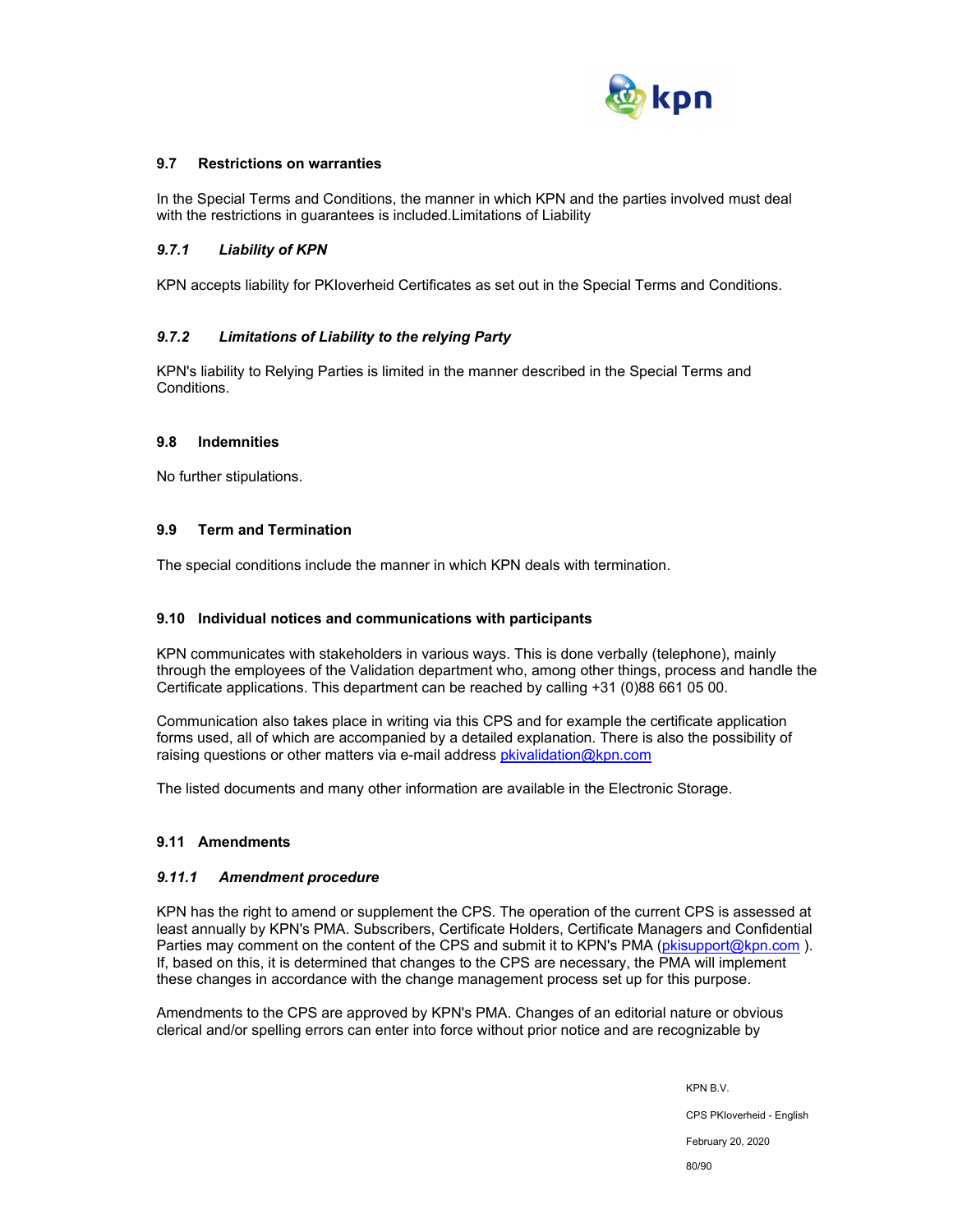

increasing the version number by 0.1 (1.1 > 1.2). In the event of major changes, a new version will be produced, recognizable by increasing the version number by 1 (1.0  $>$  2.0).

#### *9.11.2 Notification of amendments*

Amendments to the CPS are announced on KPN's website (see Electronic Storage Recordings). This is done two weeks before the CPS's starting date of validity. This starting date of validity is stated on the cover page of this CPS.

#### **9.12 Dispute Resolution Procedures**

Complaints are dealt with by means of a Complaint procedure. These complaints can be reported by telephone and by e-mail to the Service Desk. A web form is available on the website for this purpose, which can be used to submit a complaint, among other things. https://certificaat.kpn.com/support/

Telephone: 088-6610621 (working days from 9:00 to 17:00 E-mail: Servicedesk.sbr@KPN.com

KPN makes every effort to provide you with the best possible service. However, it is possible that you are not satisfied with our services. In that case, there is a possibility to appeal about the handling of your complaint. You can reach this procedure via : https://www.kpn.com/zakelijk/service/klachtindienen-over-kpn-zakelijk.htm

### **9.13 Governing Law**

The eIDAS regulation governs KPN's certification services within the PKIoverheid, insofar as it concerns the Qualified Certificates (non-repudiation).

KPN's services are also governed exclusively by Dutch law.

#### **9.14 Compliance with Applicable Law**

No further stipulations

#### **9.15 Miscellaneous Provisions**

No further stipulations

#### **9.16 Other Provisions**

No further stipulations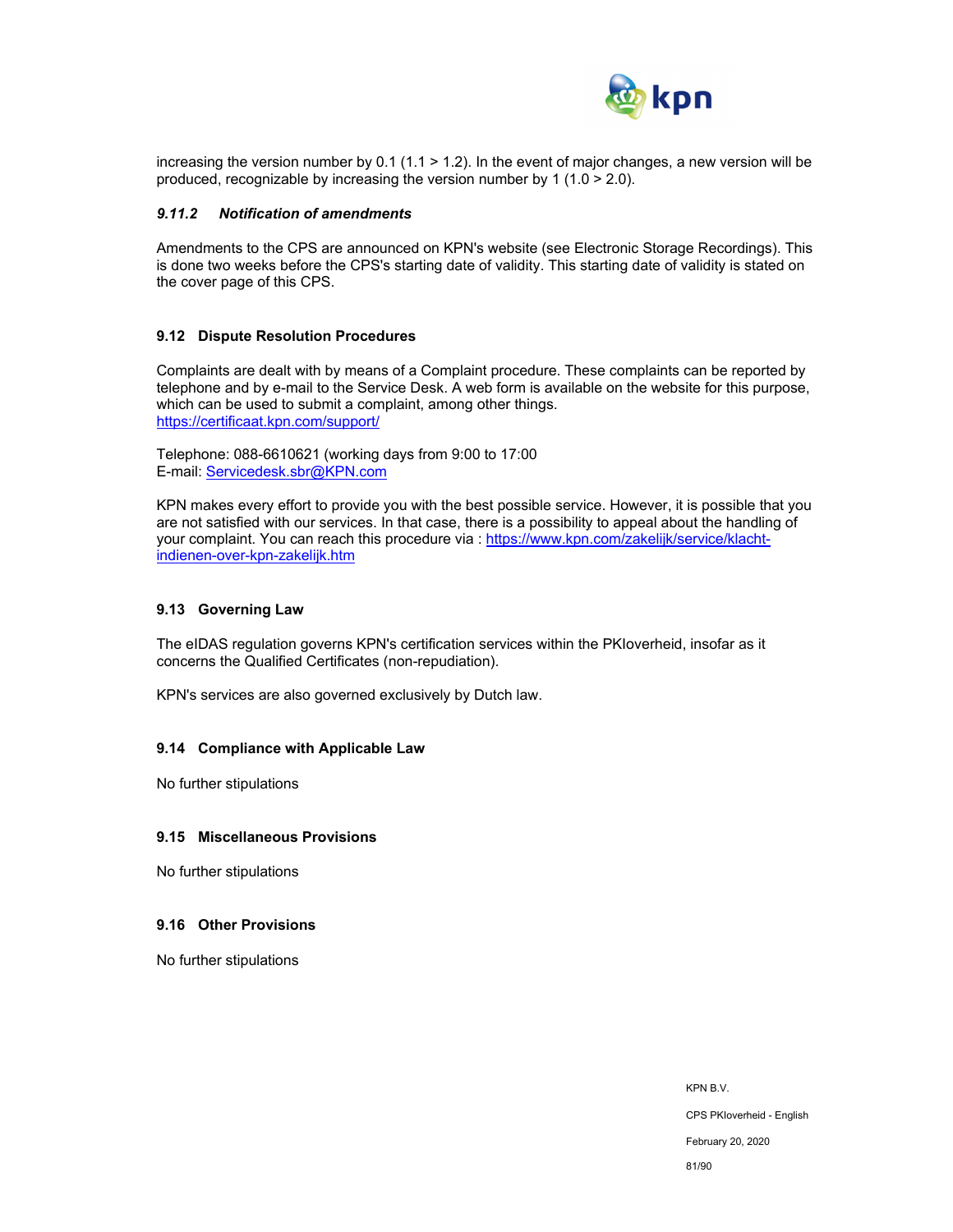

## **Appendix 1 Definitions**

**Advanced Electronic Signature**: an Electronic Signature that meets the following requirements:

(a) it is uniquely linked to the signatory;

(b) it makes it possible to identify the signatory;

(c) it is established by means which the signatory can maintain under his sole control;

(d) it shall be linked to the electronic file to which it relates in such a way that any subsequent alteration of the data can be detected.

**Applicant**: a natural person (Recognized Profession Certificates) or legal entity (Organisation-linked Certificates) who submits a Certificate Application for the issuance of a Certificate to KPN. The Applicant does not have to be the same party as the Subscriber or the Certificate Holder, but is one of both.

**Asymmetric Key Pair**: a Public Key and Private Key within the public key cryptography that are mathematically connected in such a way that the Public Key and the Private Key are each other's counterparts. If one key is used to encrypt, the other key must be used to decrypt and vice versa.

**Authentication**: (1) Checking an identity prior to transmission of information; (2) verifying the accuracy of a message or sender.

**Authenticity certificate**: Certificate certifying the Public Key of the key pair used for identification and authentication services.

**Authorised representative:** A natural person authorised to represent an organisation. The power of representation may derive from the law or from a power of attorney. There may also be several natural persons, e. g. a board of an association, who are authorised to represent an organisation.

**CA Certificate:** a Certificate of a Certification Authority.

**CA Key**: the key pair, Private and Public Key of a Certification Authority.

**Certificate**: the Public Key of an End User, together with additional information. A Certificate is enciphered with the Private Key of the Certification Authority that issued the Public Key, making the Certificate unalterable.

Certificates can be grouped in different ways. Firstly, there is the distinction between Organizational Certificates and Professional Certificates. Certificates for Organisation-linked Certificates are requested by an organisational entity, which is a Subscriber at KPN, for a Certificate Holder who is part of or has a relationship with that organisational entity. The Certificate Holder shall use the Certificate on behalf of the organisation.

For Professional Certificates, they are applied for by a practitioner of a Recognised Appeal, who in that capacity is a Subscriber himself or herself, but at the same time also a Certificate Holder. The Certificate Holder shall use the Certificate on account of his profession.

The Organisation-specific Certificates are subdivided into Personal Certificates and Services Certificates. The Services Certificates can in turn be divided into Group and Server Certificates.

**Certificate Application**: the request submitted by an Applicant for the issue of a Certificate by KPN.

**Certificate Administrator**: (Certificate Manager) a natural person who is authorized to apply for, install, manage and/or revoke a Server Certificate or Group Certificate on behalf of the Subscriber and for the benefit of the Certificate Holder. The certificate administrator carries out actions that the certificate holder himself is not capable of doing.

KPN B.V.

CPS PKIoverheid - English

February 20, 2020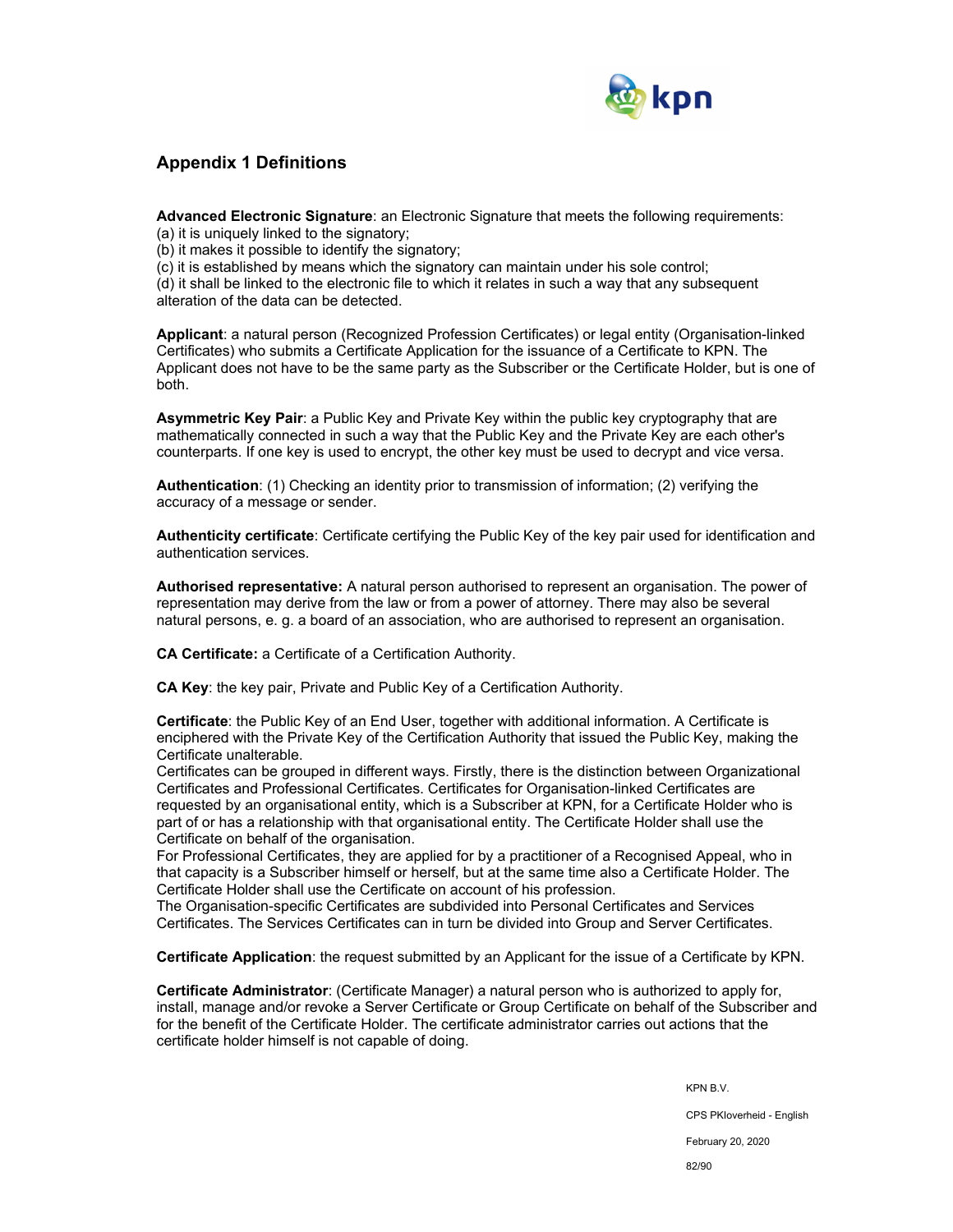

**Certificate Holder**: an entity that is identified in a Certificate as the holder of the Private Key belonging to the Public Key given in the Certificate.

In principle, there are two types of Certificate Holders: the organisation-specific Certificate Holder and the professionally related Certificate Holder. The organisation-specific Certificate Holder is part of an organisational entity in which the organisational entity is the Subscriber who applies for Certificates for the Certificate Holder and in which the Certificate Holder may use these Certificates on behalf of the Subscriber. The professional certificate holder is a practitioner of a recognized profession, who in that capacity becomes a Subscriber at KPN and applies for Certificates for himself. In the case of the professional Certificates, the Subscriber is the Certificate Holder, the Subscriber and the Certificate Holder are the same person.

**Certificate Profile**: a description of the content of a Certificate. Each type of Certificate (signature, confidentiality, etc.) has its own interpretation and thus its own description - in which there are, for example, agreements on naming and the like.

**Certificate Policy** (CP): a named set of rules indicating the applicability of a Certificate for a particular community and/or application class with common security requirements. Using a CP, Subscribers and Confidential Parties can determine how much confidence they can place in the relationship between the Public Key and the identity of the Public Key holder. The applicable CP's are included in the PKIoverheid Programme of Requirements (PoR). This concerns the part 3a Certificate Policy - Domain Government/Businesses and Organisation and the part 3b Certificate Policy - Services, appendix to CP Domain Government/Businesses and Organisation.

**Certificate Revocation List**: (CRL): a publicly accessible and consultable list of revoked Certificates, signed and made available by the issuing TSP

**Certification Authority** (CA): an organisation that generates and revokes Certificates. The functioning as CA is a partial activity carried out under the responsibility of the TSP. In this respect, KPN therefore both operates as a CA and a TSP (CSP)

**Certification services**: the issuing, management and revocation of Certificates by Trust Service Providers.

**Certification Practice Statement** (CPS): a document describing the procedures followed and measures taken by a CSP in relation to all aspects of the service provision. The CPS describes how the CSP(TSP) meets the requirements as stated in the applicable CP.

**Certification Practice Statement PKIoverheid** (CPS PKIoverheid: the CPS in question, as applicable to the issue by KPN of PKIoverheid Certificates and their use.

**Certification Service Provider**: a natural or legal person whose function is to provide and manage Certificates and key information, including the associated media (QSCD, SUD). The Certification Service Provider also has the final responsibility for providing the Certification Services, whether it carries out the actual activities itself or subcontracts them to others.

**Confidentiality certificate**: Certificate certifying the Public Key of the key pair used for confidentiality services.

#### **Country code TopLevelDomain** (ccTLD) code

The ccTLD (country code Top Level Domain) is the domain name extension for a country or independent territory. A ccTLD consists of the 2-letter country code defined according to the ISO 3166-1 standard. For instance: .nl .be .de.

KPN B.V.

CPS PKIoverheid - English

February 20, 2020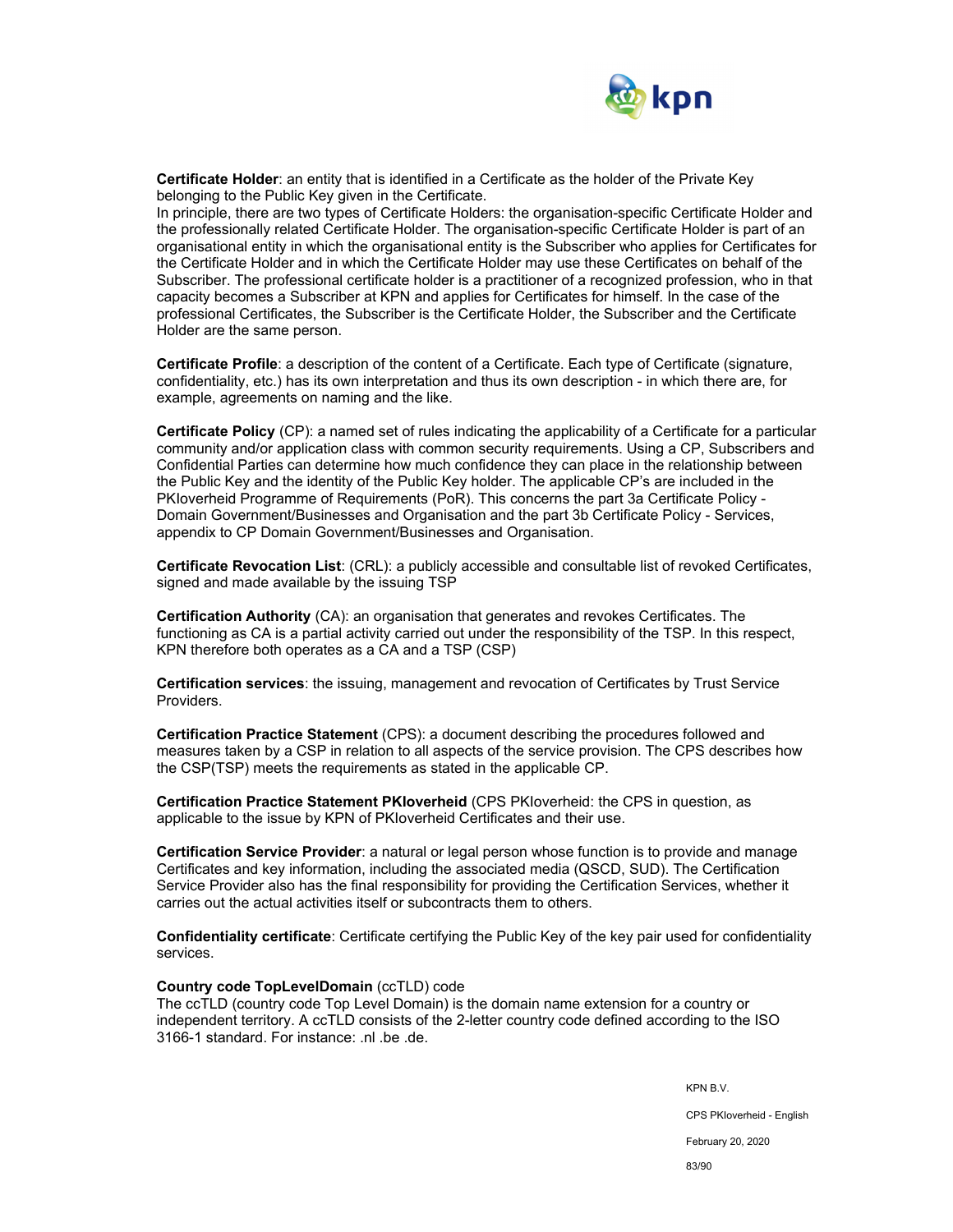

**Data for the creation of Electronic Signatures**: see Signature Creation Data.

**Data for verifying an Electronic Signature**: see Signature Verification Data.

**Digital Signature**: see Advanced Electronic Signature.

**Directory Service**: a service from (or with the cooperation of) a CSP that makes Certificates issued by the CA available and accessible online for the benefit of consulting or trusting parties.

**End User**: a natural or legal person who performs one or more of the following roles within the PKIoverheid: Subscriber, Certificate Holder or Confidential Party. In view of the limited distinctive character of this term, it is not used in the CPS, except in so far as it concerns the prescribed structure of the document (i.e. headings, etc.).

**Electronic Signature**: electronic data that are attached to or logically associated with other electronic data and are used as a means of authentication. The Electronic Signature is used to ensure that electronic correspondence and transactions can compete on two important points with the timehonoured "signature on paper". By placing an Electronic Signature, it is certain that someone who claims to have signed a document has actually done so.

**Electronic Storage**: location where relevant information regarding KPN's services can be found. See: https://certificaat.kpn.com/support/downloads/

**Escrow (Key-Escrow**): A method to generate a copy of the Private Key for the purpose of access to encrypted data by authorised parties during the issuance of a Certificate and its secure storage.

#### **Fully Qualified Domain Name (FQDN)**

A Fully Qualified Domain Name (FQDN) as defined by PKIoverheid is a full name registered in the Internet Domain Name System (DNS) with which a server on the Internet is unique to identify and address. With this definition, an FQDN includes all DNS nodes up to and including the name of the relevant Top-Level Domain (TLD) and an FQDN is registered in the Internet DNS under a DNS Resource Record (RR) of type' IN A' and/or' IN AAAA' and/or' IN CNAME'.

Examples of FQDNs are www.logius.nl webmail. com. nl local. logius. nl server1. local. local. logius. nl Logius. nl (subject to registration under a DNS RR of type' IN A' and/or' IN AAAA' and/or' IN CNAME').

**Generic TopLevelDomain (gTLD**):The gTLD is a generic top-level domain (generic Top Level Domain), a domain name extension that does not belong to a particular country and that can be registered in principle by anyone anywhere in the world.

**Government:** Within the context of PKIoverheid, government is/are considered to be government or government organisations:

- all of the national government, the provinces, the municipalities, the partnerships based on the Act on Common Regulations and the Water Boards;
- implementing organisations and services such as inspections, benefits and expenditure services and police services;
- Judiciary;
- independent administrative bodies as listed in the ZBO register

KPN B.V. CPS PKIoverheid - English February 20, 2020 84/90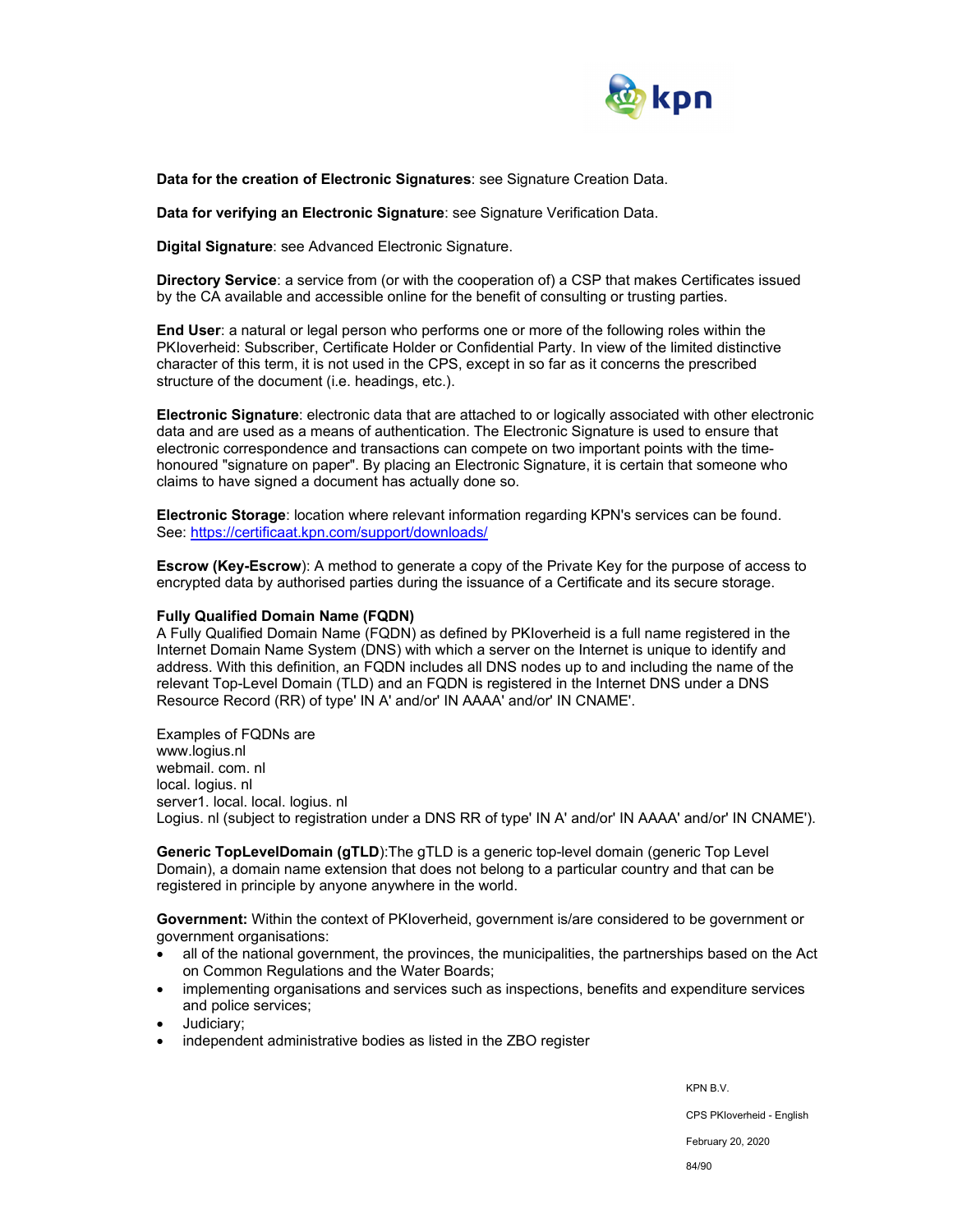

**GovernmentCA**: a CA that is the RootCA within the hierarchy of the PKI government. In a technical sense, it is the central point of trust within the hierarchy and is controlled by the Government Policy Authority.

**Government Identification Numbe**r (dutch: OverheidsIdentificatieNr OIN): Identification number from the Digikoppeling Service Register. This is a register for government organisations. If governmental organizations want to participate in Digikoppeling, a government facility for improving electronic communication between governmental organizations, they must, when applying for a Server Certificate, prove their existence with an extract from the Digikoppeling Service Register and the OIN is included in their Server Certificate.

**Government Policy Authority**: the highest policy-making authority within the hierarchy of the PKI government that controls the Government-CCA.

**Group Certificate**: a combination of two Non-Qualified Certificates, stored on a SUD, which together support the functions of confidentiality and authenticity and fulfil the following requirements: (a) they have been spent on a service or function, forming part of the Subscriber (organisational entity); and

(b) they have been issued on the basis of the Certificate Policy Services in force within the PKI government (PoR Part 3b)

**Hardware Security Module**: The peripherals used on the server side to accelerate cryptographic processes. The creation of keys should be considered in particular.

**KPN Special Terms and Conditions PKIoverheid Certificates**: the Special Terms and Conditions, which apply to all parties involved in the issue and use of PKIoverheid Certificates.

**Mobile Certificate:** The means by which KPN provides an eIDAS qualified signature certificate and an authentication certificate that is under "sole control" of the certificate holder using his mobile phone. The key material is securely stored on systems managed by KPN in a secure environment. As a result, the certificate holder no longer needs a Smartcard or USB token to sign documents with a qualified signature, but a mobile phone with an activated Mobile certificate and an application that is connected to the corresponding signing service.

**Non-qualified Certificate**: a Certificate that does not meet the requirements for a Qualified Certificate.

**Object Identifier (OID):** A sequence of numbers that uniquely and permanently identifies an object.

**Online Certificate Status Protocol** (OCSP): a method to check the validity of Certificates online (and in real time). This method may be used as an alternative to consulting the CRL.

#### **Organization-specific certificates**

There are two different types of organisational certificates:

- 1. for persons;
- 2. for services.

Ad. 1

In the case of organisation-specific certificates for persons, the certificate holder is part of an organisational entity. The certificate holder has the power to make a particular transaction on behalf of that organisational entity.

> KPN B.V. CPS PKIoverheid - English February 20, 2020 85/90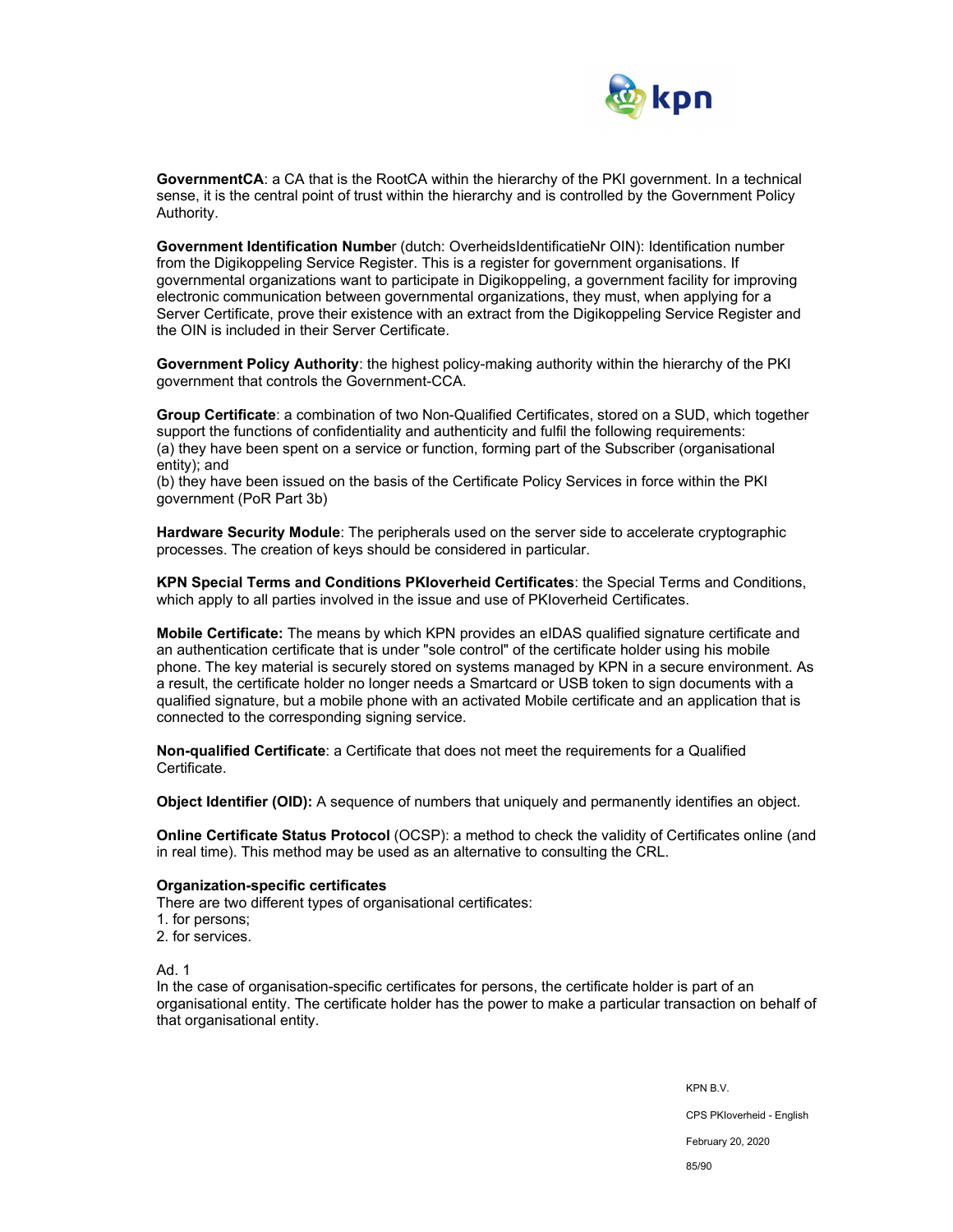

Ad. 2

In the case of organisation-specific certificates for services, the certificate holder is :

- an apparatus or a system (non-natural person), operated by or on behalf of an organisational entity; or
- a function of an organisational entity.

## **Personal certificates:**

The certificate holder will be a natural person in the case of personal certificates. The certificate holder is either part of an organisational entity for which a subscriber is the contracting party (organisational certificate holder), or the person practising a recognised profession and in that capacity itself a subscriber and thus the contracting party (professional certificate holder) or a citizen and, in that capacity, a subscriber and thus the contracting party.

**PKI for the government**, the Public Key Infrastructure of the State of the Netherlands (also known as the PKI government): a system of agreements that allows generic and large-scale use of the Electronic Signature, and also facilitates remote and remote identification. Confidential communication. The arrangement system is owned by the Minister of the Interior and Kingdom Relations and is managed by the Policy Authority PKIoverheid.

**PKIoverheid Certificate**: a Certificate issued by KPN under the PKIoverheid certificate.

**Policy Management Authority**: the organisational entity within KPN responsible for developing. maintaining and formally establishing service-related documents, including the CPS.

**Private IP address:** An Internet Protocol address (IP address) is an identification number assigned to each device (e. g. computer, printer) participating in a computer network that uses the Internet Protocol (TCP/IP) for communication purposes.

Private IP addresses are not routable on the internet and are reserved for private networks. The IPv4's IPv4 address range reserved or kept available for private use is (see RFC 1918):

- 10.0.0.0 10.255.255.255;
- 172.16.0.0 172.31.255.255;
- 192.168.0.0 192.168.255.255;

In addition, the 169.254.0.0.0 -169.254.255.255.255 series is reserved for Automatic Private IP Addressing (APIPA). These IP addresses may not be used on the Internet.

The IPv6 is the IP address range reserved or kept available for private use (see RFC 4193): fc00: /7

In addition, the series of fe80: /10 is reserved for Automatic Private IP Addressing (APIPA). These IP addresses may not be used on the Internet.

**Private Key**: the key of an asymmetric key pair that should only be known to its holder and kept strictly secret. Within the framework of the PKIoverheid, the Private Key is used by the Certificate Holder to identify himself electronically, to place his Electronic Signature or to decipher an encrypted message.

**Professional Certificate**: a combination of two Non-Qualified Certificates stored on an SSCD, which together support the functions of authenticity and confidentiality, as well as a Qualified Certificate that supports the function of non-repudiation, and which are issued exclusively to a practitioner of a Recognised Profession.

The Certificates shall comply with the following requirements:

KPN B.V.

CPS PKIoverheid - English

February 20, 2020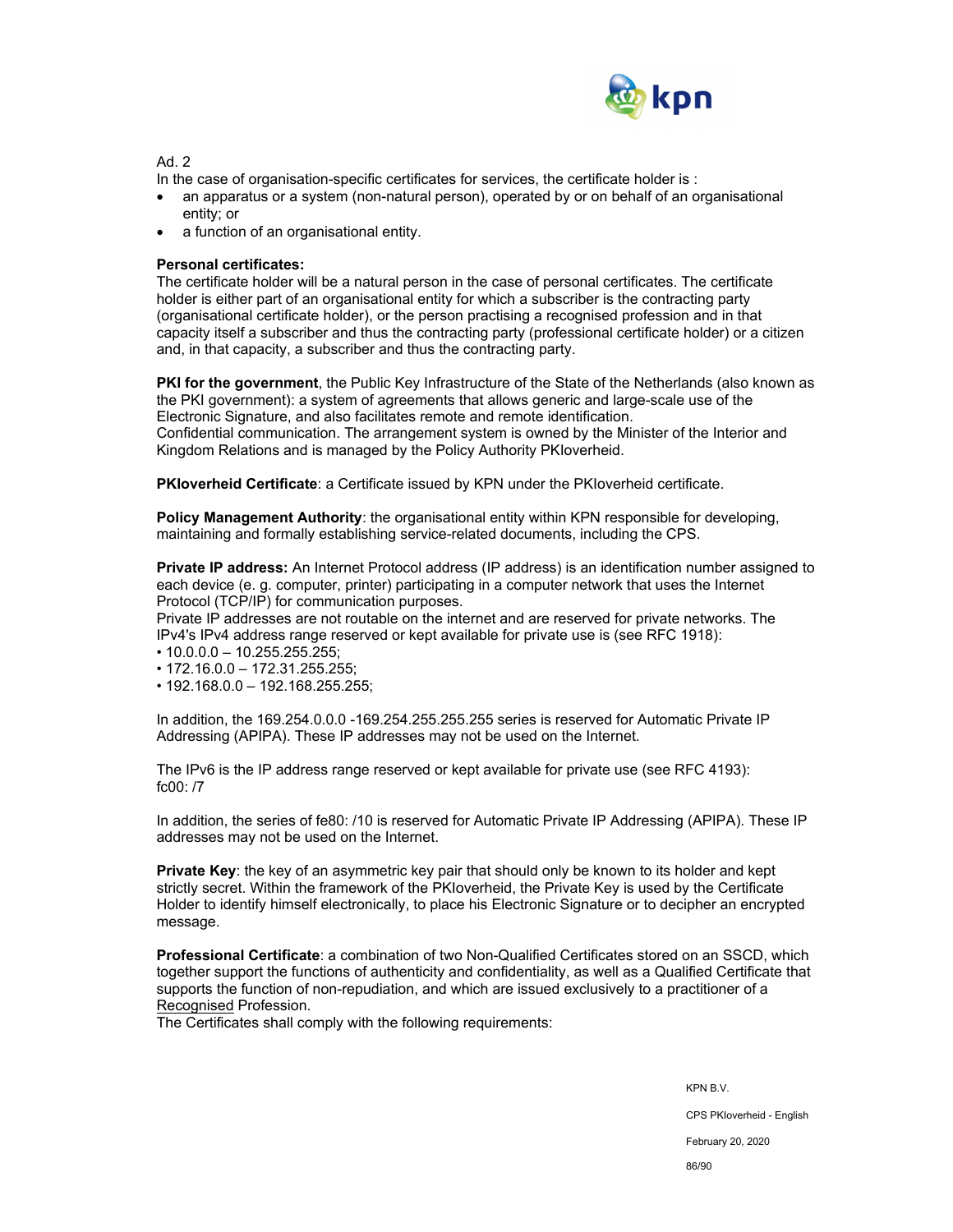

(a) they have been issued to a natural person, who uses the Certificate or is going to use it for his or her profession; and

(b) they have been issued on the basis of the Certificate Policy Domain of Government/Businesses and Organisation Certificate (PoR Part 3a) applicable within the PKI government.

**Public IP address:** Public IP addresses are unique worldwide and can be routable, visible and accessible from the Internet.

**Public Key Infrastructure** (PKI): the organisation, procedures and technology required to issue, use and manage Certificates.

**Public Key**: the key of an asymmetric key pair that can become public

published. The Public Key is used to check the identity of the owner of the asymmetric key pair, to check the Electronic Signature of the owner of the asymmetric key pair and to encrypt information for a third party.

**Qualified Certificate**: A Certificate that meets the requirements set out in REGULATION (EU) No 910/2014 OF THE EUROPEAN PARLIAMENT (eIDAS) and has been issued by a Trust Service Provider that meets the requirements set out in this Regulation. The Certificate must also apply to the application of the Qualified Electronic Signature.

**Qualified Electronic Signature**: an Electronic Signature that meets the following requirements:

(a) it is uniquely linked to the signatory;

(b) it makes it possible to identify the signatory;

(c) it is established by means which the signatory can maintain under his sole control;

(d) it shall be linked to the electronic file to which it relates in such a way that any subsequent alteration of the data can be detected;

(e) it is based on a Qualified Certificate as referred to in REGULATION (EU) No 910/2014 OF THE EUROPEAN PARLIAMENT (eIDAS);

(f) it has been generated by a secure means for the creation of Electronic Signatures as referred to in REGULATION (EU) No 910/2014 OF THE EUROPEAN PARLIAMENT (eIDAS).

**Qualified Signature Creation Device** (QSCD): a means for the creation of Electronic Signatures that meets the requirements of REGULATION (EU) No 910/2014 OF THE EUROPEAN PARLIAMENT (eIDAS). An QSCD is used for personal and professional certificates. An QSCD can be a smart card or a USB token, for example.

**Recognised profession:** Professional certificate holders must exercise a recognised profession in order to apply for Certificates within the PKI government. In this context, a recognised profession is a profession which is mentioned in the program of PKI government requirements as a Recognised profession.

**Relying Party**: the natural or legal person who is the recipient of a Certificate and who acts in confidence in that Certificate.

**Root**: the central part of a (PKI) hierarchy from which the entire hierarchy and its level of reliability are displayed.

**Root certificate**: the Root-CA Certificate. This is the Certificate belonging to the place where trust in all Certificates issued within the PKI government originates. There is no higher CA from which confidence is derived. This Certificate is signed by the Certificate Holder (within the PKI government this is the GovernmentCA) itself. All underlying Certificates are issued by the holder of the Stam Certificate.

KPN B.V.

CPS PKIoverheid - English

February 20, 2020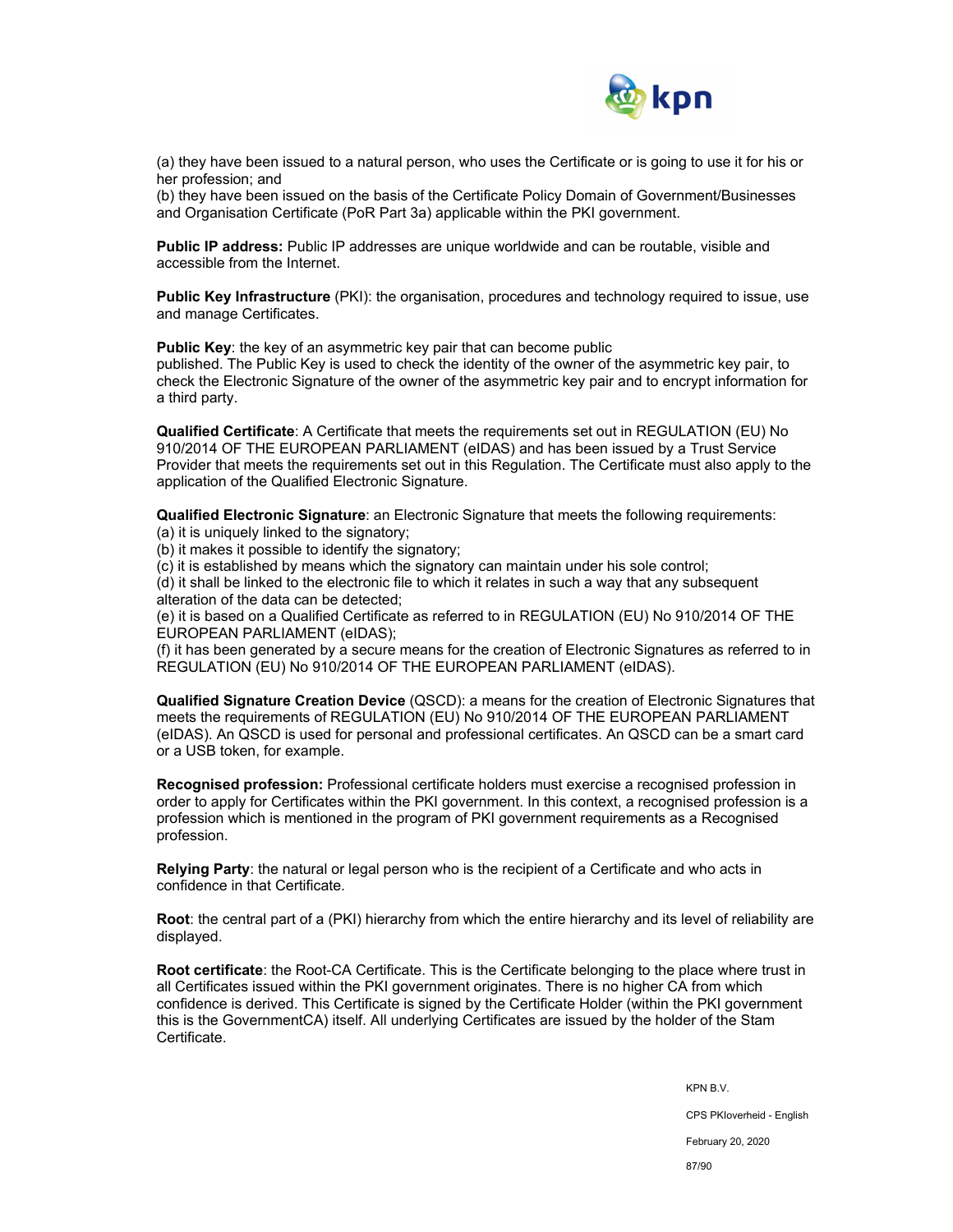

**Root Certification Authority** (Root-CA): a CA which is the centre of common trust in a PKI hierarchy. The Certificate of the Root-CA (the Root-CA (the Root Certificate of Stam Certificate) is self-signed, as a result of which it is not possible to authenticate the source of the signature on this Certificate, only the integrity of the content of the Certificate. However, the Root-CA is trusted based on, for example, CP and other documents. The Root-CA does not necessarily have to be positioned at the top of a hierarchy.

**Secure User Device** (SUD): a means that contains the users private key (s), protects this key (s) from compromise and performs authentication or decryption on behalf of the user. A QSCD is used for service certificates. Also, a QSCD can be a smart card or a USB token.

A smart card or USB token is called QSCD if it can be used to create electronic signatures, i. e. if it carries qualified certificates. If a smart card or USB token service contains certificates, it is called a SUD.

**Server Certificate**: A Non-qualified Certificate stored within the Subscriber's Secure Environment that supports the functions of authenticity and confidentiality and meets the following requirements: (a) it has been issued to a server, being part of the Subscriber (organisational entity); and (b) it has been issued based on the Certificate Policy Services in force within the PKI government (PoR Part 3b).

**Services Certificate**: A certificate that links a function or device, such as a server, to a legal entity or other organisation. A Services Certificate can be a Server Certificate, if a device is linked to an organization, or a Group Certificate, if a function is linked to an organization.

**Secure Means of Creating Electronic Signatures**: see Secure Signature Creation Device.

**Secure Environment**: The environment of the system that contains server certificate keys. Within this environment it is permitted to protect the keys in software, rather than in a SUD. Compensatory measures for this must be of such a quality that it is practically impossible to steal or copy the keys unnoticed. Compensatory measures include a combination of physical access security, logical access security, logging, audit and separation of functions.

**Signature Creation Data**: unique data, such as codes or private cryptographic keys, used by the signatory to create an Electronic Signature.

**Signature Creation Device**: configured software or hardware used to implement the data for the creation of Electronic Signatures.

**Signature creation tool**: see Signature Creation Device.

**Signature Verification Data**: data, such as codes or cryptographic Public Keys, used to verify an Electronic Signature.

**Subscriber:** the natural person (Recognized Profession Certificates or legal entity (Organisation related Certificates) who enters into an agreement with KPN to effectuate the issue of PKIoverheid Certificates to Certificates to Certificates Holders designated by the Subscriber.

**Trust service provider** (TSP): Provider of trust services. Since the European Regulation eIDAS the common name for CSP. see Certification Service Provider.

> KPN B.V. CPS PKIoverheid - English February 20, 2020 88/90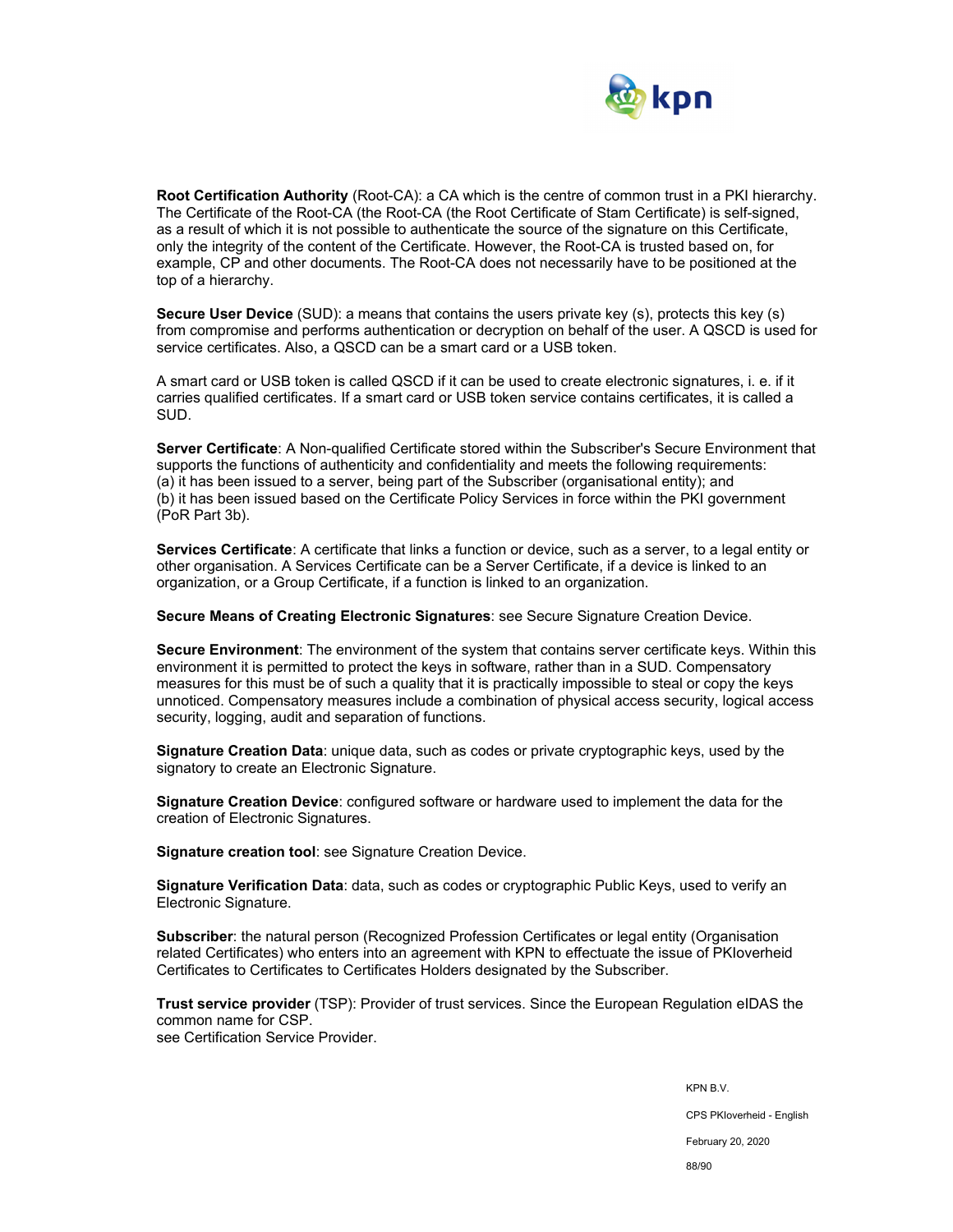

**Non-repudiation**: the property of a message to demonstrate that certain events or actions have taken place, such as sending and receiving electronic documents.

**X. 509**: an ISO standard that defines a basis for the electronic format of Certificates.

KPN B.V. CPS PKIoverheid - English February 20, 2020